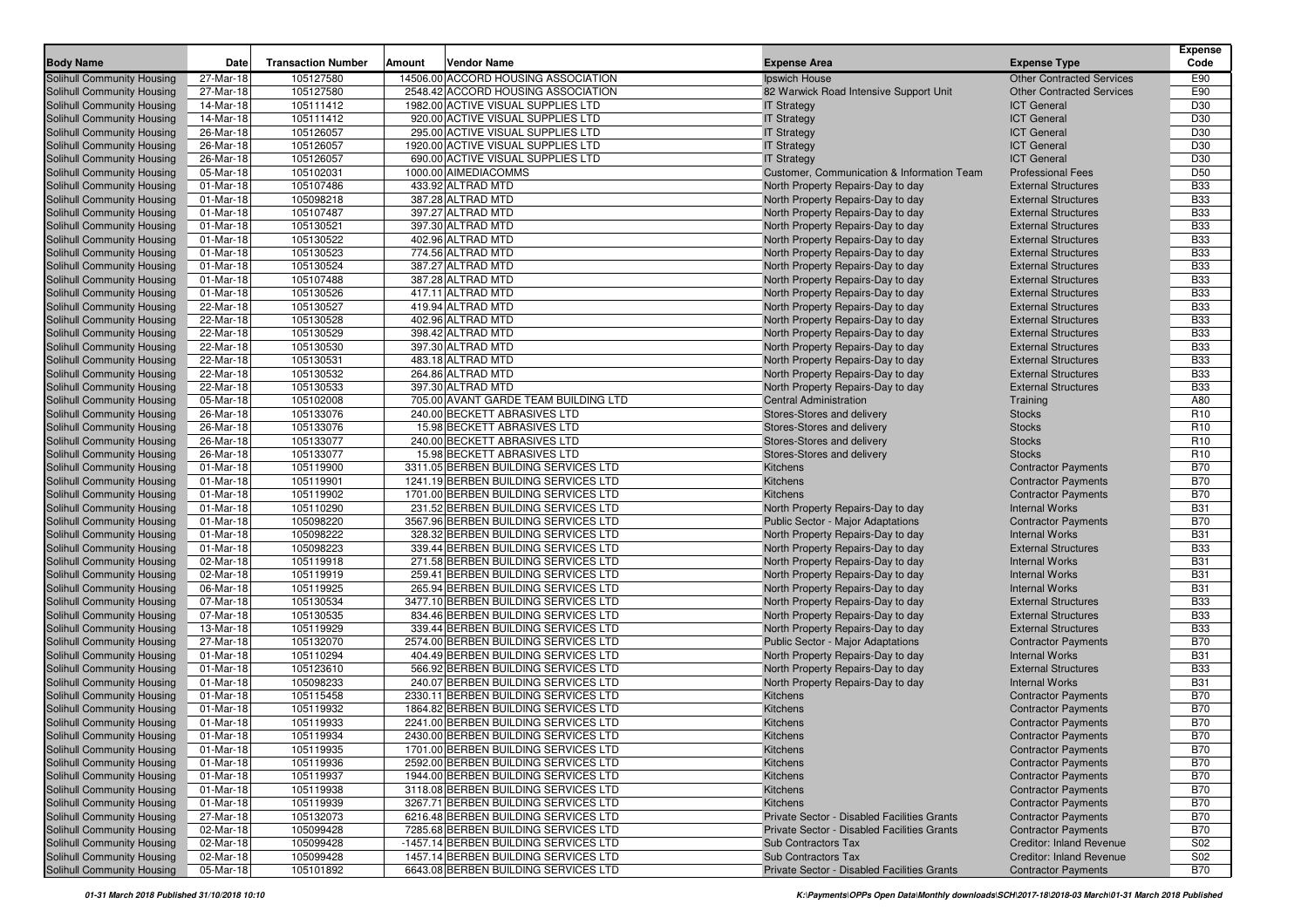| <b>Body Name</b>                  | Date      | <b>Transaction Number</b> | <b>Amount</b> | <b>Vendor Name</b>                                    | <b>Expense Area</b>                         | <b>Expense Type</b>             | <b>Expense</b><br>Code |
|-----------------------------------|-----------|---------------------------|---------------|-------------------------------------------------------|---------------------------------------------|---------------------------------|------------------------|
| Solihull Community Housing        | 21-Mar-18 | 105121575                 |               | 8750.00 BERBEN BUILDING SERVICES LTD                  | Public Sector - Major Adaptations           | <b>Contractor Payments</b>      | <b>B70</b>             |
| Solihull Community Housing        | 01-Mar-18 | 105119940                 |               | 331.04 BERBEN BUILDING SERVICES LTD                   | North Property Repairs-Day to day           | <b>External Structures</b>      | <b>B33</b>             |
| Solihull Community Housing        | 01-Mar-18 | 105119941                 |               | 480.17 BERBEN BUILDING SERVICES LTD                   | North Property Repairs-Day to day           | <b>External Structures</b>      | <b>B33</b>             |
| Solihull Community Housing        | 01-Mar-18 | 105130536                 |               | 688.63 BERBEN BUILDING SERVICES LTD                   | North Property Repairs-Day to day           | <b>External Structures</b>      | <b>B33</b>             |
| Solihull Community Housing        | 01-Mar-18 | 105107499                 |               | 625.54 BERBEN BUILDING SERVICES LTD                   | North Property Repairs-Day to day           | <b>External Structures</b>      | <b>B33</b>             |
| Solihull Community Housing        | 01-Mar-18 | 105098330                 |               | -1265.95 BERBEN BUILDING SERVICES LTD                 | Sub Contractors Tax                         | <b>Creditor: Inland Revenue</b> | S02                    |
| Solihull Community Housing        | 02-Mar-18 | 105099430                 |               | 218.50 BIG CAT LTD                                    | Safe and Sound Operational                  | Marketing                       | D83                    |
| Solihull Community Housing        | 22-Mar-18 | 105123642                 |               | 442.45 BIG CAT LTD                                    | Safe and Sound Operational                  | Marketing                       | D83                    |
| Solihull Community Housing        | 14-Mar-18 | 105111405                 |               | 2808.75 BIG CAT LTD                                   | <b>Central Administration</b>               | <b>Professional Fees</b>        | D <sub>50</sub>        |
| Solihull Community Housing        | 14-Mar-18 | 105114558                 |               | 283.66 BLUE ARROW                                     | <b>Endeavour House</b>                      | <b>Agency Staff</b>             | A60                    |
| Solihull Community Housing        | 14-Mar-18 | 105114563                 |               | 274.39 BLUE ARROW                                     | <b>Endeavour House</b>                      | <b>Agency Staff</b>             | A60                    |
| Solihull Community Housing        | 01-Mar-18 | 105098866                 |               | 1579.13 BLUE ARROW                                    | <b>IT Strategy</b>                          | <b>ICT General</b>              | D30                    |
| Solihull Community Housing        | 14-Mar-18 | 105114570                 |               | 277.11 BLUE ARROW                                     | <b>Endeavour House</b>                      | <b>Agency Staff</b>             | A60                    |
| Solihull Community Housing        | 02-Mar-18 | 105099382                 |               | 1410.69 BLUE ARROW                                    | <b>IT Strategy</b>                          | <b>ICT General</b>              | D30                    |
| Solihull Community Housing        | 14-Mar-18 | 105114566                 |               | 276.02 BLUE ARROW                                     | <b>Endeavour House</b>                      | <b>Agency Staff</b>             | A60                    |
| Solihull Community Housing        | 02-Mar-18 | 105099383                 |               | 1579.13 BLUE ARROW                                    | <b>IT Strategy</b>                          | <b>ICT General</b>              | D30                    |
| Solihull Community Housing        | 14-Mar-18 | 105114568                 |               | 283.66 BLUE ARROW                                     | <b>Endeavour House</b>                      | <b>Agency Staff</b>             | A60                    |
| Solihull Community Housing        | 02-Mar-18 | 105099385                 |               | 1200.14 BLUE ARROW                                    | <b>IT Strategy</b>                          | <b>ICT General</b>              | D30                    |
| Solihull Community Housing        | 21-Mar-18 | 105123412                 |               | 1579.13 BLUE ARROW                                    | <b>IT Strategy</b>                          | <b>ICT General</b>              | D30                    |
| Solihull Community Housing        | 21-Mar-18 | 105123413                 |               | 1431.74 BLUE ARROW                                    | <b>IT Strategy</b>                          | <b>ICT</b> General              | D30                    |
| Solihull Community Housing        | 22-Mar-18 | 105123647                 |               | 273.30 BLUE ARROW                                     | <b>Endeavour House</b>                      | <b>Agency Staff</b>             | A60                    |
| Solihull Community Housing        | 22-Mar-18 | 105123646                 |               | 264.57 BLUE ARROW                                     | <b>Endeavour House</b>                      | <b>Agency Staff</b>             | A60                    |
| Solihull Community Housing        | 21-Mar-18 | 105123418                 |               | 1579.13 BLUE ARROW                                    | <b>IT Strategy</b>                          | <b>ICT General</b>              | D30                    |
| Solihull Community Housing        | 19-Mar-18 | 105119624                 |               | 6794.33 BRITISH GAS BUSINESS                          | Ipswich House                               | Gas                             | <b>B10</b>             |
| Solihull Community Housing        | 19-Mar-18 | 105119624                 |               | -3126.55 BRITISH GAS BUSINESS                         | Ipswich House                               | Gas                             | <b>B10</b>             |
| Solihull Community Housing        | 12-Mar-18 | 105109776                 |               | 6786.44 BRITISH GAS NEW HEATING                       | <b>Mechanical &amp; Electrical</b>          | <b>Utility Related Works</b>    | <b>B34</b>             |
| Solihull Community Housing        | 01-Mar-18 | 105098837                 |               | 804.87 BRITISH GAS TRADING LTD                        | Safe and Sound General                      | Gas                             | <b>B10</b>             |
| Solihull Community Housing        | 28-Mar-18 | 105132977                 |               | 298.41 BRITISH GAS TRADING LTD                        | Homelessness                                | Gas                             | <b>B10</b>             |
| Solihull Community Housing        | 02-Mar-18 | 105099034                 |               | 445.54 BROPHY RIAZ AND PARTNERS CHARTERED ARCHITECTS  | <b>Public Sector - Major Adaptations</b>    | <b>Contractor Payments</b>      | <b>B70</b>             |
| Solihull Community Housing        | 20-Mar-18 | 105119990                 |               | 1006.90 BROPHY RIAZ AND PARTNERS CHARTERED ARCHITECTS | Private Sector - Disabled Facilities Grants | <b>Contractor Payments</b>      | <b>B70</b>             |
| <b>Solihull Community Housing</b> | 14-Mar-18 | 105111401                 |               | 1112.74 BROPHY RIAZ AND PARTNERS CHARTERED ARCHITECTS | Private Sector - Disabled Facilities Grants | <b>Contractor Payments</b>      | <b>B70</b>             |
| Solihull Community Housing        | 14-Mar-18 | 105111400                 |               | 736.98 BROPHY RIAZ AND PARTNERS CHARTERED ARCHITECTS  | Private Sector - Disabled Facilities Grants | <b>Contractor Payments</b>      | <b>B70</b>             |
| Solihull Community Housing        | 14-Mar-18 | 105111407                 |               | 404.96 BROPHY RIAZ AND PARTNERS CHARTERED ARCHITECTS  | Public Sector - Major Adaptations           | <b>Contractor Payments</b>      | <b>B70</b>             |
| Solihull Community Housing        | 14-Mar-18 | 105111406                 |               | 637.79 BROPHY RIAZ AND PARTNERS CHARTERED ARCHITECTS  | <b>Public Sector - Major Adaptations</b>    | <b>Contractor Payments</b>      | <b>B70</b>             |
| Solihull Community Housing        | 20-Mar-18 | 105119991                 |               | 850.62 BROPHY RIAZ AND PARTNERS CHARTERED ARCHITECTS  | Public Sector - Major Adaptations           | <b>Contractor Payments</b>      | <b>B70</b>             |
| Solihull Community Housing        | 20-Mar-18 | 105119986                 |               | 992.96 BROPHY RIAZ AND PARTNERS CHARTERED ARCHITECTS  | Private Sector - Disabled Facilities Grants | <b>Contractor Payments</b>      | <b>B70</b>             |
| Solihull Community Housing        | 20-Mar-18 | 105119989                 |               | 372.92 BROPHY RIAZ AND PARTNERS CHARTERED ARCHITECTS  | Private Sector - Disabled Facilities Grants | <b>Contractor Payments</b>      | <b>B70</b>             |
| Solihull Community Housing        | 20-Mar-18 | 105119987                 |               | 372.92 BROPHY RIAZ AND PARTNERS CHARTERED ARCHITECTS  | Private Sector - Disabled Facilities Grants | <b>Contractor Payments</b>      | <b>B70</b>             |
| Solihull Community Housing        | 14-Mar-18 | 105111399                 |               | 965.09 BROPHY RIAZ AND PARTNERS CHARTERED ARCHITECTS  | Private Sector - Disabled Facilities Grants | <b>Contractor Payments</b>      | <b>B70</b>             |
| Solihull Community Housing        | 29-Mar-18 | 105133518                 |               | 975.00 CAPITA BUSINESS SERVICES LTD.                  | <b>IT Strategy</b>                          | <b>ICT General</b>              | D30                    |
| Solihull Community Housing        | 08-Mar-18 | 105107298                 |               | 305.00 CAPITAL FURNISHINGS                            | Homelessness                                | Furniture                       | D <sub>11</sub>        |
| Solihull Community Housing        | 08-Mar-18 | 105107299                 |               | 455.00 CAPITAL FURNISHINGS                            | Homelessness                                | Furniture                       | D11                    |
| Solihull Community Housing        | 05-Mar-18 | 105101998                 |               | 530.00 CAPITAL FURNISHINGS                            | <b>Private Sector Leasing</b>               | Furniture                       | D <sub>11</sub>        |
| Solihull Community Housing        | 08-Mar-18 | 105107304                 |               | 435.00 CAPITAL FURNISHINGS                            | Homelessness                                | Furniture                       | D <sub>11</sub>        |
| Solihull Community Housing        | 02-Mar-18 | 105099433                 |               | 700.00 CDC TECHNICAL SERVICES LTD                     | <b>High Rise CCTV</b>                       | <b>Contractor Payments</b>      | <b>B70</b>             |
| Solihull Community Housing        | 29-Mar-18 | 105134645                 |               | 742.50 CEL ELECTRICAL                                 | <b>Mechanical &amp; Electrical</b>          | <b>Utility Related Works</b>    | <b>B34</b>             |
| Solihull Community Housing        | 21-Mar-18 | 105121572                 |               | 327.50 CENTRAL CONSULTANCY & TRAINING LTD             | <b>Board Administration</b>                 | <b>Professional Fees</b>        | D <sub>50</sub>        |
| Solihull Community Housing        | 21-Mar-18 | 105121572                 |               | 797.50 CENTRAL CONSULTANCY & TRAINING LTD             | <b>Board Administration</b>                 | <b>Professional Fees</b>        | D <sub>50</sub>        |
| Solihull Community Housing        | 22-Mar-18 | 105123561                 |               | 799.60 CENTRAL HOUSING INVESTMENT CONSORTIUM LTD      | North Property Repairs-Day to day           | <b>Internal Works</b>           | <b>B31</b>             |
| Solihull Community Housing        | 22-Mar-18 | 105123562                 |               | 391.40 CENTRAL HOUSING INVESTMENT CONSORTIUM LTD      | North Property Repairs-Day to day           | <b>Internal Works</b>           | <b>B31</b>             |
| <b>Solihull Community Housing</b> | 02-Mar-18 | 105099420                 |               | 1392.30 CHAPMANS ELECTRICAL                           | Mechanical & Electrical                     | <b>Utility Related Works</b>    | <b>B34</b>             |
| <b>Solihull Community Housing</b> | 14-Mar-18 | 105114583                 |               | 1025.07 CHARTER OFFICE EQUIPMENT LTD                  | <b>Endeavour House</b>                      | Furniture                       | D <sub>11</sub>        |
| <b>Solihull Community Housing</b> | 19-Mar-18 | 105118445                 |               | 695.12 CHILD MAINTENANCE SERVICE                      | <b>Payroll Deductions</b>                   | <b>General Creditors</b>        | S01                    |
| Solihull Community Housing        | 07-Mar-18 | 105104484                 |               | 775.00 CLEARWATER TECHNOLOGY LTD                      | Client ¿ H & S Water Risk                   | Water risks                     | <b>B13</b>             |
| <b>Solihull Community Housing</b> | 08-Mar-18 | 105134369                 |               | 384.00 COLEBRIDGE TRUST                               | <b>Balance Sheet</b>                        | Debtors: Accounts Receivable    | R91                    |
| Solihull Community Housing        | 01-Mar-18 | 105098862                 |               | 225.00 CREATIVE COMMUNICATORS LTD                     | <b>Central Administration</b>               | Training                        | A80                    |
| Solihull Community Housing        | 06-Mar-18 | 105102094                 |               | 1230.62 DANIEL OWEN LTD                               | North Property Repairs-Day to day           | <b>Agency Staff</b>             | A60                    |
| <b>Solihull Community Housing</b> | 14-Mar-18 | 105111411                 |               | 1166.19 DANIEL OWEN LTD                               | North Property Repairs-Day to day           | <b>Agency Staff</b>             | A60                    |
| <b>Solihull Community Housing</b> | 20-Mar-18 | 105121343                 |               | 1230.62 DANIEL OWEN LTD                               | North Property Repairs-Day to day           | <b>Agency Staff</b>             | A60                    |
| <b>Solihull Community Housing</b> | 27-Mar-18 | 105132076                 |               | 1230.62 DANIEL OWEN LTD                               | North Property Repairs-Day to day           | <b>Agency Staff</b>             | A60                    |
|                                   |           |                           |               |                                                       |                                             |                                 |                        |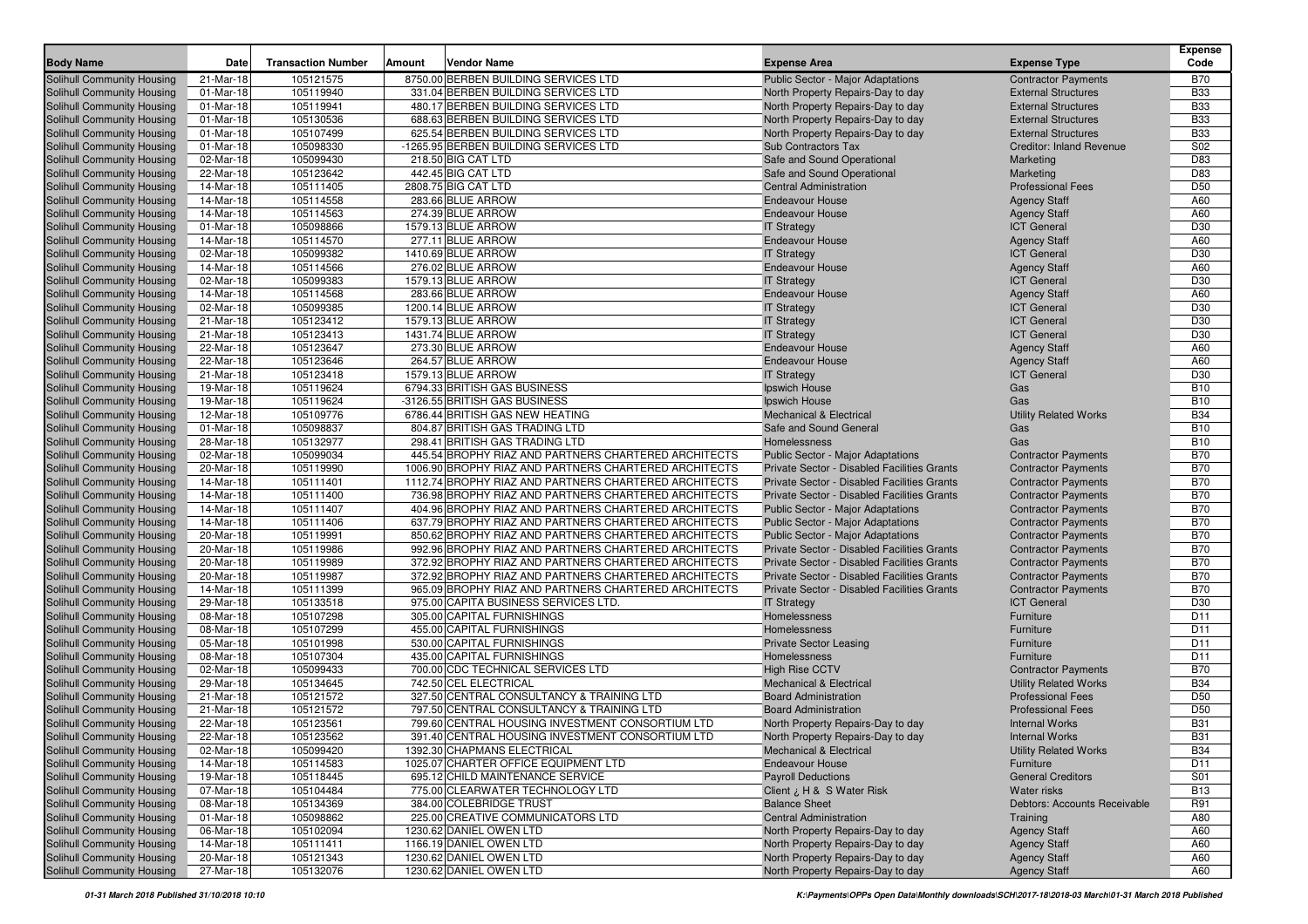| <b>Body Name</b>                  | Date        | <b>Transaction Number</b> | Amount | <b>Vendor Name</b>       | <b>Expense Area</b>                  | <b>Expense Type</b>        | <b>Expense</b><br>Code |
|-----------------------------------|-------------|---------------------------|--------|--------------------------|--------------------------------------|----------------------------|------------------------|
| <b>Solihull Community Housing</b> | 01-Mar-18   | 105107436                 |        | 85.00 DMW ENVIRONMENTAL  | Public Sector - Major Adaptations    | <b>Contractor Payments</b> | <b>B70</b>             |
| <b>Solihull Community Housing</b> | 01-Mar-18   | 105107436                 |        | 225.00 DMW ENVIRONMENTAL | Public Sector - Major Adaptations    | <b>Contractor Payments</b> | <b>B70</b>             |
| <b>Solihull Community Housing</b> | 01-Mar-18   | 105107437                 |        | 225.00 DMW ENVIRONMENTAL | <b>Cyclical Maintenance</b>          | <b>Contractor Payments</b> | <b>B70</b>             |
| Solihull Community Housing        | 01-Mar-18   | 105107437                 |        | 135.00 DMW ENVIRONMENTAL | Gas Warm Air/B'boiler/Storage Heater | <b>Contractor Payments</b> | <b>B70</b>             |
| Solihull Community Housing        | 01-Mar-18   | 105107437                 |        | 135.00 DMW ENVIRONMENTAL | Gas Warm Air/B'boiler/Storage Heater | <b>Contractor Payments</b> | <b>B70</b>             |
| Solihull Community Housing        | 01-Mar-18   | 105107437                 |        | 135.00 DMW ENVIRONMENTAL | Gas Warm Air/B'boiler/Storage Heater | <b>Contractor Payments</b> | <b>B70</b>             |
| Solihull Community Housing        | 01-Mar-18   | 105107437                 |        | 135.00 DMW ENVIRONMENTAL | Gas Warm Air/B'boiler/Storage Heater | <b>Contractor Payments</b> | <b>B70</b>             |
| Solihull Community Housing        | 01-Mar-18   | 105107437                 |        | 135.00 DMW ENVIRONMENTAL | Gas Warm Air/B'boiler/Storage Heater | <b>Contractor Payments</b> | <b>B70</b>             |
| <b>Solihull Community Housing</b> | 01-Mar-18   | 105107437                 |        | 135.00 DMW ENVIRONMENTAL | Gas Warm Air/B'boiler/Storage Heater | <b>Contractor Payments</b> | <b>B70</b>             |
| <b>Solihull Community Housing</b> | 01-Mar-18   | 105107437                 |        | 135.00 DMW ENVIRONMENTAL | Gas Warm Air/B'boiler/Storage Heater | <b>Contractor Payments</b> | <b>B70</b>             |
| <b>Solihull Community Housing</b> | 01-Mar-18   | 105107437                 |        | 135.00 DMW ENVIRONMENTAL | Gas Warm Air/B'boiler/Storage Heater | <b>Contractor Payments</b> | <b>B70</b>             |
| Solihull Community Housing        | 01-Mar-18   | 105107437                 |        | 135.00 DMW ENVIRONMENTAL | Gas Warm Air/B'boiler/Storage Heater | <b>Contractor Payments</b> | <b>B70</b>             |
| Solihull Community Housing        | 01-Mar-18   | 105107437                 |        | 135.00 DMW ENVIRONMENTAL | Gas Warm Air/B'boiler/Storage Heater | <b>Contractor Payments</b> | <b>B70</b>             |
| Solihull Community Housing        | 01-Mar-18   | 105107437                 |        | 135.00 DMW ENVIRONMENTAL | Gas Warm Air/B'boiler/Storage Heater | <b>Contractor Payments</b> | <b>B70</b>             |
| Solihull Community Housing        | 01-Mar-18   | 105107437                 |        | 135.00 DMW ENVIRONMENTAL | Gas Warm Air/B'boiler/Storage Heater | <b>Contractor Payments</b> | <b>B70</b>             |
| Solihull Community Housing        | 01-Mar-18   | 105107437                 |        | 135.00 DMW ENVIRONMENTAL | Gas Warm Air/B'boiler/Storage Heater | <b>Contractor Payments</b> | <b>B70</b>             |
| Solihull Community Housing        | 01-Mar-18   | 105107437                 |        | 135.00 DMW ENVIRONMENTAL | Gas Warm Air/B'boiler/Storage Heater | <b>Contractor Payments</b> | <b>B70</b>             |
| <b>Solihull Community Housing</b> | 01-Mar-18   | 105107437                 |        | 135.00 DMW ENVIRONMENTAL | Gas Warm Air/B'boiler/Storage Heater | <b>Contractor Payments</b> | <b>B70</b>             |
| Solihull Community Housing        | 01-Mar-18   | 105107437                 |        | 135.00 DMW ENVIRONMENTAL | Gas Warm Air/B'boiler/Storage Heater | <b>Contractor Payments</b> | <b>B70</b>             |
| <b>Solihull Community Housing</b> | 01-Mar-18   | 105107437                 |        | 135.00 DMW ENVIRONMENTAL | Gas Warm Air/B'boiler/Storage Heater | <b>Contractor Payments</b> | <b>B70</b>             |
| Solihull Community Housing        | 01-Mar-18   | 105107437                 |        | 95.00 DMW ENVIRONMENTAL  | Low Rise - Envelope Programme        | <b>Contractor Payments</b> | <b>B70</b>             |
| Solihull Community Housing        | 01-Mar-18   | 105110278                 |        | 95.00 DMW ENVIRONMENTAL  | North Property Repairs-Day to day    | <b>Internal Works</b>      | <b>B31</b>             |
| Solihull Community Housing        | 01-Mar-18   | 105110278                 |        | 95.00 DMW ENVIRONMENTAL  | North Property Repairs-Day to day    | <b>Internal Works</b>      | <b>B31</b>             |
| Solihull Community Housing        | 01-Mar-18   | 105110278                 |        | 95.00 DMW ENVIRONMENTAL  | North Property Repairs-Day to day    | <b>Internal Works</b>      | <b>B31</b>             |
| Solihull Community Housing        | 01-Mar-18   | 105110278                 |        | 95.00 DMW ENVIRONMENTAL  | North Property Repairs-Day to day    | <b>Internal Works</b>      | <b>B31</b>             |
| Solihull Community Housing        | 01-Mar-18   | 105110278                 |        | 95.00 DMW ENVIRONMENTAL  | North Property Repairs-Day to day    | <b>Internal Works</b>      | <b>B31</b>             |
| <b>Solihull Community Housing</b> | 01-Mar-18   | 105110278                 |        | 95.00 DMW ENVIRONMENTAL  | North Property Repairs-Day to day    | <b>Internal Works</b>      | <b>B31</b>             |
| Solihull Community Housing        | 01-Mar-18   | 105110278                 |        | 95.00 DMW ENVIRONMENTAL  | North Property Repairs-Day to day    | <b>Internal Works</b>      | <b>B31</b>             |
| Solihull Community Housing        | 01-Mar-18   | 105110278                 |        | 85.00 DMW ENVIRONMENTAL  | North Property Repairs-Day to day    | <b>Internal Works</b>      | <b>B31</b>             |
| Solihull Community Housing        | 01-Mar-18   | 105110278                 |        | 95.00 DMW ENVIRONMENTAL  | North Property Repairs-Day to day    | <b>Internal Works</b>      | <b>B31</b>             |
| Solihull Community Housing        | 01-Mar-18   | 105110278                 |        | 95.00 DMW ENVIRONMENTAL  | North Property Repairs-Day to day    | <b>Internal Works</b>      | <b>B31</b>             |
| Solihull Community Housing        | 01-Mar-18   | 105110278                 |        | 95.00 DMW ENVIRONMENTAL  | North Property Repairs-Day to day    | <b>Internal Works</b>      | <b>B31</b>             |
| <b>Solihull Community Housing</b> | 01-Mar-18   | 105110278                 |        | 95.00 DMW ENVIRONMENTAL  | North Property Repairs-Day to day    | <b>Internal Works</b>      | <b>B31</b>             |
| <b>Solihull Community Housing</b> | 01-Mar-18   | 105110278                 |        | 95.00 DMW ENVIRONMENTAL  | North Property Repairs-Day to day    | <b>Internal Works</b>      | <b>B31</b>             |
| Solihull Community Housing        | 01-Mar-18   | 105110278                 |        | 95.00 DMW ENVIRONMENTAL  | North Property Repairs-Day to day    | <b>Internal Works</b>      | <b>B31</b>             |
| <b>Solihull Community Housing</b> | 01-Mar-18   | 105110278                 |        | 95.00 DMW ENVIRONMENTAL  | North Property Repairs-Day to day    | <b>Internal Works</b>      | <b>B31</b>             |
| Solihull Community Housing        | 01-Mar-18   | 105110278                 |        | 225.00 DMW ENVIRONMENTAL | North Property Repairs-Day to day    | <b>Internal Works</b>      | <b>B31</b>             |
| Solihull Community Housing        | 01-Mar-18   | 105110278                 |        | 95.00 DMW ENVIRONMENTAL  | North Property Repairs-Day to day    | <b>Internal Works</b>      | <b>B31</b>             |
| Solihull Community Housing        | 01-Mar-18   | 105110278                 |        | 85.00 DMW ENVIRONMENTAL  | North Property Repairs-Day to day    | <b>Internal Works</b>      | <b>B31</b>             |
| Solihull Community Housing        | 01-Mar-18   | 105110279                 |        | 95.00 DMW ENVIRONMENTAL  | North Property Repairs-Day to day    | <b>Internal Works</b>      | <b>B31</b>             |
| <b>Solihull Community Housing</b> | 01-Mar-18   | 105110279                 |        | 95.00 DMW ENVIRONMENTAL  | North Property Repairs-Day to day    | <b>Internal Works</b>      | <b>B31</b>             |
| Solihull Community Housing        | 01-Mar-18   | 105110279                 |        | 95.00 DMW ENVIRONMENTAL  | North Property Repairs-Day to day    | <b>Internal Works</b>      | <b>B31</b>             |
| <b>Solihull Community Housing</b> | 01-Mar-18   | 105110279                 |        | 95.00 DMW ENVIRONMENTAL  | North Property Repairs-Day to day    | <b>Internal Works</b>      | <b>B31</b>             |
| <b>Solihull Community Housing</b> | 01-Mar-18   | 105110279                 |        | 95.00 DMW ENVIRONMENTAL  | North Property Repairs-Day to day    | <b>Internal Works</b>      | <b>B31</b>             |
| <b>Solihull Community Housing</b> | 01-Mar-18   | 105110279                 |        | 95.00 DMW ENVIRONMENTAL  | North Property Repairs-Day to day    | <b>Internal Works</b>      | <b>B31</b>             |
| Solihull Community Housing        | 01-Mar-18   | 105110279                 |        | 95.00 DMW ENVIRONMENTAL  | North Property Repairs-Day to day    | <b>Internal Works</b>      | <b>B31</b>             |
| Solihull Community Housing        | 01-Mar-18   | 105110279                 |        | 135.00 DMW ENVIRONMENTAL | North Property Repairs-Day to day    | <b>Internal Works</b>      | <b>B31</b>             |
| Solihull Community Housing        | 01-Mar-18   | 105110279                 |        | 95.00 DMW ENVIRONMENTAL  | North Property Repairs-Day to day    | <b>Internal Works</b>      | <b>B31</b>             |
| <b>Solihull Community Housing</b> | 01-Mar-18   | 105110279                 |        | 95.00 DMW ENVIRONMENTAL  | North Property Repairs-Day to day    | <b>Internal Works</b>      | <b>B31</b>             |
| <b>Solihull Community Housing</b> | $01-Mar-18$ | 105110279                 |        | 95.00 DMW ENVIRONMENTAL  | North Property Repairs-Day to day    | <b>Internal Works</b>      | <b>B31</b>             |
| <b>Solihull Community Housing</b> | 01-Mar-18   | 105110279                 |        | 95.00 DMW ENVIRONMENTAL  | North Property Repairs-Day to day    | <b>Internal Works</b>      | <b>B31</b>             |
| Solihull Community Housing        | 01-Mar-18   | 105110279                 |        | 95.00 DMW ENVIRONMENTAL  | North Property Repairs-Day to day    | <b>Internal Works</b>      | <b>B31</b>             |
| <b>Solihull Community Housing</b> | 01-Mar-18   | 105110279                 |        | 60.00 DMW ENVIRONMENTAL  | North Property Repairs-Day to day    | <b>Internal Works</b>      | <b>B31</b>             |
| <b>Solihull Community Housing</b> | 01-Mar-18   | 105110279                 |        | 95.00 DMW ENVIRONMENTAL  | North Property Repairs-Day to day    | <b>Internal Works</b>      | <b>B31</b>             |
| Solihull Community Housing        | 01-Mar-18   | 105110279                 |        | 95.00 DMW ENVIRONMENTAL  | North Property Repairs-Day to day    | <b>Internal Works</b>      | <b>B31</b>             |
| Solihull Community Housing        | 01-Mar-18   | 105110279                 |        | 95.00 DMW ENVIRONMENTAL  | North Property Repairs-Day to day    | <b>Internal Works</b>      | <b>B31</b>             |
| <b>Solihull Community Housing</b> | 01-Mar-18   | 105110279                 |        | 95.00 DMW ENVIRONMENTAL  | North Property Repairs-Day to day    | <b>Internal Works</b>      | <b>B31</b>             |
| <b>Solihull Community Housing</b> | 01-Mar-18   | 105110279                 |        | 135.00 DMW ENVIRONMENTAL | North Property Repairs-Day to day    | <b>Internal Works</b>      | <b>B31</b>             |
| Solihull Community Housing        | 01-Mar-18   | 105110279                 |        | 135.00 DMW ENVIRONMENTAL | North Property Repairs-Day to day    | <b>Internal Works</b>      | <b>B31</b>             |
| Solihull Community Housing        | 01-Mar-18   | 105110279                 |        | 95.00 DMW ENVIRONMENTAL  | North Property Repairs-Day to day    | <b>Internal Works</b>      | <b>B31</b>             |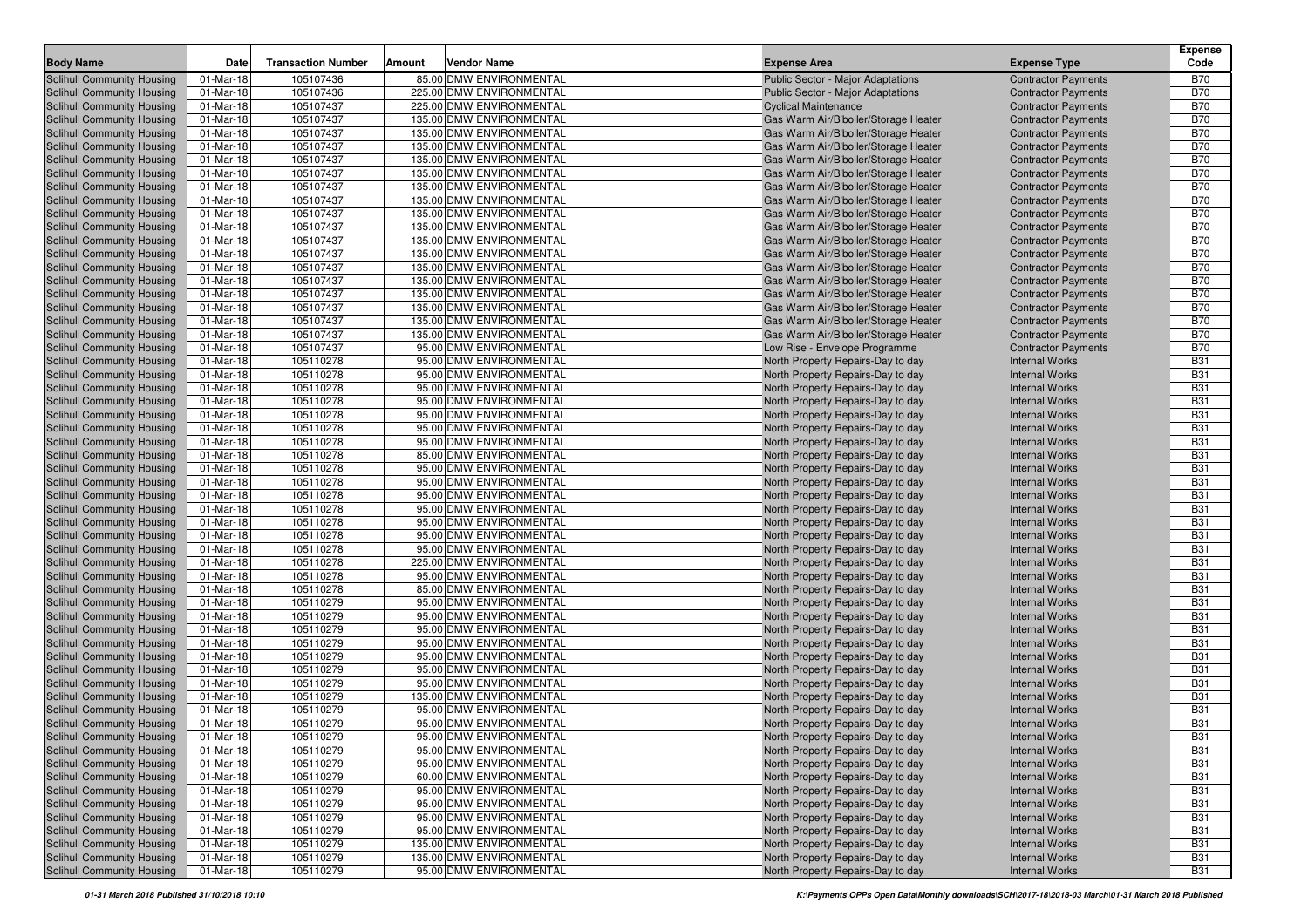| <b>Body Name</b>                                         | Date      | <b>Transaction Number</b> | Amount | <b>Vendor Name</b>                      | <b>Expense Area</b>                         | <b>Expense Type</b>          | <b>Expense</b><br>Code   |
|----------------------------------------------------------|-----------|---------------------------|--------|-----------------------------------------|---------------------------------------------|------------------------------|--------------------------|
| Solihull Community Housing                               | 01-Mar-18 | 105110279                 |        | 95.00 DMW ENVIRONMENTAL                 | North Property Repairs-Day to day           | <b>Internal Works</b>        | <b>B31</b>               |
| Solihull Community Housing                               | 01-Mar-18 | 105110279                 |        | 135.00 DMW ENVIRONMENTAL                | North Property Repairs-Day to day           | <b>Internal Works</b>        | <b>B31</b>               |
| Solihull Community Housing                               | 01-Mar-18 | 105110279                 |        | 95.00 DMW ENVIRONMENTAL                 | North Property Repairs-Day to day           | <b>Internal Works</b>        | <b>B31</b>               |
| Solihull Community Housing                               | 01-Mar-18 | 105110279                 |        | 95.00 DMW ENVIRONMENTAL                 | North Property Repairs-Day to day           | <b>Internal Works</b>        | <b>B31</b>               |
| Solihull Community Housing                               | 01-Mar-18 | 105110279                 |        | 95.00 DMW ENVIRONMENTAL                 | North Property Repairs-Day to day           | <b>Internal Works</b>        | <b>B31</b>               |
| Solihull Community Housing                               | 01-Mar-18 | 105110279                 |        | 95.00 DMW ENVIRONMENTAL                 | North Property Repairs-Day to day           | <b>Internal Works</b>        | <b>B31</b>               |
| Solihull Community Housing                               | 01-Mar-18 | 105110279                 |        | 95.00 DMW ENVIRONMENTAL                 | North Property Repairs-Day to day           | <b>Internal Works</b>        | <b>B31</b>               |
| Solihull Community Housing                               | 01-Mar-18 | 105110279                 |        | 95.00 DMW ENVIRONMENTAL                 | North Property Repairs-Day to day           | <b>Internal Works</b>        | <b>B31</b>               |
| Solihull Community Housing                               | 01-Mar-18 | 105110279                 |        | 95.00 DMW ENVIRONMENTAL                 | North Property Repairs-Day to day           | <b>Internal Works</b>        | <b>B31</b>               |
| Solihull Community Housing                               | 01-Mar-18 | 105110279                 |        | 95.00 DMW ENVIRONMENTAL                 | North Property Repairs-Day to day           | <b>Internal Works</b>        | <b>B31</b>               |
| Solihull Community Housing                               | 01-Mar-18 | 105110279                 |        | 95.00 DMW ENVIRONMENTAL                 | North Property Repairs-Day to day           | <b>Internal Works</b>        | <b>B31</b>               |
| Solihull Community Housing                               | 01-Mar-18 | 105110279                 |        | 135.00 DMW ENVIRONMENTAL                | North Property Repairs-Day to day           | <b>Internal Works</b>        | <b>B31</b>               |
| Solihull Community Housing                               | 01-Mar-18 | 105110279                 |        | 95.00 DMW ENVIRONMENTAL                 | North Property Repairs-Day to day           | <b>Internal Works</b>        | <b>B31</b>               |
| Solihull Community Housing                               | 01-Mar-18 | 105110279                 |        | 225.00 DMW ENVIRONMENTAL                | North Property Repairs-Day to day           | <b>Internal Works</b>        | <b>B31</b>               |
| Solihull Community Housing                               | 01-Mar-18 | 105110279                 |        | 225.00 DMW ENVIRONMENTAL                | North Property Repairs-Day to day           | <b>Internal Works</b>        | <b>B31</b>               |
| Solihull Community Housing                               | 01-Mar-18 | 105110279                 |        | 95.00 DMW ENVIRONMENTAL                 | North Property Repairs-Day to day           | <b>Internal Works</b>        | <b>B31</b>               |
| Solihull Community Housing                               | 01-Mar-18 | 105110279                 |        | 135.00 DMW ENVIRONMENTAL                | North Property Repairs-Day to day           | <b>Internal Works</b>        | <b>B31</b>               |
| Solihull Community Housing                               | 01-Mar-18 | 105110279                 |        | 95.00 DMW ENVIRONMENTAL                 | North Property Repairs-Day to day           | <b>Internal Works</b>        | <b>B31</b>               |
| Solihull Community Housing                               | 01-Mar-18 | 105110279                 |        | 95.00 DMW ENVIRONMENTAL                 | North Property Repairs-Day to day           | <b>Internal Works</b>        | <b>B31</b>               |
| Solihull Community Housing                               | 01-Mar-18 | 105110279                 |        | 225.00 DMW ENVIRONMENTAL                | North Property Repairs-Day to day           | <b>Internal Works</b>        | <b>B31</b>               |
| Solihull Community Housing                               | 01-Mar-18 | 105110280                 |        | 135.00 DMW ENVIRONMENTAL                | Gas Warm Air/B'boiler/Storage Heater        | <b>Contractor Payments</b>   | <b>B70</b>               |
| Solihull Community Housing                               | 01-Mar-18 | 105110280                 |        | 135.00 DMW ENVIRONMENTAL                | Gas Warm Air/B'boiler/Storage Heater        | <b>Contractor Payments</b>   | <b>B70</b>               |
| Solihull Community Housing                               | 01-Mar-18 | 105110280                 |        | 135.00 DMW ENVIRONMENTAL                | Gas Warm Air/B'boiler/Storage Heater        | <b>Contractor Payments</b>   | <b>B70</b>               |
| Solihull Community Housing                               | 01-Mar-18 | 105110280                 |        | 135.00 DMW ENVIRONMENTAL                | Gas Warm Air/B'boiler/Storage Heater        | <b>Contractor Payments</b>   | <b>B70</b>               |
| Solihull Community Housing                               | 01-Mar-18 | 105110280                 |        | 135.00 DMW ENVIRONMENTAL                | Gas Warm Air/B'boiler/Storage Heater        | <b>Contractor Payments</b>   | <b>B70</b>               |
| Solihull Community Housing                               | 01-Mar-18 | 105110280                 |        | 135.00 DMW ENVIRONMENTAL                | Gas Warm Air/B'boiler/Storage Heater        | <b>Contractor Payments</b>   | <b>B70</b>               |
| Solihull Community Housing                               | 01-Mar-18 | 105110280                 |        | 135.00 DMW ENVIRONMENTAL                | Gas Warm Air/B'boiler/Storage Heater        | <b>Contractor Payments</b>   | <b>B70</b>               |
| Solihull Community Housing                               | 01-Mar-18 | 105110280                 |        | 135.00 DMW ENVIRONMENTAL                | Gas Warm Air/B'boiler/Storage Heater        | <b>Contractor Payments</b>   | <b>B70</b>               |
| Solihull Community Housing                               | 01-Mar-18 | 105110280                 |        | 135.00 DMW ENVIRONMENTAL                | Gas Warm Air/B'boiler/Storage Heater        | <b>Contractor Payments</b>   | <b>B70</b>               |
| Solihull Community Housing                               | 01-Mar-18 | 105110280                 |        | 135.00 DMW ENVIRONMENTAL                | Gas Warm Air/B'boiler/Storage Heater        | <b>Contractor Payments</b>   | <b>B70</b>               |
| Solihull Community Housing                               | 01-Mar-18 | 105110280                 |        | 135.00 DMW ENVIRONMENTAL                | Gas Warm Air/B'boiler/Storage Heater        | <b>Contractor Payments</b>   | <b>B70</b>               |
| Solihull Community Housing                               | 01-Mar-18 | 105110280                 |        | 135.00 DMW ENVIRONMENTAL                | Gas Warm Air/B'boiler/Storage Heater        | <b>Contractor Payments</b>   | <b>B70</b>               |
| Solihull Community Housing                               | 01-Mar-18 | 105110280                 |        | 135.00 DMW ENVIRONMENTAL                | Gas Warm Air/B'boiler/Storage Heater        | <b>Contractor Payments</b>   | <b>B70</b>               |
| Solihull Community Housing                               | 01-Mar-18 | 105110280                 |        | 135.00 DMW ENVIRONMENTAL                | Gas Warm Air/B'boiler/Storage Heater        | <b>Contractor Payments</b>   | <b>B70</b>               |
| Solihull Community Housing                               | 01-Mar-18 | 105110280                 |        | 45.00 DMW ENVIRONMENTAL                 | Low Rise - Envelope Programme               | <b>Contractor Payments</b>   | <b>B70</b>               |
| Solihull Community Housing                               | 01-Mar-18 | 105110280                 |        | 45.00 DMW ENVIRONMENTAL                 | Low Rise - Envelope Programme               | <b>Contractor Payments</b>   | <b>B70</b>               |
| Solihull Community Housing                               | 01-Mar-18 | 105110280                 |        | 45.00 DMW ENVIRONMENTAL                 | Low Rise - Envelope Programme               | <b>Contractor Payments</b>   | <b>B70</b>               |
| Solihull Community Housing                               | 01-Mar-18 | 105110280                 |        | 135.00 DMW ENVIRONMENTAL                | Garage Strategy Implementation              | <b>Contractor Payments</b>   | <b>B70</b>               |
| Solihull Community Housing                               | 01-Mar-18 | 105110280                 |        | 135.00 DMW ENVIRONMENTAL                | Garage Strategy Implementation              | <b>Contractor Payments</b>   | <b>B70</b>               |
| Solihull Community Housing                               | 01-Mar-18 | 105110280                 |        | 135.00 DMW ENVIRONMENTAL                | Garage Strategy Implementation              | <b>Contractor Payments</b>   | <b>B70</b>               |
| Solihull Community Housing                               | 01-Mar-18 | 105110282                 |        | 135.00 DMW ENVIRONMENTAL                | Direct-Adaptations-Showers                  | <b>Internal Works</b>        | <b>B31</b>               |
| Solihull Community Housing                               | 01-Mar-18 | 105110282                 |        | 85.00 DMW ENVIRONMENTAL                 | Direct-Adaptations-Showers                  | <b>Internal Works</b>        | <b>B31</b>               |
| Solihull Community Housing                               | 01-Mar-18 | 105110282                 |        | 85.00 DMW ENVIRONMENTAL                 | <b>Direct-Adaptations-Showers</b>           | <b>Internal Works</b>        | <b>B31</b>               |
| Solihull Community Housing                               | 01-Mar-18 | 105110282                 |        | 85.00 DMW ENVIRONMENTAL                 | Direct-Adaptations-Showers                  | <b>Internal Works</b>        | <b>B31</b>               |
| Solihull Community Housing                               | 01-Mar-18 | 105110282                 |        | 85.00 DMW ENVIRONMENTAL                 | <b>Direct-Adaptations-Showers</b>           | <b>Internal Works</b>        | <b>B31</b>               |
| Solihull Community Housing                               | 01-Mar-18 | 105110282                 |        | 135.00 DMW ENVIRONMENTAL                | Direct-Adaptations-Showers                  | <b>Internal Works</b>        | <b>B31</b>               |
| Solihull Community Housing                               | 01-Mar-18 | 105110282                 |        | 135.00 DMW ENVIRONMENTAL                | Direct-Adaptations-Showers                  | <b>Internal Works</b>        | <b>B31</b>               |
| Solihull Community Housing                               | 01-Mar-18 | 105110282                 |        | 85.00 DMW ENVIRONMENTAL                 | Direct-Adaptations-Showers                  | <b>Internal Works</b>        | <b>B31</b>               |
| Solihull Community Housing                               | 01-Mar-18 | 105110282                 |        | 85.00 DMW ENVIRONMENTAL                 | Private Sector - Disabled Facilities Grants | <b>Contractor Payments</b>   | <b>B70</b>               |
| Solihull Community Housing                               | 01-Mar-18 | 105125548                 |        | 778.08 DODD GROUP                       | North Property Repairs-Voids                | Voids                        | <b>B</b> 38              |
| Solihull Community Housing                               | 01-Mar-18 | 105125557                 |        | 305.75 DODD GROUP                       | <b>Mechanical &amp; Electrical</b>          | <b>Utility Related Works</b> | <b>B34</b>               |
| Solihull Community Housing                               | 01-Mar-18 | 105125563                 |        | 358.01 DODD GROUP                       | <b>Electrical Improvement Works</b>         | <b>Contractor Payments</b>   | <b>B70</b>               |
| Solihull Community Housing                               | 01-Mar-18 | 105098353                 |        | 421.29 DODD GROUP                       | <b>Mechanical &amp; Electrical</b>          | <b>Utility Related Works</b> | <b>B34</b>               |
| Solihull Community Housing                               | 01-Mar-18 | 105098354                 |        | 805.19 DODD GROUP                       | <b>Mechanical &amp; Electrical</b>          | <b>Utility Related Works</b> | <b>B34</b>               |
| Solihull Community Housing                               | 01-Mar-18 | 105125567                 |        | 637.33 DODD GROUP                       | North Property Repairs-Voids                | Voids                        | <b>B38</b>               |
| Solihull Community Housing                               | 01-Mar-18 | 105098356                 |        | 3085.60 DODD GROUP                      | Gas Warm Air/B'boiler/Storage Heater        | <b>Contractor Payments</b>   | B70                      |
| Solihull Community Housing<br>Solihull Community Housing | 01-Mar-18 | 105098357                 |        | 222.69 DODD GROUP                       | Low Rise - Envelope Programme               | <b>Contractor Payments</b>   | <b>B70</b>               |
|                                                          | 01-Mar-18 | 105125572                 |        | 262.29 DODD GROUP                       | <b>Mechanical &amp; Electrical</b>          | <b>Utility Related Works</b> | <b>B34</b><br><b>B34</b> |
| Solihull Community Housing<br>Solihull Community Housing | 01-Mar-18 | 105125573                 |        | 258.88 DODD GROUP<br>5661.07 DODD GROUP | <b>Mechanical &amp; Electrical</b>          | <b>Utility Related Works</b> |                          |
|                                                          | 01-Mar-18 | 105098359                 |        |                                         | <b>Fire Protection Works</b>                | <b>Contractor Payments</b>   | B70                      |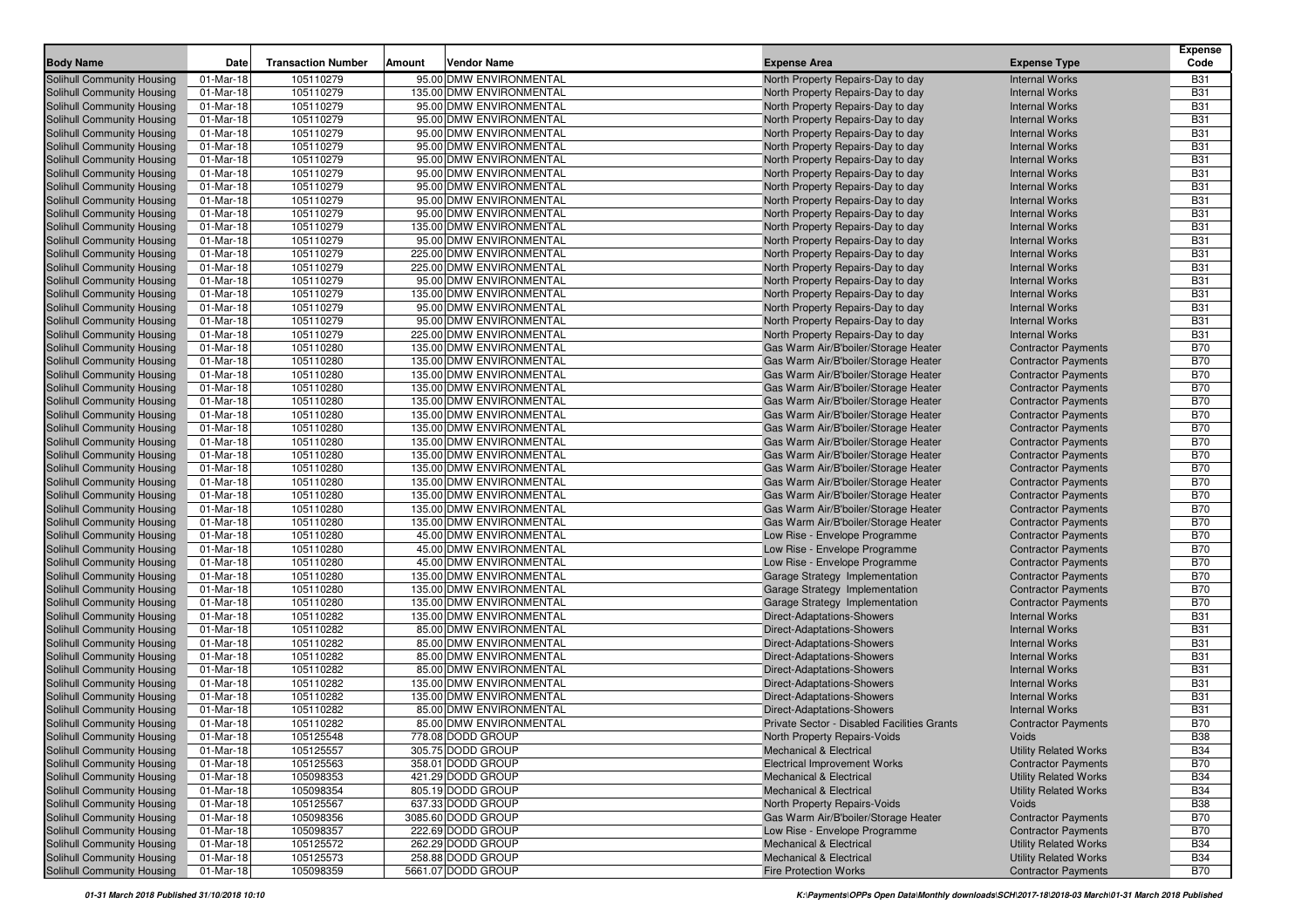| 105098360<br>5661.07 DODD GROUP<br><b>Fire Protection Works</b><br>Solihull Community Housing<br>01-Mar-18<br><b>Contractor Payments</b><br><b>B70</b><br>Solihull Community Housing<br>01-Mar-18<br>105098361<br>5661.07 DODD GROUP<br><b>Fire Protection Works</b><br><b>B70</b><br><b>Contractor Payments</b><br>105098362<br><b>B70</b><br>01-Mar-18<br>5661.07 DODD GROUP<br><b>Contractor Payments</b><br>Solihull Community Housing<br><b>Fire Protection Works</b><br>105098363<br>5661.07 DODD GROUP<br><b>B70</b><br>Solihull Community Housing<br>01-Mar-18<br><b>Contractor Payments</b><br><b>Fire Protection Works</b><br>105098364<br>5661.07 DODD GROUP<br><b>B70</b><br>Solihull Community Housing<br>01-Mar-18<br><b>Fire Protection Works</b><br><b>Contractor Payments</b><br>Solihull Community Housing<br>01-Mar-18<br>105098365<br>5661.07 DODD GROUP<br><b>Contractor Payments</b><br><b>B70</b><br><b>Fire Protection Works</b><br><b>B70</b><br>01-Mar-18<br>105098366<br>5661.07 DODD GROUP<br>Solihull Community Housing<br><b>Fire Protection Works</b><br><b>Contractor Payments</b><br>105107626<br><b>B34</b><br>Solihull Community Housing<br>01-Mar-18<br>280.99 DODD GROUP<br><b>Utility Related Works</b><br><b>Mechanical &amp; Electrical</b><br>446.28 DODD GROUP<br><b>B34</b><br>Solihull Community Housing<br>01-Mar-18<br>105107628<br><b>Utility Related Works</b><br><b>Mechanical &amp; Electrical</b><br>01-Mar-18<br>105107630<br>345.13 DODD GROUP<br><b>Utility Related Works</b><br><b>B34</b><br>Solihull Community Housing<br><b>Mechanical &amp; Electrical</b><br>Solihull Community Housing<br>01-Mar-18<br>105107631<br>210.06 DODD GROUP<br><b>Utility Related Works</b><br><b>B34</b><br><b>Mechanical &amp; Electrical</b><br>105107632<br>Solihull Community Housing<br>01-Mar-18<br>272.47 DODD GROUP<br><b>Utility Related Works</b><br><b>B34</b><br><b>Mechanical &amp; Electrical</b><br>105107633<br>291.29 DODD GROUP<br><b>B34</b><br>Solihull Community Housing<br>01-Mar-18<br><b>Utility Related Works</b><br><b>Mechanical &amp; Electrical</b><br>324.36 DODD GROUP<br><b>B34</b><br>Solihull Community Housing<br>01-Mar-18<br>105107635<br><b>Utility Related Works</b><br><b>Mechanical &amp; Electrical</b><br>Solihull Community Housing<br>01-Mar-18<br>105107636<br>535.10 DODD GROUP<br><b>Utility Related Works</b><br><b>B34</b><br><b>Mechanical &amp; Electrical</b><br><b>B34</b><br>01-Mar-18<br>105107637<br>222.44 DODD GROUP<br>Solihull Community Housing<br><b>Mechanical &amp; Electrical</b><br><b>Utility Related Works</b><br>105107638<br><b>B34</b><br>Solihull Community Housing<br>01-Mar-18<br>447.80 DODD GROUP<br><b>Utility Related Works</b><br><b>Mechanical &amp; Electrical</b><br><b>B34</b><br>Solihull Community Housing<br>01-Mar-18<br>105107639<br>234.78 DODD GROUP<br><b>Utility Related Works</b><br><b>Mechanical &amp; Electrical</b><br>Solihull Community Housing<br>01-Mar-18<br>105107640<br>294.17 DODD GROUP<br><b>Utility Related Works</b><br><b>B34</b><br><b>Mechanical &amp; Electrical</b><br><b>B34</b><br>Solihull Community Housing<br>01-Mar-18<br>105107641<br>214.69 DODD GROUP<br><b>Mechanical &amp; Electrical</b><br><b>Utility Related Works</b><br>105107645<br><b>B34</b><br>Solihull Community Housing<br>01-Mar-18<br>212.00 DODD GROUP<br><b>Utility Related Works</b><br><b>Mechanical &amp; Electrical</b><br><b>B34</b><br>Solihull Community Housing<br>01-Mar-18<br>105107646<br>563.08 DODD GROUP<br><b>Mechanical &amp; Electrical</b><br><b>Utility Related Works</b><br><b>B70</b><br>Solihull Community Housing<br>01-Mar-18<br>105102421<br>232.06 DODD GROUP<br><b>Electrical Improvement Works</b><br><b>Contractor Payments</b><br>105107647<br><b>B38</b><br>Solihull Community Housing<br>01-Mar-18<br>490.43 DODD GROUP<br>North Property Repairs-Voids<br>Voids<br><b>B34</b><br>Solihull Community Housing<br>01-Mar-18<br>105107652<br>330.88 DODD GROUP<br><b>Mechanical &amp; Electrical</b><br><b>Utility Related Works</b><br>105102518<br>417.04 DODD GROUP<br><b>B70</b><br>Solihull Community Housing<br>01-Mar-18<br><b>Contractor Payments</b><br>Kitchens<br>Solihull Community Housing<br>01-Mar-18<br>105102520<br>475.73 DODD GROUP<br><b>B70</b><br>Kitchens<br><b>Contractor Payments</b><br>105107653<br><b>B70</b><br>01-Mar-18<br>665.86 DODD GROUP<br><b>Contractor Payments</b><br>Solihull Community Housing<br>Kitchens<br>105107654<br>375.54 DODD GROUP<br><b>B34</b><br>Solihull Community Housing<br>01-Mar-18<br><b>Utility Related Works</b><br><b>Mechanical &amp; Electrical</b><br>344.04 DODD GROUP<br><b>B34</b><br>Solihull Community Housing<br>01-Mar-18<br>105107655<br><b>Utility Related Works</b><br><b>Mechanical &amp; Electrical</b><br><b>B39</b><br>Solihull Community Housing<br>01-Mar-18<br>105107656<br>215.44 DODD GROUP<br>Direct-Standby<br><b>Other Building Costs</b><br><b>B70</b><br>01-Mar-18<br>105107657<br>512.55 DODD GROUP<br>Solihull Community Housing<br><b>Electrical Improvement Works</b><br><b>Contractor Payments</b><br><b>B70</b><br>Solihull Community Housing<br>01-Mar-18<br>105102595<br>391.84 DODD GROUP<br><b>Contractor Payments</b><br><b>Electrical Improvement Works</b><br>105102597<br><b>B70</b><br>Solihull Community Housing<br>01-Mar-18<br>271.44 DODD GROUP<br><b>Electrical Improvement Works</b><br><b>Contractor Payments</b><br>105125575<br>402.56 DODD GROUP<br>Solihull Community Housing<br>01-Mar-18<br><b>B70</b><br><b>Electrical Improvement Works</b><br><b>Contractor Payments</b><br>Solihull Community Housing<br>01-Mar-18<br>105102609<br>450.10 DODD GROUP<br><b>Contractor Payments</b><br><b>B70</b><br><b>Electrical Improvement Works</b><br><b>B34</b><br>01-Mar-18<br>105102614<br>342.63 DODD GROUP<br><b>Utility Related Works</b><br>Solihull Community Housing<br><b>Mechanical &amp; Electrical</b><br><b>B34</b><br>Solihull Community Housing<br>01-Mar-18<br>105102615<br>447.23 DODD GROUP<br><b>Utility Related Works</b><br><b>Mechanical &amp; Electrical</b><br>443.74 DODD GROUP<br><b>B34</b><br>Solihull Community Housing<br>01-Mar-18<br>105102616<br><b>Utility Related Works</b><br><b>Mechanical &amp; Electrical</b><br>Solihull Community Housing<br>01-Mar-18<br>105102621<br>425.08 DODD GROUP<br><b>Utility Related Works</b><br><b>B34</b><br><b>Mechanical &amp; Electrical</b><br><b>B34</b><br>01-Mar-18<br>105107658<br>283.89 DODD GROUP<br>Solihull Community Housing<br><b>Mechanical &amp; Electrical</b><br><b>Utility Related Works</b><br>105102622<br>494.32 DODD GROUP<br><b>B34</b><br>Solihull Community Housing<br>01-Mar-18<br><b>Utility Related Works</b><br><b>Mechanical &amp; Electrical</b><br>5661.07 DODD GROUP<br><b>B70</b><br>Solihull Community Housing<br>08-Mar-18<br>105116553<br><b>Fire Protection Works</b><br><b>Contractor Payments</b><br>Solihull Community Housing<br>08-Mar-18<br>105116554<br>5661.07 DODD GROUP<br><b>B70</b><br><b>Fire Protection Works</b><br><b>Contractor Payments</b><br><b>B70</b><br>Solihull Community Housing<br>08-Mar-18<br>105116555<br>5661.07 DODD GROUP<br><b>Fire Protection Works</b><br><b>Contractor Payments</b><br><b>B70</b><br>08-Mar-18<br>105116556<br>5661.07 DODD GROUP<br>Solihull Community Housing<br><b>Fire Protection Works</b><br><b>Contractor Payments</b><br><b>B70</b><br>Solihull Community Housing<br>08-Mar-18<br>105116557<br>5661.07 DODD GROUP<br><b>Fire Protection Works</b><br><b>Contractor Payments</b><br><b>B70</b><br>Solihull Community Housing<br>08-Mar-18<br>105116558<br>5661.07 DODD GROUP<br><b>Contractor Payments</b><br><b>Fire Protection Works</b><br><b>B39</b><br>Solihull Community Housing<br>14-Mar-18<br>105111410<br>10464.21 DODD GROUP<br><b>Other Building Costs</b><br><b>Mechanical &amp; Electrical</b><br><b>Solihull Community Housing</b><br>10464.21 DODD GROUP<br><b>B39</b><br>14-Mar-18<br>105111409<br><b>Mechanical &amp; Electrical</b><br>Other Building Costs<br>Solihull Community Housing<br>14-Mar-18<br>10464.21 DODD GROUP<br><b>Other Building Costs</b><br><b>B39</b><br>105111408<br><b>Mechanical &amp; Electrical</b><br>Solihull Community Housing<br>14-Mar-18<br>105117591<br>235.49 DODD GROUP<br><b>Utility Related Works</b><br><b>B34</b><br><b>Mechanical &amp; Electrical</b><br>Solihull Community Housing<br>675.30 DODD GROUP<br><b>Utility Related Works</b><br>14-Mar-18<br>105117600<br><b>Mechanical &amp; Electrical</b><br><b>B34</b><br><b>B34</b><br>Solihull Community Housing<br>14-Mar-18<br>105117602<br>221.98 DODD GROUP<br><b>Utility Related Works</b><br><b>Mechanical &amp; Electrical</b><br>356.17 DODD GROUP<br>Solihull Community Housing<br>14-Mar-18<br>105117603<br><b>Utility Related Works</b><br><b>B34</b><br><b>Mechanical &amp; Electrical</b><br>Solihull Community Housing<br>1004.02 DODD GROUP<br>14-Mar-18<br>105123965<br><b>Mechanical &amp; Electrical</b><br><b>Utility Related Works</b><br><b>B34</b><br>Solihull Community Housing<br>14-Mar-18<br>105117607<br>324.62 DODD GROUP<br><b>Utility Related Works</b><br><b>B34</b><br><b>Mechanical &amp; Electrical</b><br>Solihull Community Housing<br>105117616<br>210.06 DODD GROUP<br><b>Utility Related Works</b><br>14-Mar-18<br><b>Mechanical &amp; Electrical</b><br>B34<br>Solihull Community Housing<br>14-Mar-18<br>105117619<br>370.57 DODD GROUP<br><b>Utility Related Works</b><br><b>B34</b><br><b>Mechanical &amp; Electrical</b><br>Solihull Community Housing<br>105117628<br>439.88 DODD GROUP<br><b>Contractor Payments</b><br><b>B70</b><br>14-Mar-18<br>Kitchens | <b>Body Name</b> | Date | <b>Transaction Number</b> | Amount | <b>Vendor Name</b> | <b>Expense Area</b> | <b>Expense Type</b> | <b>Expense</b><br>Code |
|------------------------------------------------------------------------------------------------------------------------------------------------------------------------------------------------------------------------------------------------------------------------------------------------------------------------------------------------------------------------------------------------------------------------------------------------------------------------------------------------------------------------------------------------------------------------------------------------------------------------------------------------------------------------------------------------------------------------------------------------------------------------------------------------------------------------------------------------------------------------------------------------------------------------------------------------------------------------------------------------------------------------------------------------------------------------------------------------------------------------------------------------------------------------------------------------------------------------------------------------------------------------------------------------------------------------------------------------------------------------------------------------------------------------------------------------------------------------------------------------------------------------------------------------------------------------------------------------------------------------------------------------------------------------------------------------------------------------------------------------------------------------------------------------------------------------------------------------------------------------------------------------------------------------------------------------------------------------------------------------------------------------------------------------------------------------------------------------------------------------------------------------------------------------------------------------------------------------------------------------------------------------------------------------------------------------------------------------------------------------------------------------------------------------------------------------------------------------------------------------------------------------------------------------------------------------------------------------------------------------------------------------------------------------------------------------------------------------------------------------------------------------------------------------------------------------------------------------------------------------------------------------------------------------------------------------------------------------------------------------------------------------------------------------------------------------------------------------------------------------------------------------------------------------------------------------------------------------------------------------------------------------------------------------------------------------------------------------------------------------------------------------------------------------------------------------------------------------------------------------------------------------------------------------------------------------------------------------------------------------------------------------------------------------------------------------------------------------------------------------------------------------------------------------------------------------------------------------------------------------------------------------------------------------------------------------------------------------------------------------------------------------------------------------------------------------------------------------------------------------------------------------------------------------------------------------------------------------------------------------------------------------------------------------------------------------------------------------------------------------------------------------------------------------------------------------------------------------------------------------------------------------------------------------------------------------------------------------------------------------------------------------------------------------------------------------------------------------------------------------------------------------------------------------------------------------------------------------------------------------------------------------------------------------------------------------------------------------------------------------------------------------------------------------------------------------------------------------------------------------------------------------------------------------------------------------------------------------------------------------------------------------------------------------------------------------------------------------------------------------------------------------------------------------------------------------------------------------------------------------------------------------------------------------------------------------------------------------------------------------------------------------------------------------------------------------------------------------------------------------------------------------------------------------------------------------------------------------------------------------------------------------------------------------------------------------------------------------------------------------------------------------------------------------------------------------------------------------------------------------------------------------------------------------------------------------------------------------------------------------------------------------------------------------------------------------------------------------------------------------------------------------------------------------------------------------------------------------------------------------------------------------------------------------------------------------------------------------------------------------------------------------------------------------------------------------------------------------------------------------------------------------------------------------------------------------------------------------------------------------------------------------------------------------------------------------------------------------------------------------------------------------------------------------------------------------------------------------------------------------------------------------------------------------------------------------------------------------------------------------------------------------------------------------------------------------------------------------------------------------------------------------------------------------------------------------------------------------------------------------------------------------------------------------------------------------------------------------------------------------------------------------------------------------------------------------------------------------------------------------------------------------------------------------------------------------------------------------------------------------------------------------------------------------------------------------------------------------------------------------------------------------------------------------------------------------------------------------------------------------------------------------------------------------------------------------------------------------------------------------------------------------------------------------------------------------------------------------------------------------------------------------------------------------------------------------------------------------------------------------------------------------------------------------------------------------------------------------------------------------------------------------------------------------------------------------------------------------------------------------------------------------------------------------------------------------------------------------------------------------------------------------------------------------------------------------------------------------------------------------------------------------------------------------------------------------------------------------------------------------------------------------------------------------------------------------------------------------------------------------------------------------------------------------------------------------------------------------------------------------------------------------------------------------------------------------------------------------------------------------------------------------------------------------------------------------------------------------------------------------------------------------------------------------------------------------------------------------------------------------------------------------------------|------------------|------|---------------------------|--------|--------------------|---------------------|---------------------|------------------------|
|                                                                                                                                                                                                                                                                                                                                                                                                                                                                                                                                                                                                                                                                                                                                                                                                                                                                                                                                                                                                                                                                                                                                                                                                                                                                                                                                                                                                                                                                                                                                                                                                                                                                                                                                                                                                                                                                                                                                                                                                                                                                                                                                                                                                                                                                                                                                                                                                                                                                                                                                                                                                                                                                                                                                                                                                                                                                                                                                                                                                                                                                                                                                                                                                                                                                                                                                                                                                                                                                                                                                                                                                                                                                                                                                                                                                                                                                                                                                                                                                                                                                                                                                                                                                                                                                                                                                                                                                                                                                                                                                                                                                                                                                                                                                                                                                                                                                                                                                                                                                                                                                                                                                                                                                                                                                                                                                                                                                                                                                                                                                                                                                                                                                                                                                                                                                                                                                                                                                                                                                                                                                                                                                                                                                                                                                                                                                                                                                                                                                                                                                                                                                                                                                                                                                                                                                                                                                                                                                                                                                                                                                                                                                                                                                                                                                                                                                                                                                                                                                                                                                                                                                                                                                                                                                                                                                                                                                                                                                                                                                                                                                                                                                                                                                                                                                                                                                                                                                                                                                                                                                                                                                                                                                                                                                                                                                                                                                                                                                                                                                                                                                                                                                                                                                                                                                                                                                                                                                                                                                                                                                                                                                                                                                                                                                                                                    |                  |      |                           |        |                    |                     |                     |                        |
|                                                                                                                                                                                                                                                                                                                                                                                                                                                                                                                                                                                                                                                                                                                                                                                                                                                                                                                                                                                                                                                                                                                                                                                                                                                                                                                                                                                                                                                                                                                                                                                                                                                                                                                                                                                                                                                                                                                                                                                                                                                                                                                                                                                                                                                                                                                                                                                                                                                                                                                                                                                                                                                                                                                                                                                                                                                                                                                                                                                                                                                                                                                                                                                                                                                                                                                                                                                                                                                                                                                                                                                                                                                                                                                                                                                                                                                                                                                                                                                                                                                                                                                                                                                                                                                                                                                                                                                                                                                                                                                                                                                                                                                                                                                                                                                                                                                                                                                                                                                                                                                                                                                                                                                                                                                                                                                                                                                                                                                                                                                                                                                                                                                                                                                                                                                                                                                                                                                                                                                                                                                                                                                                                                                                                                                                                                                                                                                                                                                                                                                                                                                                                                                                                                                                                                                                                                                                                                                                                                                                                                                                                                                                                                                                                                                                                                                                                                                                                                                                                                                                                                                                                                                                                                                                                                                                                                                                                                                                                                                                                                                                                                                                                                                                                                                                                                                                                                                                                                                                                                                                                                                                                                                                                                                                                                                                                                                                                                                                                                                                                                                                                                                                                                                                                                                                                                                                                                                                                                                                                                                                                                                                                                                                                                                                                                                    |                  |      |                           |        |                    |                     |                     |                        |
|                                                                                                                                                                                                                                                                                                                                                                                                                                                                                                                                                                                                                                                                                                                                                                                                                                                                                                                                                                                                                                                                                                                                                                                                                                                                                                                                                                                                                                                                                                                                                                                                                                                                                                                                                                                                                                                                                                                                                                                                                                                                                                                                                                                                                                                                                                                                                                                                                                                                                                                                                                                                                                                                                                                                                                                                                                                                                                                                                                                                                                                                                                                                                                                                                                                                                                                                                                                                                                                                                                                                                                                                                                                                                                                                                                                                                                                                                                                                                                                                                                                                                                                                                                                                                                                                                                                                                                                                                                                                                                                                                                                                                                                                                                                                                                                                                                                                                                                                                                                                                                                                                                                                                                                                                                                                                                                                                                                                                                                                                                                                                                                                                                                                                                                                                                                                                                                                                                                                                                                                                                                                                                                                                                                                                                                                                                                                                                                                                                                                                                                                                                                                                                                                                                                                                                                                                                                                                                                                                                                                                                                                                                                                                                                                                                                                                                                                                                                                                                                                                                                                                                                                                                                                                                                                                                                                                                                                                                                                                                                                                                                                                                                                                                                                                                                                                                                                                                                                                                                                                                                                                                                                                                                                                                                                                                                                                                                                                                                                                                                                                                                                                                                                                                                                                                                                                                                                                                                                                                                                                                                                                                                                                                                                                                                                                                                    |                  |      |                           |        |                    |                     |                     |                        |
|                                                                                                                                                                                                                                                                                                                                                                                                                                                                                                                                                                                                                                                                                                                                                                                                                                                                                                                                                                                                                                                                                                                                                                                                                                                                                                                                                                                                                                                                                                                                                                                                                                                                                                                                                                                                                                                                                                                                                                                                                                                                                                                                                                                                                                                                                                                                                                                                                                                                                                                                                                                                                                                                                                                                                                                                                                                                                                                                                                                                                                                                                                                                                                                                                                                                                                                                                                                                                                                                                                                                                                                                                                                                                                                                                                                                                                                                                                                                                                                                                                                                                                                                                                                                                                                                                                                                                                                                                                                                                                                                                                                                                                                                                                                                                                                                                                                                                                                                                                                                                                                                                                                                                                                                                                                                                                                                                                                                                                                                                                                                                                                                                                                                                                                                                                                                                                                                                                                                                                                                                                                                                                                                                                                                                                                                                                                                                                                                                                                                                                                                                                                                                                                                                                                                                                                                                                                                                                                                                                                                                                                                                                                                                                                                                                                                                                                                                                                                                                                                                                                                                                                                                                                                                                                                                                                                                                                                                                                                                                                                                                                                                                                                                                                                                                                                                                                                                                                                                                                                                                                                                                                                                                                                                                                                                                                                                                                                                                                                                                                                                                                                                                                                                                                                                                                                                                                                                                                                                                                                                                                                                                                                                                                                                                                                                                                    |                  |      |                           |        |                    |                     |                     |                        |
|                                                                                                                                                                                                                                                                                                                                                                                                                                                                                                                                                                                                                                                                                                                                                                                                                                                                                                                                                                                                                                                                                                                                                                                                                                                                                                                                                                                                                                                                                                                                                                                                                                                                                                                                                                                                                                                                                                                                                                                                                                                                                                                                                                                                                                                                                                                                                                                                                                                                                                                                                                                                                                                                                                                                                                                                                                                                                                                                                                                                                                                                                                                                                                                                                                                                                                                                                                                                                                                                                                                                                                                                                                                                                                                                                                                                                                                                                                                                                                                                                                                                                                                                                                                                                                                                                                                                                                                                                                                                                                                                                                                                                                                                                                                                                                                                                                                                                                                                                                                                                                                                                                                                                                                                                                                                                                                                                                                                                                                                                                                                                                                                                                                                                                                                                                                                                                                                                                                                                                                                                                                                                                                                                                                                                                                                                                                                                                                                                                                                                                                                                                                                                                                                                                                                                                                                                                                                                                                                                                                                                                                                                                                                                                                                                                                                                                                                                                                                                                                                                                                                                                                                                                                                                                                                                                                                                                                                                                                                                                                                                                                                                                                                                                                                                                                                                                                                                                                                                                                                                                                                                                                                                                                                                                                                                                                                                                                                                                                                                                                                                                                                                                                                                                                                                                                                                                                                                                                                                                                                                                                                                                                                                                                                                                                                                                                    |                  |      |                           |        |                    |                     |                     |                        |
|                                                                                                                                                                                                                                                                                                                                                                                                                                                                                                                                                                                                                                                                                                                                                                                                                                                                                                                                                                                                                                                                                                                                                                                                                                                                                                                                                                                                                                                                                                                                                                                                                                                                                                                                                                                                                                                                                                                                                                                                                                                                                                                                                                                                                                                                                                                                                                                                                                                                                                                                                                                                                                                                                                                                                                                                                                                                                                                                                                                                                                                                                                                                                                                                                                                                                                                                                                                                                                                                                                                                                                                                                                                                                                                                                                                                                                                                                                                                                                                                                                                                                                                                                                                                                                                                                                                                                                                                                                                                                                                                                                                                                                                                                                                                                                                                                                                                                                                                                                                                                                                                                                                                                                                                                                                                                                                                                                                                                                                                                                                                                                                                                                                                                                                                                                                                                                                                                                                                                                                                                                                                                                                                                                                                                                                                                                                                                                                                                                                                                                                                                                                                                                                                                                                                                                                                                                                                                                                                                                                                                                                                                                                                                                                                                                                                                                                                                                                                                                                                                                                                                                                                                                                                                                                                                                                                                                                                                                                                                                                                                                                                                                                                                                                                                                                                                                                                                                                                                                                                                                                                                                                                                                                                                                                                                                                                                                                                                                                                                                                                                                                                                                                                                                                                                                                                                                                                                                                                                                                                                                                                                                                                                                                                                                                                                                                    |                  |      |                           |        |                    |                     |                     |                        |
|                                                                                                                                                                                                                                                                                                                                                                                                                                                                                                                                                                                                                                                                                                                                                                                                                                                                                                                                                                                                                                                                                                                                                                                                                                                                                                                                                                                                                                                                                                                                                                                                                                                                                                                                                                                                                                                                                                                                                                                                                                                                                                                                                                                                                                                                                                                                                                                                                                                                                                                                                                                                                                                                                                                                                                                                                                                                                                                                                                                                                                                                                                                                                                                                                                                                                                                                                                                                                                                                                                                                                                                                                                                                                                                                                                                                                                                                                                                                                                                                                                                                                                                                                                                                                                                                                                                                                                                                                                                                                                                                                                                                                                                                                                                                                                                                                                                                                                                                                                                                                                                                                                                                                                                                                                                                                                                                                                                                                                                                                                                                                                                                                                                                                                                                                                                                                                                                                                                                                                                                                                                                                                                                                                                                                                                                                                                                                                                                                                                                                                                                                                                                                                                                                                                                                                                                                                                                                                                                                                                                                                                                                                                                                                                                                                                                                                                                                                                                                                                                                                                                                                                                                                                                                                                                                                                                                                                                                                                                                                                                                                                                                                                                                                                                                                                                                                                                                                                                                                                                                                                                                                                                                                                                                                                                                                                                                                                                                                                                                                                                                                                                                                                                                                                                                                                                                                                                                                                                                                                                                                                                                                                                                                                                                                                                                                                    |                  |      |                           |        |                    |                     |                     |                        |
|                                                                                                                                                                                                                                                                                                                                                                                                                                                                                                                                                                                                                                                                                                                                                                                                                                                                                                                                                                                                                                                                                                                                                                                                                                                                                                                                                                                                                                                                                                                                                                                                                                                                                                                                                                                                                                                                                                                                                                                                                                                                                                                                                                                                                                                                                                                                                                                                                                                                                                                                                                                                                                                                                                                                                                                                                                                                                                                                                                                                                                                                                                                                                                                                                                                                                                                                                                                                                                                                                                                                                                                                                                                                                                                                                                                                                                                                                                                                                                                                                                                                                                                                                                                                                                                                                                                                                                                                                                                                                                                                                                                                                                                                                                                                                                                                                                                                                                                                                                                                                                                                                                                                                                                                                                                                                                                                                                                                                                                                                                                                                                                                                                                                                                                                                                                                                                                                                                                                                                                                                                                                                                                                                                                                                                                                                                                                                                                                                                                                                                                                                                                                                                                                                                                                                                                                                                                                                                                                                                                                                                                                                                                                                                                                                                                                                                                                                                                                                                                                                                                                                                                                                                                                                                                                                                                                                                                                                                                                                                                                                                                                                                                                                                                                                                                                                                                                                                                                                                                                                                                                                                                                                                                                                                                                                                                                                                                                                                                                                                                                                                                                                                                                                                                                                                                                                                                                                                                                                                                                                                                                                                                                                                                                                                                                                                                    |                  |      |                           |        |                    |                     |                     |                        |
|                                                                                                                                                                                                                                                                                                                                                                                                                                                                                                                                                                                                                                                                                                                                                                                                                                                                                                                                                                                                                                                                                                                                                                                                                                                                                                                                                                                                                                                                                                                                                                                                                                                                                                                                                                                                                                                                                                                                                                                                                                                                                                                                                                                                                                                                                                                                                                                                                                                                                                                                                                                                                                                                                                                                                                                                                                                                                                                                                                                                                                                                                                                                                                                                                                                                                                                                                                                                                                                                                                                                                                                                                                                                                                                                                                                                                                                                                                                                                                                                                                                                                                                                                                                                                                                                                                                                                                                                                                                                                                                                                                                                                                                                                                                                                                                                                                                                                                                                                                                                                                                                                                                                                                                                                                                                                                                                                                                                                                                                                                                                                                                                                                                                                                                                                                                                                                                                                                                                                                                                                                                                                                                                                                                                                                                                                                                                                                                                                                                                                                                                                                                                                                                                                                                                                                                                                                                                                                                                                                                                                                                                                                                                                                                                                                                                                                                                                                                                                                                                                                                                                                                                                                                                                                                                                                                                                                                                                                                                                                                                                                                                                                                                                                                                                                                                                                                                                                                                                                                                                                                                                                                                                                                                                                                                                                                                                                                                                                                                                                                                                                                                                                                                                                                                                                                                                                                                                                                                                                                                                                                                                                                                                                                                                                                                                                                    |                  |      |                           |        |                    |                     |                     |                        |
|                                                                                                                                                                                                                                                                                                                                                                                                                                                                                                                                                                                                                                                                                                                                                                                                                                                                                                                                                                                                                                                                                                                                                                                                                                                                                                                                                                                                                                                                                                                                                                                                                                                                                                                                                                                                                                                                                                                                                                                                                                                                                                                                                                                                                                                                                                                                                                                                                                                                                                                                                                                                                                                                                                                                                                                                                                                                                                                                                                                                                                                                                                                                                                                                                                                                                                                                                                                                                                                                                                                                                                                                                                                                                                                                                                                                                                                                                                                                                                                                                                                                                                                                                                                                                                                                                                                                                                                                                                                                                                                                                                                                                                                                                                                                                                                                                                                                                                                                                                                                                                                                                                                                                                                                                                                                                                                                                                                                                                                                                                                                                                                                                                                                                                                                                                                                                                                                                                                                                                                                                                                                                                                                                                                                                                                                                                                                                                                                                                                                                                                                                                                                                                                                                                                                                                                                                                                                                                                                                                                                                                                                                                                                                                                                                                                                                                                                                                                                                                                                                                                                                                                                                                                                                                                                                                                                                                                                                                                                                                                                                                                                                                                                                                                                                                                                                                                                                                                                                                                                                                                                                                                                                                                                                                                                                                                                                                                                                                                                                                                                                                                                                                                                                                                                                                                                                                                                                                                                                                                                                                                                                                                                                                                                                                                                                                                    |                  |      |                           |        |                    |                     |                     |                        |
|                                                                                                                                                                                                                                                                                                                                                                                                                                                                                                                                                                                                                                                                                                                                                                                                                                                                                                                                                                                                                                                                                                                                                                                                                                                                                                                                                                                                                                                                                                                                                                                                                                                                                                                                                                                                                                                                                                                                                                                                                                                                                                                                                                                                                                                                                                                                                                                                                                                                                                                                                                                                                                                                                                                                                                                                                                                                                                                                                                                                                                                                                                                                                                                                                                                                                                                                                                                                                                                                                                                                                                                                                                                                                                                                                                                                                                                                                                                                                                                                                                                                                                                                                                                                                                                                                                                                                                                                                                                                                                                                                                                                                                                                                                                                                                                                                                                                                                                                                                                                                                                                                                                                                                                                                                                                                                                                                                                                                                                                                                                                                                                                                                                                                                                                                                                                                                                                                                                                                                                                                                                                                                                                                                                                                                                                                                                                                                                                                                                                                                                                                                                                                                                                                                                                                                                                                                                                                                                                                                                                                                                                                                                                                                                                                                                                                                                                                                                                                                                                                                                                                                                                                                                                                                                                                                                                                                                                                                                                                                                                                                                                                                                                                                                                                                                                                                                                                                                                                                                                                                                                                                                                                                                                                                                                                                                                                                                                                                                                                                                                                                                                                                                                                                                                                                                                                                                                                                                                                                                                                                                                                                                                                                                                                                                                                                                    |                  |      |                           |        |                    |                     |                     |                        |
|                                                                                                                                                                                                                                                                                                                                                                                                                                                                                                                                                                                                                                                                                                                                                                                                                                                                                                                                                                                                                                                                                                                                                                                                                                                                                                                                                                                                                                                                                                                                                                                                                                                                                                                                                                                                                                                                                                                                                                                                                                                                                                                                                                                                                                                                                                                                                                                                                                                                                                                                                                                                                                                                                                                                                                                                                                                                                                                                                                                                                                                                                                                                                                                                                                                                                                                                                                                                                                                                                                                                                                                                                                                                                                                                                                                                                                                                                                                                                                                                                                                                                                                                                                                                                                                                                                                                                                                                                                                                                                                                                                                                                                                                                                                                                                                                                                                                                                                                                                                                                                                                                                                                                                                                                                                                                                                                                                                                                                                                                                                                                                                                                                                                                                                                                                                                                                                                                                                                                                                                                                                                                                                                                                                                                                                                                                                                                                                                                                                                                                                                                                                                                                                                                                                                                                                                                                                                                                                                                                                                                                                                                                                                                                                                                                                                                                                                                                                                                                                                                                                                                                                                                                                                                                                                                                                                                                                                                                                                                                                                                                                                                                                                                                                                                                                                                                                                                                                                                                                                                                                                                                                                                                                                                                                                                                                                                                                                                                                                                                                                                                                                                                                                                                                                                                                                                                                                                                                                                                                                                                                                                                                                                                                                                                                                                                                    |                  |      |                           |        |                    |                     |                     |                        |
|                                                                                                                                                                                                                                                                                                                                                                                                                                                                                                                                                                                                                                                                                                                                                                                                                                                                                                                                                                                                                                                                                                                                                                                                                                                                                                                                                                                                                                                                                                                                                                                                                                                                                                                                                                                                                                                                                                                                                                                                                                                                                                                                                                                                                                                                                                                                                                                                                                                                                                                                                                                                                                                                                                                                                                                                                                                                                                                                                                                                                                                                                                                                                                                                                                                                                                                                                                                                                                                                                                                                                                                                                                                                                                                                                                                                                                                                                                                                                                                                                                                                                                                                                                                                                                                                                                                                                                                                                                                                                                                                                                                                                                                                                                                                                                                                                                                                                                                                                                                                                                                                                                                                                                                                                                                                                                                                                                                                                                                                                                                                                                                                                                                                                                                                                                                                                                                                                                                                                                                                                                                                                                                                                                                                                                                                                                                                                                                                                                                                                                                                                                                                                                                                                                                                                                                                                                                                                                                                                                                                                                                                                                                                                                                                                                                                                                                                                                                                                                                                                                                                                                                                                                                                                                                                                                                                                                                                                                                                                                                                                                                                                                                                                                                                                                                                                                                                                                                                                                                                                                                                                                                                                                                                                                                                                                                                                                                                                                                                                                                                                                                                                                                                                                                                                                                                                                                                                                                                                                                                                                                                                                                                                                                                                                                                                                                    |                  |      |                           |        |                    |                     |                     |                        |
|                                                                                                                                                                                                                                                                                                                                                                                                                                                                                                                                                                                                                                                                                                                                                                                                                                                                                                                                                                                                                                                                                                                                                                                                                                                                                                                                                                                                                                                                                                                                                                                                                                                                                                                                                                                                                                                                                                                                                                                                                                                                                                                                                                                                                                                                                                                                                                                                                                                                                                                                                                                                                                                                                                                                                                                                                                                                                                                                                                                                                                                                                                                                                                                                                                                                                                                                                                                                                                                                                                                                                                                                                                                                                                                                                                                                                                                                                                                                                                                                                                                                                                                                                                                                                                                                                                                                                                                                                                                                                                                                                                                                                                                                                                                                                                                                                                                                                                                                                                                                                                                                                                                                                                                                                                                                                                                                                                                                                                                                                                                                                                                                                                                                                                                                                                                                                                                                                                                                                                                                                                                                                                                                                                                                                                                                                                                                                                                                                                                                                                                                                                                                                                                                                                                                                                                                                                                                                                                                                                                                                                                                                                                                                                                                                                                                                                                                                                                                                                                                                                                                                                                                                                                                                                                                                                                                                                                                                                                                                                                                                                                                                                                                                                                                                                                                                                                                                                                                                                                                                                                                                                                                                                                                                                                                                                                                                                                                                                                                                                                                                                                                                                                                                                                                                                                                                                                                                                                                                                                                                                                                                                                                                                                                                                                                                                                    |                  |      |                           |        |                    |                     |                     |                        |
|                                                                                                                                                                                                                                                                                                                                                                                                                                                                                                                                                                                                                                                                                                                                                                                                                                                                                                                                                                                                                                                                                                                                                                                                                                                                                                                                                                                                                                                                                                                                                                                                                                                                                                                                                                                                                                                                                                                                                                                                                                                                                                                                                                                                                                                                                                                                                                                                                                                                                                                                                                                                                                                                                                                                                                                                                                                                                                                                                                                                                                                                                                                                                                                                                                                                                                                                                                                                                                                                                                                                                                                                                                                                                                                                                                                                                                                                                                                                                                                                                                                                                                                                                                                                                                                                                                                                                                                                                                                                                                                                                                                                                                                                                                                                                                                                                                                                                                                                                                                                                                                                                                                                                                                                                                                                                                                                                                                                                                                                                                                                                                                                                                                                                                                                                                                                                                                                                                                                                                                                                                                                                                                                                                                                                                                                                                                                                                                                                                                                                                                                                                                                                                                                                                                                                                                                                                                                                                                                                                                                                                                                                                                                                                                                                                                                                                                                                                                                                                                                                                                                                                                                                                                                                                                                                                                                                                                                                                                                                                                                                                                                                                                                                                                                                                                                                                                                                                                                                                                                                                                                                                                                                                                                                                                                                                                                                                                                                                                                                                                                                                                                                                                                                                                                                                                                                                                                                                                                                                                                                                                                                                                                                                                                                                                                                                                    |                  |      |                           |        |                    |                     |                     |                        |
|                                                                                                                                                                                                                                                                                                                                                                                                                                                                                                                                                                                                                                                                                                                                                                                                                                                                                                                                                                                                                                                                                                                                                                                                                                                                                                                                                                                                                                                                                                                                                                                                                                                                                                                                                                                                                                                                                                                                                                                                                                                                                                                                                                                                                                                                                                                                                                                                                                                                                                                                                                                                                                                                                                                                                                                                                                                                                                                                                                                                                                                                                                                                                                                                                                                                                                                                                                                                                                                                                                                                                                                                                                                                                                                                                                                                                                                                                                                                                                                                                                                                                                                                                                                                                                                                                                                                                                                                                                                                                                                                                                                                                                                                                                                                                                                                                                                                                                                                                                                                                                                                                                                                                                                                                                                                                                                                                                                                                                                                                                                                                                                                                                                                                                                                                                                                                                                                                                                                                                                                                                                                                                                                                                                                                                                                                                                                                                                                                                                                                                                                                                                                                                                                                                                                                                                                                                                                                                                                                                                                                                                                                                                                                                                                                                                                                                                                                                                                                                                                                                                                                                                                                                                                                                                                                                                                                                                                                                                                                                                                                                                                                                                                                                                                                                                                                                                                                                                                                                                                                                                                                                                                                                                                                                                                                                                                                                                                                                                                                                                                                                                                                                                                                                                                                                                                                                                                                                                                                                                                                                                                                                                                                                                                                                                                                                                    |                  |      |                           |        |                    |                     |                     |                        |
|                                                                                                                                                                                                                                                                                                                                                                                                                                                                                                                                                                                                                                                                                                                                                                                                                                                                                                                                                                                                                                                                                                                                                                                                                                                                                                                                                                                                                                                                                                                                                                                                                                                                                                                                                                                                                                                                                                                                                                                                                                                                                                                                                                                                                                                                                                                                                                                                                                                                                                                                                                                                                                                                                                                                                                                                                                                                                                                                                                                                                                                                                                                                                                                                                                                                                                                                                                                                                                                                                                                                                                                                                                                                                                                                                                                                                                                                                                                                                                                                                                                                                                                                                                                                                                                                                                                                                                                                                                                                                                                                                                                                                                                                                                                                                                                                                                                                                                                                                                                                                                                                                                                                                                                                                                                                                                                                                                                                                                                                                                                                                                                                                                                                                                                                                                                                                                                                                                                                                                                                                                                                                                                                                                                                                                                                                                                                                                                                                                                                                                                                                                                                                                                                                                                                                                                                                                                                                                                                                                                                                                                                                                                                                                                                                                                                                                                                                                                                                                                                                                                                                                                                                                                                                                                                                                                                                                                                                                                                                                                                                                                                                                                                                                                                                                                                                                                                                                                                                                                                                                                                                                                                                                                                                                                                                                                                                                                                                                                                                                                                                                                                                                                                                                                                                                                                                                                                                                                                                                                                                                                                                                                                                                                                                                                                                                                    |                  |      |                           |        |                    |                     |                     |                        |
|                                                                                                                                                                                                                                                                                                                                                                                                                                                                                                                                                                                                                                                                                                                                                                                                                                                                                                                                                                                                                                                                                                                                                                                                                                                                                                                                                                                                                                                                                                                                                                                                                                                                                                                                                                                                                                                                                                                                                                                                                                                                                                                                                                                                                                                                                                                                                                                                                                                                                                                                                                                                                                                                                                                                                                                                                                                                                                                                                                                                                                                                                                                                                                                                                                                                                                                                                                                                                                                                                                                                                                                                                                                                                                                                                                                                                                                                                                                                                                                                                                                                                                                                                                                                                                                                                                                                                                                                                                                                                                                                                                                                                                                                                                                                                                                                                                                                                                                                                                                                                                                                                                                                                                                                                                                                                                                                                                                                                                                                                                                                                                                                                                                                                                                                                                                                                                                                                                                                                                                                                                                                                                                                                                                                                                                                                                                                                                                                                                                                                                                                                                                                                                                                                                                                                                                                                                                                                                                                                                                                                                                                                                                                                                                                                                                                                                                                                                                                                                                                                                                                                                                                                                                                                                                                                                                                                                                                                                                                                                                                                                                                                                                                                                                                                                                                                                                                                                                                                                                                                                                                                                                                                                                                                                                                                                                                                                                                                                                                                                                                                                                                                                                                                                                                                                                                                                                                                                                                                                                                                                                                                                                                                                                                                                                                                                                    |                  |      |                           |        |                    |                     |                     |                        |
|                                                                                                                                                                                                                                                                                                                                                                                                                                                                                                                                                                                                                                                                                                                                                                                                                                                                                                                                                                                                                                                                                                                                                                                                                                                                                                                                                                                                                                                                                                                                                                                                                                                                                                                                                                                                                                                                                                                                                                                                                                                                                                                                                                                                                                                                                                                                                                                                                                                                                                                                                                                                                                                                                                                                                                                                                                                                                                                                                                                                                                                                                                                                                                                                                                                                                                                                                                                                                                                                                                                                                                                                                                                                                                                                                                                                                                                                                                                                                                                                                                                                                                                                                                                                                                                                                                                                                                                                                                                                                                                                                                                                                                                                                                                                                                                                                                                                                                                                                                                                                                                                                                                                                                                                                                                                                                                                                                                                                                                                                                                                                                                                                                                                                                                                                                                                                                                                                                                                                                                                                                                                                                                                                                                                                                                                                                                                                                                                                                                                                                                                                                                                                                                                                                                                                                                                                                                                                                                                                                                                                                                                                                                                                                                                                                                                                                                                                                                                                                                                                                                                                                                                                                                                                                                                                                                                                                                                                                                                                                                                                                                                                                                                                                                                                                                                                                                                                                                                                                                                                                                                                                                                                                                                                                                                                                                                                                                                                                                                                                                                                                                                                                                                                                                                                                                                                                                                                                                                                                                                                                                                                                                                                                                                                                                                                                                    |                  |      |                           |        |                    |                     |                     |                        |
|                                                                                                                                                                                                                                                                                                                                                                                                                                                                                                                                                                                                                                                                                                                                                                                                                                                                                                                                                                                                                                                                                                                                                                                                                                                                                                                                                                                                                                                                                                                                                                                                                                                                                                                                                                                                                                                                                                                                                                                                                                                                                                                                                                                                                                                                                                                                                                                                                                                                                                                                                                                                                                                                                                                                                                                                                                                                                                                                                                                                                                                                                                                                                                                                                                                                                                                                                                                                                                                                                                                                                                                                                                                                                                                                                                                                                                                                                                                                                                                                                                                                                                                                                                                                                                                                                                                                                                                                                                                                                                                                                                                                                                                                                                                                                                                                                                                                                                                                                                                                                                                                                                                                                                                                                                                                                                                                                                                                                                                                                                                                                                                                                                                                                                                                                                                                                                                                                                                                                                                                                                                                                                                                                                                                                                                                                                                                                                                                                                                                                                                                                                                                                                                                                                                                                                                                                                                                                                                                                                                                                                                                                                                                                                                                                                                                                                                                                                                                                                                                                                                                                                                                                                                                                                                                                                                                                                                                                                                                                                                                                                                                                                                                                                                                                                                                                                                                                                                                                                                                                                                                                                                                                                                                                                                                                                                                                                                                                                                                                                                                                                                                                                                                                                                                                                                                                                                                                                                                                                                                                                                                                                                                                                                                                                                                                                                    |                  |      |                           |        |                    |                     |                     |                        |
|                                                                                                                                                                                                                                                                                                                                                                                                                                                                                                                                                                                                                                                                                                                                                                                                                                                                                                                                                                                                                                                                                                                                                                                                                                                                                                                                                                                                                                                                                                                                                                                                                                                                                                                                                                                                                                                                                                                                                                                                                                                                                                                                                                                                                                                                                                                                                                                                                                                                                                                                                                                                                                                                                                                                                                                                                                                                                                                                                                                                                                                                                                                                                                                                                                                                                                                                                                                                                                                                                                                                                                                                                                                                                                                                                                                                                                                                                                                                                                                                                                                                                                                                                                                                                                                                                                                                                                                                                                                                                                                                                                                                                                                                                                                                                                                                                                                                                                                                                                                                                                                                                                                                                                                                                                                                                                                                                                                                                                                                                                                                                                                                                                                                                                                                                                                                                                                                                                                                                                                                                                                                                                                                                                                                                                                                                                                                                                                                                                                                                                                                                                                                                                                                                                                                                                                                                                                                                                                                                                                                                                                                                                                                                                                                                                                                                                                                                                                                                                                                                                                                                                                                                                                                                                                                                                                                                                                                                                                                                                                                                                                                                                                                                                                                                                                                                                                                                                                                                                                                                                                                                                                                                                                                                                                                                                                                                                                                                                                                                                                                                                                                                                                                                                                                                                                                                                                                                                                                                                                                                                                                                                                                                                                                                                                                                                                    |                  |      |                           |        |                    |                     |                     |                        |
|                                                                                                                                                                                                                                                                                                                                                                                                                                                                                                                                                                                                                                                                                                                                                                                                                                                                                                                                                                                                                                                                                                                                                                                                                                                                                                                                                                                                                                                                                                                                                                                                                                                                                                                                                                                                                                                                                                                                                                                                                                                                                                                                                                                                                                                                                                                                                                                                                                                                                                                                                                                                                                                                                                                                                                                                                                                                                                                                                                                                                                                                                                                                                                                                                                                                                                                                                                                                                                                                                                                                                                                                                                                                                                                                                                                                                                                                                                                                                                                                                                                                                                                                                                                                                                                                                                                                                                                                                                                                                                                                                                                                                                                                                                                                                                                                                                                                                                                                                                                                                                                                                                                                                                                                                                                                                                                                                                                                                                                                                                                                                                                                                                                                                                                                                                                                                                                                                                                                                                                                                                                                                                                                                                                                                                                                                                                                                                                                                                                                                                                                                                                                                                                                                                                                                                                                                                                                                                                                                                                                                                                                                                                                                                                                                                                                                                                                                                                                                                                                                                                                                                                                                                                                                                                                                                                                                                                                                                                                                                                                                                                                                                                                                                                                                                                                                                                                                                                                                                                                                                                                                                                                                                                                                                                                                                                                                                                                                                                                                                                                                                                                                                                                                                                                                                                                                                                                                                                                                                                                                                                                                                                                                                                                                                                                                                                    |                  |      |                           |        |                    |                     |                     |                        |
|                                                                                                                                                                                                                                                                                                                                                                                                                                                                                                                                                                                                                                                                                                                                                                                                                                                                                                                                                                                                                                                                                                                                                                                                                                                                                                                                                                                                                                                                                                                                                                                                                                                                                                                                                                                                                                                                                                                                                                                                                                                                                                                                                                                                                                                                                                                                                                                                                                                                                                                                                                                                                                                                                                                                                                                                                                                                                                                                                                                                                                                                                                                                                                                                                                                                                                                                                                                                                                                                                                                                                                                                                                                                                                                                                                                                                                                                                                                                                                                                                                                                                                                                                                                                                                                                                                                                                                                                                                                                                                                                                                                                                                                                                                                                                                                                                                                                                                                                                                                                                                                                                                                                                                                                                                                                                                                                                                                                                                                                                                                                                                                                                                                                                                                                                                                                                                                                                                                                                                                                                                                                                                                                                                                                                                                                                                                                                                                                                                                                                                                                                                                                                                                                                                                                                                                                                                                                                                                                                                                                                                                                                                                                                                                                                                                                                                                                                                                                                                                                                                                                                                                                                                                                                                                                                                                                                                                                                                                                                                                                                                                                                                                                                                                                                                                                                                                                                                                                                                                                                                                                                                                                                                                                                                                                                                                                                                                                                                                                                                                                                                                                                                                                                                                                                                                                                                                                                                                                                                                                                                                                                                                                                                                                                                                                                                                    |                  |      |                           |        |                    |                     |                     |                        |
|                                                                                                                                                                                                                                                                                                                                                                                                                                                                                                                                                                                                                                                                                                                                                                                                                                                                                                                                                                                                                                                                                                                                                                                                                                                                                                                                                                                                                                                                                                                                                                                                                                                                                                                                                                                                                                                                                                                                                                                                                                                                                                                                                                                                                                                                                                                                                                                                                                                                                                                                                                                                                                                                                                                                                                                                                                                                                                                                                                                                                                                                                                                                                                                                                                                                                                                                                                                                                                                                                                                                                                                                                                                                                                                                                                                                                                                                                                                                                                                                                                                                                                                                                                                                                                                                                                                                                                                                                                                                                                                                                                                                                                                                                                                                                                                                                                                                                                                                                                                                                                                                                                                                                                                                                                                                                                                                                                                                                                                                                                                                                                                                                                                                                                                                                                                                                                                                                                                                                                                                                                                                                                                                                                                                                                                                                                                                                                                                                                                                                                                                                                                                                                                                                                                                                                                                                                                                                                                                                                                                                                                                                                                                                                                                                                                                                                                                                                                                                                                                                                                                                                                                                                                                                                                                                                                                                                                                                                                                                                                                                                                                                                                                                                                                                                                                                                                                                                                                                                                                                                                                                                                                                                                                                                                                                                                                                                                                                                                                                                                                                                                                                                                                                                                                                                                                                                                                                                                                                                                                                                                                                                                                                                                                                                                                                                                    |                  |      |                           |        |                    |                     |                     |                        |
|                                                                                                                                                                                                                                                                                                                                                                                                                                                                                                                                                                                                                                                                                                                                                                                                                                                                                                                                                                                                                                                                                                                                                                                                                                                                                                                                                                                                                                                                                                                                                                                                                                                                                                                                                                                                                                                                                                                                                                                                                                                                                                                                                                                                                                                                                                                                                                                                                                                                                                                                                                                                                                                                                                                                                                                                                                                                                                                                                                                                                                                                                                                                                                                                                                                                                                                                                                                                                                                                                                                                                                                                                                                                                                                                                                                                                                                                                                                                                                                                                                                                                                                                                                                                                                                                                                                                                                                                                                                                                                                                                                                                                                                                                                                                                                                                                                                                                                                                                                                                                                                                                                                                                                                                                                                                                                                                                                                                                                                                                                                                                                                                                                                                                                                                                                                                                                                                                                                                                                                                                                                                                                                                                                                                                                                                                                                                                                                                                                                                                                                                                                                                                                                                                                                                                                                                                                                                                                                                                                                                                                                                                                                                                                                                                                                                                                                                                                                                                                                                                                                                                                                                                                                                                                                                                                                                                                                                                                                                                                                                                                                                                                                                                                                                                                                                                                                                                                                                                                                                                                                                                                                                                                                                                                                                                                                                                                                                                                                                                                                                                                                                                                                                                                                                                                                                                                                                                                                                                                                                                                                                                                                                                                                                                                                                                                                    |                  |      |                           |        |                    |                     |                     |                        |
|                                                                                                                                                                                                                                                                                                                                                                                                                                                                                                                                                                                                                                                                                                                                                                                                                                                                                                                                                                                                                                                                                                                                                                                                                                                                                                                                                                                                                                                                                                                                                                                                                                                                                                                                                                                                                                                                                                                                                                                                                                                                                                                                                                                                                                                                                                                                                                                                                                                                                                                                                                                                                                                                                                                                                                                                                                                                                                                                                                                                                                                                                                                                                                                                                                                                                                                                                                                                                                                                                                                                                                                                                                                                                                                                                                                                                                                                                                                                                                                                                                                                                                                                                                                                                                                                                                                                                                                                                                                                                                                                                                                                                                                                                                                                                                                                                                                                                                                                                                                                                                                                                                                                                                                                                                                                                                                                                                                                                                                                                                                                                                                                                                                                                                                                                                                                                                                                                                                                                                                                                                                                                                                                                                                                                                                                                                                                                                                                                                                                                                                                                                                                                                                                                                                                                                                                                                                                                                                                                                                                                                                                                                                                                                                                                                                                                                                                                                                                                                                                                                                                                                                                                                                                                                                                                                                                                                                                                                                                                                                                                                                                                                                                                                                                                                                                                                                                                                                                                                                                                                                                                                                                                                                                                                                                                                                                                                                                                                                                                                                                                                                                                                                                                                                                                                                                                                                                                                                                                                                                                                                                                                                                                                                                                                                                                                                    |                  |      |                           |        |                    |                     |                     |                        |
|                                                                                                                                                                                                                                                                                                                                                                                                                                                                                                                                                                                                                                                                                                                                                                                                                                                                                                                                                                                                                                                                                                                                                                                                                                                                                                                                                                                                                                                                                                                                                                                                                                                                                                                                                                                                                                                                                                                                                                                                                                                                                                                                                                                                                                                                                                                                                                                                                                                                                                                                                                                                                                                                                                                                                                                                                                                                                                                                                                                                                                                                                                                                                                                                                                                                                                                                                                                                                                                                                                                                                                                                                                                                                                                                                                                                                                                                                                                                                                                                                                                                                                                                                                                                                                                                                                                                                                                                                                                                                                                                                                                                                                                                                                                                                                                                                                                                                                                                                                                                                                                                                                                                                                                                                                                                                                                                                                                                                                                                                                                                                                                                                                                                                                                                                                                                                                                                                                                                                                                                                                                                                                                                                                                                                                                                                                                                                                                                                                                                                                                                                                                                                                                                                                                                                                                                                                                                                                                                                                                                                                                                                                                                                                                                                                                                                                                                                                                                                                                                                                                                                                                                                                                                                                                                                                                                                                                                                                                                                                                                                                                                                                                                                                                                                                                                                                                                                                                                                                                                                                                                                                                                                                                                                                                                                                                                                                                                                                                                                                                                                                                                                                                                                                                                                                                                                                                                                                                                                                                                                                                                                                                                                                                                                                                                                                                    |                  |      |                           |        |                    |                     |                     |                        |
|                                                                                                                                                                                                                                                                                                                                                                                                                                                                                                                                                                                                                                                                                                                                                                                                                                                                                                                                                                                                                                                                                                                                                                                                                                                                                                                                                                                                                                                                                                                                                                                                                                                                                                                                                                                                                                                                                                                                                                                                                                                                                                                                                                                                                                                                                                                                                                                                                                                                                                                                                                                                                                                                                                                                                                                                                                                                                                                                                                                                                                                                                                                                                                                                                                                                                                                                                                                                                                                                                                                                                                                                                                                                                                                                                                                                                                                                                                                                                                                                                                                                                                                                                                                                                                                                                                                                                                                                                                                                                                                                                                                                                                                                                                                                                                                                                                                                                                                                                                                                                                                                                                                                                                                                                                                                                                                                                                                                                                                                                                                                                                                                                                                                                                                                                                                                                                                                                                                                                                                                                                                                                                                                                                                                                                                                                                                                                                                                                                                                                                                                                                                                                                                                                                                                                                                                                                                                                                                                                                                                                                                                                                                                                                                                                                                                                                                                                                                                                                                                                                                                                                                                                                                                                                                                                                                                                                                                                                                                                                                                                                                                                                                                                                                                                                                                                                                                                                                                                                                                                                                                                                                                                                                                                                                                                                                                                                                                                                                                                                                                                                                                                                                                                                                                                                                                                                                                                                                                                                                                                                                                                                                                                                                                                                                                                                                    |                  |      |                           |        |                    |                     |                     |                        |
|                                                                                                                                                                                                                                                                                                                                                                                                                                                                                                                                                                                                                                                                                                                                                                                                                                                                                                                                                                                                                                                                                                                                                                                                                                                                                                                                                                                                                                                                                                                                                                                                                                                                                                                                                                                                                                                                                                                                                                                                                                                                                                                                                                                                                                                                                                                                                                                                                                                                                                                                                                                                                                                                                                                                                                                                                                                                                                                                                                                                                                                                                                                                                                                                                                                                                                                                                                                                                                                                                                                                                                                                                                                                                                                                                                                                                                                                                                                                                                                                                                                                                                                                                                                                                                                                                                                                                                                                                                                                                                                                                                                                                                                                                                                                                                                                                                                                                                                                                                                                                                                                                                                                                                                                                                                                                                                                                                                                                                                                                                                                                                                                                                                                                                                                                                                                                                                                                                                                                                                                                                                                                                                                                                                                                                                                                                                                                                                                                                                                                                                                                                                                                                                                                                                                                                                                                                                                                                                                                                                                                                                                                                                                                                                                                                                                                                                                                                                                                                                                                                                                                                                                                                                                                                                                                                                                                                                                                                                                                                                                                                                                                                                                                                                                                                                                                                                                                                                                                                                                                                                                                                                                                                                                                                                                                                                                                                                                                                                                                                                                                                                                                                                                                                                                                                                                                                                                                                                                                                                                                                                                                                                                                                                                                                                                                                                    |                  |      |                           |        |                    |                     |                     |                        |
|                                                                                                                                                                                                                                                                                                                                                                                                                                                                                                                                                                                                                                                                                                                                                                                                                                                                                                                                                                                                                                                                                                                                                                                                                                                                                                                                                                                                                                                                                                                                                                                                                                                                                                                                                                                                                                                                                                                                                                                                                                                                                                                                                                                                                                                                                                                                                                                                                                                                                                                                                                                                                                                                                                                                                                                                                                                                                                                                                                                                                                                                                                                                                                                                                                                                                                                                                                                                                                                                                                                                                                                                                                                                                                                                                                                                                                                                                                                                                                                                                                                                                                                                                                                                                                                                                                                                                                                                                                                                                                                                                                                                                                                                                                                                                                                                                                                                                                                                                                                                                                                                                                                                                                                                                                                                                                                                                                                                                                                                                                                                                                                                                                                                                                                                                                                                                                                                                                                                                                                                                                                                                                                                                                                                                                                                                                                                                                                                                                                                                                                                                                                                                                                                                                                                                                                                                                                                                                                                                                                                                                                                                                                                                                                                                                                                                                                                                                                                                                                                                                                                                                                                                                                                                                                                                                                                                                                                                                                                                                                                                                                                                                                                                                                                                                                                                                                                                                                                                                                                                                                                                                                                                                                                                                                                                                                                                                                                                                                                                                                                                                                                                                                                                                                                                                                                                                                                                                                                                                                                                                                                                                                                                                                                                                                                                                                    |                  |      |                           |        |                    |                     |                     |                        |
|                                                                                                                                                                                                                                                                                                                                                                                                                                                                                                                                                                                                                                                                                                                                                                                                                                                                                                                                                                                                                                                                                                                                                                                                                                                                                                                                                                                                                                                                                                                                                                                                                                                                                                                                                                                                                                                                                                                                                                                                                                                                                                                                                                                                                                                                                                                                                                                                                                                                                                                                                                                                                                                                                                                                                                                                                                                                                                                                                                                                                                                                                                                                                                                                                                                                                                                                                                                                                                                                                                                                                                                                                                                                                                                                                                                                                                                                                                                                                                                                                                                                                                                                                                                                                                                                                                                                                                                                                                                                                                                                                                                                                                                                                                                                                                                                                                                                                                                                                                                                                                                                                                                                                                                                                                                                                                                                                                                                                                                                                                                                                                                                                                                                                                                                                                                                                                                                                                                                                                                                                                                                                                                                                                                                                                                                                                                                                                                                                                                                                                                                                                                                                                                                                                                                                                                                                                                                                                                                                                                                                                                                                                                                                                                                                                                                                                                                                                                                                                                                                                                                                                                                                                                                                                                                                                                                                                                                                                                                                                                                                                                                                                                                                                                                                                                                                                                                                                                                                                                                                                                                                                                                                                                                                                                                                                                                                                                                                                                                                                                                                                                                                                                                                                                                                                                                                                                                                                                                                                                                                                                                                                                                                                                                                                                                                                                    |                  |      |                           |        |                    |                     |                     |                        |
|                                                                                                                                                                                                                                                                                                                                                                                                                                                                                                                                                                                                                                                                                                                                                                                                                                                                                                                                                                                                                                                                                                                                                                                                                                                                                                                                                                                                                                                                                                                                                                                                                                                                                                                                                                                                                                                                                                                                                                                                                                                                                                                                                                                                                                                                                                                                                                                                                                                                                                                                                                                                                                                                                                                                                                                                                                                                                                                                                                                                                                                                                                                                                                                                                                                                                                                                                                                                                                                                                                                                                                                                                                                                                                                                                                                                                                                                                                                                                                                                                                                                                                                                                                                                                                                                                                                                                                                                                                                                                                                                                                                                                                                                                                                                                                                                                                                                                                                                                                                                                                                                                                                                                                                                                                                                                                                                                                                                                                                                                                                                                                                                                                                                                                                                                                                                                                                                                                                                                                                                                                                                                                                                                                                                                                                                                                                                                                                                                                                                                                                                                                                                                                                                                                                                                                                                                                                                                                                                                                                                                                                                                                                                                                                                                                                                                                                                                                                                                                                                                                                                                                                                                                                                                                                                                                                                                                                                                                                                                                                                                                                                                                                                                                                                                                                                                                                                                                                                                                                                                                                                                                                                                                                                                                                                                                                                                                                                                                                                                                                                                                                                                                                                                                                                                                                                                                                                                                                                                                                                                                                                                                                                                                                                                                                                                                                    |                  |      |                           |        |                    |                     |                     |                        |
|                                                                                                                                                                                                                                                                                                                                                                                                                                                                                                                                                                                                                                                                                                                                                                                                                                                                                                                                                                                                                                                                                                                                                                                                                                                                                                                                                                                                                                                                                                                                                                                                                                                                                                                                                                                                                                                                                                                                                                                                                                                                                                                                                                                                                                                                                                                                                                                                                                                                                                                                                                                                                                                                                                                                                                                                                                                                                                                                                                                                                                                                                                                                                                                                                                                                                                                                                                                                                                                                                                                                                                                                                                                                                                                                                                                                                                                                                                                                                                                                                                                                                                                                                                                                                                                                                                                                                                                                                                                                                                                                                                                                                                                                                                                                                                                                                                                                                                                                                                                                                                                                                                                                                                                                                                                                                                                                                                                                                                                                                                                                                                                                                                                                                                                                                                                                                                                                                                                                                                                                                                                                                                                                                                                                                                                                                                                                                                                                                                                                                                                                                                                                                                                                                                                                                                                                                                                                                                                                                                                                                                                                                                                                                                                                                                                                                                                                                                                                                                                                                                                                                                                                                                                                                                                                                                                                                                                                                                                                                                                                                                                                                                                                                                                                                                                                                                                                                                                                                                                                                                                                                                                                                                                                                                                                                                                                                                                                                                                                                                                                                                                                                                                                                                                                                                                                                                                                                                                                                                                                                                                                                                                                                                                                                                                                                                                    |                  |      |                           |        |                    |                     |                     |                        |
|                                                                                                                                                                                                                                                                                                                                                                                                                                                                                                                                                                                                                                                                                                                                                                                                                                                                                                                                                                                                                                                                                                                                                                                                                                                                                                                                                                                                                                                                                                                                                                                                                                                                                                                                                                                                                                                                                                                                                                                                                                                                                                                                                                                                                                                                                                                                                                                                                                                                                                                                                                                                                                                                                                                                                                                                                                                                                                                                                                                                                                                                                                                                                                                                                                                                                                                                                                                                                                                                                                                                                                                                                                                                                                                                                                                                                                                                                                                                                                                                                                                                                                                                                                                                                                                                                                                                                                                                                                                                                                                                                                                                                                                                                                                                                                                                                                                                                                                                                                                                                                                                                                                                                                                                                                                                                                                                                                                                                                                                                                                                                                                                                                                                                                                                                                                                                                                                                                                                                                                                                                                                                                                                                                                                                                                                                                                                                                                                                                                                                                                                                                                                                                                                                                                                                                                                                                                                                                                                                                                                                                                                                                                                                                                                                                                                                                                                                                                                                                                                                                                                                                                                                                                                                                                                                                                                                                                                                                                                                                                                                                                                                                                                                                                                                                                                                                                                                                                                                                                                                                                                                                                                                                                                                                                                                                                                                                                                                                                                                                                                                                                                                                                                                                                                                                                                                                                                                                                                                                                                                                                                                                                                                                                                                                                                                                                    |                  |      |                           |        |                    |                     |                     |                        |
|                                                                                                                                                                                                                                                                                                                                                                                                                                                                                                                                                                                                                                                                                                                                                                                                                                                                                                                                                                                                                                                                                                                                                                                                                                                                                                                                                                                                                                                                                                                                                                                                                                                                                                                                                                                                                                                                                                                                                                                                                                                                                                                                                                                                                                                                                                                                                                                                                                                                                                                                                                                                                                                                                                                                                                                                                                                                                                                                                                                                                                                                                                                                                                                                                                                                                                                                                                                                                                                                                                                                                                                                                                                                                                                                                                                                                                                                                                                                                                                                                                                                                                                                                                                                                                                                                                                                                                                                                                                                                                                                                                                                                                                                                                                                                                                                                                                                                                                                                                                                                                                                                                                                                                                                                                                                                                                                                                                                                                                                                                                                                                                                                                                                                                                                                                                                                                                                                                                                                                                                                                                                                                                                                                                                                                                                                                                                                                                                                                                                                                                                                                                                                                                                                                                                                                                                                                                                                                                                                                                                                                                                                                                                                                                                                                                                                                                                                                                                                                                                                                                                                                                                                                                                                                                                                                                                                                                                                                                                                                                                                                                                                                                                                                                                                                                                                                                                                                                                                                                                                                                                                                                                                                                                                                                                                                                                                                                                                                                                                                                                                                                                                                                                                                                                                                                                                                                                                                                                                                                                                                                                                                                                                                                                                                                                                                                    |                  |      |                           |        |                    |                     |                     |                        |
|                                                                                                                                                                                                                                                                                                                                                                                                                                                                                                                                                                                                                                                                                                                                                                                                                                                                                                                                                                                                                                                                                                                                                                                                                                                                                                                                                                                                                                                                                                                                                                                                                                                                                                                                                                                                                                                                                                                                                                                                                                                                                                                                                                                                                                                                                                                                                                                                                                                                                                                                                                                                                                                                                                                                                                                                                                                                                                                                                                                                                                                                                                                                                                                                                                                                                                                                                                                                                                                                                                                                                                                                                                                                                                                                                                                                                                                                                                                                                                                                                                                                                                                                                                                                                                                                                                                                                                                                                                                                                                                                                                                                                                                                                                                                                                                                                                                                                                                                                                                                                                                                                                                                                                                                                                                                                                                                                                                                                                                                                                                                                                                                                                                                                                                                                                                                                                                                                                                                                                                                                                                                                                                                                                                                                                                                                                                                                                                                                                                                                                                                                                                                                                                                                                                                                                                                                                                                                                                                                                                                                                                                                                                                                                                                                                                                                                                                                                                                                                                                                                                                                                                                                                                                                                                                                                                                                                                                                                                                                                                                                                                                                                                                                                                                                                                                                                                                                                                                                                                                                                                                                                                                                                                                                                                                                                                                                                                                                                                                                                                                                                                                                                                                                                                                                                                                                                                                                                                                                                                                                                                                                                                                                                                                                                                                                                                    |                  |      |                           |        |                    |                     |                     |                        |
|                                                                                                                                                                                                                                                                                                                                                                                                                                                                                                                                                                                                                                                                                                                                                                                                                                                                                                                                                                                                                                                                                                                                                                                                                                                                                                                                                                                                                                                                                                                                                                                                                                                                                                                                                                                                                                                                                                                                                                                                                                                                                                                                                                                                                                                                                                                                                                                                                                                                                                                                                                                                                                                                                                                                                                                                                                                                                                                                                                                                                                                                                                                                                                                                                                                                                                                                                                                                                                                                                                                                                                                                                                                                                                                                                                                                                                                                                                                                                                                                                                                                                                                                                                                                                                                                                                                                                                                                                                                                                                                                                                                                                                                                                                                                                                                                                                                                                                                                                                                                                                                                                                                                                                                                                                                                                                                                                                                                                                                                                                                                                                                                                                                                                                                                                                                                                                                                                                                                                                                                                                                                                                                                                                                                                                                                                                                                                                                                                                                                                                                                                                                                                                                                                                                                                                                                                                                                                                                                                                                                                                                                                                                                                                                                                                                                                                                                                                                                                                                                                                                                                                                                                                                                                                                                                                                                                                                                                                                                                                                                                                                                                                                                                                                                                                                                                                                                                                                                                                                                                                                                                                                                                                                                                                                                                                                                                                                                                                                                                                                                                                                                                                                                                                                                                                                                                                                                                                                                                                                                                                                                                                                                                                                                                                                                                                                    |                  |      |                           |        |                    |                     |                     |                        |
|                                                                                                                                                                                                                                                                                                                                                                                                                                                                                                                                                                                                                                                                                                                                                                                                                                                                                                                                                                                                                                                                                                                                                                                                                                                                                                                                                                                                                                                                                                                                                                                                                                                                                                                                                                                                                                                                                                                                                                                                                                                                                                                                                                                                                                                                                                                                                                                                                                                                                                                                                                                                                                                                                                                                                                                                                                                                                                                                                                                                                                                                                                                                                                                                                                                                                                                                                                                                                                                                                                                                                                                                                                                                                                                                                                                                                                                                                                                                                                                                                                                                                                                                                                                                                                                                                                                                                                                                                                                                                                                                                                                                                                                                                                                                                                                                                                                                                                                                                                                                                                                                                                                                                                                                                                                                                                                                                                                                                                                                                                                                                                                                                                                                                                                                                                                                                                                                                                                                                                                                                                                                                                                                                                                                                                                                                                                                                                                                                                                                                                                                                                                                                                                                                                                                                                                                                                                                                                                                                                                                                                                                                                                                                                                                                                                                                                                                                                                                                                                                                                                                                                                                                                                                                                                                                                                                                                                                                                                                                                                                                                                                                                                                                                                                                                                                                                                                                                                                                                                                                                                                                                                                                                                                                                                                                                                                                                                                                                                                                                                                                                                                                                                                                                                                                                                                                                                                                                                                                                                                                                                                                                                                                                                                                                                                                                                    |                  |      |                           |        |                    |                     |                     |                        |
|                                                                                                                                                                                                                                                                                                                                                                                                                                                                                                                                                                                                                                                                                                                                                                                                                                                                                                                                                                                                                                                                                                                                                                                                                                                                                                                                                                                                                                                                                                                                                                                                                                                                                                                                                                                                                                                                                                                                                                                                                                                                                                                                                                                                                                                                                                                                                                                                                                                                                                                                                                                                                                                                                                                                                                                                                                                                                                                                                                                                                                                                                                                                                                                                                                                                                                                                                                                                                                                                                                                                                                                                                                                                                                                                                                                                                                                                                                                                                                                                                                                                                                                                                                                                                                                                                                                                                                                                                                                                                                                                                                                                                                                                                                                                                                                                                                                                                                                                                                                                                                                                                                                                                                                                                                                                                                                                                                                                                                                                                                                                                                                                                                                                                                                                                                                                                                                                                                                                                                                                                                                                                                                                                                                                                                                                                                                                                                                                                                                                                                                                                                                                                                                                                                                                                                                                                                                                                                                                                                                                                                                                                                                                                                                                                                                                                                                                                                                                                                                                                                                                                                                                                                                                                                                                                                                                                                                                                                                                                                                                                                                                                                                                                                                                                                                                                                                                                                                                                                                                                                                                                                                                                                                                                                                                                                                                                                                                                                                                                                                                                                                                                                                                                                                                                                                                                                                                                                                                                                                                                                                                                                                                                                                                                                                                                                                    |                  |      |                           |        |                    |                     |                     |                        |
|                                                                                                                                                                                                                                                                                                                                                                                                                                                                                                                                                                                                                                                                                                                                                                                                                                                                                                                                                                                                                                                                                                                                                                                                                                                                                                                                                                                                                                                                                                                                                                                                                                                                                                                                                                                                                                                                                                                                                                                                                                                                                                                                                                                                                                                                                                                                                                                                                                                                                                                                                                                                                                                                                                                                                                                                                                                                                                                                                                                                                                                                                                                                                                                                                                                                                                                                                                                                                                                                                                                                                                                                                                                                                                                                                                                                                                                                                                                                                                                                                                                                                                                                                                                                                                                                                                                                                                                                                                                                                                                                                                                                                                                                                                                                                                                                                                                                                                                                                                                                                                                                                                                                                                                                                                                                                                                                                                                                                                                                                                                                                                                                                                                                                                                                                                                                                                                                                                                                                                                                                                                                                                                                                                                                                                                                                                                                                                                                                                                                                                                                                                                                                                                                                                                                                                                                                                                                                                                                                                                                                                                                                                                                                                                                                                                                                                                                                                                                                                                                                                                                                                                                                                                                                                                                                                                                                                                                                                                                                                                                                                                                                                                                                                                                                                                                                                                                                                                                                                                                                                                                                                                                                                                                                                                                                                                                                                                                                                                                                                                                                                                                                                                                                                                                                                                                                                                                                                                                                                                                                                                                                                                                                                                                                                                                                                                    |                  |      |                           |        |                    |                     |                     |                        |
|                                                                                                                                                                                                                                                                                                                                                                                                                                                                                                                                                                                                                                                                                                                                                                                                                                                                                                                                                                                                                                                                                                                                                                                                                                                                                                                                                                                                                                                                                                                                                                                                                                                                                                                                                                                                                                                                                                                                                                                                                                                                                                                                                                                                                                                                                                                                                                                                                                                                                                                                                                                                                                                                                                                                                                                                                                                                                                                                                                                                                                                                                                                                                                                                                                                                                                                                                                                                                                                                                                                                                                                                                                                                                                                                                                                                                                                                                                                                                                                                                                                                                                                                                                                                                                                                                                                                                                                                                                                                                                                                                                                                                                                                                                                                                                                                                                                                                                                                                                                                                                                                                                                                                                                                                                                                                                                                                                                                                                                                                                                                                                                                                                                                                                                                                                                                                                                                                                                                                                                                                                                                                                                                                                                                                                                                                                                                                                                                                                                                                                                                                                                                                                                                                                                                                                                                                                                                                                                                                                                                                                                                                                                                                                                                                                                                                                                                                                                                                                                                                                                                                                                                                                                                                                                                                                                                                                                                                                                                                                                                                                                                                                                                                                                                                                                                                                                                                                                                                                                                                                                                                                                                                                                                                                                                                                                                                                                                                                                                                                                                                                                                                                                                                                                                                                                                                                                                                                                                                                                                                                                                                                                                                                                                                                                                                                                    |                  |      |                           |        |                    |                     |                     |                        |
|                                                                                                                                                                                                                                                                                                                                                                                                                                                                                                                                                                                                                                                                                                                                                                                                                                                                                                                                                                                                                                                                                                                                                                                                                                                                                                                                                                                                                                                                                                                                                                                                                                                                                                                                                                                                                                                                                                                                                                                                                                                                                                                                                                                                                                                                                                                                                                                                                                                                                                                                                                                                                                                                                                                                                                                                                                                                                                                                                                                                                                                                                                                                                                                                                                                                                                                                                                                                                                                                                                                                                                                                                                                                                                                                                                                                                                                                                                                                                                                                                                                                                                                                                                                                                                                                                                                                                                                                                                                                                                                                                                                                                                                                                                                                                                                                                                                                                                                                                                                                                                                                                                                                                                                                                                                                                                                                                                                                                                                                                                                                                                                                                                                                                                                                                                                                                                                                                                                                                                                                                                                                                                                                                                                                                                                                                                                                                                                                                                                                                                                                                                                                                                                                                                                                                                                                                                                                                                                                                                                                                                                                                                                                                                                                                                                                                                                                                                                                                                                                                                                                                                                                                                                                                                                                                                                                                                                                                                                                                                                                                                                                                                                                                                                                                                                                                                                                                                                                                                                                                                                                                                                                                                                                                                                                                                                                                                                                                                                                                                                                                                                                                                                                                                                                                                                                                                                                                                                                                                                                                                                                                                                                                                                                                                                                                                                    |                  |      |                           |        |                    |                     |                     |                        |
|                                                                                                                                                                                                                                                                                                                                                                                                                                                                                                                                                                                                                                                                                                                                                                                                                                                                                                                                                                                                                                                                                                                                                                                                                                                                                                                                                                                                                                                                                                                                                                                                                                                                                                                                                                                                                                                                                                                                                                                                                                                                                                                                                                                                                                                                                                                                                                                                                                                                                                                                                                                                                                                                                                                                                                                                                                                                                                                                                                                                                                                                                                                                                                                                                                                                                                                                                                                                                                                                                                                                                                                                                                                                                                                                                                                                                                                                                                                                                                                                                                                                                                                                                                                                                                                                                                                                                                                                                                                                                                                                                                                                                                                                                                                                                                                                                                                                                                                                                                                                                                                                                                                                                                                                                                                                                                                                                                                                                                                                                                                                                                                                                                                                                                                                                                                                                                                                                                                                                                                                                                                                                                                                                                                                                                                                                                                                                                                                                                                                                                                                                                                                                                                                                                                                                                                                                                                                                                                                                                                                                                                                                                                                                                                                                                                                                                                                                                                                                                                                                                                                                                                                                                                                                                                                                                                                                                                                                                                                                                                                                                                                                                                                                                                                                                                                                                                                                                                                                                                                                                                                                                                                                                                                                                                                                                                                                                                                                                                                                                                                                                                                                                                                                                                                                                                                                                                                                                                                                                                                                                                                                                                                                                                                                                                                                                                    |                  |      |                           |        |                    |                     |                     |                        |
|                                                                                                                                                                                                                                                                                                                                                                                                                                                                                                                                                                                                                                                                                                                                                                                                                                                                                                                                                                                                                                                                                                                                                                                                                                                                                                                                                                                                                                                                                                                                                                                                                                                                                                                                                                                                                                                                                                                                                                                                                                                                                                                                                                                                                                                                                                                                                                                                                                                                                                                                                                                                                                                                                                                                                                                                                                                                                                                                                                                                                                                                                                                                                                                                                                                                                                                                                                                                                                                                                                                                                                                                                                                                                                                                                                                                                                                                                                                                                                                                                                                                                                                                                                                                                                                                                                                                                                                                                                                                                                                                                                                                                                                                                                                                                                                                                                                                                                                                                                                                                                                                                                                                                                                                                                                                                                                                                                                                                                                                                                                                                                                                                                                                                                                                                                                                                                                                                                                                                                                                                                                                                                                                                                                                                                                                                                                                                                                                                                                                                                                                                                                                                                                                                                                                                                                                                                                                                                                                                                                                                                                                                                                                                                                                                                                                                                                                                                                                                                                                                                                                                                                                                                                                                                                                                                                                                                                                                                                                                                                                                                                                                                                                                                                                                                                                                                                                                                                                                                                                                                                                                                                                                                                                                                                                                                                                                                                                                                                                                                                                                                                                                                                                                                                                                                                                                                                                                                                                                                                                                                                                                                                                                                                                                                                                                                                    |                  |      |                           |        |                    |                     |                     |                        |
|                                                                                                                                                                                                                                                                                                                                                                                                                                                                                                                                                                                                                                                                                                                                                                                                                                                                                                                                                                                                                                                                                                                                                                                                                                                                                                                                                                                                                                                                                                                                                                                                                                                                                                                                                                                                                                                                                                                                                                                                                                                                                                                                                                                                                                                                                                                                                                                                                                                                                                                                                                                                                                                                                                                                                                                                                                                                                                                                                                                                                                                                                                                                                                                                                                                                                                                                                                                                                                                                                                                                                                                                                                                                                                                                                                                                                                                                                                                                                                                                                                                                                                                                                                                                                                                                                                                                                                                                                                                                                                                                                                                                                                                                                                                                                                                                                                                                                                                                                                                                                                                                                                                                                                                                                                                                                                                                                                                                                                                                                                                                                                                                                                                                                                                                                                                                                                                                                                                                                                                                                                                                                                                                                                                                                                                                                                                                                                                                                                                                                                                                                                                                                                                                                                                                                                                                                                                                                                                                                                                                                                                                                                                                                                                                                                                                                                                                                                                                                                                                                                                                                                                                                                                                                                                                                                                                                                                                                                                                                                                                                                                                                                                                                                                                                                                                                                                                                                                                                                                                                                                                                                                                                                                                                                                                                                                                                                                                                                                                                                                                                                                                                                                                                                                                                                                                                                                                                                                                                                                                                                                                                                                                                                                                                                                                                                                    |                  |      |                           |        |                    |                     |                     |                        |
|                                                                                                                                                                                                                                                                                                                                                                                                                                                                                                                                                                                                                                                                                                                                                                                                                                                                                                                                                                                                                                                                                                                                                                                                                                                                                                                                                                                                                                                                                                                                                                                                                                                                                                                                                                                                                                                                                                                                                                                                                                                                                                                                                                                                                                                                                                                                                                                                                                                                                                                                                                                                                                                                                                                                                                                                                                                                                                                                                                                                                                                                                                                                                                                                                                                                                                                                                                                                                                                                                                                                                                                                                                                                                                                                                                                                                                                                                                                                                                                                                                                                                                                                                                                                                                                                                                                                                                                                                                                                                                                                                                                                                                                                                                                                                                                                                                                                                                                                                                                                                                                                                                                                                                                                                                                                                                                                                                                                                                                                                                                                                                                                                                                                                                                                                                                                                                                                                                                                                                                                                                                                                                                                                                                                                                                                                                                                                                                                                                                                                                                                                                                                                                                                                                                                                                                                                                                                                                                                                                                                                                                                                                                                                                                                                                                                                                                                                                                                                                                                                                                                                                                                                                                                                                                                                                                                                                                                                                                                                                                                                                                                                                                                                                                                                                                                                                                                                                                                                                                                                                                                                                                                                                                                                                                                                                                                                                                                                                                                                                                                                                                                                                                                                                                                                                                                                                                                                                                                                                                                                                                                                                                                                                                                                                                                                                                    |                  |      |                           |        |                    |                     |                     |                        |
|                                                                                                                                                                                                                                                                                                                                                                                                                                                                                                                                                                                                                                                                                                                                                                                                                                                                                                                                                                                                                                                                                                                                                                                                                                                                                                                                                                                                                                                                                                                                                                                                                                                                                                                                                                                                                                                                                                                                                                                                                                                                                                                                                                                                                                                                                                                                                                                                                                                                                                                                                                                                                                                                                                                                                                                                                                                                                                                                                                                                                                                                                                                                                                                                                                                                                                                                                                                                                                                                                                                                                                                                                                                                                                                                                                                                                                                                                                                                                                                                                                                                                                                                                                                                                                                                                                                                                                                                                                                                                                                                                                                                                                                                                                                                                                                                                                                                                                                                                                                                                                                                                                                                                                                                                                                                                                                                                                                                                                                                                                                                                                                                                                                                                                                                                                                                                                                                                                                                                                                                                                                                                                                                                                                                                                                                                                                                                                                                                                                                                                                                                                                                                                                                                                                                                                                                                                                                                                                                                                                                                                                                                                                                                                                                                                                                                                                                                                                                                                                                                                                                                                                                                                                                                                                                                                                                                                                                                                                                                                                                                                                                                                                                                                                                                                                                                                                                                                                                                                                                                                                                                                                                                                                                                                                                                                                                                                                                                                                                                                                                                                                                                                                                                                                                                                                                                                                                                                                                                                                                                                                                                                                                                                                                                                                                                                                    |                  |      |                           |        |                    |                     |                     |                        |
|                                                                                                                                                                                                                                                                                                                                                                                                                                                                                                                                                                                                                                                                                                                                                                                                                                                                                                                                                                                                                                                                                                                                                                                                                                                                                                                                                                                                                                                                                                                                                                                                                                                                                                                                                                                                                                                                                                                                                                                                                                                                                                                                                                                                                                                                                                                                                                                                                                                                                                                                                                                                                                                                                                                                                                                                                                                                                                                                                                                                                                                                                                                                                                                                                                                                                                                                                                                                                                                                                                                                                                                                                                                                                                                                                                                                                                                                                                                                                                                                                                                                                                                                                                                                                                                                                                                                                                                                                                                                                                                                                                                                                                                                                                                                                                                                                                                                                                                                                                                                                                                                                                                                                                                                                                                                                                                                                                                                                                                                                                                                                                                                                                                                                                                                                                                                                                                                                                                                                                                                                                                                                                                                                                                                                                                                                                                                                                                                                                                                                                                                                                                                                                                                                                                                                                                                                                                                                                                                                                                                                                                                                                                                                                                                                                                                                                                                                                                                                                                                                                                                                                                                                                                                                                                                                                                                                                                                                                                                                                                                                                                                                                                                                                                                                                                                                                                                                                                                                                                                                                                                                                                                                                                                                                                                                                                                                                                                                                                                                                                                                                                                                                                                                                                                                                                                                                                                                                                                                                                                                                                                                                                                                                                                                                                                                                                    |                  |      |                           |        |                    |                     |                     |                        |
|                                                                                                                                                                                                                                                                                                                                                                                                                                                                                                                                                                                                                                                                                                                                                                                                                                                                                                                                                                                                                                                                                                                                                                                                                                                                                                                                                                                                                                                                                                                                                                                                                                                                                                                                                                                                                                                                                                                                                                                                                                                                                                                                                                                                                                                                                                                                                                                                                                                                                                                                                                                                                                                                                                                                                                                                                                                                                                                                                                                                                                                                                                                                                                                                                                                                                                                                                                                                                                                                                                                                                                                                                                                                                                                                                                                                                                                                                                                                                                                                                                                                                                                                                                                                                                                                                                                                                                                                                                                                                                                                                                                                                                                                                                                                                                                                                                                                                                                                                                                                                                                                                                                                                                                                                                                                                                                                                                                                                                                                                                                                                                                                                                                                                                                                                                                                                                                                                                                                                                                                                                                                                                                                                                                                                                                                                                                                                                                                                                                                                                                                                                                                                                                                                                                                                                                                                                                                                                                                                                                                                                                                                                                                                                                                                                                                                                                                                                                                                                                                                                                                                                                                                                                                                                                                                                                                                                                                                                                                                                                                                                                                                                                                                                                                                                                                                                                                                                                                                                                                                                                                                                                                                                                                                                                                                                                                                                                                                                                                                                                                                                                                                                                                                                                                                                                                                                                                                                                                                                                                                                                                                                                                                                                                                                                                                                                    |                  |      |                           |        |                    |                     |                     |                        |
|                                                                                                                                                                                                                                                                                                                                                                                                                                                                                                                                                                                                                                                                                                                                                                                                                                                                                                                                                                                                                                                                                                                                                                                                                                                                                                                                                                                                                                                                                                                                                                                                                                                                                                                                                                                                                                                                                                                                                                                                                                                                                                                                                                                                                                                                                                                                                                                                                                                                                                                                                                                                                                                                                                                                                                                                                                                                                                                                                                                                                                                                                                                                                                                                                                                                                                                                                                                                                                                                                                                                                                                                                                                                                                                                                                                                                                                                                                                                                                                                                                                                                                                                                                                                                                                                                                                                                                                                                                                                                                                                                                                                                                                                                                                                                                                                                                                                                                                                                                                                                                                                                                                                                                                                                                                                                                                                                                                                                                                                                                                                                                                                                                                                                                                                                                                                                                                                                                                                                                                                                                                                                                                                                                                                                                                                                                                                                                                                                                                                                                                                                                                                                                                                                                                                                                                                                                                                                                                                                                                                                                                                                                                                                                                                                                                                                                                                                                                                                                                                                                                                                                                                                                                                                                                                                                                                                                                                                                                                                                                                                                                                                                                                                                                                                                                                                                                                                                                                                                                                                                                                                                                                                                                                                                                                                                                                                                                                                                                                                                                                                                                                                                                                                                                                                                                                                                                                                                                                                                                                                                                                                                                                                                                                                                                                                                                    |                  |      |                           |        |                    |                     |                     |                        |
|                                                                                                                                                                                                                                                                                                                                                                                                                                                                                                                                                                                                                                                                                                                                                                                                                                                                                                                                                                                                                                                                                                                                                                                                                                                                                                                                                                                                                                                                                                                                                                                                                                                                                                                                                                                                                                                                                                                                                                                                                                                                                                                                                                                                                                                                                                                                                                                                                                                                                                                                                                                                                                                                                                                                                                                                                                                                                                                                                                                                                                                                                                                                                                                                                                                                                                                                                                                                                                                                                                                                                                                                                                                                                                                                                                                                                                                                                                                                                                                                                                                                                                                                                                                                                                                                                                                                                                                                                                                                                                                                                                                                                                                                                                                                                                                                                                                                                                                                                                                                                                                                                                                                                                                                                                                                                                                                                                                                                                                                                                                                                                                                                                                                                                                                                                                                                                                                                                                                                                                                                                                                                                                                                                                                                                                                                                                                                                                                                                                                                                                                                                                                                                                                                                                                                                                                                                                                                                                                                                                                                                                                                                                                                                                                                                                                                                                                                                                                                                                                                                                                                                                                                                                                                                                                                                                                                                                                                                                                                                                                                                                                                                                                                                                                                                                                                                                                                                                                                                                                                                                                                                                                                                                                                                                                                                                                                                                                                                                                                                                                                                                                                                                                                                                                                                                                                                                                                                                                                                                                                                                                                                                                                                                                                                                                                                                    |                  |      |                           |        |                    |                     |                     |                        |
|                                                                                                                                                                                                                                                                                                                                                                                                                                                                                                                                                                                                                                                                                                                                                                                                                                                                                                                                                                                                                                                                                                                                                                                                                                                                                                                                                                                                                                                                                                                                                                                                                                                                                                                                                                                                                                                                                                                                                                                                                                                                                                                                                                                                                                                                                                                                                                                                                                                                                                                                                                                                                                                                                                                                                                                                                                                                                                                                                                                                                                                                                                                                                                                                                                                                                                                                                                                                                                                                                                                                                                                                                                                                                                                                                                                                                                                                                                                                                                                                                                                                                                                                                                                                                                                                                                                                                                                                                                                                                                                                                                                                                                                                                                                                                                                                                                                                                                                                                                                                                                                                                                                                                                                                                                                                                                                                                                                                                                                                                                                                                                                                                                                                                                                                                                                                                                                                                                                                                                                                                                                                                                                                                                                                                                                                                                                                                                                                                                                                                                                                                                                                                                                                                                                                                                                                                                                                                                                                                                                                                                                                                                                                                                                                                                                                                                                                                                                                                                                                                                                                                                                                                                                                                                                                                                                                                                                                                                                                                                                                                                                                                                                                                                                                                                                                                                                                                                                                                                                                                                                                                                                                                                                                                                                                                                                                                                                                                                                                                                                                                                                                                                                                                                                                                                                                                                                                                                                                                                                                                                                                                                                                                                                                                                                                                                                    |                  |      |                           |        |                    |                     |                     |                        |
|                                                                                                                                                                                                                                                                                                                                                                                                                                                                                                                                                                                                                                                                                                                                                                                                                                                                                                                                                                                                                                                                                                                                                                                                                                                                                                                                                                                                                                                                                                                                                                                                                                                                                                                                                                                                                                                                                                                                                                                                                                                                                                                                                                                                                                                                                                                                                                                                                                                                                                                                                                                                                                                                                                                                                                                                                                                                                                                                                                                                                                                                                                                                                                                                                                                                                                                                                                                                                                                                                                                                                                                                                                                                                                                                                                                                                                                                                                                                                                                                                                                                                                                                                                                                                                                                                                                                                                                                                                                                                                                                                                                                                                                                                                                                                                                                                                                                                                                                                                                                                                                                                                                                                                                                                                                                                                                                                                                                                                                                                                                                                                                                                                                                                                                                                                                                                                                                                                                                                                                                                                                                                                                                                                                                                                                                                                                                                                                                                                                                                                                                                                                                                                                                                                                                                                                                                                                                                                                                                                                                                                                                                                                                                                                                                                                                                                                                                                                                                                                                                                                                                                                                                                                                                                                                                                                                                                                                                                                                                                                                                                                                                                                                                                                                                                                                                                                                                                                                                                                                                                                                                                                                                                                                                                                                                                                                                                                                                                                                                                                                                                                                                                                                                                                                                                                                                                                                                                                                                                                                                                                                                                                                                                                                                                                                                                                    |                  |      |                           |        |                    |                     |                     |                        |
|                                                                                                                                                                                                                                                                                                                                                                                                                                                                                                                                                                                                                                                                                                                                                                                                                                                                                                                                                                                                                                                                                                                                                                                                                                                                                                                                                                                                                                                                                                                                                                                                                                                                                                                                                                                                                                                                                                                                                                                                                                                                                                                                                                                                                                                                                                                                                                                                                                                                                                                                                                                                                                                                                                                                                                                                                                                                                                                                                                                                                                                                                                                                                                                                                                                                                                                                                                                                                                                                                                                                                                                                                                                                                                                                                                                                                                                                                                                                                                                                                                                                                                                                                                                                                                                                                                                                                                                                                                                                                                                                                                                                                                                                                                                                                                                                                                                                                                                                                                                                                                                                                                                                                                                                                                                                                                                                                                                                                                                                                                                                                                                                                                                                                                                                                                                                                                                                                                                                                                                                                                                                                                                                                                                                                                                                                                                                                                                                                                                                                                                                                                                                                                                                                                                                                                                                                                                                                                                                                                                                                                                                                                                                                                                                                                                                                                                                                                                                                                                                                                                                                                                                                                                                                                                                                                                                                                                                                                                                                                                                                                                                                                                                                                                                                                                                                                                                                                                                                                                                                                                                                                                                                                                                                                                                                                                                                                                                                                                                                                                                                                                                                                                                                                                                                                                                                                                                                                                                                                                                                                                                                                                                                                                                                                                                                                                    |                  |      |                           |        |                    |                     |                     |                        |
|                                                                                                                                                                                                                                                                                                                                                                                                                                                                                                                                                                                                                                                                                                                                                                                                                                                                                                                                                                                                                                                                                                                                                                                                                                                                                                                                                                                                                                                                                                                                                                                                                                                                                                                                                                                                                                                                                                                                                                                                                                                                                                                                                                                                                                                                                                                                                                                                                                                                                                                                                                                                                                                                                                                                                                                                                                                                                                                                                                                                                                                                                                                                                                                                                                                                                                                                                                                                                                                                                                                                                                                                                                                                                                                                                                                                                                                                                                                                                                                                                                                                                                                                                                                                                                                                                                                                                                                                                                                                                                                                                                                                                                                                                                                                                                                                                                                                                                                                                                                                                                                                                                                                                                                                                                                                                                                                                                                                                                                                                                                                                                                                                                                                                                                                                                                                                                                                                                                                                                                                                                                                                                                                                                                                                                                                                                                                                                                                                                                                                                                                                                                                                                                                                                                                                                                                                                                                                                                                                                                                                                                                                                                                                                                                                                                                                                                                                                                                                                                                                                                                                                                                                                                                                                                                                                                                                                                                                                                                                                                                                                                                                                                                                                                                                                                                                                                                                                                                                                                                                                                                                                                                                                                                                                                                                                                                                                                                                                                                                                                                                                                                                                                                                                                                                                                                                                                                                                                                                                                                                                                                                                                                                                                                                                                                                                                    |                  |      |                           |        |                    |                     |                     |                        |
|                                                                                                                                                                                                                                                                                                                                                                                                                                                                                                                                                                                                                                                                                                                                                                                                                                                                                                                                                                                                                                                                                                                                                                                                                                                                                                                                                                                                                                                                                                                                                                                                                                                                                                                                                                                                                                                                                                                                                                                                                                                                                                                                                                                                                                                                                                                                                                                                                                                                                                                                                                                                                                                                                                                                                                                                                                                                                                                                                                                                                                                                                                                                                                                                                                                                                                                                                                                                                                                                                                                                                                                                                                                                                                                                                                                                                                                                                                                                                                                                                                                                                                                                                                                                                                                                                                                                                                                                                                                                                                                                                                                                                                                                                                                                                                                                                                                                                                                                                                                                                                                                                                                                                                                                                                                                                                                                                                                                                                                                                                                                                                                                                                                                                                                                                                                                                                                                                                                                                                                                                                                                                                                                                                                                                                                                                                                                                                                                                                                                                                                                                                                                                                                                                                                                                                                                                                                                                                                                                                                                                                                                                                                                                                                                                                                                                                                                                                                                                                                                                                                                                                                                                                                                                                                                                                                                                                                                                                                                                                                                                                                                                                                                                                                                                                                                                                                                                                                                                                                                                                                                                                                                                                                                                                                                                                                                                                                                                                                                                                                                                                                                                                                                                                                                                                                                                                                                                                                                                                                                                                                                                                                                                                                                                                                                                                                    |                  |      |                           |        |                    |                     |                     |                        |
|                                                                                                                                                                                                                                                                                                                                                                                                                                                                                                                                                                                                                                                                                                                                                                                                                                                                                                                                                                                                                                                                                                                                                                                                                                                                                                                                                                                                                                                                                                                                                                                                                                                                                                                                                                                                                                                                                                                                                                                                                                                                                                                                                                                                                                                                                                                                                                                                                                                                                                                                                                                                                                                                                                                                                                                                                                                                                                                                                                                                                                                                                                                                                                                                                                                                                                                                                                                                                                                                                                                                                                                                                                                                                                                                                                                                                                                                                                                                                                                                                                                                                                                                                                                                                                                                                                                                                                                                                                                                                                                                                                                                                                                                                                                                                                                                                                                                                                                                                                                                                                                                                                                                                                                                                                                                                                                                                                                                                                                                                                                                                                                                                                                                                                                                                                                                                                                                                                                                                                                                                                                                                                                                                                                                                                                                                                                                                                                                                                                                                                                                                                                                                                                                                                                                                                                                                                                                                                                                                                                                                                                                                                                                                                                                                                                                                                                                                                                                                                                                                                                                                                                                                                                                                                                                                                                                                                                                                                                                                                                                                                                                                                                                                                                                                                                                                                                                                                                                                                                                                                                                                                                                                                                                                                                                                                                                                                                                                                                                                                                                                                                                                                                                                                                                                                                                                                                                                                                                                                                                                                                                                                                                                                                                                                                                                                                    |                  |      |                           |        |                    |                     |                     |                        |
|                                                                                                                                                                                                                                                                                                                                                                                                                                                                                                                                                                                                                                                                                                                                                                                                                                                                                                                                                                                                                                                                                                                                                                                                                                                                                                                                                                                                                                                                                                                                                                                                                                                                                                                                                                                                                                                                                                                                                                                                                                                                                                                                                                                                                                                                                                                                                                                                                                                                                                                                                                                                                                                                                                                                                                                                                                                                                                                                                                                                                                                                                                                                                                                                                                                                                                                                                                                                                                                                                                                                                                                                                                                                                                                                                                                                                                                                                                                                                                                                                                                                                                                                                                                                                                                                                                                                                                                                                                                                                                                                                                                                                                                                                                                                                                                                                                                                                                                                                                                                                                                                                                                                                                                                                                                                                                                                                                                                                                                                                                                                                                                                                                                                                                                                                                                                                                                                                                                                                                                                                                                                                                                                                                                                                                                                                                                                                                                                                                                                                                                                                                                                                                                                                                                                                                                                                                                                                                                                                                                                                                                                                                                                                                                                                                                                                                                                                                                                                                                                                                                                                                                                                                                                                                                                                                                                                                                                                                                                                                                                                                                                                                                                                                                                                                                                                                                                                                                                                                                                                                                                                                                                                                                                                                                                                                                                                                                                                                                                                                                                                                                                                                                                                                                                                                                                                                                                                                                                                                                                                                                                                                                                                                                                                                                                                                                    |                  |      |                           |        |                    |                     |                     |                        |
|                                                                                                                                                                                                                                                                                                                                                                                                                                                                                                                                                                                                                                                                                                                                                                                                                                                                                                                                                                                                                                                                                                                                                                                                                                                                                                                                                                                                                                                                                                                                                                                                                                                                                                                                                                                                                                                                                                                                                                                                                                                                                                                                                                                                                                                                                                                                                                                                                                                                                                                                                                                                                                                                                                                                                                                                                                                                                                                                                                                                                                                                                                                                                                                                                                                                                                                                                                                                                                                                                                                                                                                                                                                                                                                                                                                                                                                                                                                                                                                                                                                                                                                                                                                                                                                                                                                                                                                                                                                                                                                                                                                                                                                                                                                                                                                                                                                                                                                                                                                                                                                                                                                                                                                                                                                                                                                                                                                                                                                                                                                                                                                                                                                                                                                                                                                                                                                                                                                                                                                                                                                                                                                                                                                                                                                                                                                                                                                                                                                                                                                                                                                                                                                                                                                                                                                                                                                                                                                                                                                                                                                                                                                                                                                                                                                                                                                                                                                                                                                                                                                                                                                                                                                                                                                                                                                                                                                                                                                                                                                                                                                                                                                                                                                                                                                                                                                                                                                                                                                                                                                                                                                                                                                                                                                                                                                                                                                                                                                                                                                                                                                                                                                                                                                                                                                                                                                                                                                                                                                                                                                                                                                                                                                                                                                                                                                    |                  |      |                           |        |                    |                     |                     |                        |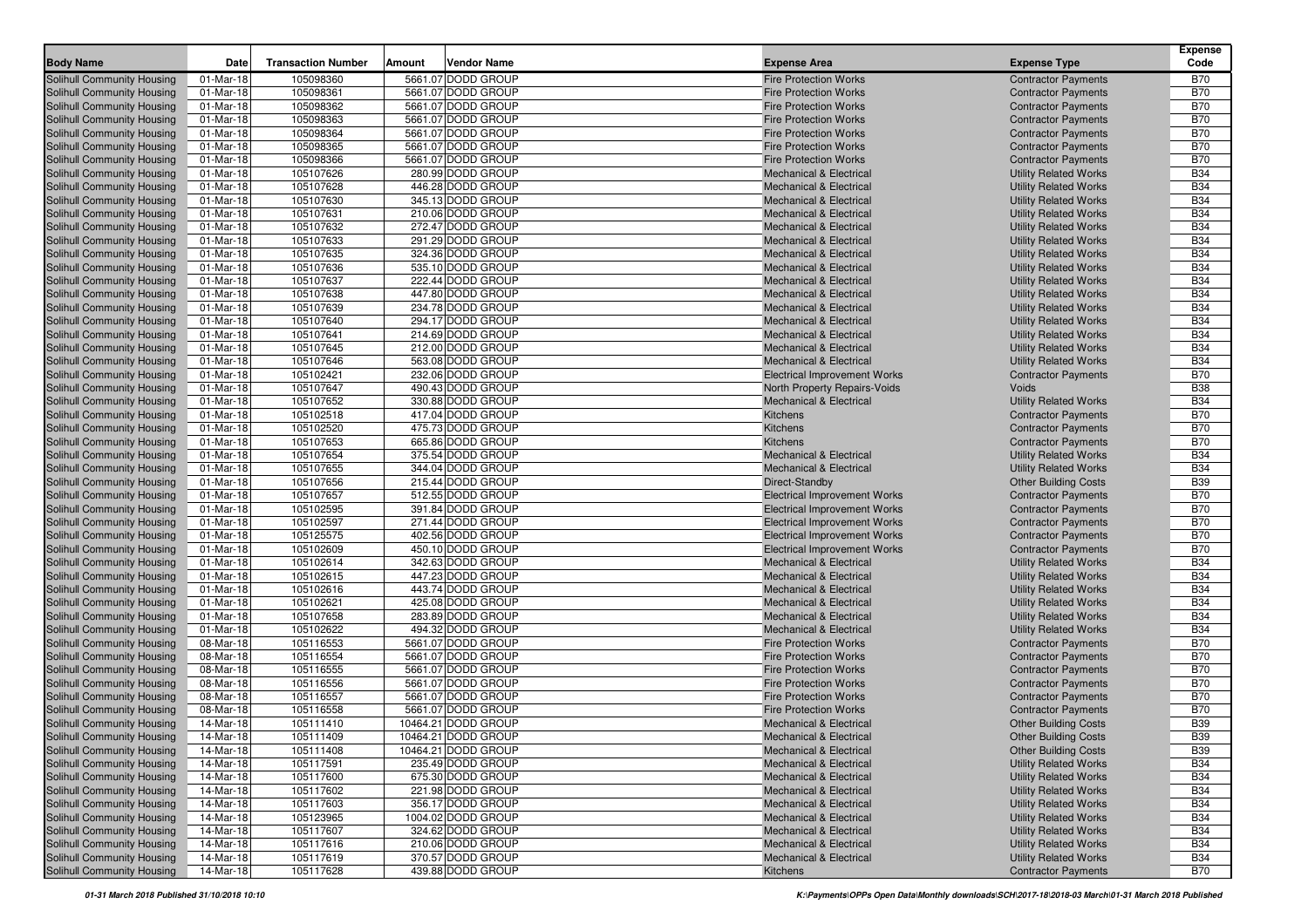|                                                          |                        |                           |                                        |                                                              |                                                           | <b>Expense</b>           |
|----------------------------------------------------------|------------------------|---------------------------|----------------------------------------|--------------------------------------------------------------|-----------------------------------------------------------|--------------------------|
| <b>Body Name</b>                                         | Date                   | <b>Transaction Number</b> | Amount<br><b>Vendor Name</b>           | <b>Expense Area</b>                                          | <b>Expense Type</b>                                       | Code                     |
| Solihull Community Housing                               | 14-Mar-18              | 105117630                 | 462.37 DODD GROUP                      | Kitchens                                                     | <b>Contractor Payments</b>                                | <b>B70</b>               |
| Solihull Community Housing                               | 14-Mar-18              | 105117631                 | 418.04 DODD GROUP                      | Kitchens                                                     | <b>Contractor Payments</b>                                | <b>B70</b>               |
| Solihull Community Housing                               | 14-Mar-18              | 105117632                 | 418.89 DODD GROUP                      | Kitchens                                                     | <b>Contractor Payments</b>                                | <b>B70</b>               |
| Solihull Community Housing                               | 14-Mar-18              | 105117634                 | 412.82 DODD GROUP                      | Kitchens                                                     | <b>Contractor Payments</b>                                | <b>B70</b>               |
| Solihull Community Housing                               | 14-Mar-18              | 105117651                 | 432.85 DODD GROUP                      | North Property Repairs-Voids                                 | Voids                                                     | <b>B38</b>               |
| Solihull Community Housing                               | 14-Mar-18              | 105123967                 | 2578.87 DODD GROUP                     | North Property Repairs-Voids                                 | Voids                                                     | <b>B38</b>               |
| Solihull Community Housing                               | 14-Mar-18              | 105117657                 | 450.66 DODD GROUP                      | North Property Repairs-Voids                                 | <b>Voids</b>                                              | <b>B38</b>               |
| Solihull Community Housing                               | 14-Mar-18              | 105117677                 | 316.83 DODD GROUP                      | <b>Mechanical &amp; Electrical</b>                           | <b>Utility Related Works</b>                              | <b>B34</b>               |
| Solihull Community Housing                               | 14-Mar-18              | 105117711                 | 464.88 DODD GROUP                      | North Property Repairs-Voids                                 | Voids                                                     | <b>B38</b>               |
| Solihull Community Housing                               | 14-Mar-18              | 105117713                 | 859.17 DODD GROUP                      | North Property Repairs-Voids                                 | Voids                                                     | <b>B38</b>               |
| Solihull Community Housing                               | 14-Mar-18              | 105117714                 | 289.94 DODD GROUP                      | North Property Repairs-Voids                                 | Voids                                                     | <b>B38</b>               |
| Solihull Community Housing                               | 14-Mar-18              | 105117716<br>105117718    | 295.31 DODD GROUP                      | North Property Repairs-Voids                                 | Voids                                                     | <b>B38</b><br><b>B38</b> |
| Solihull Community Housing                               | 14-Mar-18              | 105117721                 | 289.29 DODD GROUP                      | North Property Repairs-Voids                                 | Voids                                                     | <b>B38</b>               |
| Solihull Community Housing                               | 14-Mar-18              |                           | 512.63 DODD GROUP<br>815.32 DODD GROUP | North Property Repairs-Voids                                 | Voids<br>Voids                                            | <b>B38</b>               |
| Solihull Community Housing<br>Solihull Community Housing | 14-Mar-18<br>14-Mar-18 | 105117722<br>105117724    | 537.75 DODD GROUP                      | North Property Repairs-Voids                                 | Voids                                                     | <b>B38</b>               |
| Solihull Community Housing                               | 14-Mar-18              | 105123968                 | 248.79 DODD GROUP                      | North Property Repairs-Voids                                 | Voids                                                     | <b>B38</b>               |
| Solihull Community Housing                               | 14-Mar-18              | 105117727                 | 2240.66 DODD GROUP                     | North Property Repairs-Voids<br>North Property Repairs-Voids | Voids                                                     | <b>B38</b>               |
| Solihull Community Housing                               | 14-Mar-18              | 105117740                 | 297.97 DODD GROUP                      | Direct-Standby                                               |                                                           | <b>B39</b>               |
| Solihull Community Housing                               | 14-Mar-18              | 105117741                 | 1818.59 DODD GROUP                     | Gas Warm Air/B'boiler/Storage Heater                         | <b>Other Building Costs</b><br><b>Contractor Payments</b> | <b>B70</b>               |
| Solihull Community Housing                               | 14-Mar-18              | 105117742                 | 3085.60 DODD GROUP                     | Gas Warm Air/B'boiler/Storage Heater                         | <b>Contractor Payments</b>                                | <b>B70</b>               |
| Solihull Community Housing                               | 14-Mar-18              | 105117743                 | 3085.60 DODD GROUP                     | Gas Warm Air/B'boiler/Storage Heater                         | <b>Contractor Payments</b>                                | <b>B70</b>               |
| Solihull Community Housing                               | 14-Mar-18              | 105117744                 | 3085.60 DODD GROUP                     | Gas Warm Air/B'boiler/Storage Heater                         | <b>Contractor Payments</b>                                | <b>B70</b>               |
| Solihull Community Housing                               | 14-Mar-18              | 105117745                 | 3085.60 DODD GROUP                     | Gas Warm Air/B'boiler/Storage Heater                         | <b>Contractor Payments</b>                                | <b>B70</b>               |
| Solihull Community Housing                               | 14-Mar-18              | 105117746                 | 3085.60 DODD GROUP                     | Gas Warm Air/B'boiler/Storage Heater                         | <b>Contractor Payments</b>                                | <b>B70</b>               |
| Solihull Community Housing                               | 14-Mar-18              | 105117747                 | 3085.60 DODD GROUP                     | Gas Warm Air/B'boiler/Storage Heater                         | <b>Contractor Payments</b>                                | <b>B70</b>               |
| Solihull Community Housing                               | 14-Mar-18              | 105117748                 | 3085.60 DODD GROUP                     | Gas Warm Air/B'boiler/Storage Heater                         | <b>Contractor Payments</b>                                | <b>B70</b>               |
| Solihull Community Housing                               | 14-Mar-18              | 105117749                 | 1818.59 DODD GROUP                     | Gas Warm Air/B'boiler/Storage Heater                         | <b>Contractor Payments</b>                                | <b>B70</b>               |
| Solihull Community Housing                               | 14-Mar-18              | 105117750                 | 3085.60 DODD GROUP                     | Gas Warm Air/B'boiler/Storage Heater                         | <b>Contractor Payments</b>                                | <b>B70</b>               |
| Solihull Community Housing                               | 14-Mar-18              | 105125579                 | 3085.60 DODD GROUP                     | Gas Warm Air/B'boiler/Storage Heater                         | <b>Contractor Payments</b>                                | <b>B70</b>               |
| Solihull Community Housing                               | 14-Mar-18              | 105117751                 | 3085.60 DODD GROUP                     | Gas Warm Air/B'boiler/Storage Heater                         | <b>Contractor Payments</b>                                | <b>B70</b>               |
| Solihull Community Housing                               | 14-Mar-18              | 105117752                 | 2322.94 DODD GROUP                     | Gas Warm Air/B'boiler/Storage Heater                         | <b>Contractor Payments</b>                                | <b>B70</b>               |
| Solihull Community Housing                               | 14-Mar-18              | 105125580                 | 3085.60 DODD GROUP                     | Gas Warm Air/B'boiler/Storage Heater                         | <b>Contractor Payments</b>                                | <b>B70</b>               |
| Solihull Community Housing                               | 14-Mar-18              | 105117753                 | 3085.60 DODD GROUP                     | Gas Warm Air/B'boiler/Storage Heater                         | <b>Contractor Payments</b>                                | <b>B70</b>               |
| Solihull Community Housing                               | 14-Mar-18              | 105117754                 | 1818.59 DODD GROUP                     | Gas Warm Air/B'boiler/Storage Heater                         | <b>Contractor Payments</b>                                | <b>B70</b>               |
| Solihull Community Housing                               | 14-Mar-18              | 105117755                 | 3085.60 DODD GROUP                     | Gas Warm Air/B'boiler/Storage Heater                         | <b>Contractor Payments</b>                                | <b>B70</b>               |
| Solihull Community Housing                               | 14-Mar-18              | 105117756                 | 3085.60 DODD GROUP                     | Gas Warm Air/B'boiler/Storage Heater                         | <b>Contractor Payments</b>                                | <b>B70</b>               |
| Solihull Community Housing                               | 14-Mar-18              | 105117757                 | 3085.60 DODD GROUP                     | Gas Warm Air/B'boiler/Storage Heater                         | <b>Contractor Payments</b>                                | <b>B70</b>               |
| Solihull Community Housing                               | 14-Mar-18              | 105117758                 | 3086.17 DODD GROUP                     | Gas Warm Air/B'boiler/Storage Heater                         | <b>Contractor Payments</b>                                | <b>B70</b>               |
| Solihull Community Housing                               | 14-Mar-18              | 105117760                 | 407.45 DODD GROUP                      | <b>Mechanical &amp; Electrical</b>                           | <b>Utility Related Works</b>                              | <b>B34</b>               |
| Solihull Community Housing                               | 14-Mar-18              | 105117840                 | 336.80 DODD GROUP                      | <b>Mechanical &amp; Electrical</b>                           | <b>Utility Related Works</b>                              | <b>B34</b>               |
| Solihull Community Housing                               | 14-Mar-18              | 105117901                 | 312.67 DODD GROUP                      | <b>Mechanical &amp; Electrical</b>                           | <b>Utility Related Works</b>                              | <b>B34</b>               |
| Solihull Community Housing                               | 14-Mar-18              | 105117904                 | 361.21 DODD GROUP                      | <b>Mechanical &amp; Electrical</b>                           | <b>Utility Related Works</b>                              | <b>B34</b>               |
| Solihull Community Housing                               | 15-Mar-18              | 105117908                 | 234.78 DODD GROUP                      | <b>Mechanical &amp; Electrical</b>                           | <b>Utility Related Works</b>                              | <b>B34</b>               |
| Solihull Community Housing                               | 15-Mar-18              | 105117915                 | 308.30 DODD GROUP                      | <b>Mechanical &amp; Electrical</b>                           | <b>Utility Related Works</b>                              | <b>B34</b>               |
| Solihull Community Housing                               | 15-Mar-18              | 105117921                 | 242.30 DODD GROUP                      | <b>Mechanical &amp; Electrical</b>                           | <b>Utility Related Works</b>                              | <b>B34</b>               |
| Solihull Community Housing                               | 15-Mar-18              | 105117925                 | 424.20 DODD GROUP                      | <b>Mechanical &amp; Electrical</b>                           | <b>Utility Related Works</b>                              | <b>B34</b>               |
| Solihull Community Housing                               | 15-Mar-18              | 105117932                 | 255.99 DODD GROUP                      | <b>Mechanical &amp; Electrical</b>                           | <b>Utility Related Works</b>                              | <b>B34</b>               |
| Solihull Community Housing                               | 15-Mar-18              | 105117944                 | 234.78 DODD GROUP                      | <b>Mechanical &amp; Electrical</b>                           | <b>Utility Related Works</b>                              | <b>B34</b>               |
| Solihull Community Housing                               | 15-Mar-18              | 105117945                 | 234.78 DODD GROUP                      | <b>Mechanical &amp; Electrical</b>                           | <b>Utility Related Works</b>                              | <b>B34</b>               |
| Solihull Community Housing                               | 15-Mar-18              | 105117954                 | 287.88 DODD GROUP                      | <b>Mechanical &amp; Electrical</b>                           | <b>Utility Related Works</b>                              | <b>B34</b>               |
| Solihull Community Housing                               | 15-Mar-18              | 105117957                 | 403.55 DODD GROUP                      | <b>Mechanical &amp; Electrical</b>                           | <b>Utility Related Works</b>                              | <b>B34</b>               |
| Solihull Community Housing                               | 15-Mar-18              | 105117969                 | 234.78 DODD GROUP                      | <b>Mechanical &amp; Electrical</b>                           | <b>Utility Related Works</b>                              | B34                      |
| Solihull Community Housing                               | 15-Mar-18              | 105117975                 | 738.93 DODD GROUP                      | <b>Mechanical &amp; Electrical</b>                           | <b>Utility Related Works</b>                              | B34                      |
| Solihull Community Housing                               | 15-Mar-18              | 105118017                 | 270.48 DODD GROUP                      | Mechanical & Electrical                                      | <b>Utility Related Works</b>                              | <b>B34</b>               |
| Solihull Community Housing                               | 15-Mar-18              | 105118042                 | 234.78 DODD GROUP                      | Mechanical & Electrical                                      | <b>Utility Related Works</b>                              | <b>B34</b>               |
| Solihull Community Housing                               | 15-Mar-18              | 105118073                 | 215.44 DODD GROUP                      | Direct-Standby                                               | <b>Other Building Costs</b>                               | <b>B39</b>               |
| Solihull Community Housing                               | 15-Mar-18              | 105118091                 | 449.78 DODD GROUP                      | <b>Mechanical &amp; Electrical</b>                           | <b>Utility Related Works</b>                              | B34                      |
| Solihull Community Housing                               | 15-Mar-18              | 105118105                 | 554.10 DODD GROUP                      | <b>Mechanical &amp; Electrical</b>                           | <b>Utility Related Works</b>                              | <b>B34</b>               |
| Solihull Community Housing                               | 15-Mar-18              | 105118123                 | 503.10 DODD GROUP                      | <b>Mechanical &amp; Electrical</b>                           | <b>Utility Related Works</b>                              | B34                      |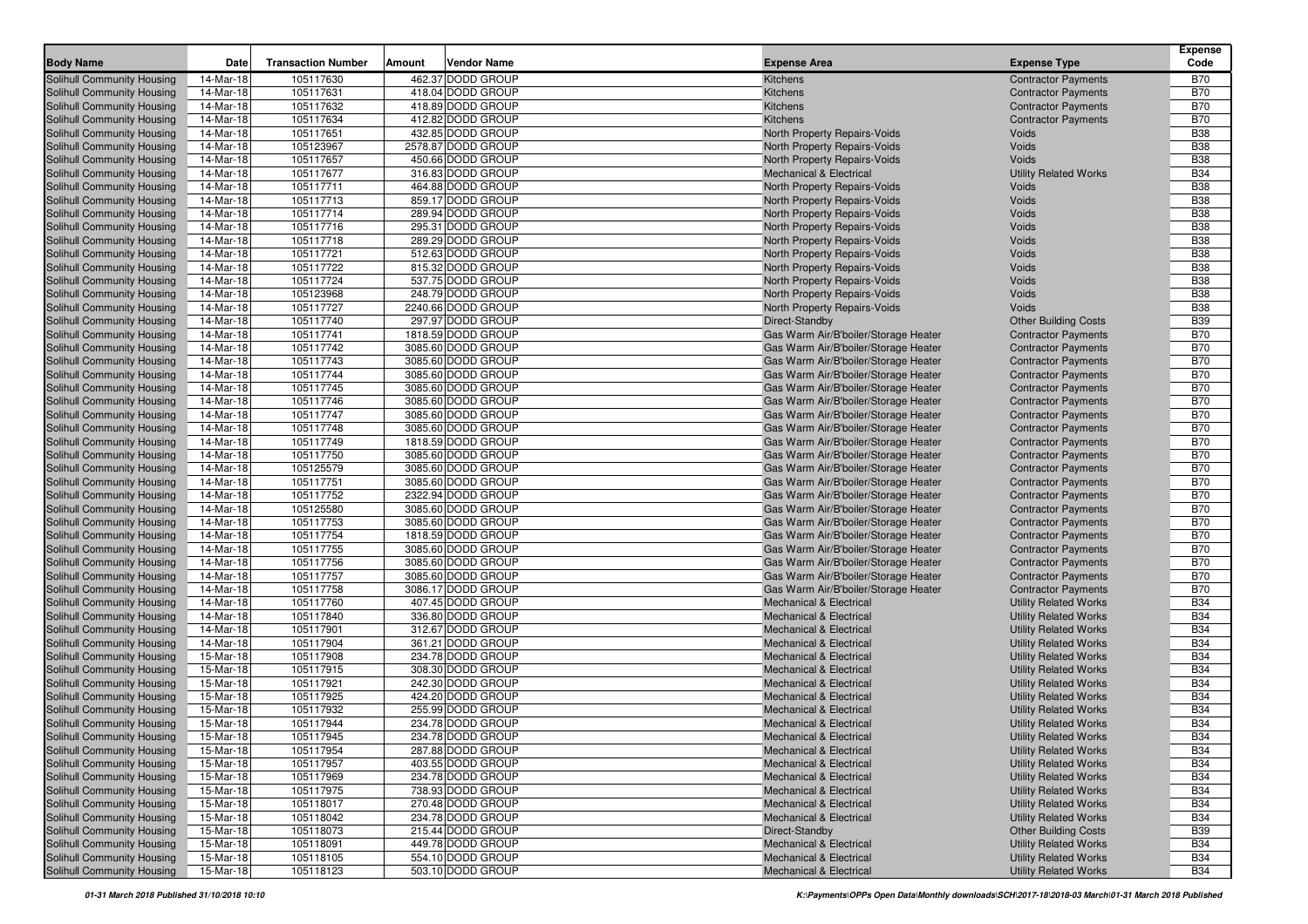| 463.64 DODD GROUP<br><b>Mechanical &amp; Electrical</b><br><b>Utility Related Works</b><br>Solihull Community Housing<br>15-Mar-18<br>105118141<br><b>B34</b><br><b>B38</b><br>Solihull Community Housing<br>15-Mar-18<br>105118142<br>420.25 DODD GROUP<br>North Property Repairs-Voids<br>Voids<br>105118144<br>429.26 DODD GROUP<br><b>B34</b><br>15-Mar-18<br><b>Utility Related Works</b><br>Solihull Community Housing<br><b>Mechanical &amp; Electrical</b><br>221.73 DODD GROUP<br><b>B34</b><br>15-Mar-18<br>105118146<br><b>Utility Related Works</b><br>Solihull Community Housing<br><b>Mechanical &amp; Electrical</b><br>409.79 DODD GROUP<br><b>B70</b><br>Solihull Community Housing<br>15-Mar-18<br>105118150<br><b>Contractor Payments</b><br><b>Electrical Improvement Works</b><br><b>B34</b><br>Solihull Community Housing<br>15-Mar-18<br>105118152<br>805.56 DODD GROUP<br><b>Utility Related Works</b><br><b>Mechanical &amp; Electrical</b><br><b>B34</b><br>15-Mar-18<br>105118155<br>392.62 DODD GROUP<br><b>Mechanical &amp; Electrical</b><br>Solihull Community Housing<br><b>Utility Related Works</b><br>105118157<br><b>B70</b><br>Solihull Community Housing<br>15-Mar-18<br>363.53 DODD GROUP<br><b>Electrical Improvement Works</b><br><b>Contractor Payments</b><br><b>B70</b><br>Solihull Community Housing<br>15-Mar-18<br>105118160<br>450.96 DODD GROUP<br><b>Electrical Improvement Works</b><br><b>Contractor Payments</b><br><b>B34</b><br>15-Mar-18<br>105118162<br>414.64 DODD GROUP<br><b>Mechanical &amp; Electrical</b><br><b>Utility Related Works</b><br><b>Solihull Community Housing</b><br>251.46 DODD GROUP<br><b>B34</b><br>Solihull Community Housing<br>15-Mar-18<br>105118173<br><b>Mechanical &amp; Electrical</b><br><b>Utility Related Works</b><br>387.69 DODD GROUP<br>Solihull Community Housing<br>15-Mar-18<br>105118174<br>Voids<br><b>B38</b><br>North Property Repairs-Voids<br>349.89 DODD GROUP<br><b>B34</b><br>Solihull Community Housing<br>15-Mar-18<br>105118175<br><b>Utility Related Works</b><br><b>Mechanical &amp; Electrical</b><br>15-Mar-18<br>105118182<br>352.95 DODD GROUP<br><b>B34</b><br>Solihull Community Housing<br><b>Mechanical &amp; Electrical</b><br><b>Utility Related Works</b><br><b>B34</b><br>Solihull Community Housing<br>15-Mar-18<br>105118185<br>340.95 DODD GROUP<br><b>Utility Related Works</b><br><b>Mechanical &amp; Electrical</b><br><b>B34</b><br>15-Mar-18<br>105118188<br>382.41 DODD GROUP<br>Solihull Community Housing<br><b>Mechanical &amp; Electrical</b><br><b>Utility Related Works</b><br><b>B34</b><br>Solihull Community Housing<br>15-Mar-18<br>105118191<br>288.33 DODD GROUP<br><b>Utility Related Works</b><br><b>Mechanical &amp; Electrical</b><br>288.33 DODD GROUP<br><b>B34</b><br>Solihull Community Housing<br>15-Mar-18<br>105118193<br><b>Utility Related Works</b><br><b>Mechanical &amp; Electrical</b><br><b>B34</b><br>Solihull Community Housing<br>15-Mar-18<br>105118197<br>436.03 DODD GROUP<br><b>Utility Related Works</b><br><b>Mechanical &amp; Electrical</b><br><b>B34</b><br>Solihull Community Housing<br>15-Mar-18<br>105118206<br>341.46 DODD GROUP<br><b>Utility Related Works</b><br><b>Mechanical &amp; Electrical</b><br>963.24 DODD GROUP<br><b>B34</b><br>15-Mar-18<br>105118210<br><b>Utility Related Works</b><br>Solihull Community Housing<br><b>Mechanical &amp; Electrical</b><br><b>B34</b><br>Solihull Community Housing<br>15-Mar-18<br>105118211<br>621.30 DODD GROUP<br><b>Utility Related Works</b><br><b>Mechanical &amp; Electrical</b><br><b>B38</b><br>Solihull Community Housing<br>15-Mar-18<br>105118231<br>705.56 DODD GROUP<br>Voids<br>North Property Repairs-Voids<br>105118243<br><b>B38</b><br>Solihull Community Housing<br>15-Mar-18<br>660.20 DODD GROUP<br>Voids<br>North Property Repairs-Voids<br>3213.71 DODD GROUP<br><b>B38</b><br>Solihull Community Housing<br>15-Mar-18<br>105118246<br>Voids<br>North Property Repairs-Voids<br>105118256<br>369.93 DODD GROUP<br><b>B34</b><br>Solihull Community Housing<br>15-Mar-18<br><b>Mechanical &amp; Electrical</b><br><b>Utility Related Works</b><br><b>B34</b><br>Solihull Community Housing<br>15-Mar-18<br>105118257<br>365.16 DODD GROUP<br><b>Utility Related Works</b><br><b>Mechanical &amp; Electrical</b><br>105118262<br>458.87 DODD GROUP<br><b>B34</b><br>15-Mar-18<br><b>Utility Related Works</b><br>Solihull Community Housing<br><b>Mechanical &amp; Electrical</b><br>105118263<br>408.96 DODD GROUP<br><b>B34</b><br>15-Mar-18<br><b>Utility Related Works</b><br>Solihull Community Housing<br><b>Mechanical &amp; Electrical</b><br>105118265<br>449.68 DODD GROUP<br><b>B34</b><br>Solihull Community Housing<br>15-Mar-18<br><b>Utility Related Works</b><br><b>Mechanical &amp; Electrical</b><br><b>B34</b><br>Solihull Community Housing<br>15-Mar-18<br>105118266<br>449.68 DODD GROUP<br><b>Utility Related Works</b><br><b>Mechanical &amp; Electrical</b><br><b>B34</b><br>15-Mar-18<br>105118268<br>278.80 DODD GROUP<br>Solihull Community Housing<br><b>Mechanical &amp; Electrical</b><br><b>Utility Related Works</b><br>105118274<br><b>B34</b><br>Solihull Community Housing<br>15-Mar-18<br>249.63 DODD GROUP<br><b>Utility Related Works</b><br><b>Mechanical &amp; Electrical</b><br><b>B34</b><br>Solihull Community Housing<br>15-Mar-18<br>105118293<br>234.78 DODD GROUP<br><b>Utility Related Works</b><br><b>Mechanical &amp; Electrical</b><br>234.78 DODD GROUP<br>Solihull Community Housing<br>15-Mar-18<br>105118296<br><b>Utility Related Works</b><br><b>B34</b><br><b>Mechanical &amp; Electrical</b><br><b>B38</b><br>Solihull Community Housing<br>15-Mar-18<br>105118321<br>579.24 DODD GROUP<br>Voids<br>North Property Repairs-Voids<br>503.76 DODD GROUP<br><b>B38</b><br>15-Mar-18<br>105118322<br>Voids<br>Solihull Community Housing<br>North Property Repairs-Voids<br>105118323<br><b>B38</b><br>Solihull Community Housing<br>15-Mar-18<br>538.19 DODD GROUP<br>North Property Repairs-Voids<br>Voids<br>105118324<br>406.63 DODD GROUP<br><b>B38</b><br>Solihull Community Housing<br>15-Mar-18<br>Voids<br>North Property Repairs-Voids<br><b>B38</b><br>Solihull Community Housing<br>15-Mar-18<br>105118325<br>927.72 DODD GROUP<br>Voids<br>North Property Repairs-Voids<br><b>B38</b><br>15-Mar-18<br>105118326<br>332.85 DODD GROUP<br>Voids<br>Solihull Community Housing<br>North Property Repairs-Voids<br><b>B38</b><br>Solihull Community Housing<br>15-Mar-18<br>105118331<br>498.16 DODD GROUP<br>Voids<br>North Property Repairs-Voids<br>1069.26 DODD GROUP<br><b>B38</b><br>Solihull Community Housing<br>15-Mar-18<br>105118332<br>Voids<br>North Property Repairs-Voids<br><b>B38</b><br>Solihull Community Housing<br>15-Mar-18<br>105118340<br>537.77 DODD GROUP<br>Voids<br>North Property Repairs-Voids<br><b>B38</b><br>Solihull Community Housing<br>15-Mar-18<br>105118341<br>559.35 DODD GROUP<br>Voids<br>North Property Repairs-Voids<br>684.02 DODD GROUP<br><b>B38</b><br>Solihull Community Housing<br>15-Mar-18<br>105118343<br>North Property Repairs-Voids<br>Voids<br>652.90 DODD GROUP<br><b>B38</b><br>Solihull Community Housing<br>15-Mar-18<br>105118344<br>Voids<br>North Property Repairs-Voids<br><b>B38</b><br>Solihull Community Housing<br>15-Mar-18<br>105118345<br>826.22 DODD GROUP<br>Voids<br>North Property Repairs-Voids<br><b>B38</b><br>Solihull Community Housing<br>15-Mar-18<br>105118346<br>363.77 DODD GROUP<br>Voids<br>North Property Repairs-Voids<br><b>Solihull Community Housing</b><br>105118347<br>783.69 DODD GROUP<br><b>B38</b><br>15-Mar-18<br>North Property Repairs-Voids<br>Voids<br>840.82 DODD GROUP<br>Solihull Community Housing<br>15-Mar-18<br>105118349<br>North Property Repairs-Voids<br>Voids<br><b>B38</b><br>446.56 DODD GROUP<br>Solihull Community Housing<br>15-Mar-18<br>105118350<br>North Property Repairs-Voids<br><b>B38</b><br>Voids<br>Solihull Community Housing<br>105118351<br>221.65 DODD GROUP<br>North Property Repairs-Voids<br><b>B38</b><br>15-Mar-18<br>Voids<br>236.46 DODD GROUP<br><b>B38</b><br>15-Mar-18<br>105118353<br>North Property Repairs-Voids<br>Voids<br>105125581<br>5661.07 DODD GROUP<br>Solihull Community Housing<br>20-Mar-18<br><b>Fire Protection Works</b><br><b>Contractor Payments</b><br><b>B70</b><br>Solihull Community Housing<br>105125582<br>5661.07 DODD GROUP<br>20-Mar-18<br><b>Fire Protection Works</b><br><b>Contractor Payments</b><br><b>B70</b><br>105125583<br>5661.07 DODD GROUP<br><b>B70</b><br>20-Mar-18<br><b>Fire Protection Works</b><br><b>Contractor Payments</b><br>Solihull Community Housing<br>20-Mar-18<br>105125584<br>5661.07 DODD GROUP<br><b>Contractor Payments</b><br><b>B70</b><br><b>Fire Protection Works</b><br>Solihull Community Housing<br>105125585<br>5661.07 DODD GROUP<br><b>B70</b><br>20-Mar-18<br><b>Fire Protection Works</b><br><b>Contractor Payments</b><br>5661.07 DODD GROUP<br>20-Mar-18<br>105125586<br><b>Fire Protection Works</b><br><b>Contractor Payments</b><br>B70 | <b>Body Name</b>           | Date | <b>Transaction Number</b> | Amount | <b>Vendor Name</b> | <b>Expense Area</b> | <b>Expense Type</b> | <b>Expense</b><br>Code |
|----------------------------------------------------------------------------------------------------------------------------------------------------------------------------------------------------------------------------------------------------------------------------------------------------------------------------------------------------------------------------------------------------------------------------------------------------------------------------------------------------------------------------------------------------------------------------------------------------------------------------------------------------------------------------------------------------------------------------------------------------------------------------------------------------------------------------------------------------------------------------------------------------------------------------------------------------------------------------------------------------------------------------------------------------------------------------------------------------------------------------------------------------------------------------------------------------------------------------------------------------------------------------------------------------------------------------------------------------------------------------------------------------------------------------------------------------------------------------------------------------------------------------------------------------------------------------------------------------------------------------------------------------------------------------------------------------------------------------------------------------------------------------------------------------------------------------------------------------------------------------------------------------------------------------------------------------------------------------------------------------------------------------------------------------------------------------------------------------------------------------------------------------------------------------------------------------------------------------------------------------------------------------------------------------------------------------------------------------------------------------------------------------------------------------------------------------------------------------------------------------------------------------------------------------------------------------------------------------------------------------------------------------------------------------------------------------------------------------------------------------------------------------------------------------------------------------------------------------------------------------------------------------------------------------------------------------------------------------------------------------------------------------------------------------------------------------------------------------------------------------------------------------------------------------------------------------------------------------------------------------------------------------------------------------------------------------------------------------------------------------------------------------------------------------------------------------------------------------------------------------------------------------------------------------------------------------------------------------------------------------------------------------------------------------------------------------------------------------------------------------------------------------------------------------------------------------------------------------------------------------------------------------------------------------------------------------------------------------------------------------------------------------------------------------------------------------------------------------------------------------------------------------------------------------------------------------------------------------------------------------------------------------------------------------------------------------------------------------------------------------------------------------------------------------------------------------------------------------------------------------------------------------------------------------------------------------------------------------------------------------------------------------------------------------------------------------------------------------------------------------------------------------------------------------------------------------------------------------------------------------------------------------------------------------------------------------------------------------------------------------------------------------------------------------------------------------------------------------------------------------------------------------------------------------------------------------------------------------------------------------------------------------------------------------------------------------------------------------------------------------------------------------------------------------------------------------------------------------------------------------------------------------------------------------------------------------------------------------------------------------------------------------------------------------------------------------------------------------------------------------------------------------------------------------------------------------------------------------------------------------------------------------------------------------------------------------------------------------------------------------------------------------------------------------------------------------------------------------------------------------------------------------------------------------------------------------------------------------------------------------------------------------------------------------------------------------------------------------------------------------------------------------------------------------------------------------------------------------------------------------------------------------------------------------------------------------------------------------------------------------------------------------------------------------------------------------------------------------------------------------------------------------------------------------------------------------------------------------------------------------------------------------------------------------------------------------------------------------------------------------------------------------------------------------------------------------------------------------------------------------------------------------------------------------------------------------------------------------------------------------------------------------------------------------------------------------------------------------------------------------------------------------------------------------------------------------------------------------------------------------------------------------------------------------------------------------------------------------------------------------------------------------------------------------------------------------------------------------------------------------------------------------------------------------------------------------------------------------------------------------------------------------------------------------------------------------------------------------------------------------------------------------------------------------------------------------------------------------------------------------------------------------------------------------------------------------------------------------------------------------------------------------------------------------------------------------------------------------------------------------------------------------------------------------------------------------------------------------------------------------------------------------------------------------------------------------------------------------------------------------------------------------------------------------------------------------------------------------------------------------------------------------------------------------------------------------------------------------------------------------------------------------------------------------------------------------------------------------------------------------------------------------------------------------------------------------------------------------------------------------------------------------------------------------------------------------|----------------------------|------|---------------------------|--------|--------------------|---------------------|---------------------|------------------------|
|                                                                                                                                                                                                                                                                                                                                                                                                                                                                                                                                                                                                                                                                                                                                                                                                                                                                                                                                                                                                                                                                                                                                                                                                                                                                                                                                                                                                                                                                                                                                                                                                                                                                                                                                                                                                                                                                                                                                                                                                                                                                                                                                                                                                                                                                                                                                                                                                                                                                                                                                                                                                                                                                                                                                                                                                                                                                                                                                                                                                                                                                                                                                                                                                                                                                                                                                                                                                                                                                                                                                                                                                                                                                                                                                                                                                                                                                                                                                                                                                                                                                                                                                                                                                                                                                                                                                                                                                                                                                                                                                                                                                                                                                                                                                                                                                                                                                                                                                                                                                                                                                                                                                                                                                                                                                                                                                                                                                                                                                                                                                                                                                                                                                                                                                                                                                                                                                                                                                                                                                                                                                                                                                                                                                                                                                                                                                                                                                                                                                                                                                                                                                                                                                                                                                                                                                                                                                                                                                                                                                                                                                                                                                                                                                                                                                                                                                                                                                                                                                                                                                                                                                                                                                                                                                                                                                                                                                                                                                                                                                                                                                                                                                                                                                                                                                                                                                                                                                                                                                                                                                                                                                                                                                                                                                                                                                                                                                                                                                                                                                                                                                                                                                                                                                    |                            |      |                           |        |                    |                     |                     |                        |
|                                                                                                                                                                                                                                                                                                                                                                                                                                                                                                                                                                                                                                                                                                                                                                                                                                                                                                                                                                                                                                                                                                                                                                                                                                                                                                                                                                                                                                                                                                                                                                                                                                                                                                                                                                                                                                                                                                                                                                                                                                                                                                                                                                                                                                                                                                                                                                                                                                                                                                                                                                                                                                                                                                                                                                                                                                                                                                                                                                                                                                                                                                                                                                                                                                                                                                                                                                                                                                                                                                                                                                                                                                                                                                                                                                                                                                                                                                                                                                                                                                                                                                                                                                                                                                                                                                                                                                                                                                                                                                                                                                                                                                                                                                                                                                                                                                                                                                                                                                                                                                                                                                                                                                                                                                                                                                                                                                                                                                                                                                                                                                                                                                                                                                                                                                                                                                                                                                                                                                                                                                                                                                                                                                                                                                                                                                                                                                                                                                                                                                                                                                                                                                                                                                                                                                                                                                                                                                                                                                                                                                                                                                                                                                                                                                                                                                                                                                                                                                                                                                                                                                                                                                                                                                                                                                                                                                                                                                                                                                                                                                                                                                                                                                                                                                                                                                                                                                                                                                                                                                                                                                                                                                                                                                                                                                                                                                                                                                                                                                                                                                                                                                                                                                                                    |                            |      |                           |        |                    |                     |                     |                        |
|                                                                                                                                                                                                                                                                                                                                                                                                                                                                                                                                                                                                                                                                                                                                                                                                                                                                                                                                                                                                                                                                                                                                                                                                                                                                                                                                                                                                                                                                                                                                                                                                                                                                                                                                                                                                                                                                                                                                                                                                                                                                                                                                                                                                                                                                                                                                                                                                                                                                                                                                                                                                                                                                                                                                                                                                                                                                                                                                                                                                                                                                                                                                                                                                                                                                                                                                                                                                                                                                                                                                                                                                                                                                                                                                                                                                                                                                                                                                                                                                                                                                                                                                                                                                                                                                                                                                                                                                                                                                                                                                                                                                                                                                                                                                                                                                                                                                                                                                                                                                                                                                                                                                                                                                                                                                                                                                                                                                                                                                                                                                                                                                                                                                                                                                                                                                                                                                                                                                                                                                                                                                                                                                                                                                                                                                                                                                                                                                                                                                                                                                                                                                                                                                                                                                                                                                                                                                                                                                                                                                                                                                                                                                                                                                                                                                                                                                                                                                                                                                                                                                                                                                                                                                                                                                                                                                                                                                                                                                                                                                                                                                                                                                                                                                                                                                                                                                                                                                                                                                                                                                                                                                                                                                                                                                                                                                                                                                                                                                                                                                                                                                                                                                                                                                    |                            |      |                           |        |                    |                     |                     |                        |
|                                                                                                                                                                                                                                                                                                                                                                                                                                                                                                                                                                                                                                                                                                                                                                                                                                                                                                                                                                                                                                                                                                                                                                                                                                                                                                                                                                                                                                                                                                                                                                                                                                                                                                                                                                                                                                                                                                                                                                                                                                                                                                                                                                                                                                                                                                                                                                                                                                                                                                                                                                                                                                                                                                                                                                                                                                                                                                                                                                                                                                                                                                                                                                                                                                                                                                                                                                                                                                                                                                                                                                                                                                                                                                                                                                                                                                                                                                                                                                                                                                                                                                                                                                                                                                                                                                                                                                                                                                                                                                                                                                                                                                                                                                                                                                                                                                                                                                                                                                                                                                                                                                                                                                                                                                                                                                                                                                                                                                                                                                                                                                                                                                                                                                                                                                                                                                                                                                                                                                                                                                                                                                                                                                                                                                                                                                                                                                                                                                                                                                                                                                                                                                                                                                                                                                                                                                                                                                                                                                                                                                                                                                                                                                                                                                                                                                                                                                                                                                                                                                                                                                                                                                                                                                                                                                                                                                                                                                                                                                                                                                                                                                                                                                                                                                                                                                                                                                                                                                                                                                                                                                                                                                                                                                                                                                                                                                                                                                                                                                                                                                                                                                                                                                                                    |                            |      |                           |        |                    |                     |                     |                        |
|                                                                                                                                                                                                                                                                                                                                                                                                                                                                                                                                                                                                                                                                                                                                                                                                                                                                                                                                                                                                                                                                                                                                                                                                                                                                                                                                                                                                                                                                                                                                                                                                                                                                                                                                                                                                                                                                                                                                                                                                                                                                                                                                                                                                                                                                                                                                                                                                                                                                                                                                                                                                                                                                                                                                                                                                                                                                                                                                                                                                                                                                                                                                                                                                                                                                                                                                                                                                                                                                                                                                                                                                                                                                                                                                                                                                                                                                                                                                                                                                                                                                                                                                                                                                                                                                                                                                                                                                                                                                                                                                                                                                                                                                                                                                                                                                                                                                                                                                                                                                                                                                                                                                                                                                                                                                                                                                                                                                                                                                                                                                                                                                                                                                                                                                                                                                                                                                                                                                                                                                                                                                                                                                                                                                                                                                                                                                                                                                                                                                                                                                                                                                                                                                                                                                                                                                                                                                                                                                                                                                                                                                                                                                                                                                                                                                                                                                                                                                                                                                                                                                                                                                                                                                                                                                                                                                                                                                                                                                                                                                                                                                                                                                                                                                                                                                                                                                                                                                                                                                                                                                                                                                                                                                                                                                                                                                                                                                                                                                                                                                                                                                                                                                                                                                    |                            |      |                           |        |                    |                     |                     |                        |
|                                                                                                                                                                                                                                                                                                                                                                                                                                                                                                                                                                                                                                                                                                                                                                                                                                                                                                                                                                                                                                                                                                                                                                                                                                                                                                                                                                                                                                                                                                                                                                                                                                                                                                                                                                                                                                                                                                                                                                                                                                                                                                                                                                                                                                                                                                                                                                                                                                                                                                                                                                                                                                                                                                                                                                                                                                                                                                                                                                                                                                                                                                                                                                                                                                                                                                                                                                                                                                                                                                                                                                                                                                                                                                                                                                                                                                                                                                                                                                                                                                                                                                                                                                                                                                                                                                                                                                                                                                                                                                                                                                                                                                                                                                                                                                                                                                                                                                                                                                                                                                                                                                                                                                                                                                                                                                                                                                                                                                                                                                                                                                                                                                                                                                                                                                                                                                                                                                                                                                                                                                                                                                                                                                                                                                                                                                                                                                                                                                                                                                                                                                                                                                                                                                                                                                                                                                                                                                                                                                                                                                                                                                                                                                                                                                                                                                                                                                                                                                                                                                                                                                                                                                                                                                                                                                                                                                                                                                                                                                                                                                                                                                                                                                                                                                                                                                                                                                                                                                                                                                                                                                                                                                                                                                                                                                                                                                                                                                                                                                                                                                                                                                                                                                                                    |                            |      |                           |        |                    |                     |                     |                        |
|                                                                                                                                                                                                                                                                                                                                                                                                                                                                                                                                                                                                                                                                                                                                                                                                                                                                                                                                                                                                                                                                                                                                                                                                                                                                                                                                                                                                                                                                                                                                                                                                                                                                                                                                                                                                                                                                                                                                                                                                                                                                                                                                                                                                                                                                                                                                                                                                                                                                                                                                                                                                                                                                                                                                                                                                                                                                                                                                                                                                                                                                                                                                                                                                                                                                                                                                                                                                                                                                                                                                                                                                                                                                                                                                                                                                                                                                                                                                                                                                                                                                                                                                                                                                                                                                                                                                                                                                                                                                                                                                                                                                                                                                                                                                                                                                                                                                                                                                                                                                                                                                                                                                                                                                                                                                                                                                                                                                                                                                                                                                                                                                                                                                                                                                                                                                                                                                                                                                                                                                                                                                                                                                                                                                                                                                                                                                                                                                                                                                                                                                                                                                                                                                                                                                                                                                                                                                                                                                                                                                                                                                                                                                                                                                                                                                                                                                                                                                                                                                                                                                                                                                                                                                                                                                                                                                                                                                                                                                                                                                                                                                                                                                                                                                                                                                                                                                                                                                                                                                                                                                                                                                                                                                                                                                                                                                                                                                                                                                                                                                                                                                                                                                                                                                    |                            |      |                           |        |                    |                     |                     |                        |
|                                                                                                                                                                                                                                                                                                                                                                                                                                                                                                                                                                                                                                                                                                                                                                                                                                                                                                                                                                                                                                                                                                                                                                                                                                                                                                                                                                                                                                                                                                                                                                                                                                                                                                                                                                                                                                                                                                                                                                                                                                                                                                                                                                                                                                                                                                                                                                                                                                                                                                                                                                                                                                                                                                                                                                                                                                                                                                                                                                                                                                                                                                                                                                                                                                                                                                                                                                                                                                                                                                                                                                                                                                                                                                                                                                                                                                                                                                                                                                                                                                                                                                                                                                                                                                                                                                                                                                                                                                                                                                                                                                                                                                                                                                                                                                                                                                                                                                                                                                                                                                                                                                                                                                                                                                                                                                                                                                                                                                                                                                                                                                                                                                                                                                                                                                                                                                                                                                                                                                                                                                                                                                                                                                                                                                                                                                                                                                                                                                                                                                                                                                                                                                                                                                                                                                                                                                                                                                                                                                                                                                                                                                                                                                                                                                                                                                                                                                                                                                                                                                                                                                                                                                                                                                                                                                                                                                                                                                                                                                                                                                                                                                                                                                                                                                                                                                                                                                                                                                                                                                                                                                                                                                                                                                                                                                                                                                                                                                                                                                                                                                                                                                                                                                                                    |                            |      |                           |        |                    |                     |                     |                        |
|                                                                                                                                                                                                                                                                                                                                                                                                                                                                                                                                                                                                                                                                                                                                                                                                                                                                                                                                                                                                                                                                                                                                                                                                                                                                                                                                                                                                                                                                                                                                                                                                                                                                                                                                                                                                                                                                                                                                                                                                                                                                                                                                                                                                                                                                                                                                                                                                                                                                                                                                                                                                                                                                                                                                                                                                                                                                                                                                                                                                                                                                                                                                                                                                                                                                                                                                                                                                                                                                                                                                                                                                                                                                                                                                                                                                                                                                                                                                                                                                                                                                                                                                                                                                                                                                                                                                                                                                                                                                                                                                                                                                                                                                                                                                                                                                                                                                                                                                                                                                                                                                                                                                                                                                                                                                                                                                                                                                                                                                                                                                                                                                                                                                                                                                                                                                                                                                                                                                                                                                                                                                                                                                                                                                                                                                                                                                                                                                                                                                                                                                                                                                                                                                                                                                                                                                                                                                                                                                                                                                                                                                                                                                                                                                                                                                                                                                                                                                                                                                                                                                                                                                                                                                                                                                                                                                                                                                                                                                                                                                                                                                                                                                                                                                                                                                                                                                                                                                                                                                                                                                                                                                                                                                                                                                                                                                                                                                                                                                                                                                                                                                                                                                                                                                    |                            |      |                           |        |                    |                     |                     |                        |
|                                                                                                                                                                                                                                                                                                                                                                                                                                                                                                                                                                                                                                                                                                                                                                                                                                                                                                                                                                                                                                                                                                                                                                                                                                                                                                                                                                                                                                                                                                                                                                                                                                                                                                                                                                                                                                                                                                                                                                                                                                                                                                                                                                                                                                                                                                                                                                                                                                                                                                                                                                                                                                                                                                                                                                                                                                                                                                                                                                                                                                                                                                                                                                                                                                                                                                                                                                                                                                                                                                                                                                                                                                                                                                                                                                                                                                                                                                                                                                                                                                                                                                                                                                                                                                                                                                                                                                                                                                                                                                                                                                                                                                                                                                                                                                                                                                                                                                                                                                                                                                                                                                                                                                                                                                                                                                                                                                                                                                                                                                                                                                                                                                                                                                                                                                                                                                                                                                                                                                                                                                                                                                                                                                                                                                                                                                                                                                                                                                                                                                                                                                                                                                                                                                                                                                                                                                                                                                                                                                                                                                                                                                                                                                                                                                                                                                                                                                                                                                                                                                                                                                                                                                                                                                                                                                                                                                                                                                                                                                                                                                                                                                                                                                                                                                                                                                                                                                                                                                                                                                                                                                                                                                                                                                                                                                                                                                                                                                                                                                                                                                                                                                                                                                                                    |                            |      |                           |        |                    |                     |                     |                        |
|                                                                                                                                                                                                                                                                                                                                                                                                                                                                                                                                                                                                                                                                                                                                                                                                                                                                                                                                                                                                                                                                                                                                                                                                                                                                                                                                                                                                                                                                                                                                                                                                                                                                                                                                                                                                                                                                                                                                                                                                                                                                                                                                                                                                                                                                                                                                                                                                                                                                                                                                                                                                                                                                                                                                                                                                                                                                                                                                                                                                                                                                                                                                                                                                                                                                                                                                                                                                                                                                                                                                                                                                                                                                                                                                                                                                                                                                                                                                                                                                                                                                                                                                                                                                                                                                                                                                                                                                                                                                                                                                                                                                                                                                                                                                                                                                                                                                                                                                                                                                                                                                                                                                                                                                                                                                                                                                                                                                                                                                                                                                                                                                                                                                                                                                                                                                                                                                                                                                                                                                                                                                                                                                                                                                                                                                                                                                                                                                                                                                                                                                                                                                                                                                                                                                                                                                                                                                                                                                                                                                                                                                                                                                                                                                                                                                                                                                                                                                                                                                                                                                                                                                                                                                                                                                                                                                                                                                                                                                                                                                                                                                                                                                                                                                                                                                                                                                                                                                                                                                                                                                                                                                                                                                                                                                                                                                                                                                                                                                                                                                                                                                                                                                                                                                    |                            |      |                           |        |                    |                     |                     |                        |
|                                                                                                                                                                                                                                                                                                                                                                                                                                                                                                                                                                                                                                                                                                                                                                                                                                                                                                                                                                                                                                                                                                                                                                                                                                                                                                                                                                                                                                                                                                                                                                                                                                                                                                                                                                                                                                                                                                                                                                                                                                                                                                                                                                                                                                                                                                                                                                                                                                                                                                                                                                                                                                                                                                                                                                                                                                                                                                                                                                                                                                                                                                                                                                                                                                                                                                                                                                                                                                                                                                                                                                                                                                                                                                                                                                                                                                                                                                                                                                                                                                                                                                                                                                                                                                                                                                                                                                                                                                                                                                                                                                                                                                                                                                                                                                                                                                                                                                                                                                                                                                                                                                                                                                                                                                                                                                                                                                                                                                                                                                                                                                                                                                                                                                                                                                                                                                                                                                                                                                                                                                                                                                                                                                                                                                                                                                                                                                                                                                                                                                                                                                                                                                                                                                                                                                                                                                                                                                                                                                                                                                                                                                                                                                                                                                                                                                                                                                                                                                                                                                                                                                                                                                                                                                                                                                                                                                                                                                                                                                                                                                                                                                                                                                                                                                                                                                                                                                                                                                                                                                                                                                                                                                                                                                                                                                                                                                                                                                                                                                                                                                                                                                                                                                                                    |                            |      |                           |        |                    |                     |                     |                        |
|                                                                                                                                                                                                                                                                                                                                                                                                                                                                                                                                                                                                                                                                                                                                                                                                                                                                                                                                                                                                                                                                                                                                                                                                                                                                                                                                                                                                                                                                                                                                                                                                                                                                                                                                                                                                                                                                                                                                                                                                                                                                                                                                                                                                                                                                                                                                                                                                                                                                                                                                                                                                                                                                                                                                                                                                                                                                                                                                                                                                                                                                                                                                                                                                                                                                                                                                                                                                                                                                                                                                                                                                                                                                                                                                                                                                                                                                                                                                                                                                                                                                                                                                                                                                                                                                                                                                                                                                                                                                                                                                                                                                                                                                                                                                                                                                                                                                                                                                                                                                                                                                                                                                                                                                                                                                                                                                                                                                                                                                                                                                                                                                                                                                                                                                                                                                                                                                                                                                                                                                                                                                                                                                                                                                                                                                                                                                                                                                                                                                                                                                                                                                                                                                                                                                                                                                                                                                                                                                                                                                                                                                                                                                                                                                                                                                                                                                                                                                                                                                                                                                                                                                                                                                                                                                                                                                                                                                                                                                                                                                                                                                                                                                                                                                                                                                                                                                                                                                                                                                                                                                                                                                                                                                                                                                                                                                                                                                                                                                                                                                                                                                                                                                                                                                    |                            |      |                           |        |                    |                     |                     |                        |
|                                                                                                                                                                                                                                                                                                                                                                                                                                                                                                                                                                                                                                                                                                                                                                                                                                                                                                                                                                                                                                                                                                                                                                                                                                                                                                                                                                                                                                                                                                                                                                                                                                                                                                                                                                                                                                                                                                                                                                                                                                                                                                                                                                                                                                                                                                                                                                                                                                                                                                                                                                                                                                                                                                                                                                                                                                                                                                                                                                                                                                                                                                                                                                                                                                                                                                                                                                                                                                                                                                                                                                                                                                                                                                                                                                                                                                                                                                                                                                                                                                                                                                                                                                                                                                                                                                                                                                                                                                                                                                                                                                                                                                                                                                                                                                                                                                                                                                                                                                                                                                                                                                                                                                                                                                                                                                                                                                                                                                                                                                                                                                                                                                                                                                                                                                                                                                                                                                                                                                                                                                                                                                                                                                                                                                                                                                                                                                                                                                                                                                                                                                                                                                                                                                                                                                                                                                                                                                                                                                                                                                                                                                                                                                                                                                                                                                                                                                                                                                                                                                                                                                                                                                                                                                                                                                                                                                                                                                                                                                                                                                                                                                                                                                                                                                                                                                                                                                                                                                                                                                                                                                                                                                                                                                                                                                                                                                                                                                                                                                                                                                                                                                                                                                                                    |                            |      |                           |        |                    |                     |                     |                        |
|                                                                                                                                                                                                                                                                                                                                                                                                                                                                                                                                                                                                                                                                                                                                                                                                                                                                                                                                                                                                                                                                                                                                                                                                                                                                                                                                                                                                                                                                                                                                                                                                                                                                                                                                                                                                                                                                                                                                                                                                                                                                                                                                                                                                                                                                                                                                                                                                                                                                                                                                                                                                                                                                                                                                                                                                                                                                                                                                                                                                                                                                                                                                                                                                                                                                                                                                                                                                                                                                                                                                                                                                                                                                                                                                                                                                                                                                                                                                                                                                                                                                                                                                                                                                                                                                                                                                                                                                                                                                                                                                                                                                                                                                                                                                                                                                                                                                                                                                                                                                                                                                                                                                                                                                                                                                                                                                                                                                                                                                                                                                                                                                                                                                                                                                                                                                                                                                                                                                                                                                                                                                                                                                                                                                                                                                                                                                                                                                                                                                                                                                                                                                                                                                                                                                                                                                                                                                                                                                                                                                                                                                                                                                                                                                                                                                                                                                                                                                                                                                                                                                                                                                                                                                                                                                                                                                                                                                                                                                                                                                                                                                                                                                                                                                                                                                                                                                                                                                                                                                                                                                                                                                                                                                                                                                                                                                                                                                                                                                                                                                                                                                                                                                                                                                    |                            |      |                           |        |                    |                     |                     |                        |
|                                                                                                                                                                                                                                                                                                                                                                                                                                                                                                                                                                                                                                                                                                                                                                                                                                                                                                                                                                                                                                                                                                                                                                                                                                                                                                                                                                                                                                                                                                                                                                                                                                                                                                                                                                                                                                                                                                                                                                                                                                                                                                                                                                                                                                                                                                                                                                                                                                                                                                                                                                                                                                                                                                                                                                                                                                                                                                                                                                                                                                                                                                                                                                                                                                                                                                                                                                                                                                                                                                                                                                                                                                                                                                                                                                                                                                                                                                                                                                                                                                                                                                                                                                                                                                                                                                                                                                                                                                                                                                                                                                                                                                                                                                                                                                                                                                                                                                                                                                                                                                                                                                                                                                                                                                                                                                                                                                                                                                                                                                                                                                                                                                                                                                                                                                                                                                                                                                                                                                                                                                                                                                                                                                                                                                                                                                                                                                                                                                                                                                                                                                                                                                                                                                                                                                                                                                                                                                                                                                                                                                                                                                                                                                                                                                                                                                                                                                                                                                                                                                                                                                                                                                                                                                                                                                                                                                                                                                                                                                                                                                                                                                                                                                                                                                                                                                                                                                                                                                                                                                                                                                                                                                                                                                                                                                                                                                                                                                                                                                                                                                                                                                                                                                                                    |                            |      |                           |        |                    |                     |                     |                        |
|                                                                                                                                                                                                                                                                                                                                                                                                                                                                                                                                                                                                                                                                                                                                                                                                                                                                                                                                                                                                                                                                                                                                                                                                                                                                                                                                                                                                                                                                                                                                                                                                                                                                                                                                                                                                                                                                                                                                                                                                                                                                                                                                                                                                                                                                                                                                                                                                                                                                                                                                                                                                                                                                                                                                                                                                                                                                                                                                                                                                                                                                                                                                                                                                                                                                                                                                                                                                                                                                                                                                                                                                                                                                                                                                                                                                                                                                                                                                                                                                                                                                                                                                                                                                                                                                                                                                                                                                                                                                                                                                                                                                                                                                                                                                                                                                                                                                                                                                                                                                                                                                                                                                                                                                                                                                                                                                                                                                                                                                                                                                                                                                                                                                                                                                                                                                                                                                                                                                                                                                                                                                                                                                                                                                                                                                                                                                                                                                                                                                                                                                                                                                                                                                                                                                                                                                                                                                                                                                                                                                                                                                                                                                                                                                                                                                                                                                                                                                                                                                                                                                                                                                                                                                                                                                                                                                                                                                                                                                                                                                                                                                                                                                                                                                                                                                                                                                                                                                                                                                                                                                                                                                                                                                                                                                                                                                                                                                                                                                                                                                                                                                                                                                                                                                    |                            |      |                           |        |                    |                     |                     |                        |
|                                                                                                                                                                                                                                                                                                                                                                                                                                                                                                                                                                                                                                                                                                                                                                                                                                                                                                                                                                                                                                                                                                                                                                                                                                                                                                                                                                                                                                                                                                                                                                                                                                                                                                                                                                                                                                                                                                                                                                                                                                                                                                                                                                                                                                                                                                                                                                                                                                                                                                                                                                                                                                                                                                                                                                                                                                                                                                                                                                                                                                                                                                                                                                                                                                                                                                                                                                                                                                                                                                                                                                                                                                                                                                                                                                                                                                                                                                                                                                                                                                                                                                                                                                                                                                                                                                                                                                                                                                                                                                                                                                                                                                                                                                                                                                                                                                                                                                                                                                                                                                                                                                                                                                                                                                                                                                                                                                                                                                                                                                                                                                                                                                                                                                                                                                                                                                                                                                                                                                                                                                                                                                                                                                                                                                                                                                                                                                                                                                                                                                                                                                                                                                                                                                                                                                                                                                                                                                                                                                                                                                                                                                                                                                                                                                                                                                                                                                                                                                                                                                                                                                                                                                                                                                                                                                                                                                                                                                                                                                                                                                                                                                                                                                                                                                                                                                                                                                                                                                                                                                                                                                                                                                                                                                                                                                                                                                                                                                                                                                                                                                                                                                                                                                                                    |                            |      |                           |        |                    |                     |                     |                        |
|                                                                                                                                                                                                                                                                                                                                                                                                                                                                                                                                                                                                                                                                                                                                                                                                                                                                                                                                                                                                                                                                                                                                                                                                                                                                                                                                                                                                                                                                                                                                                                                                                                                                                                                                                                                                                                                                                                                                                                                                                                                                                                                                                                                                                                                                                                                                                                                                                                                                                                                                                                                                                                                                                                                                                                                                                                                                                                                                                                                                                                                                                                                                                                                                                                                                                                                                                                                                                                                                                                                                                                                                                                                                                                                                                                                                                                                                                                                                                                                                                                                                                                                                                                                                                                                                                                                                                                                                                                                                                                                                                                                                                                                                                                                                                                                                                                                                                                                                                                                                                                                                                                                                                                                                                                                                                                                                                                                                                                                                                                                                                                                                                                                                                                                                                                                                                                                                                                                                                                                                                                                                                                                                                                                                                                                                                                                                                                                                                                                                                                                                                                                                                                                                                                                                                                                                                                                                                                                                                                                                                                                                                                                                                                                                                                                                                                                                                                                                                                                                                                                                                                                                                                                                                                                                                                                                                                                                                                                                                                                                                                                                                                                                                                                                                                                                                                                                                                                                                                                                                                                                                                                                                                                                                                                                                                                                                                                                                                                                                                                                                                                                                                                                                                                                    |                            |      |                           |        |                    |                     |                     |                        |
|                                                                                                                                                                                                                                                                                                                                                                                                                                                                                                                                                                                                                                                                                                                                                                                                                                                                                                                                                                                                                                                                                                                                                                                                                                                                                                                                                                                                                                                                                                                                                                                                                                                                                                                                                                                                                                                                                                                                                                                                                                                                                                                                                                                                                                                                                                                                                                                                                                                                                                                                                                                                                                                                                                                                                                                                                                                                                                                                                                                                                                                                                                                                                                                                                                                                                                                                                                                                                                                                                                                                                                                                                                                                                                                                                                                                                                                                                                                                                                                                                                                                                                                                                                                                                                                                                                                                                                                                                                                                                                                                                                                                                                                                                                                                                                                                                                                                                                                                                                                                                                                                                                                                                                                                                                                                                                                                                                                                                                                                                                                                                                                                                                                                                                                                                                                                                                                                                                                                                                                                                                                                                                                                                                                                                                                                                                                                                                                                                                                                                                                                                                                                                                                                                                                                                                                                                                                                                                                                                                                                                                                                                                                                                                                                                                                                                                                                                                                                                                                                                                                                                                                                                                                                                                                                                                                                                                                                                                                                                                                                                                                                                                                                                                                                                                                                                                                                                                                                                                                                                                                                                                                                                                                                                                                                                                                                                                                                                                                                                                                                                                                                                                                                                                                                    |                            |      |                           |        |                    |                     |                     |                        |
|                                                                                                                                                                                                                                                                                                                                                                                                                                                                                                                                                                                                                                                                                                                                                                                                                                                                                                                                                                                                                                                                                                                                                                                                                                                                                                                                                                                                                                                                                                                                                                                                                                                                                                                                                                                                                                                                                                                                                                                                                                                                                                                                                                                                                                                                                                                                                                                                                                                                                                                                                                                                                                                                                                                                                                                                                                                                                                                                                                                                                                                                                                                                                                                                                                                                                                                                                                                                                                                                                                                                                                                                                                                                                                                                                                                                                                                                                                                                                                                                                                                                                                                                                                                                                                                                                                                                                                                                                                                                                                                                                                                                                                                                                                                                                                                                                                                                                                                                                                                                                                                                                                                                                                                                                                                                                                                                                                                                                                                                                                                                                                                                                                                                                                                                                                                                                                                                                                                                                                                                                                                                                                                                                                                                                                                                                                                                                                                                                                                                                                                                                                                                                                                                                                                                                                                                                                                                                                                                                                                                                                                                                                                                                                                                                                                                                                                                                                                                                                                                                                                                                                                                                                                                                                                                                                                                                                                                                                                                                                                                                                                                                                                                                                                                                                                                                                                                                                                                                                                                                                                                                                                                                                                                                                                                                                                                                                                                                                                                                                                                                                                                                                                                                                                                    |                            |      |                           |        |                    |                     |                     |                        |
|                                                                                                                                                                                                                                                                                                                                                                                                                                                                                                                                                                                                                                                                                                                                                                                                                                                                                                                                                                                                                                                                                                                                                                                                                                                                                                                                                                                                                                                                                                                                                                                                                                                                                                                                                                                                                                                                                                                                                                                                                                                                                                                                                                                                                                                                                                                                                                                                                                                                                                                                                                                                                                                                                                                                                                                                                                                                                                                                                                                                                                                                                                                                                                                                                                                                                                                                                                                                                                                                                                                                                                                                                                                                                                                                                                                                                                                                                                                                                                                                                                                                                                                                                                                                                                                                                                                                                                                                                                                                                                                                                                                                                                                                                                                                                                                                                                                                                                                                                                                                                                                                                                                                                                                                                                                                                                                                                                                                                                                                                                                                                                                                                                                                                                                                                                                                                                                                                                                                                                                                                                                                                                                                                                                                                                                                                                                                                                                                                                                                                                                                                                                                                                                                                                                                                                                                                                                                                                                                                                                                                                                                                                                                                                                                                                                                                                                                                                                                                                                                                                                                                                                                                                                                                                                                                                                                                                                                                                                                                                                                                                                                                                                                                                                                                                                                                                                                                                                                                                                                                                                                                                                                                                                                                                                                                                                                                                                                                                                                                                                                                                                                                                                                                                                                    |                            |      |                           |        |                    |                     |                     |                        |
|                                                                                                                                                                                                                                                                                                                                                                                                                                                                                                                                                                                                                                                                                                                                                                                                                                                                                                                                                                                                                                                                                                                                                                                                                                                                                                                                                                                                                                                                                                                                                                                                                                                                                                                                                                                                                                                                                                                                                                                                                                                                                                                                                                                                                                                                                                                                                                                                                                                                                                                                                                                                                                                                                                                                                                                                                                                                                                                                                                                                                                                                                                                                                                                                                                                                                                                                                                                                                                                                                                                                                                                                                                                                                                                                                                                                                                                                                                                                                                                                                                                                                                                                                                                                                                                                                                                                                                                                                                                                                                                                                                                                                                                                                                                                                                                                                                                                                                                                                                                                                                                                                                                                                                                                                                                                                                                                                                                                                                                                                                                                                                                                                                                                                                                                                                                                                                                                                                                                                                                                                                                                                                                                                                                                                                                                                                                                                                                                                                                                                                                                                                                                                                                                                                                                                                                                                                                                                                                                                                                                                                                                                                                                                                                                                                                                                                                                                                                                                                                                                                                                                                                                                                                                                                                                                                                                                                                                                                                                                                                                                                                                                                                                                                                                                                                                                                                                                                                                                                                                                                                                                                                                                                                                                                                                                                                                                                                                                                                                                                                                                                                                                                                                                                                                    |                            |      |                           |        |                    |                     |                     |                        |
|                                                                                                                                                                                                                                                                                                                                                                                                                                                                                                                                                                                                                                                                                                                                                                                                                                                                                                                                                                                                                                                                                                                                                                                                                                                                                                                                                                                                                                                                                                                                                                                                                                                                                                                                                                                                                                                                                                                                                                                                                                                                                                                                                                                                                                                                                                                                                                                                                                                                                                                                                                                                                                                                                                                                                                                                                                                                                                                                                                                                                                                                                                                                                                                                                                                                                                                                                                                                                                                                                                                                                                                                                                                                                                                                                                                                                                                                                                                                                                                                                                                                                                                                                                                                                                                                                                                                                                                                                                                                                                                                                                                                                                                                                                                                                                                                                                                                                                                                                                                                                                                                                                                                                                                                                                                                                                                                                                                                                                                                                                                                                                                                                                                                                                                                                                                                                                                                                                                                                                                                                                                                                                                                                                                                                                                                                                                                                                                                                                                                                                                                                                                                                                                                                                                                                                                                                                                                                                                                                                                                                                                                                                                                                                                                                                                                                                                                                                                                                                                                                                                                                                                                                                                                                                                                                                                                                                                                                                                                                                                                                                                                                                                                                                                                                                                                                                                                                                                                                                                                                                                                                                                                                                                                                                                                                                                                                                                                                                                                                                                                                                                                                                                                                                                                    |                            |      |                           |        |                    |                     |                     |                        |
|                                                                                                                                                                                                                                                                                                                                                                                                                                                                                                                                                                                                                                                                                                                                                                                                                                                                                                                                                                                                                                                                                                                                                                                                                                                                                                                                                                                                                                                                                                                                                                                                                                                                                                                                                                                                                                                                                                                                                                                                                                                                                                                                                                                                                                                                                                                                                                                                                                                                                                                                                                                                                                                                                                                                                                                                                                                                                                                                                                                                                                                                                                                                                                                                                                                                                                                                                                                                                                                                                                                                                                                                                                                                                                                                                                                                                                                                                                                                                                                                                                                                                                                                                                                                                                                                                                                                                                                                                                                                                                                                                                                                                                                                                                                                                                                                                                                                                                                                                                                                                                                                                                                                                                                                                                                                                                                                                                                                                                                                                                                                                                                                                                                                                                                                                                                                                                                                                                                                                                                                                                                                                                                                                                                                                                                                                                                                                                                                                                                                                                                                                                                                                                                                                                                                                                                                                                                                                                                                                                                                                                                                                                                                                                                                                                                                                                                                                                                                                                                                                                                                                                                                                                                                                                                                                                                                                                                                                                                                                                                                                                                                                                                                                                                                                                                                                                                                                                                                                                                                                                                                                                                                                                                                                                                                                                                                                                                                                                                                                                                                                                                                                                                                                                                                    |                            |      |                           |        |                    |                     |                     |                        |
|                                                                                                                                                                                                                                                                                                                                                                                                                                                                                                                                                                                                                                                                                                                                                                                                                                                                                                                                                                                                                                                                                                                                                                                                                                                                                                                                                                                                                                                                                                                                                                                                                                                                                                                                                                                                                                                                                                                                                                                                                                                                                                                                                                                                                                                                                                                                                                                                                                                                                                                                                                                                                                                                                                                                                                                                                                                                                                                                                                                                                                                                                                                                                                                                                                                                                                                                                                                                                                                                                                                                                                                                                                                                                                                                                                                                                                                                                                                                                                                                                                                                                                                                                                                                                                                                                                                                                                                                                                                                                                                                                                                                                                                                                                                                                                                                                                                                                                                                                                                                                                                                                                                                                                                                                                                                                                                                                                                                                                                                                                                                                                                                                                                                                                                                                                                                                                                                                                                                                                                                                                                                                                                                                                                                                                                                                                                                                                                                                                                                                                                                                                                                                                                                                                                                                                                                                                                                                                                                                                                                                                                                                                                                                                                                                                                                                                                                                                                                                                                                                                                                                                                                                                                                                                                                                                                                                                                                                                                                                                                                                                                                                                                                                                                                                                                                                                                                                                                                                                                                                                                                                                                                                                                                                                                                                                                                                                                                                                                                                                                                                                                                                                                                                                                                    |                            |      |                           |        |                    |                     |                     |                        |
|                                                                                                                                                                                                                                                                                                                                                                                                                                                                                                                                                                                                                                                                                                                                                                                                                                                                                                                                                                                                                                                                                                                                                                                                                                                                                                                                                                                                                                                                                                                                                                                                                                                                                                                                                                                                                                                                                                                                                                                                                                                                                                                                                                                                                                                                                                                                                                                                                                                                                                                                                                                                                                                                                                                                                                                                                                                                                                                                                                                                                                                                                                                                                                                                                                                                                                                                                                                                                                                                                                                                                                                                                                                                                                                                                                                                                                                                                                                                                                                                                                                                                                                                                                                                                                                                                                                                                                                                                                                                                                                                                                                                                                                                                                                                                                                                                                                                                                                                                                                                                                                                                                                                                                                                                                                                                                                                                                                                                                                                                                                                                                                                                                                                                                                                                                                                                                                                                                                                                                                                                                                                                                                                                                                                                                                                                                                                                                                                                                                                                                                                                                                                                                                                                                                                                                                                                                                                                                                                                                                                                                                                                                                                                                                                                                                                                                                                                                                                                                                                                                                                                                                                                                                                                                                                                                                                                                                                                                                                                                                                                                                                                                                                                                                                                                                                                                                                                                                                                                                                                                                                                                                                                                                                                                                                                                                                                                                                                                                                                                                                                                                                                                                                                                                                    |                            |      |                           |        |                    |                     |                     |                        |
|                                                                                                                                                                                                                                                                                                                                                                                                                                                                                                                                                                                                                                                                                                                                                                                                                                                                                                                                                                                                                                                                                                                                                                                                                                                                                                                                                                                                                                                                                                                                                                                                                                                                                                                                                                                                                                                                                                                                                                                                                                                                                                                                                                                                                                                                                                                                                                                                                                                                                                                                                                                                                                                                                                                                                                                                                                                                                                                                                                                                                                                                                                                                                                                                                                                                                                                                                                                                                                                                                                                                                                                                                                                                                                                                                                                                                                                                                                                                                                                                                                                                                                                                                                                                                                                                                                                                                                                                                                                                                                                                                                                                                                                                                                                                                                                                                                                                                                                                                                                                                                                                                                                                                                                                                                                                                                                                                                                                                                                                                                                                                                                                                                                                                                                                                                                                                                                                                                                                                                                                                                                                                                                                                                                                                                                                                                                                                                                                                                                                                                                                                                                                                                                                                                                                                                                                                                                                                                                                                                                                                                                                                                                                                                                                                                                                                                                                                                                                                                                                                                                                                                                                                                                                                                                                                                                                                                                                                                                                                                                                                                                                                                                                                                                                                                                                                                                                                                                                                                                                                                                                                                                                                                                                                                                                                                                                                                                                                                                                                                                                                                                                                                                                                                                                    |                            |      |                           |        |                    |                     |                     |                        |
|                                                                                                                                                                                                                                                                                                                                                                                                                                                                                                                                                                                                                                                                                                                                                                                                                                                                                                                                                                                                                                                                                                                                                                                                                                                                                                                                                                                                                                                                                                                                                                                                                                                                                                                                                                                                                                                                                                                                                                                                                                                                                                                                                                                                                                                                                                                                                                                                                                                                                                                                                                                                                                                                                                                                                                                                                                                                                                                                                                                                                                                                                                                                                                                                                                                                                                                                                                                                                                                                                                                                                                                                                                                                                                                                                                                                                                                                                                                                                                                                                                                                                                                                                                                                                                                                                                                                                                                                                                                                                                                                                                                                                                                                                                                                                                                                                                                                                                                                                                                                                                                                                                                                                                                                                                                                                                                                                                                                                                                                                                                                                                                                                                                                                                                                                                                                                                                                                                                                                                                                                                                                                                                                                                                                                                                                                                                                                                                                                                                                                                                                                                                                                                                                                                                                                                                                                                                                                                                                                                                                                                                                                                                                                                                                                                                                                                                                                                                                                                                                                                                                                                                                                                                                                                                                                                                                                                                                                                                                                                                                                                                                                                                                                                                                                                                                                                                                                                                                                                                                                                                                                                                                                                                                                                                                                                                                                                                                                                                                                                                                                                                                                                                                                                                                    |                            |      |                           |        |                    |                     |                     |                        |
|                                                                                                                                                                                                                                                                                                                                                                                                                                                                                                                                                                                                                                                                                                                                                                                                                                                                                                                                                                                                                                                                                                                                                                                                                                                                                                                                                                                                                                                                                                                                                                                                                                                                                                                                                                                                                                                                                                                                                                                                                                                                                                                                                                                                                                                                                                                                                                                                                                                                                                                                                                                                                                                                                                                                                                                                                                                                                                                                                                                                                                                                                                                                                                                                                                                                                                                                                                                                                                                                                                                                                                                                                                                                                                                                                                                                                                                                                                                                                                                                                                                                                                                                                                                                                                                                                                                                                                                                                                                                                                                                                                                                                                                                                                                                                                                                                                                                                                                                                                                                                                                                                                                                                                                                                                                                                                                                                                                                                                                                                                                                                                                                                                                                                                                                                                                                                                                                                                                                                                                                                                                                                                                                                                                                                                                                                                                                                                                                                                                                                                                                                                                                                                                                                                                                                                                                                                                                                                                                                                                                                                                                                                                                                                                                                                                                                                                                                                                                                                                                                                                                                                                                                                                                                                                                                                                                                                                                                                                                                                                                                                                                                                                                                                                                                                                                                                                                                                                                                                                                                                                                                                                                                                                                                                                                                                                                                                                                                                                                                                                                                                                                                                                                                                                                    |                            |      |                           |        |                    |                     |                     |                        |
|                                                                                                                                                                                                                                                                                                                                                                                                                                                                                                                                                                                                                                                                                                                                                                                                                                                                                                                                                                                                                                                                                                                                                                                                                                                                                                                                                                                                                                                                                                                                                                                                                                                                                                                                                                                                                                                                                                                                                                                                                                                                                                                                                                                                                                                                                                                                                                                                                                                                                                                                                                                                                                                                                                                                                                                                                                                                                                                                                                                                                                                                                                                                                                                                                                                                                                                                                                                                                                                                                                                                                                                                                                                                                                                                                                                                                                                                                                                                                                                                                                                                                                                                                                                                                                                                                                                                                                                                                                                                                                                                                                                                                                                                                                                                                                                                                                                                                                                                                                                                                                                                                                                                                                                                                                                                                                                                                                                                                                                                                                                                                                                                                                                                                                                                                                                                                                                                                                                                                                                                                                                                                                                                                                                                                                                                                                                                                                                                                                                                                                                                                                                                                                                                                                                                                                                                                                                                                                                                                                                                                                                                                                                                                                                                                                                                                                                                                                                                                                                                                                                                                                                                                                                                                                                                                                                                                                                                                                                                                                                                                                                                                                                                                                                                                                                                                                                                                                                                                                                                                                                                                                                                                                                                                                                                                                                                                                                                                                                                                                                                                                                                                                                                                                                                    |                            |      |                           |        |                    |                     |                     |                        |
|                                                                                                                                                                                                                                                                                                                                                                                                                                                                                                                                                                                                                                                                                                                                                                                                                                                                                                                                                                                                                                                                                                                                                                                                                                                                                                                                                                                                                                                                                                                                                                                                                                                                                                                                                                                                                                                                                                                                                                                                                                                                                                                                                                                                                                                                                                                                                                                                                                                                                                                                                                                                                                                                                                                                                                                                                                                                                                                                                                                                                                                                                                                                                                                                                                                                                                                                                                                                                                                                                                                                                                                                                                                                                                                                                                                                                                                                                                                                                                                                                                                                                                                                                                                                                                                                                                                                                                                                                                                                                                                                                                                                                                                                                                                                                                                                                                                                                                                                                                                                                                                                                                                                                                                                                                                                                                                                                                                                                                                                                                                                                                                                                                                                                                                                                                                                                                                                                                                                                                                                                                                                                                                                                                                                                                                                                                                                                                                                                                                                                                                                                                                                                                                                                                                                                                                                                                                                                                                                                                                                                                                                                                                                                                                                                                                                                                                                                                                                                                                                                                                                                                                                                                                                                                                                                                                                                                                                                                                                                                                                                                                                                                                                                                                                                                                                                                                                                                                                                                                                                                                                                                                                                                                                                                                                                                                                                                                                                                                                                                                                                                                                                                                                                                                                    |                            |      |                           |        |                    |                     |                     |                        |
|                                                                                                                                                                                                                                                                                                                                                                                                                                                                                                                                                                                                                                                                                                                                                                                                                                                                                                                                                                                                                                                                                                                                                                                                                                                                                                                                                                                                                                                                                                                                                                                                                                                                                                                                                                                                                                                                                                                                                                                                                                                                                                                                                                                                                                                                                                                                                                                                                                                                                                                                                                                                                                                                                                                                                                                                                                                                                                                                                                                                                                                                                                                                                                                                                                                                                                                                                                                                                                                                                                                                                                                                                                                                                                                                                                                                                                                                                                                                                                                                                                                                                                                                                                                                                                                                                                                                                                                                                                                                                                                                                                                                                                                                                                                                                                                                                                                                                                                                                                                                                                                                                                                                                                                                                                                                                                                                                                                                                                                                                                                                                                                                                                                                                                                                                                                                                                                                                                                                                                                                                                                                                                                                                                                                                                                                                                                                                                                                                                                                                                                                                                                                                                                                                                                                                                                                                                                                                                                                                                                                                                                                                                                                                                                                                                                                                                                                                                                                                                                                                                                                                                                                                                                                                                                                                                                                                                                                                                                                                                                                                                                                                                                                                                                                                                                                                                                                                                                                                                                                                                                                                                                                                                                                                                                                                                                                                                                                                                                                                                                                                                                                                                                                                                                                    |                            |      |                           |        |                    |                     |                     |                        |
|                                                                                                                                                                                                                                                                                                                                                                                                                                                                                                                                                                                                                                                                                                                                                                                                                                                                                                                                                                                                                                                                                                                                                                                                                                                                                                                                                                                                                                                                                                                                                                                                                                                                                                                                                                                                                                                                                                                                                                                                                                                                                                                                                                                                                                                                                                                                                                                                                                                                                                                                                                                                                                                                                                                                                                                                                                                                                                                                                                                                                                                                                                                                                                                                                                                                                                                                                                                                                                                                                                                                                                                                                                                                                                                                                                                                                                                                                                                                                                                                                                                                                                                                                                                                                                                                                                                                                                                                                                                                                                                                                                                                                                                                                                                                                                                                                                                                                                                                                                                                                                                                                                                                                                                                                                                                                                                                                                                                                                                                                                                                                                                                                                                                                                                                                                                                                                                                                                                                                                                                                                                                                                                                                                                                                                                                                                                                                                                                                                                                                                                                                                                                                                                                                                                                                                                                                                                                                                                                                                                                                                                                                                                                                                                                                                                                                                                                                                                                                                                                                                                                                                                                                                                                                                                                                                                                                                                                                                                                                                                                                                                                                                                                                                                                                                                                                                                                                                                                                                                                                                                                                                                                                                                                                                                                                                                                                                                                                                                                                                                                                                                                                                                                                                                                    |                            |      |                           |        |                    |                     |                     |                        |
|                                                                                                                                                                                                                                                                                                                                                                                                                                                                                                                                                                                                                                                                                                                                                                                                                                                                                                                                                                                                                                                                                                                                                                                                                                                                                                                                                                                                                                                                                                                                                                                                                                                                                                                                                                                                                                                                                                                                                                                                                                                                                                                                                                                                                                                                                                                                                                                                                                                                                                                                                                                                                                                                                                                                                                                                                                                                                                                                                                                                                                                                                                                                                                                                                                                                                                                                                                                                                                                                                                                                                                                                                                                                                                                                                                                                                                                                                                                                                                                                                                                                                                                                                                                                                                                                                                                                                                                                                                                                                                                                                                                                                                                                                                                                                                                                                                                                                                                                                                                                                                                                                                                                                                                                                                                                                                                                                                                                                                                                                                                                                                                                                                                                                                                                                                                                                                                                                                                                                                                                                                                                                                                                                                                                                                                                                                                                                                                                                                                                                                                                                                                                                                                                                                                                                                                                                                                                                                                                                                                                                                                                                                                                                                                                                                                                                                                                                                                                                                                                                                                                                                                                                                                                                                                                                                                                                                                                                                                                                                                                                                                                                                                                                                                                                                                                                                                                                                                                                                                                                                                                                                                                                                                                                                                                                                                                                                                                                                                                                                                                                                                                                                                                                                                                    |                            |      |                           |        |                    |                     |                     |                        |
|                                                                                                                                                                                                                                                                                                                                                                                                                                                                                                                                                                                                                                                                                                                                                                                                                                                                                                                                                                                                                                                                                                                                                                                                                                                                                                                                                                                                                                                                                                                                                                                                                                                                                                                                                                                                                                                                                                                                                                                                                                                                                                                                                                                                                                                                                                                                                                                                                                                                                                                                                                                                                                                                                                                                                                                                                                                                                                                                                                                                                                                                                                                                                                                                                                                                                                                                                                                                                                                                                                                                                                                                                                                                                                                                                                                                                                                                                                                                                                                                                                                                                                                                                                                                                                                                                                                                                                                                                                                                                                                                                                                                                                                                                                                                                                                                                                                                                                                                                                                                                                                                                                                                                                                                                                                                                                                                                                                                                                                                                                                                                                                                                                                                                                                                                                                                                                                                                                                                                                                                                                                                                                                                                                                                                                                                                                                                                                                                                                                                                                                                                                                                                                                                                                                                                                                                                                                                                                                                                                                                                                                                                                                                                                                                                                                                                                                                                                                                                                                                                                                                                                                                                                                                                                                                                                                                                                                                                                                                                                                                                                                                                                                                                                                                                                                                                                                                                                                                                                                                                                                                                                                                                                                                                                                                                                                                                                                                                                                                                                                                                                                                                                                                                                                                    |                            |      |                           |        |                    |                     |                     |                        |
|                                                                                                                                                                                                                                                                                                                                                                                                                                                                                                                                                                                                                                                                                                                                                                                                                                                                                                                                                                                                                                                                                                                                                                                                                                                                                                                                                                                                                                                                                                                                                                                                                                                                                                                                                                                                                                                                                                                                                                                                                                                                                                                                                                                                                                                                                                                                                                                                                                                                                                                                                                                                                                                                                                                                                                                                                                                                                                                                                                                                                                                                                                                                                                                                                                                                                                                                                                                                                                                                                                                                                                                                                                                                                                                                                                                                                                                                                                                                                                                                                                                                                                                                                                                                                                                                                                                                                                                                                                                                                                                                                                                                                                                                                                                                                                                                                                                                                                                                                                                                                                                                                                                                                                                                                                                                                                                                                                                                                                                                                                                                                                                                                                                                                                                                                                                                                                                                                                                                                                                                                                                                                                                                                                                                                                                                                                                                                                                                                                                                                                                                                                                                                                                                                                                                                                                                                                                                                                                                                                                                                                                                                                                                                                                                                                                                                                                                                                                                                                                                                                                                                                                                                                                                                                                                                                                                                                                                                                                                                                                                                                                                                                                                                                                                                                                                                                                                                                                                                                                                                                                                                                                                                                                                                                                                                                                                                                                                                                                                                                                                                                                                                                                                                                                                    |                            |      |                           |        |                    |                     |                     |                        |
|                                                                                                                                                                                                                                                                                                                                                                                                                                                                                                                                                                                                                                                                                                                                                                                                                                                                                                                                                                                                                                                                                                                                                                                                                                                                                                                                                                                                                                                                                                                                                                                                                                                                                                                                                                                                                                                                                                                                                                                                                                                                                                                                                                                                                                                                                                                                                                                                                                                                                                                                                                                                                                                                                                                                                                                                                                                                                                                                                                                                                                                                                                                                                                                                                                                                                                                                                                                                                                                                                                                                                                                                                                                                                                                                                                                                                                                                                                                                                                                                                                                                                                                                                                                                                                                                                                                                                                                                                                                                                                                                                                                                                                                                                                                                                                                                                                                                                                                                                                                                                                                                                                                                                                                                                                                                                                                                                                                                                                                                                                                                                                                                                                                                                                                                                                                                                                                                                                                                                                                                                                                                                                                                                                                                                                                                                                                                                                                                                                                                                                                                                                                                                                                                                                                                                                                                                                                                                                                                                                                                                                                                                                                                                                                                                                                                                                                                                                                                                                                                                                                                                                                                                                                                                                                                                                                                                                                                                                                                                                                                                                                                                                                                                                                                                                                                                                                                                                                                                                                                                                                                                                                                                                                                                                                                                                                                                                                                                                                                                                                                                                                                                                                                                                                                    |                            |      |                           |        |                    |                     |                     |                        |
|                                                                                                                                                                                                                                                                                                                                                                                                                                                                                                                                                                                                                                                                                                                                                                                                                                                                                                                                                                                                                                                                                                                                                                                                                                                                                                                                                                                                                                                                                                                                                                                                                                                                                                                                                                                                                                                                                                                                                                                                                                                                                                                                                                                                                                                                                                                                                                                                                                                                                                                                                                                                                                                                                                                                                                                                                                                                                                                                                                                                                                                                                                                                                                                                                                                                                                                                                                                                                                                                                                                                                                                                                                                                                                                                                                                                                                                                                                                                                                                                                                                                                                                                                                                                                                                                                                                                                                                                                                                                                                                                                                                                                                                                                                                                                                                                                                                                                                                                                                                                                                                                                                                                                                                                                                                                                                                                                                                                                                                                                                                                                                                                                                                                                                                                                                                                                                                                                                                                                                                                                                                                                                                                                                                                                                                                                                                                                                                                                                                                                                                                                                                                                                                                                                                                                                                                                                                                                                                                                                                                                                                                                                                                                                                                                                                                                                                                                                                                                                                                                                                                                                                                                                                                                                                                                                                                                                                                                                                                                                                                                                                                                                                                                                                                                                                                                                                                                                                                                                                                                                                                                                                                                                                                                                                                                                                                                                                                                                                                                                                                                                                                                                                                                                                                    |                            |      |                           |        |                    |                     |                     |                        |
|                                                                                                                                                                                                                                                                                                                                                                                                                                                                                                                                                                                                                                                                                                                                                                                                                                                                                                                                                                                                                                                                                                                                                                                                                                                                                                                                                                                                                                                                                                                                                                                                                                                                                                                                                                                                                                                                                                                                                                                                                                                                                                                                                                                                                                                                                                                                                                                                                                                                                                                                                                                                                                                                                                                                                                                                                                                                                                                                                                                                                                                                                                                                                                                                                                                                                                                                                                                                                                                                                                                                                                                                                                                                                                                                                                                                                                                                                                                                                                                                                                                                                                                                                                                                                                                                                                                                                                                                                                                                                                                                                                                                                                                                                                                                                                                                                                                                                                                                                                                                                                                                                                                                                                                                                                                                                                                                                                                                                                                                                                                                                                                                                                                                                                                                                                                                                                                                                                                                                                                                                                                                                                                                                                                                                                                                                                                                                                                                                                                                                                                                                                                                                                                                                                                                                                                                                                                                                                                                                                                                                                                                                                                                                                                                                                                                                                                                                                                                                                                                                                                                                                                                                                                                                                                                                                                                                                                                                                                                                                                                                                                                                                                                                                                                                                                                                                                                                                                                                                                                                                                                                                                                                                                                                                                                                                                                                                                                                                                                                                                                                                                                                                                                                                                                    |                            |      |                           |        |                    |                     |                     |                        |
|                                                                                                                                                                                                                                                                                                                                                                                                                                                                                                                                                                                                                                                                                                                                                                                                                                                                                                                                                                                                                                                                                                                                                                                                                                                                                                                                                                                                                                                                                                                                                                                                                                                                                                                                                                                                                                                                                                                                                                                                                                                                                                                                                                                                                                                                                                                                                                                                                                                                                                                                                                                                                                                                                                                                                                                                                                                                                                                                                                                                                                                                                                                                                                                                                                                                                                                                                                                                                                                                                                                                                                                                                                                                                                                                                                                                                                                                                                                                                                                                                                                                                                                                                                                                                                                                                                                                                                                                                                                                                                                                                                                                                                                                                                                                                                                                                                                                                                                                                                                                                                                                                                                                                                                                                                                                                                                                                                                                                                                                                                                                                                                                                                                                                                                                                                                                                                                                                                                                                                                                                                                                                                                                                                                                                                                                                                                                                                                                                                                                                                                                                                                                                                                                                                                                                                                                                                                                                                                                                                                                                                                                                                                                                                                                                                                                                                                                                                                                                                                                                                                                                                                                                                                                                                                                                                                                                                                                                                                                                                                                                                                                                                                                                                                                                                                                                                                                                                                                                                                                                                                                                                                                                                                                                                                                                                                                                                                                                                                                                                                                                                                                                                                                                                                                    |                            |      |                           |        |                    |                     |                     |                        |
|                                                                                                                                                                                                                                                                                                                                                                                                                                                                                                                                                                                                                                                                                                                                                                                                                                                                                                                                                                                                                                                                                                                                                                                                                                                                                                                                                                                                                                                                                                                                                                                                                                                                                                                                                                                                                                                                                                                                                                                                                                                                                                                                                                                                                                                                                                                                                                                                                                                                                                                                                                                                                                                                                                                                                                                                                                                                                                                                                                                                                                                                                                                                                                                                                                                                                                                                                                                                                                                                                                                                                                                                                                                                                                                                                                                                                                                                                                                                                                                                                                                                                                                                                                                                                                                                                                                                                                                                                                                                                                                                                                                                                                                                                                                                                                                                                                                                                                                                                                                                                                                                                                                                                                                                                                                                                                                                                                                                                                                                                                                                                                                                                                                                                                                                                                                                                                                                                                                                                                                                                                                                                                                                                                                                                                                                                                                                                                                                                                                                                                                                                                                                                                                                                                                                                                                                                                                                                                                                                                                                                                                                                                                                                                                                                                                                                                                                                                                                                                                                                                                                                                                                                                                                                                                                                                                                                                                                                                                                                                                                                                                                                                                                                                                                                                                                                                                                                                                                                                                                                                                                                                                                                                                                                                                                                                                                                                                                                                                                                                                                                                                                                                                                                                                                    |                            |      |                           |        |                    |                     |                     |                        |
|                                                                                                                                                                                                                                                                                                                                                                                                                                                                                                                                                                                                                                                                                                                                                                                                                                                                                                                                                                                                                                                                                                                                                                                                                                                                                                                                                                                                                                                                                                                                                                                                                                                                                                                                                                                                                                                                                                                                                                                                                                                                                                                                                                                                                                                                                                                                                                                                                                                                                                                                                                                                                                                                                                                                                                                                                                                                                                                                                                                                                                                                                                                                                                                                                                                                                                                                                                                                                                                                                                                                                                                                                                                                                                                                                                                                                                                                                                                                                                                                                                                                                                                                                                                                                                                                                                                                                                                                                                                                                                                                                                                                                                                                                                                                                                                                                                                                                                                                                                                                                                                                                                                                                                                                                                                                                                                                                                                                                                                                                                                                                                                                                                                                                                                                                                                                                                                                                                                                                                                                                                                                                                                                                                                                                                                                                                                                                                                                                                                                                                                                                                                                                                                                                                                                                                                                                                                                                                                                                                                                                                                                                                                                                                                                                                                                                                                                                                                                                                                                                                                                                                                                                                                                                                                                                                                                                                                                                                                                                                                                                                                                                                                                                                                                                                                                                                                                                                                                                                                                                                                                                                                                                                                                                                                                                                                                                                                                                                                                                                                                                                                                                                                                                                                                    |                            |      |                           |        |                    |                     |                     |                        |
|                                                                                                                                                                                                                                                                                                                                                                                                                                                                                                                                                                                                                                                                                                                                                                                                                                                                                                                                                                                                                                                                                                                                                                                                                                                                                                                                                                                                                                                                                                                                                                                                                                                                                                                                                                                                                                                                                                                                                                                                                                                                                                                                                                                                                                                                                                                                                                                                                                                                                                                                                                                                                                                                                                                                                                                                                                                                                                                                                                                                                                                                                                                                                                                                                                                                                                                                                                                                                                                                                                                                                                                                                                                                                                                                                                                                                                                                                                                                                                                                                                                                                                                                                                                                                                                                                                                                                                                                                                                                                                                                                                                                                                                                                                                                                                                                                                                                                                                                                                                                                                                                                                                                                                                                                                                                                                                                                                                                                                                                                                                                                                                                                                                                                                                                                                                                                                                                                                                                                                                                                                                                                                                                                                                                                                                                                                                                                                                                                                                                                                                                                                                                                                                                                                                                                                                                                                                                                                                                                                                                                                                                                                                                                                                                                                                                                                                                                                                                                                                                                                                                                                                                                                                                                                                                                                                                                                                                                                                                                                                                                                                                                                                                                                                                                                                                                                                                                                                                                                                                                                                                                                                                                                                                                                                                                                                                                                                                                                                                                                                                                                                                                                                                                                                                    |                            |      |                           |        |                    |                     |                     |                        |
|                                                                                                                                                                                                                                                                                                                                                                                                                                                                                                                                                                                                                                                                                                                                                                                                                                                                                                                                                                                                                                                                                                                                                                                                                                                                                                                                                                                                                                                                                                                                                                                                                                                                                                                                                                                                                                                                                                                                                                                                                                                                                                                                                                                                                                                                                                                                                                                                                                                                                                                                                                                                                                                                                                                                                                                                                                                                                                                                                                                                                                                                                                                                                                                                                                                                                                                                                                                                                                                                                                                                                                                                                                                                                                                                                                                                                                                                                                                                                                                                                                                                                                                                                                                                                                                                                                                                                                                                                                                                                                                                                                                                                                                                                                                                                                                                                                                                                                                                                                                                                                                                                                                                                                                                                                                                                                                                                                                                                                                                                                                                                                                                                                                                                                                                                                                                                                                                                                                                                                                                                                                                                                                                                                                                                                                                                                                                                                                                                                                                                                                                                                                                                                                                                                                                                                                                                                                                                                                                                                                                                                                                                                                                                                                                                                                                                                                                                                                                                                                                                                                                                                                                                                                                                                                                                                                                                                                                                                                                                                                                                                                                                                                                                                                                                                                                                                                                                                                                                                                                                                                                                                                                                                                                                                                                                                                                                                                                                                                                                                                                                                                                                                                                                                                                    |                            |      |                           |        |                    |                     |                     |                        |
|                                                                                                                                                                                                                                                                                                                                                                                                                                                                                                                                                                                                                                                                                                                                                                                                                                                                                                                                                                                                                                                                                                                                                                                                                                                                                                                                                                                                                                                                                                                                                                                                                                                                                                                                                                                                                                                                                                                                                                                                                                                                                                                                                                                                                                                                                                                                                                                                                                                                                                                                                                                                                                                                                                                                                                                                                                                                                                                                                                                                                                                                                                                                                                                                                                                                                                                                                                                                                                                                                                                                                                                                                                                                                                                                                                                                                                                                                                                                                                                                                                                                                                                                                                                                                                                                                                                                                                                                                                                                                                                                                                                                                                                                                                                                                                                                                                                                                                                                                                                                                                                                                                                                                                                                                                                                                                                                                                                                                                                                                                                                                                                                                                                                                                                                                                                                                                                                                                                                                                                                                                                                                                                                                                                                                                                                                                                                                                                                                                                                                                                                                                                                                                                                                                                                                                                                                                                                                                                                                                                                                                                                                                                                                                                                                                                                                                                                                                                                                                                                                                                                                                                                                                                                                                                                                                                                                                                                                                                                                                                                                                                                                                                                                                                                                                                                                                                                                                                                                                                                                                                                                                                                                                                                                                                                                                                                                                                                                                                                                                                                                                                                                                                                                                                                    |                            |      |                           |        |                    |                     |                     |                        |
|                                                                                                                                                                                                                                                                                                                                                                                                                                                                                                                                                                                                                                                                                                                                                                                                                                                                                                                                                                                                                                                                                                                                                                                                                                                                                                                                                                                                                                                                                                                                                                                                                                                                                                                                                                                                                                                                                                                                                                                                                                                                                                                                                                                                                                                                                                                                                                                                                                                                                                                                                                                                                                                                                                                                                                                                                                                                                                                                                                                                                                                                                                                                                                                                                                                                                                                                                                                                                                                                                                                                                                                                                                                                                                                                                                                                                                                                                                                                                                                                                                                                                                                                                                                                                                                                                                                                                                                                                                                                                                                                                                                                                                                                                                                                                                                                                                                                                                                                                                                                                                                                                                                                                                                                                                                                                                                                                                                                                                                                                                                                                                                                                                                                                                                                                                                                                                                                                                                                                                                                                                                                                                                                                                                                                                                                                                                                                                                                                                                                                                                                                                                                                                                                                                                                                                                                                                                                                                                                                                                                                                                                                                                                                                                                                                                                                                                                                                                                                                                                                                                                                                                                                                                                                                                                                                                                                                                                                                                                                                                                                                                                                                                                                                                                                                                                                                                                                                                                                                                                                                                                                                                                                                                                                                                                                                                                                                                                                                                                                                                                                                                                                                                                                                                                    |                            |      |                           |        |                    |                     |                     |                        |
|                                                                                                                                                                                                                                                                                                                                                                                                                                                                                                                                                                                                                                                                                                                                                                                                                                                                                                                                                                                                                                                                                                                                                                                                                                                                                                                                                                                                                                                                                                                                                                                                                                                                                                                                                                                                                                                                                                                                                                                                                                                                                                                                                                                                                                                                                                                                                                                                                                                                                                                                                                                                                                                                                                                                                                                                                                                                                                                                                                                                                                                                                                                                                                                                                                                                                                                                                                                                                                                                                                                                                                                                                                                                                                                                                                                                                                                                                                                                                                                                                                                                                                                                                                                                                                                                                                                                                                                                                                                                                                                                                                                                                                                                                                                                                                                                                                                                                                                                                                                                                                                                                                                                                                                                                                                                                                                                                                                                                                                                                                                                                                                                                                                                                                                                                                                                                                                                                                                                                                                                                                                                                                                                                                                                                                                                                                                                                                                                                                                                                                                                                                                                                                                                                                                                                                                                                                                                                                                                                                                                                                                                                                                                                                                                                                                                                                                                                                                                                                                                                                                                                                                                                                                                                                                                                                                                                                                                                                                                                                                                                                                                                                                                                                                                                                                                                                                                                                                                                                                                                                                                                                                                                                                                                                                                                                                                                                                                                                                                                                                                                                                                                                                                                                                                    |                            |      |                           |        |                    |                     |                     |                        |
|                                                                                                                                                                                                                                                                                                                                                                                                                                                                                                                                                                                                                                                                                                                                                                                                                                                                                                                                                                                                                                                                                                                                                                                                                                                                                                                                                                                                                                                                                                                                                                                                                                                                                                                                                                                                                                                                                                                                                                                                                                                                                                                                                                                                                                                                                                                                                                                                                                                                                                                                                                                                                                                                                                                                                                                                                                                                                                                                                                                                                                                                                                                                                                                                                                                                                                                                                                                                                                                                                                                                                                                                                                                                                                                                                                                                                                                                                                                                                                                                                                                                                                                                                                                                                                                                                                                                                                                                                                                                                                                                                                                                                                                                                                                                                                                                                                                                                                                                                                                                                                                                                                                                                                                                                                                                                                                                                                                                                                                                                                                                                                                                                                                                                                                                                                                                                                                                                                                                                                                                                                                                                                                                                                                                                                                                                                                                                                                                                                                                                                                                                                                                                                                                                                                                                                                                                                                                                                                                                                                                                                                                                                                                                                                                                                                                                                                                                                                                                                                                                                                                                                                                                                                                                                                                                                                                                                                                                                                                                                                                                                                                                                                                                                                                                                                                                                                                                                                                                                                                                                                                                                                                                                                                                                                                                                                                                                                                                                                                                                                                                                                                                                                                                                                                    |                            |      |                           |        |                    |                     |                     |                        |
|                                                                                                                                                                                                                                                                                                                                                                                                                                                                                                                                                                                                                                                                                                                                                                                                                                                                                                                                                                                                                                                                                                                                                                                                                                                                                                                                                                                                                                                                                                                                                                                                                                                                                                                                                                                                                                                                                                                                                                                                                                                                                                                                                                                                                                                                                                                                                                                                                                                                                                                                                                                                                                                                                                                                                                                                                                                                                                                                                                                                                                                                                                                                                                                                                                                                                                                                                                                                                                                                                                                                                                                                                                                                                                                                                                                                                                                                                                                                                                                                                                                                                                                                                                                                                                                                                                                                                                                                                                                                                                                                                                                                                                                                                                                                                                                                                                                                                                                                                                                                                                                                                                                                                                                                                                                                                                                                                                                                                                                                                                                                                                                                                                                                                                                                                                                                                                                                                                                                                                                                                                                                                                                                                                                                                                                                                                                                                                                                                                                                                                                                                                                                                                                                                                                                                                                                                                                                                                                                                                                                                                                                                                                                                                                                                                                                                                                                                                                                                                                                                                                                                                                                                                                                                                                                                                                                                                                                                                                                                                                                                                                                                                                                                                                                                                                                                                                                                                                                                                                                                                                                                                                                                                                                                                                                                                                                                                                                                                                                                                                                                                                                                                                                                                                                    |                            |      |                           |        |                    |                     |                     |                        |
|                                                                                                                                                                                                                                                                                                                                                                                                                                                                                                                                                                                                                                                                                                                                                                                                                                                                                                                                                                                                                                                                                                                                                                                                                                                                                                                                                                                                                                                                                                                                                                                                                                                                                                                                                                                                                                                                                                                                                                                                                                                                                                                                                                                                                                                                                                                                                                                                                                                                                                                                                                                                                                                                                                                                                                                                                                                                                                                                                                                                                                                                                                                                                                                                                                                                                                                                                                                                                                                                                                                                                                                                                                                                                                                                                                                                                                                                                                                                                                                                                                                                                                                                                                                                                                                                                                                                                                                                                                                                                                                                                                                                                                                                                                                                                                                                                                                                                                                                                                                                                                                                                                                                                                                                                                                                                                                                                                                                                                                                                                                                                                                                                                                                                                                                                                                                                                                                                                                                                                                                                                                                                                                                                                                                                                                                                                                                                                                                                                                                                                                                                                                                                                                                                                                                                                                                                                                                                                                                                                                                                                                                                                                                                                                                                                                                                                                                                                                                                                                                                                                                                                                                                                                                                                                                                                                                                                                                                                                                                                                                                                                                                                                                                                                                                                                                                                                                                                                                                                                                                                                                                                                                                                                                                                                                                                                                                                                                                                                                                                                                                                                                                                                                                                                                    |                            |      |                           |        |                    |                     |                     |                        |
|                                                                                                                                                                                                                                                                                                                                                                                                                                                                                                                                                                                                                                                                                                                                                                                                                                                                                                                                                                                                                                                                                                                                                                                                                                                                                                                                                                                                                                                                                                                                                                                                                                                                                                                                                                                                                                                                                                                                                                                                                                                                                                                                                                                                                                                                                                                                                                                                                                                                                                                                                                                                                                                                                                                                                                                                                                                                                                                                                                                                                                                                                                                                                                                                                                                                                                                                                                                                                                                                                                                                                                                                                                                                                                                                                                                                                                                                                                                                                                                                                                                                                                                                                                                                                                                                                                                                                                                                                                                                                                                                                                                                                                                                                                                                                                                                                                                                                                                                                                                                                                                                                                                                                                                                                                                                                                                                                                                                                                                                                                                                                                                                                                                                                                                                                                                                                                                                                                                                                                                                                                                                                                                                                                                                                                                                                                                                                                                                                                                                                                                                                                                                                                                                                                                                                                                                                                                                                                                                                                                                                                                                                                                                                                                                                                                                                                                                                                                                                                                                                                                                                                                                                                                                                                                                                                                                                                                                                                                                                                                                                                                                                                                                                                                                                                                                                                                                                                                                                                                                                                                                                                                                                                                                                                                                                                                                                                                                                                                                                                                                                                                                                                                                                                                                    |                            |      |                           |        |                    |                     |                     |                        |
|                                                                                                                                                                                                                                                                                                                                                                                                                                                                                                                                                                                                                                                                                                                                                                                                                                                                                                                                                                                                                                                                                                                                                                                                                                                                                                                                                                                                                                                                                                                                                                                                                                                                                                                                                                                                                                                                                                                                                                                                                                                                                                                                                                                                                                                                                                                                                                                                                                                                                                                                                                                                                                                                                                                                                                                                                                                                                                                                                                                                                                                                                                                                                                                                                                                                                                                                                                                                                                                                                                                                                                                                                                                                                                                                                                                                                                                                                                                                                                                                                                                                                                                                                                                                                                                                                                                                                                                                                                                                                                                                                                                                                                                                                                                                                                                                                                                                                                                                                                                                                                                                                                                                                                                                                                                                                                                                                                                                                                                                                                                                                                                                                                                                                                                                                                                                                                                                                                                                                                                                                                                                                                                                                                                                                                                                                                                                                                                                                                                                                                                                                                                                                                                                                                                                                                                                                                                                                                                                                                                                                                                                                                                                                                                                                                                                                                                                                                                                                                                                                                                                                                                                                                                                                                                                                                                                                                                                                                                                                                                                                                                                                                                                                                                                                                                                                                                                                                                                                                                                                                                                                                                                                                                                                                                                                                                                                                                                                                                                                                                                                                                                                                                                                                                                    |                            |      |                           |        |                    |                     |                     |                        |
|                                                                                                                                                                                                                                                                                                                                                                                                                                                                                                                                                                                                                                                                                                                                                                                                                                                                                                                                                                                                                                                                                                                                                                                                                                                                                                                                                                                                                                                                                                                                                                                                                                                                                                                                                                                                                                                                                                                                                                                                                                                                                                                                                                                                                                                                                                                                                                                                                                                                                                                                                                                                                                                                                                                                                                                                                                                                                                                                                                                                                                                                                                                                                                                                                                                                                                                                                                                                                                                                                                                                                                                                                                                                                                                                                                                                                                                                                                                                                                                                                                                                                                                                                                                                                                                                                                                                                                                                                                                                                                                                                                                                                                                                                                                                                                                                                                                                                                                                                                                                                                                                                                                                                                                                                                                                                                                                                                                                                                                                                                                                                                                                                                                                                                                                                                                                                                                                                                                                                                                                                                                                                                                                                                                                                                                                                                                                                                                                                                                                                                                                                                                                                                                                                                                                                                                                                                                                                                                                                                                                                                                                                                                                                                                                                                                                                                                                                                                                                                                                                                                                                                                                                                                                                                                                                                                                                                                                                                                                                                                                                                                                                                                                                                                                                                                                                                                                                                                                                                                                                                                                                                                                                                                                                                                                                                                                                                                                                                                                                                                                                                                                                                                                                                                                    | Solihull Community Housing |      |                           |        |                    |                     |                     |                        |
|                                                                                                                                                                                                                                                                                                                                                                                                                                                                                                                                                                                                                                                                                                                                                                                                                                                                                                                                                                                                                                                                                                                                                                                                                                                                                                                                                                                                                                                                                                                                                                                                                                                                                                                                                                                                                                                                                                                                                                                                                                                                                                                                                                                                                                                                                                                                                                                                                                                                                                                                                                                                                                                                                                                                                                                                                                                                                                                                                                                                                                                                                                                                                                                                                                                                                                                                                                                                                                                                                                                                                                                                                                                                                                                                                                                                                                                                                                                                                                                                                                                                                                                                                                                                                                                                                                                                                                                                                                                                                                                                                                                                                                                                                                                                                                                                                                                                                                                                                                                                                                                                                                                                                                                                                                                                                                                                                                                                                                                                                                                                                                                                                                                                                                                                                                                                                                                                                                                                                                                                                                                                                                                                                                                                                                                                                                                                                                                                                                                                                                                                                                                                                                                                                                                                                                                                                                                                                                                                                                                                                                                                                                                                                                                                                                                                                                                                                                                                                                                                                                                                                                                                                                                                                                                                                                                                                                                                                                                                                                                                                                                                                                                                                                                                                                                                                                                                                                                                                                                                                                                                                                                                                                                                                                                                                                                                                                                                                                                                                                                                                                                                                                                                                                                                    |                            |      |                           |        |                    |                     |                     |                        |
|                                                                                                                                                                                                                                                                                                                                                                                                                                                                                                                                                                                                                                                                                                                                                                                                                                                                                                                                                                                                                                                                                                                                                                                                                                                                                                                                                                                                                                                                                                                                                                                                                                                                                                                                                                                                                                                                                                                                                                                                                                                                                                                                                                                                                                                                                                                                                                                                                                                                                                                                                                                                                                                                                                                                                                                                                                                                                                                                                                                                                                                                                                                                                                                                                                                                                                                                                                                                                                                                                                                                                                                                                                                                                                                                                                                                                                                                                                                                                                                                                                                                                                                                                                                                                                                                                                                                                                                                                                                                                                                                                                                                                                                                                                                                                                                                                                                                                                                                                                                                                                                                                                                                                                                                                                                                                                                                                                                                                                                                                                                                                                                                                                                                                                                                                                                                                                                                                                                                                                                                                                                                                                                                                                                                                                                                                                                                                                                                                                                                                                                                                                                                                                                                                                                                                                                                                                                                                                                                                                                                                                                                                                                                                                                                                                                                                                                                                                                                                                                                                                                                                                                                                                                                                                                                                                                                                                                                                                                                                                                                                                                                                                                                                                                                                                                                                                                                                                                                                                                                                                                                                                                                                                                                                                                                                                                                                                                                                                                                                                                                                                                                                                                                                                                                    |                            |      |                           |        |                    |                     |                     |                        |
|                                                                                                                                                                                                                                                                                                                                                                                                                                                                                                                                                                                                                                                                                                                                                                                                                                                                                                                                                                                                                                                                                                                                                                                                                                                                                                                                                                                                                                                                                                                                                                                                                                                                                                                                                                                                                                                                                                                                                                                                                                                                                                                                                                                                                                                                                                                                                                                                                                                                                                                                                                                                                                                                                                                                                                                                                                                                                                                                                                                                                                                                                                                                                                                                                                                                                                                                                                                                                                                                                                                                                                                                                                                                                                                                                                                                                                                                                                                                                                                                                                                                                                                                                                                                                                                                                                                                                                                                                                                                                                                                                                                                                                                                                                                                                                                                                                                                                                                                                                                                                                                                                                                                                                                                                                                                                                                                                                                                                                                                                                                                                                                                                                                                                                                                                                                                                                                                                                                                                                                                                                                                                                                                                                                                                                                                                                                                                                                                                                                                                                                                                                                                                                                                                                                                                                                                                                                                                                                                                                                                                                                                                                                                                                                                                                                                                                                                                                                                                                                                                                                                                                                                                                                                                                                                                                                                                                                                                                                                                                                                                                                                                                                                                                                                                                                                                                                                                                                                                                                                                                                                                                                                                                                                                                                                                                                                                                                                                                                                                                                                                                                                                                                                                                                                    | Solihull Community Housing |      |                           |        |                    |                     |                     |                        |
|                                                                                                                                                                                                                                                                                                                                                                                                                                                                                                                                                                                                                                                                                                                                                                                                                                                                                                                                                                                                                                                                                                                                                                                                                                                                                                                                                                                                                                                                                                                                                                                                                                                                                                                                                                                                                                                                                                                                                                                                                                                                                                                                                                                                                                                                                                                                                                                                                                                                                                                                                                                                                                                                                                                                                                                                                                                                                                                                                                                                                                                                                                                                                                                                                                                                                                                                                                                                                                                                                                                                                                                                                                                                                                                                                                                                                                                                                                                                                                                                                                                                                                                                                                                                                                                                                                                                                                                                                                                                                                                                                                                                                                                                                                                                                                                                                                                                                                                                                                                                                                                                                                                                                                                                                                                                                                                                                                                                                                                                                                                                                                                                                                                                                                                                                                                                                                                                                                                                                                                                                                                                                                                                                                                                                                                                                                                                                                                                                                                                                                                                                                                                                                                                                                                                                                                                                                                                                                                                                                                                                                                                                                                                                                                                                                                                                                                                                                                                                                                                                                                                                                                                                                                                                                                                                                                                                                                                                                                                                                                                                                                                                                                                                                                                                                                                                                                                                                                                                                                                                                                                                                                                                                                                                                                                                                                                                                                                                                                                                                                                                                                                                                                                                                                                    |                            |      |                           |        |                    |                     |                     |                        |
|                                                                                                                                                                                                                                                                                                                                                                                                                                                                                                                                                                                                                                                                                                                                                                                                                                                                                                                                                                                                                                                                                                                                                                                                                                                                                                                                                                                                                                                                                                                                                                                                                                                                                                                                                                                                                                                                                                                                                                                                                                                                                                                                                                                                                                                                                                                                                                                                                                                                                                                                                                                                                                                                                                                                                                                                                                                                                                                                                                                                                                                                                                                                                                                                                                                                                                                                                                                                                                                                                                                                                                                                                                                                                                                                                                                                                                                                                                                                                                                                                                                                                                                                                                                                                                                                                                                                                                                                                                                                                                                                                                                                                                                                                                                                                                                                                                                                                                                                                                                                                                                                                                                                                                                                                                                                                                                                                                                                                                                                                                                                                                                                                                                                                                                                                                                                                                                                                                                                                                                                                                                                                                                                                                                                                                                                                                                                                                                                                                                                                                                                                                                                                                                                                                                                                                                                                                                                                                                                                                                                                                                                                                                                                                                                                                                                                                                                                                                                                                                                                                                                                                                                                                                                                                                                                                                                                                                                                                                                                                                                                                                                                                                                                                                                                                                                                                                                                                                                                                                                                                                                                                                                                                                                                                                                                                                                                                                                                                                                                                                                                                                                                                                                                                                                    |                            |      |                           |        |                    |                     |                     |                        |
|                                                                                                                                                                                                                                                                                                                                                                                                                                                                                                                                                                                                                                                                                                                                                                                                                                                                                                                                                                                                                                                                                                                                                                                                                                                                                                                                                                                                                                                                                                                                                                                                                                                                                                                                                                                                                                                                                                                                                                                                                                                                                                                                                                                                                                                                                                                                                                                                                                                                                                                                                                                                                                                                                                                                                                                                                                                                                                                                                                                                                                                                                                                                                                                                                                                                                                                                                                                                                                                                                                                                                                                                                                                                                                                                                                                                                                                                                                                                                                                                                                                                                                                                                                                                                                                                                                                                                                                                                                                                                                                                                                                                                                                                                                                                                                                                                                                                                                                                                                                                                                                                                                                                                                                                                                                                                                                                                                                                                                                                                                                                                                                                                                                                                                                                                                                                                                                                                                                                                                                                                                                                                                                                                                                                                                                                                                                                                                                                                                                                                                                                                                                                                                                                                                                                                                                                                                                                                                                                                                                                                                                                                                                                                                                                                                                                                                                                                                                                                                                                                                                                                                                                                                                                                                                                                                                                                                                                                                                                                                                                                                                                                                                                                                                                                                                                                                                                                                                                                                                                                                                                                                                                                                                                                                                                                                                                                                                                                                                                                                                                                                                                                                                                                                                                    | Solihull Community Housing |      |                           |        |                    |                     |                     |                        |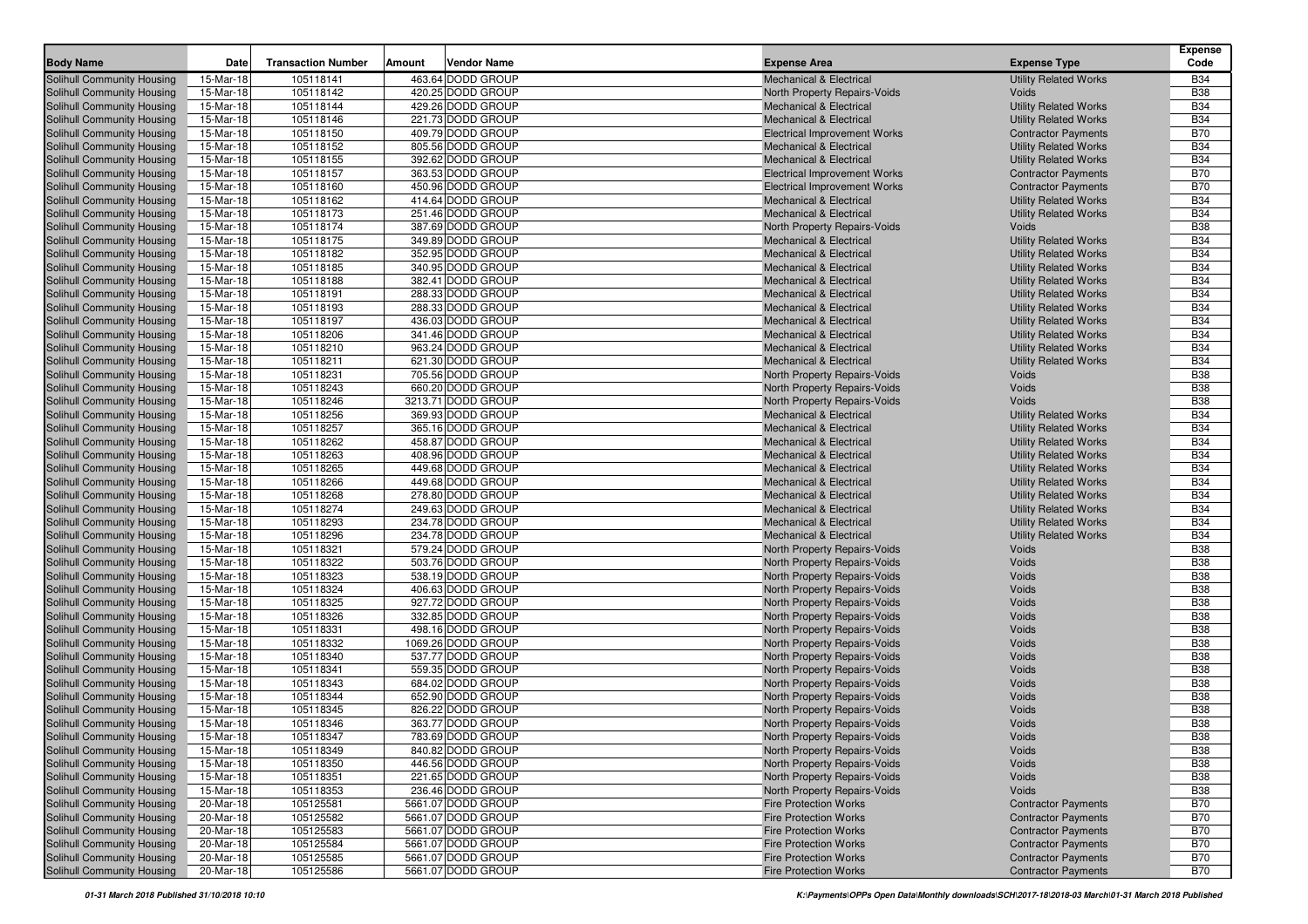| <b>Body Name</b>           | Date      | <b>Transaction Number</b> | Amount | <b>Vendor Name</b> | <b>Expense Area</b>                 | <b>Expense Type</b>          | <b>Expense</b><br>Code |
|----------------------------|-----------|---------------------------|--------|--------------------|-------------------------------------|------------------------------|------------------------|
| Solihull Community Housing | 20-Mar-18 | 105125587                 |        | 5661.07 DODD GROUP | <b>Fire Protection Works</b>        | <b>Contractor Payments</b>   | B70                    |
| Solihull Community Housing | 20-Mar-18 | 105125588                 |        | 5661.07 DODD GROUP | <b>Fire Protection Works</b>        | <b>Contractor Payments</b>   | <b>B70</b>             |
| Solihull Community Housing | 20-Mar-18 | 105125589                 |        | 5661.07 DODD GROUP | <b>Fire Protection Works</b>        | <b>Contractor Payments</b>   | <b>B70</b>             |
| Solihull Community Housing | 20-Mar-18 | 105125590                 |        | 5661.07 DODD GROUP | <b>Fire Protection Works</b>        | <b>Contractor Payments</b>   | <b>B70</b>             |
| Solihull Community Housing | 20-Mar-18 | 105125591                 |        | 5661.07 DODD GROUP | <b>Fire Protection Works</b>        | <b>Contractor Payments</b>   | <b>B70</b>             |
| Solihull Community Housing | 20-Mar-18 | 105125592                 |        | 5661.07 DODD GROUP | <b>Fire Protection Works</b>        | <b>Contractor Payments</b>   | <b>B70</b>             |
| Solihull Community Housing | 20-Mar-18 | 105125593                 |        | 5661.07 DODD GROUP | <b>Fire Protection Works</b>        | <b>Contractor Payments</b>   | <b>B70</b>             |
| Solihull Community Housing | 20-Mar-18 | 105125594                 |        | 5661.07 DODD GROUP | <b>Fire Protection Works</b>        | <b>Contractor Payments</b>   | <b>B70</b>             |
| Solihull Community Housing | 20-Mar-18 | 105125595                 |        | 5661.07 DODD GROUP | <b>Fire Protection Works</b>        | <b>Contractor Payments</b>   | <b>B70</b>             |
| Solihull Community Housing | 20-Mar-18 | 105125596                 |        | 5661.07 DODD GROUP | <b>Fire Protection Works</b>        | <b>Contractor Payments</b>   | <b>B70</b>             |
| Solihull Community Housing | 20-Mar-18 | 105125597                 |        | 5661.07 DODD GROUP | <b>Fire Protection Works</b>        | <b>Contractor Payments</b>   | <b>B70</b>             |
| Solihull Community Housing | 20-Mar-18 | 105125598                 |        | 5661.07 DODD GROUP | <b>Fire Protection Works</b>        | <b>Contractor Payments</b>   | <b>B70</b>             |
| Solihull Community Housing | 21-Mar-18 | 105125599                 |        | 379.83 DODD GROUP  | <b>Mechanical &amp; Electrical</b>  | <b>Utility Related Works</b> | <b>B34</b>             |
| Solihull Community Housing | 21-Mar-18 | 105123971                 |        | 349.76 DODD GROUP  | <b>Mechanical &amp; Electrical</b>  | <b>Utility Related Works</b> | <b>B34</b>             |
| Solihull Community Housing | 21-Mar-18 | 105123972                 |        | 211.44 DODD GROUP  | <b>Mechanical &amp; Electrical</b>  | <b>Utility Related Works</b> | <b>B34</b>             |
| Solihull Community Housing | 21-Mar-18 | 105123973                 |        | 442.45 DODD GROUP  | <b>Mechanical &amp; Electrical</b>  | <b>Utility Related Works</b> | <b>B34</b>             |
| Solihull Community Housing | 21-Mar-18 | 105123975                 |        | 379.39 DODD GROUP  | <b>Mechanical &amp; Electrical</b>  | <b>Utility Related Works</b> | <b>B34</b>             |
| Solihull Community Housing | 21-Mar-18 | 105123976                 |        | 244.37 DODD GROUP  | <b>Mechanical &amp; Electrical</b>  | <b>Utility Related Works</b> | <b>B34</b>             |
| Solihull Community Housing | 21-Mar-18 | 105123977                 |        | 461.80 DODD GROUP  | <b>Mechanical &amp; Electrical</b>  | <b>Utility Related Works</b> | <b>B34</b>             |
| Solihull Community Housing | 21-Mar-18 | 105123978                 |        | 436.59 DODD GROUP  | <b>Mechanical &amp; Electrical</b>  | <b>Utility Related Works</b> | <b>B34</b>             |
| Solihull Community Housing | 21-Mar-18 | 105123979                 |        | 408.63 DODD GROUP  | <b>Electrical Improvement Works</b> | <b>Contractor Payments</b>   | <b>B70</b>             |
| Solihull Community Housing | 21-Mar-18 | 105125600                 |        | 305.28 DODD GROUP  | <b>Mechanical &amp; Electrical</b>  | <b>Utility Related Works</b> | <b>B34</b>             |
| Solihull Community Housing | 21-Mar-18 | 105123981                 |        | 352.13 DODD GROUP  | <b>Mechanical &amp; Electrical</b>  | <b>Utility Related Works</b> | <b>B34</b>             |
| Solihull Community Housing | 21-Mar-18 | 105125601                 |        | 696.00 DODD GROUP  | <b>Mechanical &amp; Electrical</b>  | <b>Utility Related Works</b> | <b>B34</b>             |
| Solihull Community Housing | 21-Mar-18 | 105125602                 |        | 545.77 DODD GROUP  | <b>Mechanical &amp; Electrical</b>  | <b>Utility Related Works</b> | <b>B34</b>             |
| Solihull Community Housing | 21-Mar-18 | 105125603                 |        | 541.88 DODD GROUP  | <b>Mechanical &amp; Electrical</b>  | <b>Utility Related Works</b> | <b>B34</b>             |
| Solihull Community Housing | 21-Mar-18 | 105123983                 |        | 310.31 DODD GROUP  | <b>Mechanical &amp; Electrical</b>  | <b>Utility Related Works</b> | <b>B34</b>             |
| Solihull Community Housing | 21-Mar-18 | 105123984                 |        | 304.01 DODD GROUP  | <b>Mechanical &amp; Electrical</b>  | <b>Utility Related Works</b> | <b>B34</b>             |
| Solihull Community Housing | 21-Mar-18 | 105125604                 |        | 498.90 DODD GROUP  | <b>Mechanical &amp; Electrical</b>  | <b>Utility Related Works</b> | <b>B34</b>             |
| Solihull Community Housing | 21-Mar-18 | 105125605                 |        | 328.55 DODD GROUP  | <b>Mechanical &amp; Electrical</b>  | <b>Utility Related Works</b> | <b>B34</b>             |
| Solihull Community Housing | 21-Mar-18 | 105125606                 |        | 667.48 DODD GROUP  | <b>Electrical Improvement Works</b> | <b>Contractor Payments</b>   | <b>B70</b>             |
| Solihull Community Housing | 21-Mar-18 | 105125607                 |        | 293.82 DODD GROUP  | <b>Mechanical &amp; Electrical</b>  | <b>Utility Related Works</b> | <b>B34</b>             |
| Solihull Community Housing | 21-Mar-18 | 105123985                 |        | 423.37 DODD GROUP  | <b>Mechanical &amp; Electrical</b>  | <b>Utility Related Works</b> | <b>B34</b>             |
| Solihull Community Housing | 21-Mar-18 | 105123986                 |        | 355.92 DODD GROUP  | <b>Mechanical &amp; Electrical</b>  | <b>Utility Related Works</b> | <b>B34</b>             |
| Solihull Community Housing | 21-Mar-18 | 105123987                 |        | 347.15 DODD GROUP  | <b>Mechanical &amp; Electrical</b>  | <b>Utility Related Works</b> | <b>B34</b>             |
| Solihull Community Housing | 21-Mar-18 | 105125608                 |        | 827.19 DODD GROUP  | <b>Mechanical &amp; Electrical</b>  | <b>Utility Related Works</b> | <b>B34</b>             |
| Solihull Community Housing | 21-Mar-18 | 105125609                 |        | 587.76 DODD GROUP  | <b>Mechanical &amp; Electrical</b>  | <b>Utility Related Works</b> | <b>B34</b>             |
| Solihull Community Housing | 21-Mar-18 | 105125610                 |        | 333.45 DODD GROUP  | <b>Mechanical &amp; Electrical</b>  | <b>Utility Related Works</b> | <b>B34</b>             |
| Solihull Community Housing | 21-Mar-18 | 105123989                 |        | 475.94 DODD GROUP  | <b>Mechanical &amp; Electrical</b>  | <b>Utility Related Works</b> | <b>B34</b>             |
| Solihull Community Housing | 21-Mar-18 | 105123991                 |        | 480.61 DODD GROUP  | <b>Mechanical &amp; Electrical</b>  | <b>Utility Related Works</b> | <b>B34</b>             |
| Solihull Community Housing | 21-Mar-18 | 105123992                 |        | 432.41 DODD GROUP  | <b>Mechanical &amp; Electrical</b>  | <b>Utility Related Works</b> | <b>B34</b>             |
| Solihull Community Housing | 21-Mar-18 | 105123993                 |        | 297.74 DODD GROUP  | <b>Mechanical &amp; Electrical</b>  | <b>Utility Related Works</b> | <b>B34</b>             |
| Solihull Community Housing | 21-Mar-18 | 105123994                 |        | 430.91 DODD GROUP  | <b>Mechanical &amp; Electrical</b>  | <b>Utility Related Works</b> | <b>B34</b>             |
| Solihull Community Housing | 22-Mar-18 | 105134686                 |        | 531.44 DODD GROUP  | <b>Mechanical &amp; Electrical</b>  | <b>Utility Related Works</b> | <b>B34</b>             |
| Solihull Community Housing | 22-Mar-18 | 105134687                 |        | 234.78 DODD GROUP  | <b>Mechanical &amp; Electrical</b>  | <b>Utility Related Works</b> | <b>B34</b>             |
| Solihull Community Housing | 22-Mar-18 | 105134689                 |        | 276.43 DODD GROUP  | <b>Mechanical &amp; Electrical</b>  | <b>Utility Related Works</b> | <b>B34</b>             |
| Solihull Community Housing | 22-Mar-18 | 105134690                 |        | 279.23 DODD GROUP  | <b>Mechanical &amp; Electrical</b>  | <b>Utility Related Works</b> | <b>B34</b>             |
| Solihull Community Housing | 22-Mar-18 | 105134691                 |        | 317.47 DODD GROUP  | <b>Mechanical &amp; Electrical</b>  | <b>Utility Related Works</b> | <b>B34</b>             |
| Solihull Community Housing | 22-Mar-18 | 105134692                 |        | 286.80 DODD GROUP  | <b>Mechanical &amp; Electrical</b>  | <b>Utility Related Works</b> | <b>B34</b>             |
| Solihull Community Housing | 22-Mar-18 | 105134693                 |        | 660.80 DODD GROUP  | <b>Mechanical &amp; Electrical</b>  | <b>Utility Related Works</b> | <b>B34</b>             |
| Solihull Community Housing | 22-Mar-18 | 105134695                 |        | 323.30 DODD GROUP  | <b>Mechanical &amp; Electrical</b>  | <b>Utility Related Works</b> | <b>B34</b>             |
| Solihull Community Housing | 22-Mar-18 | 105134696                 |        | 504.85 DODD GROUP  | <b>Mechanical &amp; Electrical</b>  | <b>Utility Related Works</b> | <b>B34</b>             |
| Solihull Community Housing | 22-Mar-18 | 105132576                 |        | 302.18 DODD GROUP  | <b>Mechanical &amp; Electrical</b>  | <b>Utility Related Works</b> | <b>B34</b>             |
| Solihull Community Housing | 22-Mar-18 | 105134697                 |        | 576.13 DODD GROUP  | <b>Mechanical &amp; Electrical</b>  | <b>Utility Related Works</b> | <b>B34</b>             |
| Solihull Community Housing | 22-Mar-18 | 105134698                 |        | 692.13 DODD GROUP  | <b>Mechanical &amp; Electrical</b>  | <b>Utility Related Works</b> | <b>B34</b>             |
| Solihull Community Housing | 22-Mar-18 | 105132577                 |        | 387.58 DODD GROUP  | <b>Mechanical &amp; Electrical</b>  | <b>Utility Related Works</b> | <b>B34</b>             |
| Solihull Community Housing | 22-Mar-18 | 105134699                 |        | 837.98 DODD GROUP  | <b>Electrical Improvement Works</b> | <b>Contractor Payments</b>   | <b>B70</b>             |
| Solihull Community Housing | 22-Mar-18 | 105134701                 |        | 2011.95 DODD GROUP | North Property Repairs-Voids        | Voids                        | <b>B38</b>             |
| Solihull Community Housing | 22-Mar-18 | 105134702                 |        | 309.18 DODD GROUP  | <b>Mechanical &amp; Electrical</b>  | <b>Utility Related Works</b> | <b>B34</b>             |
| Solihull Community Housing | 22-Mar-18 | 105134703                 |        | 373.14 DODD GROUP  | <b>Mechanical &amp; Electrical</b>  | <b>Utility Related Works</b> | <b>B34</b>             |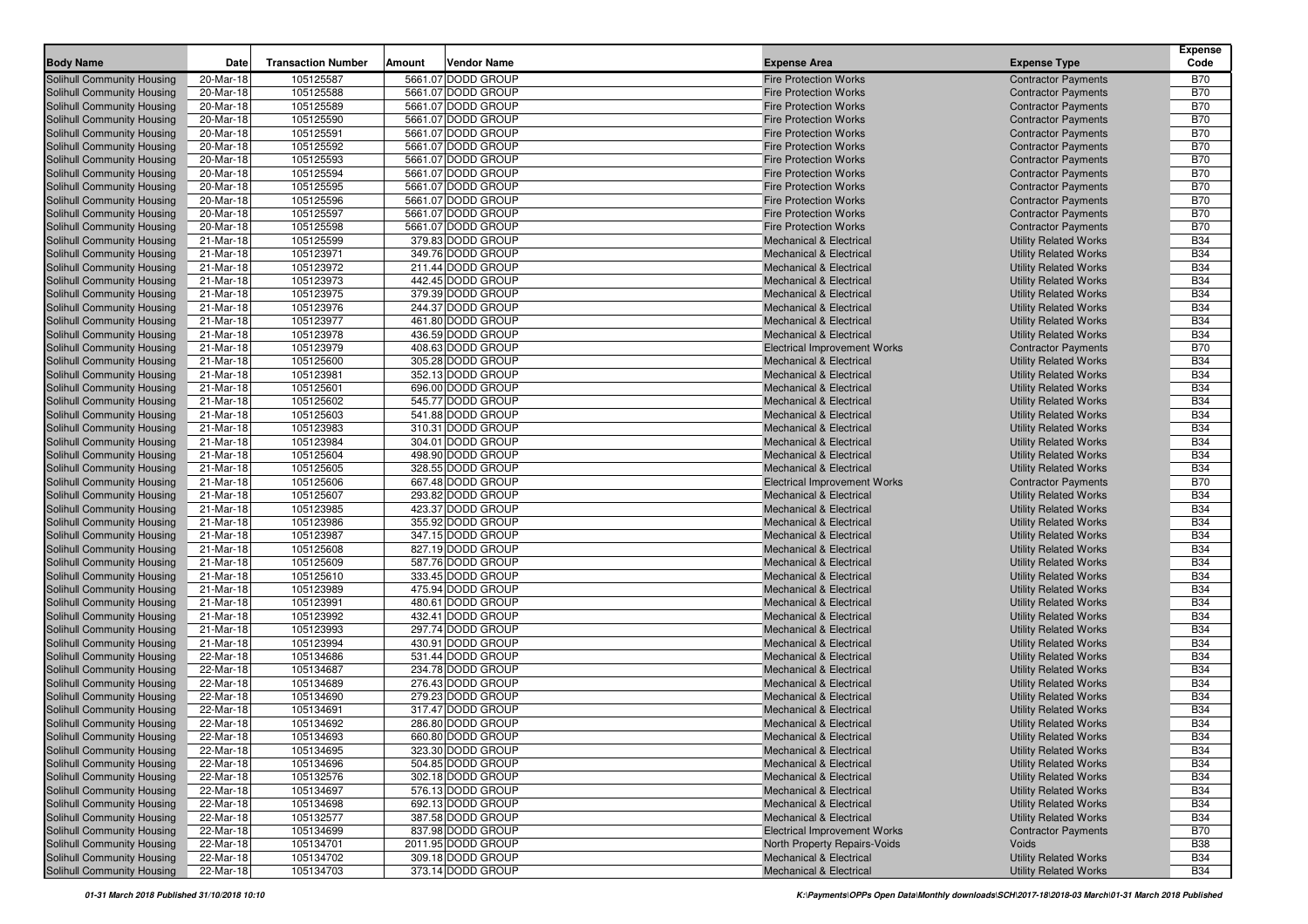| <b>Body Name</b>                                         | Date                   | <b>Transaction Number</b> | Amount | <b>Vendor Name</b>                     | <b>Expense Area</b>                                                      | <b>Expense Type</b>                                          | <b>Expense</b><br>Code   |
|----------------------------------------------------------|------------------------|---------------------------|--------|----------------------------------------|--------------------------------------------------------------------------|--------------------------------------------------------------|--------------------------|
| Solihull Community Housing                               | 22-Mar-18              | 105134704                 |        | 625.50 DODD GROUP                      | North Property Repairs-Voids                                             | Voids                                                        | <b>B38</b>               |
| Solihull Community Housing                               | 22-Mar-18              | 105132618                 |        | 239.23 DODD GROUP                      | North Property Repairs-Voids                                             | Voids                                                        | <b>B38</b>               |
| Solihull Community Housing                               | 22-Mar-18              | 105134705                 |        | 438.49 DODD GROUP                      | North Property Repairs-Voids                                             | Voids                                                        | <b>B38</b>               |
| Solihull Community Housing                               | 22-Mar-18              | 105132627                 |        | 221.50 DODD GROUP                      | North Property Repairs-Voids                                             | Voids                                                        | <b>B38</b>               |
| Solihull Community Housing                               | 22-Mar-18              | 105134706                 |        | 306.92 DODD GROUP                      | North Property Repairs-Voids                                             | Voids                                                        | <b>B38</b>               |
| Solihull Community Housing                               | 22-Mar-18              | 105132629                 |        | 279.83 DODD GROUP                      | North Property Repairs-Voids                                             | Voids                                                        | <b>B38</b>               |
| Solihull Community Housing                               | 22-Mar-18              | 105134707                 |        | 2163.21 DODD GROUP                     | North Property Repairs-Voids                                             | Voids                                                        | <b>B38</b>               |
| Solihull Community Housing                               | 22-Mar-18              | 105132637                 |        | 288.14 DODD GROUP                      | North Property Repairs-Voids                                             | Voids                                                        | <b>B38</b>               |
| Solihull Community Housing                               | 22-Mar-18              | 105132644                 |        | 291.23 DODD GROUP                      | North Property Repairs-Voids                                             | Voids                                                        | <b>B38</b>               |
| Solihull Community Housing                               | 22-Mar-18              | 105134708                 |        | 609.29 DODD GROUP                      | North Property Repairs-Voids                                             | Voids                                                        | <b>B38</b>               |
| Solihull Community Housing                               | 22-Mar-18              | 105132651                 |        | 252.18 DODD GROUP                      | North Property Repairs-Voids                                             | Voids                                                        | <b>B38</b>               |
| Solihull Community Housing                               | 22-Mar-18              | 105134711                 |        | 517.22 DODD GROUP                      | North Property Repairs-Voids                                             | Voids                                                        | <b>B38</b>               |
| Solihull Community Housing                               | 22-Mar-18              | 105134712                 |        | 865.48 DODD GROUP                      | North Property Repairs-Voids                                             | Voids                                                        | <b>B38</b>               |
| Solihull Community Housing                               | 22-Mar-18              | 105134713                 |        | 2524.63 DODD GROUP                     | North Property Repairs-Voids                                             | Voids                                                        | <b>B38</b>               |
| Solihull Community Housing                               | 22-Mar-18              | 105134714                 |        | 407.53 DODD GROUP                      | North Property Repairs-Voids                                             | Voids                                                        | <b>B38</b>               |
| Solihull Community Housing                               | 22-Mar-18              | 105134715                 |        | 499.83 DODD GROUP                      | North Property Repairs-Voids                                             | Voids                                                        | <b>B38</b>               |
| Solihull Community Housing                               | 22-Mar-18              | 105134716                 |        | 436.71 DODD GROUP                      | North Property Repairs-Voids                                             | Voids                                                        | <b>B38</b>               |
| Solihull Community Housing                               | 22-Mar-18              | 105134719                 |        | 5553.44 DODD GROUP                     | <b>Electrical Improvement Works</b>                                      | <b>Contractor Payments</b>                                   | <b>B70</b>               |
| Solihull Community Housing                               | 22-Mar-18              | 105134720                 |        | 362.24 DODD GROUP                      | <b>Mechanical &amp; Electrical</b>                                       | <b>Utility Related Works</b>                                 | <b>B34</b>               |
| Solihull Community Housing                               | 22-Mar-18              | 105134721                 |        | 344.04 DODD GROUP                      | <b>Mechanical &amp; Electrical</b>                                       | <b>Utility Related Works</b>                                 | <b>B34</b>               |
| Solihull Community Housing                               | 22-Mar-18              | 105132767                 |        | 586.51 DODD GROUP                      | Kitchens                                                                 | <b>Contractor Payments</b>                                   | <b>B70</b>               |
| Solihull Community Housing                               | 22-Mar-18              | 105132769                 |        | 504.94 DODD GROUP                      | Kitchens                                                                 | <b>Contractor Payments</b>                                   | <b>B70</b>               |
| Solihull Community Housing                               | 22-Mar-18              | 105134723                 |        | 355.15 DODD GROUP                      | <b>Mechanical &amp; Electrical</b>                                       | <b>Utility Related Works</b>                                 | <b>B34</b>               |
| Solihull Community Housing                               | 22-Mar-18              | 105132770                 |        | 552.40 DODD GROUP                      | Private Sector - Disabled Facilities Grants                              | <b>Contractor Payments</b>                                   | <b>B70</b>               |
| Solihull Community Housing                               | 22-Mar-18              | 105134724                 |        | 226.90 DODD GROUP                      | <b>Mechanical &amp; Electrical</b>                                       | <b>Utility Related Works</b>                                 | <b>B34</b>               |
| Solihull Community Housing                               | 22-Mar-18              | 105134725                 |        | 383.01 DODD GROUP                      | <b>Mechanical &amp; Electrical</b>                                       | <b>Utility Related Works</b>                                 | <b>B34</b>               |
| Solihull Community Housing                               | 22-Mar-18              | 105134726                 |        | 367.59 DODD GROUP                      | <b>Mechanical &amp; Electrical</b>                                       | <b>Utility Related Works</b>                                 | <b>B34</b>               |
| Solihull Community Housing                               | 22-Mar-18              | 105134727                 |        | 209.97 DODD GROUP                      | <b>Mechanical &amp; Electrical</b>                                       | <b>Utility Related Works</b>                                 | <b>B34</b>               |
| Solihull Community Housing                               | 27-Mar-18              | 105134729                 |        | 645.88 DODD GROUP                      | <b>Mechanical &amp; Electrical</b>                                       | <b>Utility Related Works</b>                                 | <b>B34</b><br><b>B34</b> |
| Solihull Community Housing<br>Solihull Community Housing | 27-Mar-18              | 105132827                 |        | 298.79 DODD GROUP<br>527.96 DODD GROUP | <b>Mechanical &amp; Electrical</b>                                       | <b>Utility Related Works</b>                                 | <b>B34</b>               |
| Solihull Community Housing                               | 27-Mar-18<br>27-Mar-18 | 105134730<br>105132830    |        | 300.86 DODD GROUP                      | <b>Mechanical &amp; Electrical</b>                                       | <b>Utility Related Works</b>                                 | <b>B34</b>               |
| Solihull Community Housing                               | 27-Mar-18              | 105132831                 |        | 491.35 DODD GROUP                      | <b>Mechanical &amp; Electrical</b>                                       | <b>Utility Related Works</b><br><b>Utility Related Works</b> | <b>B34</b>               |
| Solihull Community Housing                               | 27-Mar-18              | 105132832                 |        | 306.44 DODD GROUP                      | <b>Mechanical &amp; Electrical</b><br><b>Mechanical &amp; Electrical</b> | <b>Utility Related Works</b>                                 | <b>B34</b>               |
| Solihull Community Housing                               | 27-Mar-18              | 105132833                 |        | 298.03 DODD GROUP                      | <b>Mechanical &amp; Electrical</b>                                       | <b>Utility Related Works</b>                                 | <b>B34</b>               |
| Solihull Community Housing                               | 27-Mar-18              | 105132834                 |        | 402.34 DODD GROUP                      | <b>Mechanical &amp; Electrical</b>                                       | <b>Utility Related Works</b>                                 | <b>B34</b>               |
| Solihull Community Housing                               | 27-Mar-18              | 105132835                 |        | 280.45 DODD GROUP                      | <b>Mechanical &amp; Electrical</b>                                       | <b>Utility Related Works</b>                                 | <b>B34</b>               |
| Solihull Community Housing                               | 27-Mar-18              | 105132836                 |        | 294.48 DODD GROUP                      | <b>Mechanical &amp; Electrical</b>                                       | <b>Utility Related Works</b>                                 | <b>B34</b>               |
| Solihull Community Housing                               | 27-Mar-18              | 105132837                 |        | 262.51 DODD GROUP                      | <b>Mechanical &amp; Electrical</b>                                       | <b>Utility Related Works</b>                                 | <b>B34</b>               |
| Solihull Community Housing                               | 27-Mar-18              | 105132838                 |        | 265.98 DODD GROUP                      | <b>Mechanical &amp; Electrical</b>                                       | <b>Utility Related Works</b>                                 | <b>B34</b>               |
| Solihull Community Housing                               | 27-Mar-18              | 105132839                 |        | 213.11 DODD GROUP                      | <b>Mechanical &amp; Electrical</b>                                       | <b>Utility Related Works</b>                                 | <b>B34</b>               |
| Solihull Community Housing                               | 27-Mar-18              | 105132840                 |        | 296.01 DODD GROUP                      | <b>Mechanical &amp; Electrical</b>                                       | <b>Utility Related Works</b>                                 | <b>B34</b>               |
| Solihull Community Housing                               | 27-Mar-18              | 105132841                 |        | 210.73 DODD GROUP                      | <b>Mechanical &amp; Electrical</b>                                       | <b>Utility Related Works</b>                                 | <b>B34</b>               |
| Solihull Community Housing                               | 27-Mar-18              | 105132842                 |        | 342.93 DODD GROUP                      | <b>Mechanical &amp; Electrical</b>                                       | <b>Utility Related Works</b>                                 | <b>B34</b>               |
| Solihull Community Housing                               | 27-Mar-18              | 105132843                 |        | 284.07 DODD GROUP                      | <b>Mechanical &amp; Electrical</b>                                       | <b>Utility Related Works</b>                                 | <b>B34</b>               |
| Solihull Community Housing                               | 27-Mar-18              | 105132844                 |        | 316.44 DODD GROUP                      | <b>Mechanical &amp; Electrical</b>                                       | <b>Utility Related Works</b>                                 | <b>B34</b>               |
| Solihull Community Housing                               | 27-Mar-18              | 105132845                 |        | 212.67 DODD GROUP                      | <b>Mechanical &amp; Electrical</b>                                       | <b>Utility Related Works</b>                                 | <b>B34</b>               |
| Solihull Community Housing                               | 27-Mar-18              | 105132846                 |        | 365.40 DODD GROUP                      | <b>Mechanical &amp; Electrical</b>                                       | <b>Utility Related Works</b>                                 | <b>B34</b>               |
| Solihull Community Housing                               | 27-Mar-18              | 105132848                 |        | 258.89 DODD GROUP                      | <b>Mechanical &amp; Electrical</b>                                       | <b>Utility Related Works</b>                                 | <b>B34</b>               |
| Solihull Community Housing                               | 27-Mar-18              | 105132849                 |        | 349.76 DODD GROUP                      | <b>Mechanical &amp; Electrical</b>                                       | <b>Utility Related Works</b>                                 | <b>B34</b>               |
| Solihull Community Housing                               | 27-Mar-18              | 105134731                 |        | 603.42 DODD GROUP                      | <b>Mechanical &amp; Electrical</b>                                       | <b>Utility Related Works</b>                                 | <b>B34</b>               |
| Solihull Community Housing                               | 28-Mar-18              | 105134747                 |        | 303.44 DODD GROUP                      | <b>Mechanical &amp; Electrical</b>                                       | <b>Utility Related Works</b>                                 | <b>B34</b>               |
| Solihull Community Housing                               | 28-Mar-18              | 105134755                 |        | 301.69 DODD GROUP                      | <b>Mechanical &amp; Electrical</b>                                       | <b>Utility Related Works</b>                                 | <b>B34</b>               |
| Solihull Community Housing                               | 28-Mar-18              | 105134756                 |        | 226.66 DODD GROUP                      | <b>Mechanical &amp; Electrical</b>                                       | <b>Utility Related Works</b>                                 | <b>B34</b>               |
| Solihull Community Housing                               | 28-Mar-18              | 105134759                 |        | 210.06 DODD GROUP                      | <b>Mechanical &amp; Electrical</b>                                       | <b>Utility Related Works</b>                                 | <b>B34</b>               |
| Solihull Community Housing                               | 28-Mar-18              | 105134772                 |        | 254.44 DODD GROUP                      | <b>Mechanical &amp; Electrical</b>                                       | <b>Utility Related Works</b>                                 | <b>B34</b>               |
| Solihull Community Housing                               | 28-Mar-18              | 105134779                 |        | 260.68 DODD GROUP                      | <b>Mechanical &amp; Electrical</b>                                       | <b>Utility Related Works</b>                                 | <b>B34</b>               |
| Solihull Community Housing                               | 28-Mar-18              | 105134780                 |        | 309.97 DODD GROUP                      | <b>Mechanical &amp; Electrical</b>                                       | <b>Utility Related Works</b>                                 | <b>B34</b>               |
| Solihull Community Housing                               | 28-Mar-18              | 105134808                 |        | 651.09 DODD GROUP                      | <b>Mechanical &amp; Electrical</b>                                       | <b>Utility Related Works</b>                                 | <b>B34</b>               |
| Solihull Community Housing                               | 28-Mar-18              | 105134831                 |        | 234.78 DODD GROUP                      | <b>Mechanical &amp; Electrical</b>                                       | <b>Utility Related Works</b>                                 | <b>B34</b>               |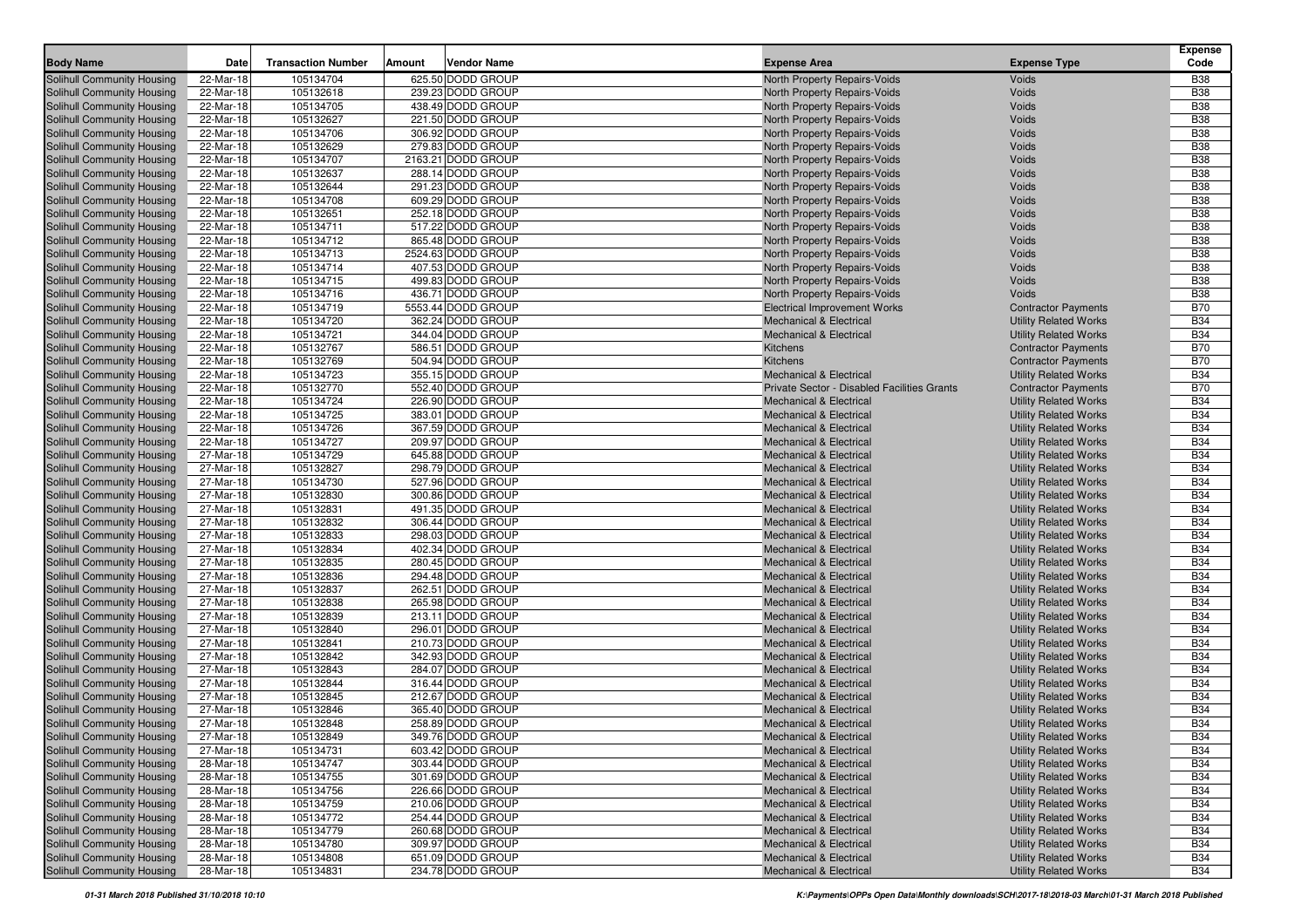| <b>Body Name</b><br><b>Transaction Number</b><br><b>Vendor Name</b><br><b>Expense Area</b><br><b>Expense Type</b><br>Date<br>Amount<br>105134836<br>330.42 DODD GROUP<br>Solihull Community Housing<br>28-Mar-18<br><b>Mechanical &amp; Electrical</b><br><b>Utility Related Works</b><br>Solihull Community Housing<br>28-Mar-18<br>105134837<br>234.78 DODD GROUP<br><b>Mechanical &amp; Electrical</b><br><b>Utility Related Works</b><br>Solihull Community Housing<br>28-Mar-18<br>105134840<br>260.68 DODD GROUP<br><b>Utility Related Works</b><br><b>Mechanical &amp; Electrical</b><br>105134844<br>Solihull Community Housing<br>28-Mar-18<br>760.66 DODD GROUP<br><b>Mechanical &amp; Electrical</b><br><b>Utility Related Works</b><br>28-Mar-18<br>105134848<br>328.33 DODD GROUP<br>Solihull Community Housing<br><b>Mechanical &amp; Electrical</b><br><b>Utility Related Works</b><br>Solihull Community Housing<br>28-Mar-18<br>105134859<br>333.17 DODD GROUP<br><b>Utility Related Works</b><br><b>Mechanical &amp; Electrical</b><br>Solihull Community Housing<br>28-Mar-18<br>105134879<br>355.15 DODD GROUP<br><b>Mechanical &amp; Electrical</b><br><b>Utility Related Works</b><br>105134892<br>Solihull Community Housing<br>28-Mar-18<br>509.23 DODD GROUP<br><b>Mechanical &amp; Electrical</b><br><b>Utility Related Works</b><br>28-Mar-18<br>105134905<br>265.32 DODD GROUP<br>Solihull Community Housing<br><b>Mechanical &amp; Electrical</b><br><b>Utility Related Works</b><br>105134927<br>28-Mar-18<br>220.82 DODD GROUP<br>Solihull Community Housing<br><b>Mechanical &amp; Electrical</b><br><b>Utility Related Works</b> | Code<br><b>B34</b><br><b>B34</b><br><b>B34</b><br><b>B34</b><br><b>B34</b><br><b>B34</b><br><b>B34</b><br><b>B34</b><br><b>B34</b><br><b>B34</b><br><b>B34</b><br><b>B34</b><br><b>B34</b><br><b>B34</b><br><b>B34</b><br><b>B38</b><br><b>B38</b><br><b>B38</b> |
|-------------------------------------------------------------------------------------------------------------------------------------------------------------------------------------------------------------------------------------------------------------------------------------------------------------------------------------------------------------------------------------------------------------------------------------------------------------------------------------------------------------------------------------------------------------------------------------------------------------------------------------------------------------------------------------------------------------------------------------------------------------------------------------------------------------------------------------------------------------------------------------------------------------------------------------------------------------------------------------------------------------------------------------------------------------------------------------------------------------------------------------------------------------------------------------------------------------------------------------------------------------------------------------------------------------------------------------------------------------------------------------------------------------------------------------------------------------------------------------------------------------------------------------------------------------------------------------------------------------------------------------------------------------------|------------------------------------------------------------------------------------------------------------------------------------------------------------------------------------------------------------------------------------------------------------------|
|                                                                                                                                                                                                                                                                                                                                                                                                                                                                                                                                                                                                                                                                                                                                                                                                                                                                                                                                                                                                                                                                                                                                                                                                                                                                                                                                                                                                                                                                                                                                                                                                                                                                   |                                                                                                                                                                                                                                                                  |
|                                                                                                                                                                                                                                                                                                                                                                                                                                                                                                                                                                                                                                                                                                                                                                                                                                                                                                                                                                                                                                                                                                                                                                                                                                                                                                                                                                                                                                                                                                                                                                                                                                                                   |                                                                                                                                                                                                                                                                  |
|                                                                                                                                                                                                                                                                                                                                                                                                                                                                                                                                                                                                                                                                                                                                                                                                                                                                                                                                                                                                                                                                                                                                                                                                                                                                                                                                                                                                                                                                                                                                                                                                                                                                   |                                                                                                                                                                                                                                                                  |
|                                                                                                                                                                                                                                                                                                                                                                                                                                                                                                                                                                                                                                                                                                                                                                                                                                                                                                                                                                                                                                                                                                                                                                                                                                                                                                                                                                                                                                                                                                                                                                                                                                                                   |                                                                                                                                                                                                                                                                  |
|                                                                                                                                                                                                                                                                                                                                                                                                                                                                                                                                                                                                                                                                                                                                                                                                                                                                                                                                                                                                                                                                                                                                                                                                                                                                                                                                                                                                                                                                                                                                                                                                                                                                   |                                                                                                                                                                                                                                                                  |
|                                                                                                                                                                                                                                                                                                                                                                                                                                                                                                                                                                                                                                                                                                                                                                                                                                                                                                                                                                                                                                                                                                                                                                                                                                                                                                                                                                                                                                                                                                                                                                                                                                                                   |                                                                                                                                                                                                                                                                  |
|                                                                                                                                                                                                                                                                                                                                                                                                                                                                                                                                                                                                                                                                                                                                                                                                                                                                                                                                                                                                                                                                                                                                                                                                                                                                                                                                                                                                                                                                                                                                                                                                                                                                   |                                                                                                                                                                                                                                                                  |
|                                                                                                                                                                                                                                                                                                                                                                                                                                                                                                                                                                                                                                                                                                                                                                                                                                                                                                                                                                                                                                                                                                                                                                                                                                                                                                                                                                                                                                                                                                                                                                                                                                                                   |                                                                                                                                                                                                                                                                  |
|                                                                                                                                                                                                                                                                                                                                                                                                                                                                                                                                                                                                                                                                                                                                                                                                                                                                                                                                                                                                                                                                                                                                                                                                                                                                                                                                                                                                                                                                                                                                                                                                                                                                   |                                                                                                                                                                                                                                                                  |
|                                                                                                                                                                                                                                                                                                                                                                                                                                                                                                                                                                                                                                                                                                                                                                                                                                                                                                                                                                                                                                                                                                                                                                                                                                                                                                                                                                                                                                                                                                                                                                                                                                                                   |                                                                                                                                                                                                                                                                  |
| 303.73 DODD GROUP<br>Solihull Community Housing<br>28-Mar-18<br>105134941<br><b>Mechanical &amp; Electrical</b><br><b>Utility Related Works</b>                                                                                                                                                                                                                                                                                                                                                                                                                                                                                                                                                                                                                                                                                                                                                                                                                                                                                                                                                                                                                                                                                                                                                                                                                                                                                                                                                                                                                                                                                                                   |                                                                                                                                                                                                                                                                  |
| 343.01 DODD GROUP<br>Solihull Community Housing<br>28-Mar-18<br>105134951<br><b>Utility Related Works</b><br><b>Mechanical &amp; Electrical</b>                                                                                                                                                                                                                                                                                                                                                                                                                                                                                                                                                                                                                                                                                                                                                                                                                                                                                                                                                                                                                                                                                                                                                                                                                                                                                                                                                                                                                                                                                                                   |                                                                                                                                                                                                                                                                  |
| Solihull Community Housing<br>28-Mar-18<br>105134952<br>300.69 DODD GROUP<br><b>Mechanical &amp; Electrical</b><br><b>Utility Related Works</b>                                                                                                                                                                                                                                                                                                                                                                                                                                                                                                                                                                                                                                                                                                                                                                                                                                                                                                                                                                                                                                                                                                                                                                                                                                                                                                                                                                                                                                                                                                                   |                                                                                                                                                                                                                                                                  |
| 355.16 DODD GROUP<br>28-Mar-18<br>105134960<br><b>Utility Related Works</b><br>Solihull Community Housing<br><b>Mechanical &amp; Electrical</b>                                                                                                                                                                                                                                                                                                                                                                                                                                                                                                                                                                                                                                                                                                                                                                                                                                                                                                                                                                                                                                                                                                                                                                                                                                                                                                                                                                                                                                                                                                                   |                                                                                                                                                                                                                                                                  |
| Solihull Community Housing<br>28-Mar-18<br>105134971<br>330.34 DODD GROUP<br><b>Mechanical &amp; Electrical</b><br><b>Utility Related Works</b>                                                                                                                                                                                                                                                                                                                                                                                                                                                                                                                                                                                                                                                                                                                                                                                                                                                                                                                                                                                                                                                                                                                                                                                                                                                                                                                                                                                                                                                                                                                   |                                                                                                                                                                                                                                                                  |
| Solihull Community Housing<br>28-Mar-18<br>105134980<br>275.53 DODD GROUP<br>Voids<br>North Property Repairs-Voids                                                                                                                                                                                                                                                                                                                                                                                                                                                                                                                                                                                                                                                                                                                                                                                                                                                                                                                                                                                                                                                                                                                                                                                                                                                                                                                                                                                                                                                                                                                                                |                                                                                                                                                                                                                                                                  |
| Solihull Community Housing<br>28-Mar-18<br>105134981<br>360.75 DODD GROUP<br>Voids<br>North Property Repairs-Voids                                                                                                                                                                                                                                                                                                                                                                                                                                                                                                                                                                                                                                                                                                                                                                                                                                                                                                                                                                                                                                                                                                                                                                                                                                                                                                                                                                                                                                                                                                                                                |                                                                                                                                                                                                                                                                  |
| Solihull Community Housing<br>28-Mar-18<br>105134982<br>295.77 DODD GROUP<br>Voids<br>North Property Repairs-Voids                                                                                                                                                                                                                                                                                                                                                                                                                                                                                                                                                                                                                                                                                                                                                                                                                                                                                                                                                                                                                                                                                                                                                                                                                                                                                                                                                                                                                                                                                                                                                |                                                                                                                                                                                                                                                                  |
| Solihull Community Housing<br>28-Mar-18<br>105134984<br>271.50 DODD GROUP<br>Voids<br>North Property Repairs-Voids                                                                                                                                                                                                                                                                                                                                                                                                                                                                                                                                                                                                                                                                                                                                                                                                                                                                                                                                                                                                                                                                                                                                                                                                                                                                                                                                                                                                                                                                                                                                                | <b>B38</b>                                                                                                                                                                                                                                                       |
| Solihull Community Housing<br>28-Mar-18<br>105134985<br>446.29 DODD GROUP<br>Voids<br>North Property Repairs-Voids                                                                                                                                                                                                                                                                                                                                                                                                                                                                                                                                                                                                                                                                                                                                                                                                                                                                                                                                                                                                                                                                                                                                                                                                                                                                                                                                                                                                                                                                                                                                                | <b>B38</b>                                                                                                                                                                                                                                                       |
| 105134986<br>28-Mar-18<br>276.28 DODD GROUP<br>Voids<br>Solihull Community Housing<br>North Property Repairs-Voids                                                                                                                                                                                                                                                                                                                                                                                                                                                                                                                                                                                                                                                                                                                                                                                                                                                                                                                                                                                                                                                                                                                                                                                                                                                                                                                                                                                                                                                                                                                                                | <b>B38</b>                                                                                                                                                                                                                                                       |
| 105134991<br>487.48 DODD GROUP<br>28-Mar-18<br>Voids<br>Solihull Community Housing<br>North Property Repairs-Voids                                                                                                                                                                                                                                                                                                                                                                                                                                                                                                                                                                                                                                                                                                                                                                                                                                                                                                                                                                                                                                                                                                                                                                                                                                                                                                                                                                                                                                                                                                                                                | <b>B38</b>                                                                                                                                                                                                                                                       |
| 105134992<br>Solihull Community Housing<br>28-Mar-18<br>362.75 DODD GROUP<br>Voids<br>North Property Repairs-Voids                                                                                                                                                                                                                                                                                                                                                                                                                                                                                                                                                                                                                                                                                                                                                                                                                                                                                                                                                                                                                                                                                                                                                                                                                                                                                                                                                                                                                                                                                                                                                | <b>B38</b>                                                                                                                                                                                                                                                       |
| Solihull Community Housing<br>28-Mar-18<br>105134993<br>744.48 DODD GROUP<br>Voids<br>North Property Repairs-Voids                                                                                                                                                                                                                                                                                                                                                                                                                                                                                                                                                                                                                                                                                                                                                                                                                                                                                                                                                                                                                                                                                                                                                                                                                                                                                                                                                                                                                                                                                                                                                | <b>B38</b>                                                                                                                                                                                                                                                       |
| 28-Mar-18<br>105134995<br>437.47 DODD GROUP<br>Voids<br>Solihull Community Housing<br>North Property Repairs-Voids                                                                                                                                                                                                                                                                                                                                                                                                                                                                                                                                                                                                                                                                                                                                                                                                                                                                                                                                                                                                                                                                                                                                                                                                                                                                                                                                                                                                                                                                                                                                                | <b>B38</b>                                                                                                                                                                                                                                                       |
| 105135007<br>Solihull Community Housing<br>28-Mar-18<br>281.66 DODD GROUP<br>Voids<br>North Property Repairs-Voids                                                                                                                                                                                                                                                                                                                                                                                                                                                                                                                                                                                                                                                                                                                                                                                                                                                                                                                                                                                                                                                                                                                                                                                                                                                                                                                                                                                                                                                                                                                                                | <b>B38</b>                                                                                                                                                                                                                                                       |
| Solihull Community Housing<br>28-Mar-18<br>105135014<br>262.05 DODD GROUP<br>North Property Repairs-Voids<br><b>Voids</b>                                                                                                                                                                                                                                                                                                                                                                                                                                                                                                                                                                                                                                                                                                                                                                                                                                                                                                                                                                                                                                                                                                                                                                                                                                                                                                                                                                                                                                                                                                                                         | <b>B38</b>                                                                                                                                                                                                                                                       |
| 105135016<br>28-Mar-18<br>224.37 DODD GROUP<br>Solihull Community Housing<br><b>Mechanical &amp; Electrical</b><br><b>Utility Related Works</b>                                                                                                                                                                                                                                                                                                                                                                                                                                                                                                                                                                                                                                                                                                                                                                                                                                                                                                                                                                                                                                                                                                                                                                                                                                                                                                                                                                                                                                                                                                                   | <b>B34</b>                                                                                                                                                                                                                                                       |
| 28-Mar-18<br>105135116<br>444.06 DODD GROUP<br>Solihull Community Housing<br>Kitchens<br><b>Contractor Payments</b>                                                                                                                                                                                                                                                                                                                                                                                                                                                                                                                                                                                                                                                                                                                                                                                                                                                                                                                                                                                                                                                                                                                                                                                                                                                                                                                                                                                                                                                                                                                                               | <b>B70</b>                                                                                                                                                                                                                                                       |
| 105135117<br>28-Mar-18<br>402.92 DODD GROUP<br>Solihull Community Housing<br>Kitchens<br><b>Contractor Payments</b>                                                                                                                                                                                                                                                                                                                                                                                                                                                                                                                                                                                                                                                                                                                                                                                                                                                                                                                                                                                                                                                                                                                                                                                                                                                                                                                                                                                                                                                                                                                                               | <b>B70</b>                                                                                                                                                                                                                                                       |
| Solihull Community Housing<br>28-Mar-18<br>105135118<br>248.56 DODD GROUP<br><b>Utility Related Works</b><br><b>Mechanical &amp; Electrical</b>                                                                                                                                                                                                                                                                                                                                                                                                                                                                                                                                                                                                                                                                                                                                                                                                                                                                                                                                                                                                                                                                                                                                                                                                                                                                                                                                                                                                                                                                                                                   | <b>B34</b>                                                                                                                                                                                                                                                       |
| Solihull Community Housing<br>28-Mar-18<br>105135120<br>481.79 DODD GROUP<br><b>Fire Protection Works</b><br><b>Contractor Payments</b>                                                                                                                                                                                                                                                                                                                                                                                                                                                                                                                                                                                                                                                                                                                                                                                                                                                                                                                                                                                                                                                                                                                                                                                                                                                                                                                                                                                                                                                                                                                           | <b>B70</b>                                                                                                                                                                                                                                                       |
| Solihull Community Housing<br>28-Mar-18<br>105135121<br>3085.60 DODD GROUP<br>Gas Warm Air/B'boiler/Storage Heater<br><b>Contractor Payments</b>                                                                                                                                                                                                                                                                                                                                                                                                                                                                                                                                                                                                                                                                                                                                                                                                                                                                                                                                                                                                                                                                                                                                                                                                                                                                                                                                                                                                                                                                                                                  | <b>B70</b>                                                                                                                                                                                                                                                       |
| Solihull Community Housing<br>28-Mar-18<br>105135122<br>3085.60 DODD GROUP<br>Gas Warm Air/B'boiler/Storage Heater<br><b>Contractor Payments</b>                                                                                                                                                                                                                                                                                                                                                                                                                                                                                                                                                                                                                                                                                                                                                                                                                                                                                                                                                                                                                                                                                                                                                                                                                                                                                                                                                                                                                                                                                                                  | <b>B70</b>                                                                                                                                                                                                                                                       |
| Solihull Community Housing<br>28-Mar-18<br>105135123<br>3085.60 DODD GROUP<br>Gas Warm Air/B'boiler/Storage Heater<br><b>Contractor Payments</b><br>3085.60 DODD GROUP                                                                                                                                                                                                                                                                                                                                                                                                                                                                                                                                                                                                                                                                                                                                                                                                                                                                                                                                                                                                                                                                                                                                                                                                                                                                                                                                                                                                                                                                                            | <b>B70</b><br><b>B70</b>                                                                                                                                                                                                                                         |
| Solihull Community Housing<br>28-Mar-18<br>105135124<br>Gas Warm Air/B'boiler/Storage Heater<br><b>Contractor Payments</b><br>Solihull Community Housing<br>28-Mar-18<br>105135125<br>3085.60 DODD GROUP<br>Gas Warm Air/B'boiler/Storage Heater                                                                                                                                                                                                                                                                                                                                                                                                                                                                                                                                                                                                                                                                                                                                                                                                                                                                                                                                                                                                                                                                                                                                                                                                                                                                                                                                                                                                                  | <b>B70</b>                                                                                                                                                                                                                                                       |
| <b>Contractor Payments</b><br>Solihull Community Housing<br>28-Mar-18<br>105135126<br>1818.59 DODD GROUP                                                                                                                                                                                                                                                                                                                                                                                                                                                                                                                                                                                                                                                                                                                                                                                                                                                                                                                                                                                                                                                                                                                                                                                                                                                                                                                                                                                                                                                                                                                                                          | <b>B70</b>                                                                                                                                                                                                                                                       |
| Gas Warm Air/B'boiler/Storage Heater<br><b>Contractor Payments</b><br>105135127<br>28-Mar-18<br>3085.60 DODD GROUP<br>Solihull Community Housing<br>Gas Warm Air/B'boiler/Storage Heater<br><b>Contractor Payments</b>                                                                                                                                                                                                                                                                                                                                                                                                                                                                                                                                                                                                                                                                                                                                                                                                                                                                                                                                                                                                                                                                                                                                                                                                                                                                                                                                                                                                                                            | <b>B70</b>                                                                                                                                                                                                                                                       |
| Solihull Community Housing<br>28-Mar-18<br>105135128<br>3085.60 DODD GROUP<br>Gas Warm Air/B'boiler/Storage Heater<br><b>Contractor Payments</b>                                                                                                                                                                                                                                                                                                                                                                                                                                                                                                                                                                                                                                                                                                                                                                                                                                                                                                                                                                                                                                                                                                                                                                                                                                                                                                                                                                                                                                                                                                                  | <b>B70</b>                                                                                                                                                                                                                                                       |
| Solihull Community Housing<br>28-Mar-18<br>105135129<br>3085.60 DODD GROUP<br>Gas Warm Air/B'boiler/Storage Heater<br><b>Contractor Payments</b>                                                                                                                                                                                                                                                                                                                                                                                                                                                                                                                                                                                                                                                                                                                                                                                                                                                                                                                                                                                                                                                                                                                                                                                                                                                                                                                                                                                                                                                                                                                  | <b>B70</b>                                                                                                                                                                                                                                                       |
| 105135130<br>Solihull Community Housing<br>28-Mar-18<br>3085.60 DODD GROUP<br>Gas Warm Air/B'boiler/Storage Heater<br><b>Contractor Payments</b>                                                                                                                                                                                                                                                                                                                                                                                                                                                                                                                                                                                                                                                                                                                                                                                                                                                                                                                                                                                                                                                                                                                                                                                                                                                                                                                                                                                                                                                                                                                  | <b>B70</b>                                                                                                                                                                                                                                                       |
| Solihull Community Housing<br>28-Mar-18<br>105135131<br>3085.60 DODD GROUP<br>Gas Warm Air/B'boiler/Storage Heater<br><b>Contractor Payments</b>                                                                                                                                                                                                                                                                                                                                                                                                                                                                                                                                                                                                                                                                                                                                                                                                                                                                                                                                                                                                                                                                                                                                                                                                                                                                                                                                                                                                                                                                                                                  | <b>B70</b>                                                                                                                                                                                                                                                       |
| 105135132<br>Solihull Community Housing<br>28-Mar-18<br>3085.60 DODD GROUP<br>Gas Warm Air/B'boiler/Storage Heater<br><b>Contractor Payments</b>                                                                                                                                                                                                                                                                                                                                                                                                                                                                                                                                                                                                                                                                                                                                                                                                                                                                                                                                                                                                                                                                                                                                                                                                                                                                                                                                                                                                                                                                                                                  | <b>B70</b>                                                                                                                                                                                                                                                       |
| Solihull Community Housing<br>28-Mar-18<br>105135133<br>3085.60 DODD GROUP<br>Gas Warm Air/B'boiler/Storage Heater<br><b>Contractor Payments</b>                                                                                                                                                                                                                                                                                                                                                                                                                                                                                                                                                                                                                                                                                                                                                                                                                                                                                                                                                                                                                                                                                                                                                                                                                                                                                                                                                                                                                                                                                                                  | <b>B70</b>                                                                                                                                                                                                                                                       |
| 105135134<br>28-Mar-18<br>3085.60 DODD GROUP<br>Solihull Community Housing<br>Gas Warm Air/B'boiler/Storage Heater<br><b>Contractor Payments</b>                                                                                                                                                                                                                                                                                                                                                                                                                                                                                                                                                                                                                                                                                                                                                                                                                                                                                                                                                                                                                                                                                                                                                                                                                                                                                                                                                                                                                                                                                                                  | <b>B70</b>                                                                                                                                                                                                                                                       |
| 11134.39 DODD GROUP<br>Solihull Community Housing<br>28-Mar-18<br>105135358<br>Gas Warm Air/B'boiler/Storage Heater<br><b>Contractor Payments</b>                                                                                                                                                                                                                                                                                                                                                                                                                                                                                                                                                                                                                                                                                                                                                                                                                                                                                                                                                                                                                                                                                                                                                                                                                                                                                                                                                                                                                                                                                                                 | <b>B70</b>                                                                                                                                                                                                                                                       |
| 105135135<br>2322.94 DODD GROUP<br>Solihull Community Housing<br>28-Mar-18<br>Gas Warm Air/B'boiler/Storage Heater<br><b>Contractor Payments</b>                                                                                                                                                                                                                                                                                                                                                                                                                                                                                                                                                                                                                                                                                                                                                                                                                                                                                                                                                                                                                                                                                                                                                                                                                                                                                                                                                                                                                                                                                                                  | <b>B70</b>                                                                                                                                                                                                                                                       |
| Solihull Community Housing<br>28-Mar-18<br>105135136<br>3085.60 DODD GROUP<br>Gas Warm Air/B'boiler/Storage Heater<br><b>Contractor Payments</b>                                                                                                                                                                                                                                                                                                                                                                                                                                                                                                                                                                                                                                                                                                                                                                                                                                                                                                                                                                                                                                                                                                                                                                                                                                                                                                                                                                                                                                                                                                                  | <b>B70</b>                                                                                                                                                                                                                                                       |
| Solihull Community Housing<br>28-Mar-18<br>105135137<br>3085.60 DODD GROUP<br>Gas Warm Air/B'boiler/Storage Heater<br><b>Contractor Payments</b>                                                                                                                                                                                                                                                                                                                                                                                                                                                                                                                                                                                                                                                                                                                                                                                                                                                                                                                                                                                                                                                                                                                                                                                                                                                                                                                                                                                                                                                                                                                  | <b>B70</b>                                                                                                                                                                                                                                                       |
| 3085.60 DODD GROUP<br>Solihull Community Housing<br>28-Mar-18<br>105135138<br>Gas Warm Air/B'boiler/Storage Heater<br><b>Contractor Payments</b>                                                                                                                                                                                                                                                                                                                                                                                                                                                                                                                                                                                                                                                                                                                                                                                                                                                                                                                                                                                                                                                                                                                                                                                                                                                                                                                                                                                                                                                                                                                  | <b>B70</b>                                                                                                                                                                                                                                                       |
| <b>Solihull Community Housing</b><br>28-Mar-18<br>105135139<br>3085.60 DODD GROUP<br>Gas Warm Air/B'boiler/Storage Heater<br><b>Contractor Payments</b>                                                                                                                                                                                                                                                                                                                                                                                                                                                                                                                                                                                                                                                                                                                                                                                                                                                                                                                                                                                                                                                                                                                                                                                                                                                                                                                                                                                                                                                                                                           | <b>B70</b>                                                                                                                                                                                                                                                       |
| Solihull Community Housing<br>28-Mar-18<br>105135140<br>3085.60 DODD GROUP<br>Gas Warm Air/B'boiler/Storage Heater<br><b>Contractor Payments</b>                                                                                                                                                                                                                                                                                                                                                                                                                                                                                                                                                                                                                                                                                                                                                                                                                                                                                                                                                                                                                                                                                                                                                                                                                                                                                                                                                                                                                                                                                                                  | <b>B70</b>                                                                                                                                                                                                                                                       |
| 233.67 DODD GROUP<br><b>Utility Related Works</b><br>Solihull Community Housing<br>16-Mar-18<br>105116716<br>Mechanical & Electrical                                                                                                                                                                                                                                                                                                                                                                                                                                                                                                                                                                                                                                                                                                                                                                                                                                                                                                                                                                                                                                                                                                                                                                                                                                                                                                                                                                                                                                                                                                                              | <b>B34</b>                                                                                                                                                                                                                                                       |
| 105102732<br>233.67 DODD GROUP<br>Solihull Community Housing<br>06-Mar-18<br><b>Mechanical &amp; Electrical</b><br><b>Utility Related Works</b>                                                                                                                                                                                                                                                                                                                                                                                                                                                                                                                                                                                                                                                                                                                                                                                                                                                                                                                                                                                                                                                                                                                                                                                                                                                                                                                                                                                                                                                                                                                   | B34                                                                                                                                                                                                                                                              |
| Solihull Community Housing<br>233.67 DODD GROUP<br>16-Mar-18<br>105116809<br><b>Mechanical &amp; Electrical</b><br><b>Utility Related Works</b>                                                                                                                                                                                                                                                                                                                                                                                                                                                                                                                                                                                                                                                                                                                                                                                                                                                                                                                                                                                                                                                                                                                                                                                                                                                                                                                                                                                                                                                                                                                   | B34                                                                                                                                                                                                                                                              |
| 105098627<br>Solihull Community Housing<br>01-Mar-18<br>75.00 DOORFIT PRODUCTS LTD<br>Stores-Stores and delivery<br><b>Stocks</b>                                                                                                                                                                                                                                                                                                                                                                                                                                                                                                                                                                                                                                                                                                                                                                                                                                                                                                                                                                                                                                                                                                                                                                                                                                                                                                                                                                                                                                                                                                                                 | R <sub>10</sub>                                                                                                                                                                                                                                                  |
| Solihull Community Housing<br>30.00 DOORFIT PRODUCTS LTD<br>01-Mar-18<br>105098627<br>Stores-Stores and delivery<br><b>Stocks</b>                                                                                                                                                                                                                                                                                                                                                                                                                                                                                                                                                                                                                                                                                                                                                                                                                                                                                                                                                                                                                                                                                                                                                                                                                                                                                                                                                                                                                                                                                                                                 | R <sub>10</sub>                                                                                                                                                                                                                                                  |
| 54.00 DOORFIT PRODUCTS LTD<br>Solihull Community Housing<br>01-Mar-18<br>105098627<br>Stores-Stores and delivery<br><b>Stocks</b>                                                                                                                                                                                                                                                                                                                                                                                                                                                                                                                                                                                                                                                                                                                                                                                                                                                                                                                                                                                                                                                                                                                                                                                                                                                                                                                                                                                                                                                                                                                                 | R <sub>10</sub>                                                                                                                                                                                                                                                  |
| 36.00 DOORFIT PRODUCTS LTD<br>Solihull Community Housing<br>105098627<br>Stores-Stores and delivery<br>01-Mar-18<br><b>Stocks</b>                                                                                                                                                                                                                                                                                                                                                                                                                                                                                                                                                                                                                                                                                                                                                                                                                                                                                                                                                                                                                                                                                                                                                                                                                                                                                                                                                                                                                                                                                                                                 | R <sub>10</sub>                                                                                                                                                                                                                                                  |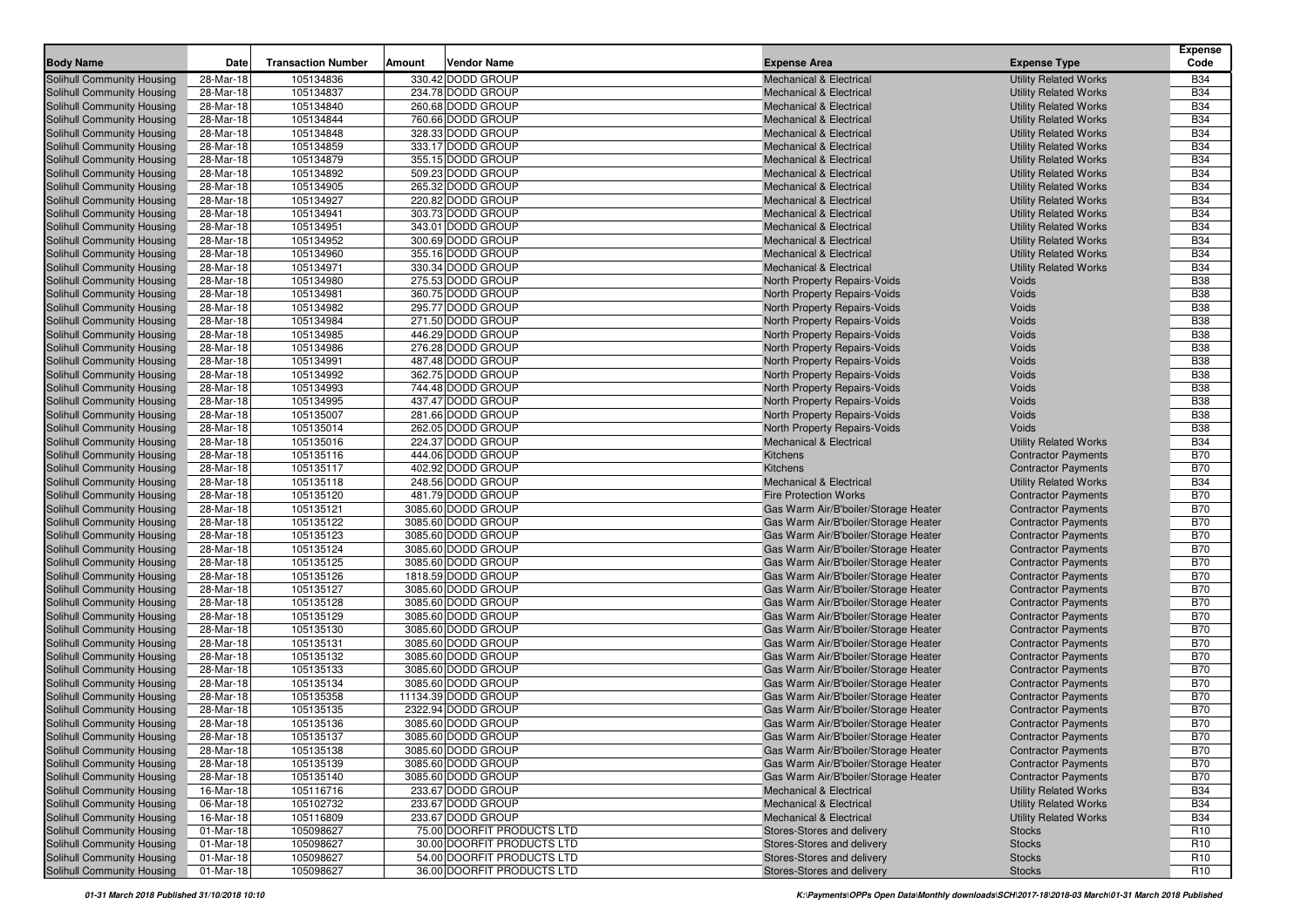| <b>Body Name</b>                  | Date      | <b>Transaction Number</b> | Amount | Vendor Name                              | <b>Expense Area</b>                  | <b>Expense Type</b>                  | <b>Expense</b><br>Code |
|-----------------------------------|-----------|---------------------------|--------|------------------------------------------|--------------------------------------|--------------------------------------|------------------------|
| Solihull Community Housing        | 01-Mar-18 | 105098627                 |        | 27.50 DOORFIT PRODUCTS LTD               | Stores-Stores and delivery           | <b>Stocks</b>                        | R <sub>10</sub>        |
| Solihull Community Housing        | 01-Mar-18 | 105098628                 |        | 363.00 DOORFIT PRODUCTS LTD              | Stores-Stores and delivery           | <b>Stocks</b>                        | R <sub>10</sub>        |
| Solihull Community Housing        | 01-Mar-18 | 105098629                 |        | 12.30 DOORFIT PRODUCTS LTD               | Stores-Stores and delivery           | <b>Stocks</b>                        | R <sub>10</sub>        |
| Solihull Community Housing        | 01-Mar-18 | 105098629                 |        | 22.50 DOORFIT PRODUCTS LTD               | Stores-Stores and delivery           | <b>Stocks</b>                        | R <sub>10</sub>        |
| Solihull Community Housing        | 01-Mar-18 | 105098629                 |        | 37.92 DOORFIT PRODUCTS LTD               | Stores-Stores and delivery           | <b>Stocks</b>                        | R <sub>10</sub>        |
| Solihull Community Housing        | 01-Mar-18 | 105098629                 |        | 239.90 DOORFIT PRODUCTS LTD              | Stores-Stores and delivery           | <b>Stocks</b>                        | R <sub>10</sub>        |
| Solihull Community Housing        | 01-Mar-18 | 105098631                 |        | 69.00 DOORFIT PRODUCTS LTD               | Stores-Stores and delivery           | <b>Stocks</b>                        | R <sub>10</sub>        |
| Solihull Community Housing        | 01-Mar-18 | 105098631                 |        | 58.68 DOORFIT PRODUCTS LTD               | Stores-Stores and delivery           | <b>Stocks</b>                        | R <sub>10</sub>        |
| Solihull Community Housing        | 01-Mar-18 | 105098631                 |        | 42.00 DOORFIT PRODUCTS LTD               | Stores-Stores and delivery           | <b>Stocks</b>                        | R <sub>10</sub>        |
| <b>Solihull Community Housing</b> | 01-Mar-18 | 105098631                 |        | 69.00 DOORFIT PRODUCTS LTD               | Stores-Stores and delivery           | <b>Stocks</b>                        | R <sub>10</sub>        |
| Solihull Community Housing        | 01-Mar-18 | 105098631                 |        | 16.75 DOORFIT PRODUCTS LTD               | Stores-Stores and delivery           | <b>Stocks</b>                        | R <sub>10</sub>        |
| Solihull Community Housing        | 01-Mar-18 | 105098635                 |        | 319.00 DOORFIT PRODUCTS LTD              | Stores-Stores and delivery           | <b>Stocks</b>                        | R <sub>10</sub>        |
| Solihull Community Housing        | 01-Mar-18 | 105098635                 |        | 32.00 DOORFIT PRODUCTS LTD               | Stores-Stores and delivery           | <b>Stocks</b>                        | R <sub>10</sub>        |
| Solihull Community Housing        | 01-Mar-18 | 105098636                 |        | 638.00 DOORFIT PRODUCTS LTD              | Stores-Stores and delivery           | <b>Stocks</b>                        | R <sub>10</sub>        |
| Solihull Community Housing        | 01-Mar-18 | 105098637                 |        | 363.00 DOORFIT PRODUCTS LTD              | Stores-Stores and delivery           | <b>Stocks</b>                        | R <sub>10</sub>        |
| Solihull Community Housing        | 02-Mar-18 | 105111321                 |        | 363.00 DOORFIT PRODUCTS LTD              | Stores-Stores and delivery           | <b>Stocks</b>                        | R <sub>10</sub>        |
| Solihull Community Housing        | 02-Mar-18 | 105111322                 |        | 363.00 DOORFIT PRODUCTS LTD              | Stores-Stores and delivery           | <b>Stocks</b>                        | R <sub>10</sub>        |
| Solihull Community Housing        | 02-Mar-18 | 105125357                 |        | 138.00 DOORFIT PRODUCTS LTD              | Stores-Stores and delivery           | <b>Stocks</b>                        | R <sub>10</sub>        |
| Solihull Community Housing        | 02-Mar-18 | 105125357                 |        | 58.68 DOORFIT PRODUCTS LTD               | Stores-Stores and delivery           | <b>Stocks</b>                        | R <sub>10</sub>        |
| Solihull Community Housing        | 02-Mar-18 | 105125357                 |        | 172.50 DOORFIT PRODUCTS LTD              | Stores-Stores and delivery           | <b>Stocks</b>                        | R <sub>10</sub>        |
| Solihull Community Housing        | 09-Mar-18 | 105125359                 |        | 1089.00 DOORFIT PRODUCTS LTD             | Stores-Stores and delivery           | <b>Stocks</b>                        | R <sub>10</sub>        |
| Solihull Community Housing        | 09-Mar-18 | 105125363                 |        | 12.80 DOORFIT PRODUCTS LTD               | Stores-Stores and delivery           | <b>Stocks</b>                        | R <sub>10</sub>        |
| Solihull Community Housing        | 09-Mar-18 | 105125363                 |        | 23.70 DOORFIT PRODUCTS LTD               | Stores-Stores and delivery           | <b>Stocks</b>                        | R <sub>10</sub>        |
| Solihull Community Housing        | 09-Mar-18 | 105125363                 |        | 239.90 DOORFIT PRODUCTS LTD              | Stores-Stores and delivery           | <b>Stocks</b>                        | R <sub>10</sub>        |
| Solihull Community Housing        | 09-Mar-18 | 105125363                 |        | 27.00 DOORFIT PRODUCTS LTD               | Stores-Stores and delivery           | <b>Stocks</b>                        | R <sub>10</sub>        |
| Solihull Community Housing        | 16-Mar-18 | 105125366                 |        | 308.00 DOORFIT PRODUCTS LTD              | Stores-Stores and delivery           | <b>Stocks</b>                        | R <sub>10</sub>        |
| Solihull Community Housing        | 16-Mar-18 | 105125367                 |        | 45.00 DOORFIT PRODUCTS LTD               | Stores-Stores and delivery           | <b>Stocks</b>                        | R <sub>10</sub>        |
| Solihull Community Housing        | 16-Mar-18 | 105125367                 |        | 47.40 DOORFIT PRODUCTS LTD               | Stores-Stores and delivery           | <b>Stocks</b>                        | R <sub>10</sub>        |
| Solihull Community Housing        | 16-Mar-18 | 105125367                 |        | 181.15 DOORFIT PRODUCTS LTD              | Stores-Stores and delivery           | <b>Stocks</b>                        | R <sub>10</sub>        |
| Solihull Community Housing        | 16-Mar-18 | 105125367                 |        | 58.68 DOORFIT PRODUCTS LTD               | Stores-Stores and delivery           | <b>Stocks</b>                        | R <sub>10</sub>        |
| Solihull Community Housing        | 16-Mar-18 | 105125367                 |        | 30.00 DOORFIT PRODUCTS LTD               | Stores-Stores and delivery           | <b>Stocks</b>                        | R <sub>10</sub>        |
| <b>Solihull Community Housing</b> | 01-Mar-18 | 105119828                 |        | 461.94 DRAINTECH SERVICES (MIDLANDS) LTD | North Property Repairs-Day to day    | <b>Other Works</b>                   | <b>B32</b>             |
| Solihull Community Housing        | 01-Mar-18 | 105119832                 |        | 253.11 DRAINTECH SERVICES (MIDLANDS) LTD | North Property Repairs-Day to day    | <b>Other Works</b>                   | <b>B32</b>             |
| Solihull Community Housing        | 01-Mar-18 | 105119844                 |        | 245.35 DRAINTECH SERVICES (MIDLANDS) LTD | North Property Repairs-Day to day    | <b>Other Works</b>                   | <b>B32</b>             |
| Solihull Community Housing        | 22-Mar-18 | 105123874                 |        | 446.72 DULUX DECORATOR CENTRES           | North Property Repairs-Voids         | <b>Internal Works</b>                | <b>B31</b>             |
| Solihull Community Housing        | 22-Mar-18 | 105123874                 |        | 293.42 DULUX DECORATOR CENTRES           | Gas Warm Air/B'boiler/Storage Heater | <b>Contractor Payments</b>           | <b>B70</b>             |
| Solihull Community Housing        | 01-Mar-18 | 105111323                 |        | 219.61 E J GILBERT & SONS                | Stores-Stores and delivery           | <b>Stocks</b>                        | R <sub>10</sub>        |
| Solihull Community Housing        | 08-Mar-18 | 105106769                 |        | 6535.00 EDEN ADAPTIONS LTD               | Public Sector - Major Adaptations    | <b>Contractor Payments</b>           | <b>B70</b>             |
| Solihull Community Housing        | 08-Mar-18 | 105106769                 |        | -1307.00 EDEN ADAPTIONS LTD              | Sub Contractors Tax                  | <b>Creditor: Inland Revenue</b>      | S <sub>02</sub>        |
| Solihull Community Housing        | 02-Mar-18 | 105099381                 |        | 625.49 EDENRED                           | <b>Payroll Deductions</b>            | <b>General Creditors</b>             | S01                    |
| Solihull Community Housing        | 29-Mar-18 | 105134500                 |        | 928.50 EGBERT H TAYLOR & CO LTD          | Area Caretakers                      | <b>Materials</b>                     | D <sub>13</sub>        |
| Solihull Community Housing        | 22-Mar-18 | 105123670                 |        | 211.46 ELDERCARE                         | Safe and Sound Operational           | Equipment Rental/Lease               | D <sub>18</sub>        |
| Solihull Community Housing        | 02-Mar-18 | 105099431                 |        | 1606.86 ELDERCARE                        | Safe and Sound Operational           | <b>Other Supplier/Services Costs</b> | D90                    |
| Solihull Community Housing        | 22-Mar-18 | 105123853                 |        | 1417.79 ELDERCARE                        | Safe and Sound Operational           | <b>Other Supplier/Services Costs</b> | D90                    |
| Solihull Community Housing        | 22-Mar-18 | 105123852                 |        | 4435.88 ELDERCARE                        | Safe and Sound Operational           | Other Supplier/Services Costs        | D90                    |
| Solihull Community Housing        | 09-Mar-18 | 105108048                 |        | 2750.00 ENCRAFT LTD                      | <b>Biomass System</b>                | Other Fees & Charges                 | D <sub>59</sub>        |
| Solihull Community Housing        | 01-Mar-18 | 105107501                 |        | 39.93 ENVIROCALL LTD                     | North Property Repairs-Day to day    | <b>Internal Works</b>                | <b>B31</b>             |
| Solihull Community Housing        | 01-Mar-18 | 105107501                 |        | 26.97 ENVIROCALL LTD                     | North Property Repairs-Day to day    | <b>Internal Works</b>                | <b>B31</b>             |
| Solihull Community Housing        | 01-Mar-18 | 105107501                 |        | 51.45 ENVIROCALL LTD                     | North Property Repairs-Day to day    | <b>Internal Works</b>                | <b>B31</b>             |
| <b>Solihull Community Housing</b> | 01-Mar-18 | 105107501                 |        | 39.93 ENVIROCALL LTD                     | North Property Repairs-Day to day    | <b>Internal Works</b>                | <b>B31</b>             |
| Solihull Community Housing        | 01-Mar-18 | 105107501                 |        | 46.41 ENVIROCALL LTD                     | North Property Repairs-Day to day    | <b>Internal Works</b>                | <b>B31</b>             |
| <b>Solihull Community Housing</b> | 01-Mar-18 | 105107501                 |        | 573.57 ENVIROCALL LTD                    | North Property Repairs-Day to day    | <b>Internal Works</b>                | <b>B31</b>             |
| Solihull Community Housing        | 01-Mar-18 | 105107501                 |        | 47.20 ENVIROCALL LTD                     | <b>MST</b> -Structural Works         | <b>Contractor Payments</b>           | <b>B70</b>             |
| Solihull Community Housing        | 01-Mar-18 | 105107502                 |        | 1047.21 ENVIROCALL LTD                   | Low Rise - Envelope Programme        | <b>Contractor Payments</b>           | <b>B70</b>             |
| Solihull Community Housing        | 01-Mar-18 | 105107502                 |        | 755.72 ENVIROCALL LTD                    | Low Rise - Envelope Programme        | <b>Contractor Payments</b>           | <b>B70</b>             |
| Solihull Community Housing        | 01-Mar-18 | 105107502                 |        | 755.72 ENVIROCALL LTD                    | Low Rise - Envelope Programme        | <b>Contractor Payments</b>           | <b>B70</b>             |
| <b>Solihull Community Housing</b> | 01-Mar-18 | 105107502                 |        | 755.72 ENVIROCALL LTD                    | Low Rise - Envelope Programme        | <b>Contractor Payments</b>           | <b>B70</b>             |
| Solihull Community Housing        | 01-Mar-18 | 105107502                 |        | 561.40 ENVIROCALL LTD                    | Low Rise - Envelope Programme        | <b>Contractor Payments</b>           | <b>B70</b>             |
| Solihull Community Housing        | 01-Mar-18 | 105107502                 |        | 561.40 ENVIROCALL LTD                    | Low Rise - Envelope Programme        | <b>Contractor Payments</b>           | <b>B70</b>             |
| Solihull Community Housing        | 01-Mar-18 | 105107502                 |        | 755.72 ENVIROCALL LTD                    | Low Rise - Envelope Programme        | <b>Contractor Payments</b>           | <b>B70</b>             |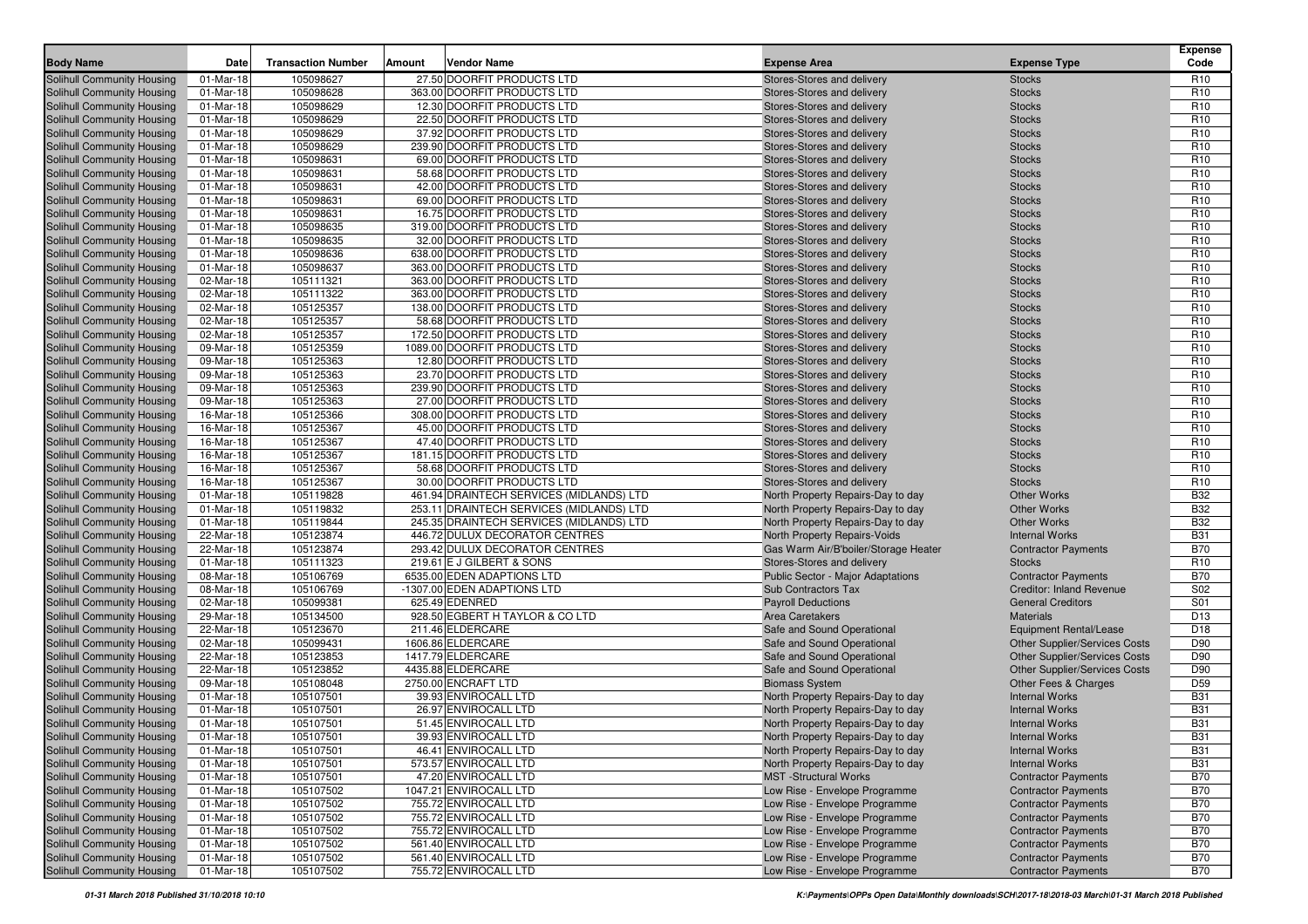| 01-Mar-18<br>105107502<br>374.27 ENVIROCALL LTD<br>Solihull Community Housing<br>Low Rise - Envelope Programme<br><b>Contractor Payments</b><br>B70<br>01-Mar-18<br>105107502<br>561.40 ENVIROCALL LTD<br><b>B70</b><br>Solihull Community Housing<br>Low Rise - Envelope Programme<br><b>Contractor Payments</b><br><b>B31</b><br>Solihull Community Housing<br>01-Mar-18<br>105110297<br>793.00 ENVIROCALL LTD<br>North Property Repairs-Day to day<br><b>Internal Works</b><br>105110297<br>23.23 ENVIROCALL LTD<br><b>B31</b><br>Solihull Community Housing<br>01-Mar-18<br>North Property Repairs-Day to day<br><b>Internal Works</b><br>26.97 ENVIROCALL LTD<br><b>B31</b><br>Solihull Community Housing<br>01-Mar-18<br>105110297<br>North Property Repairs-Day to day<br><b>Internal Works</b><br>105110297<br>164.29 ENVIROCALL LTD<br><b>B31</b><br>Solihull Community Housing<br>01-Mar-18<br>North Property Repairs-Day to day<br><b>Internal Works</b><br><b>B31</b><br>Solihull Community Housing<br>01-Mar-18<br>105110297<br>39.93 ENVIROCALL LTD<br>North Property Repairs-Day to day<br><b>Internal Works</b><br>105110297<br><b>B31</b><br>Solihull Community Housing<br>01-Mar-18<br>183.69 ENVIROCALL LTD<br>North Property Repairs-Day to day<br><b>Internal Works</b><br><b>B31</b><br>Solihull Community Housing<br>01-Mar-18<br>105110297<br>105.79 ENVIROCALL LTD<br><b>Internal Works</b><br>North Property Repairs-Day to day<br>105110297<br>39.93 ENVIROCALL LTD<br><b>B31</b><br>Solihull Community Housing<br>01-Mar-18<br><b>Internal Works</b><br>North Property Repairs-Day to day<br>61.61 ENVIROCALL LTD<br><b>B31</b><br>Solihull Community Housing<br>01-Mar-18<br>105110297<br>North Property Repairs-Day to day<br><b>Internal Works</b><br>105110297<br>23.23 ENVIROCALL LTD<br><b>B31</b><br>Solihull Community Housing<br>01-Mar-18<br>North Property Repairs-Day to day<br><b>Internal Works</b><br>20.48 ENVIROCALL LTD<br><b>B31</b><br>Solihull Community Housing<br>01-Mar-18<br>105110297<br>North Property Repairs-Day to day<br><b>Internal Works</b><br>105110297<br>105.48 ENVIROCALL LTD<br><b>B31</b><br>Solihull Community Housing<br>01-Mar-18<br>North Property Repairs-Day to day<br><b>Internal Works</b><br>20.54 ENVIROCALL LTD<br><b>B31</b><br>Solihull Community Housing<br>01-Mar-18<br>105110297<br>North Property Repairs-Day to day<br><b>Internal Works</b><br><b>B31</b><br>Solihull Community Housing<br>01-Mar-18<br>105110297<br>230.32 ENVIROCALL LTD<br>North Property Repairs-Day to day<br><b>Internal Works</b><br>105110297<br><b>B31</b><br>Solihull Community Housing<br>01-Mar-18<br>69.60 ENVIROCALL LTD<br>North Property Repairs-Day to day<br><b>Internal Works</b><br>32.67 ENVIROCALL LTD<br><b>B31</b><br>Solihull Community Housing<br>01-Mar-18<br>105110297<br><b>Internal Works</b><br>North Property Repairs-Day to day<br>105110297<br>70.53 ENVIROCALL LTD<br><b>B31</b><br>Solihull Community Housing<br>01-Mar-18<br>North Property Repairs-Day to day<br><b>Internal Works</b><br>105110298<br>24.24 ENVIROCALL LTD<br><b>B31</b><br>Solihull Community Housing<br>01-Mar-18<br>North Property Repairs-Day to day<br><b>Internal Works</b><br>105110298<br>41.07 ENVIROCALL LTD<br><b>B31</b><br>Solihull Community Housing<br>01-Mar-18<br>North Property Repairs-Day to day<br><b>Internal Works</b><br>105110298<br>20.54 ENVIROCALL LTD<br><b>B31</b><br>Solihull Community Housing<br>01-Mar-18<br>North Property Repairs-Day to day<br><b>Internal Works</b><br>20.54 ENVIROCALL LTD<br><b>B31</b><br>Solihull Community Housing<br>01-Mar-18<br>105110298<br>North Property Repairs-Day to day<br><b>Internal Works</b><br><b>B31</b><br>105110298<br>Solihull Community Housing<br>01-Mar-18<br>205.78 ENVIROCALL LTD<br>North Property Repairs-Day to day<br><b>Internal Works</b><br>1810.95 ENVIROCALL LTD<br><b>B31</b><br>Solihull Community Housing<br>01-Mar-18<br>105110298<br>North Property Repairs-Day to day<br><b>Internal Works</b><br>105110298<br>123.22 ENVIROCALL LTD<br><b>B31</b><br>Solihull Community Housing<br>01-Mar-18<br>North Property Repairs-Day to day<br><b>Internal Works</b><br>20.54 ENVIROCALL LTD<br><b>B31</b><br>Solihull Community Housing<br>01-Mar-18<br>105110298<br>North Property Repairs-Day to day<br><b>Internal Works</b><br>105110298<br>82.15 ENVIROCALL LTD<br><b>B31</b><br>Solihull Community Housing<br>01-Mar-18<br>North Property Repairs-Day to day<br><b>Internal Works</b><br>507.31 ENVIROCALL LTD<br><b>B31</b><br>Solihull Community Housing<br>01-Mar-18<br>105110299<br>North Property Repairs-Day to day<br><b>Internal Works</b><br>105110299<br>70.53 ENVIROCALL LTD<br><b>B31</b><br>Solihull Community Housing<br>01-Mar-18<br>North Property Repairs-Day to day<br><b>Internal Works</b><br><b>B31</b><br>Solihull Community Housing<br>01-Mar-18<br>105110299<br>158.69 ENVIROCALL LTD<br>North Property Repairs-Day to day<br><b>Internal Works</b><br><b>B31</b><br>Solihull Community Housing<br>01-Mar-18<br>105110299<br>208.47 ENVIROCALL LTD<br><b>Internal Works</b><br>North Property Repairs-Day to day<br>211.59 ENVIROCALL LTD<br><b>B31</b><br>Solihull Community Housing<br>01-Mar-18<br>105110299<br>North Property Repairs-Day to day<br><b>Internal Works</b><br><b>B31</b><br>Solihull Community Housing<br>01-Mar-18<br>105110299<br>65.96 ENVIROCALL LTD<br>North Property Repairs-Day to day<br><b>Internal Works</b><br>434.40 ENVIROCALL LTD<br><b>B31</b><br>Solihull Community Housing<br>01-Mar-18<br>105110300<br>North Property Repairs-Day to day<br><b>Internal Works</b><br><b>B31</b><br>Solihull Community Housing<br>01-Mar-18<br>105110300<br>168.03 ENVIROCALL LTD<br><b>Internal Works</b><br>North Property Repairs-Day to day<br>Solihull Community Housing<br>01-Mar-18<br>105110300<br>761.33 ENVIROCALL LTD<br>Gas Warm Air/B'boiler/Storage Heater<br><b>B70</b><br><b>Contractor Payments</b><br>1436.00 ENVIROCALL LTD<br><b>B31</b><br>Solihull Community Housing<br>06-Mar-18<br>105102139<br>Direct - Asbestos<br><b>Internal Works</b><br>105123611<br>561.40 ENVIROCALL LTD<br><b>B70</b><br>Solihull Community Housing<br>13-Mar-18<br>Low Rise - Envelope Programme<br><b>Contractor Payments</b><br>374.27 ENVIROCALL LTD<br><b>B70</b><br>Solihull Community Housing<br>13-Mar-18<br>105123611<br>Low Rise - Envelope Programme<br><b>Contractor Payments</b><br><b>B70</b><br>Solihull Community Housing<br>13-Mar-18<br>105123611<br>290.99 ENVIROCALL LTD<br>Low Rise - Envelope Programme<br><b>Contractor Payments</b><br><b>B70</b><br>105123611<br>Solihull Community Housing<br>13-Mar-18<br>561.40 ENVIROCALL LTD<br>Low Rise - Envelope Programme<br><b>Contractor Payments</b><br>105123611<br><b>B70</b><br>Solihull Community Housing<br>13-Mar-18<br>194.32 ENVIROCALL LTD<br>Low Rise - Envelope Programme<br><b>Contractor Payments</b><br>105123611<br>755.22 ENVIROCALL LTD<br><b>B70</b><br>Solihull Community Housing<br>13-Mar-18<br>Low Rise - Envelope Programme<br><b>Contractor Payments</b><br><b>B70</b><br>Solihull Community Housing<br>13-Mar-18<br>105123611<br>96.67 ENVIROCALL LTD<br>Low Rise - Envelope Programme<br><b>Contractor Payments</b><br>105123405<br>1436.00 ENVIROCALL LTD<br><b>B31</b><br>Solihull Community Housing<br>21-Mar-18<br>Direct - Asbestos<br><b>Internal Works</b><br>105123403<br>1436.00 ENVIROCALL LTD<br>Solihull Community Housing<br>21-Mar-18<br>Direct - Asbestos<br><b>Internal Works</b><br><b>B31</b><br>105133090<br><b>B31</b><br>Solihull Community Housing<br>28-Mar-18<br>861.60 ENVIROCALL LTD<br>Direct - Asbestos<br><b>Internal Works</b><br>E20<br>Solihull Community Housing<br>07-Mar-18<br>105104357<br>584.21 ENVIRONMENTAL CONTRACTS LTD<br>Direct - Asbestos<br><b>Waste Disposal</b><br>E20<br>Solihull Community Housing<br>07-Mar-18<br>105104357<br>9591.89 ENVIRONMENTAL CONTRACTS LTD<br><b>Waste Disposal</b><br>Stores-Stores and delivery<br>Solihull Community Housing<br>105098858<br>1925.00 ENVIRONMENTAL ESSENTIALS LTD<br>A80<br>01-Mar-18<br>Training<br>Training<br>Solihull Community Housing<br>06-Mar-18<br>105102288<br>80.00 EUROPEAN METAL RECYCLING LTD<br>Stores-Stores and delivery<br><b>Waste Disposal</b><br>E20<br>Solihull Community Housing<br>06-Mar-18<br>105102288<br>408.50 EUROPEAN METAL RECYCLING LTD<br>Stores-Stores and delivery<br><b>Waste Disposal</b><br>E20<br>Solihull Community Housing<br>01-Mar-18<br>105098864<br>497.65 FAST TRACK MANAGEMENT SERVICES LTD<br>North Property Repairs-Day to day<br><b>Agency Staff</b><br>A60<br>105098865<br>Solihull Community Housing<br>01-Mar-18<br>629.00 FAST TRACK MANAGEMENT SERVICES LTD<br>North Property Repairs-Day to day<br><b>Agency Staff</b><br>A60<br>Solihull Community Housing<br>105095573<br>627.15 FAST TRACK MANAGEMENT SERVICES LTD<br>01-Mar-18<br>North Property Repairs-Day to day<br><b>Agency Staff</b><br>A60<br>Solihull Community Housing<br>01-Mar-18<br>105095572<br>629.00 FAST TRACK MANAGEMENT SERVICES LTD<br>North Property Repairs-Day to day<br>A60<br><b>Agency Staff</b><br>Solihull Community Housing<br>09-Mar-18<br>105108053<br>100.19 FAST TRACK MANAGEMENT SERVICES LTD<br>North Property Repairs-Day to day<br><b>Agency Staff</b><br>A60<br>Solihull Community Housing<br>09-Mar-18<br>105108053<br>397.46 FAST TRACK MANAGEMENT SERVICES LTD<br>North Property Repairs-Day to day<br>A60<br><b>Agency Staff</b><br>376.04 FAST TRACK MANAGEMENT SERVICES LTD | <b>Body Name</b>           | Date      | <b>Transaction Number</b> | Amount | <b>Vendor Name</b> | <b>Expense Area</b>               | <b>Expense Type</b> | <b>Expense</b><br>Code |
|---------------------------------------------------------------------------------------------------------------------------------------------------------------------------------------------------------------------------------------------------------------------------------------------------------------------------------------------------------------------------------------------------------------------------------------------------------------------------------------------------------------------------------------------------------------------------------------------------------------------------------------------------------------------------------------------------------------------------------------------------------------------------------------------------------------------------------------------------------------------------------------------------------------------------------------------------------------------------------------------------------------------------------------------------------------------------------------------------------------------------------------------------------------------------------------------------------------------------------------------------------------------------------------------------------------------------------------------------------------------------------------------------------------------------------------------------------------------------------------------------------------------------------------------------------------------------------------------------------------------------------------------------------------------------------------------------------------------------------------------------------------------------------------------------------------------------------------------------------------------------------------------------------------------------------------------------------------------------------------------------------------------------------------------------------------------------------------------------------------------------------------------------------------------------------------------------------------------------------------------------------------------------------------------------------------------------------------------------------------------------------------------------------------------------------------------------------------------------------------------------------------------------------------------------------------------------------------------------------------------------------------------------------------------------------------------------------------------------------------------------------------------------------------------------------------------------------------------------------------------------------------------------------------------------------------------------------------------------------------------------------------------------------------------------------------------------------------------------------------------------------------------------------------------------------------------------------------------------------------------------------------------------------------------------------------------------------------------------------------------------------------------------------------------------------------------------------------------------------------------------------------------------------------------------------------------------------------------------------------------------------------------------------------------------------------------------------------------------------------------------------------------------------------------------------------------------------------------------------------------------------------------------------------------------------------------------------------------------------------------------------------------------------------------------------------------------------------------------------------------------------------------------------------------------------------------------------------------------------------------------------------------------------------------------------------------------------------------------------------------------------------------------------------------------------------------------------------------------------------------------------------------------------------------------------------------------------------------------------------------------------------------------------------------------------------------------------------------------------------------------------------------------------------------------------------------------------------------------------------------------------------------------------------------------------------------------------------------------------------------------------------------------------------------------------------------------------------------------------------------------------------------------------------------------------------------------------------------------------------------------------------------------------------------------------------------------------------------------------------------------------------------------------------------------------------------------------------------------------------------------------------------------------------------------------------------------------------------------------------------------------------------------------------------------------------------------------------------------------------------------------------------------------------------------------------------------------------------------------------------------------------------------------------------------------------------------------------------------------------------------------------------------------------------------------------------------------------------------------------------------------------------------------------------------------------------------------------------------------------------------------------------------------------------------------------------------------------------------------------------------------------------------------------------------------------------------------------------------------------------------------------------------------------------------------------------------------------------------------------------------------------------------------------------------------------------------------------------------------------------------------------------------------------------------------------------------------------------------------------------------------------------------------------------------------------------------------------------------------------------------------------------------------------------------------------------------------------------------------------------------------------------------------------------------------------------------------------------------------------------------------------------------------------------------------------------------------------------------------------------------------------------------------------------------------------------------------------------------------------------------------------------------------------------------------------------------------------------------------------------------------------------------------------------------------------------------------------------------------------------------------------------------------------------------------------------------------------------------------------------------------------------------------------------------------------------------------------------------------------------------------------------------------------------------------------------------------------------------------------------------------------------------------------------------------------------------------------------------------------------------------------------------------------------------------------------------------------------------------------------------------------------------------------------------------------------------------------------------------------------------------------------------------------------------------------------------------------------------------------------------------------------------------------------------------------------------------------------------------------------------------------------------------------------------------------------------------------------------------------------------------------------------------------------------------------------------------------------------------------------------------------------------------------------------------------------------------------------------------------------------------------------------------------------------------------------------------------------------------------------------------------------------------------------------------------------------------------------------------------------------------------------------------------------------------------------------------------------------------------------------------------------------------------------------------------------------------------------------------------------------------------------|----------------------------|-----------|---------------------------|--------|--------------------|-----------------------------------|---------------------|------------------------|
|                                                                                                                                                                                                                                                                                                                                                                                                                                                                                                                                                                                                                                                                                                                                                                                                                                                                                                                                                                                                                                                                                                                                                                                                                                                                                                                                                                                                                                                                                                                                                                                                                                                                                                                                                                                                                                                                                                                                                                                                                                                                                                                                                                                                                                                                                                                                                                                                                                                                                                                                                                                                                                                                                                                                                                                                                                                                                                                                                                                                                                                                                                                                                                                                                                                                                                                                                                                                                                                                                                                                                                                                                                                                                                                                                                                                                                                                                                                                                                                                                                                                                                                                                                                                                                                                                                                                                                                                                                                                                                                                                                                                                                                                                                                                                                                                                                                                                                                                                                                                                                                                                                                                                                                                                                                                                                                                                                                                                                                                                                                                                                                                                                                                                                                                                                                                                                                                                                                                                                                                                                                                                                                                                                                                                                                                                                                                                                                                                                                                                                                                                                                                                                                                                                                                                                                                                                                                                                                                                                                                                                                                                                                                                                                                                                                                                                                                                                                                                                                                                                                                                                                                                                                                                                                                                                                                                                                                                                                                                                                                                                                                                                                                                                                                                                                                                                                                                                                                                                                                                                                                                                                                                                                                                                                                                                                                                                                                                                                                                                                                                                                                                                                                                                                                                                                                                                                                                                                                                                                                                                                                                                                                                                             |                            |           |                           |        |                    |                                   |                     |                        |
|                                                                                                                                                                                                                                                                                                                                                                                                                                                                                                                                                                                                                                                                                                                                                                                                                                                                                                                                                                                                                                                                                                                                                                                                                                                                                                                                                                                                                                                                                                                                                                                                                                                                                                                                                                                                                                                                                                                                                                                                                                                                                                                                                                                                                                                                                                                                                                                                                                                                                                                                                                                                                                                                                                                                                                                                                                                                                                                                                                                                                                                                                                                                                                                                                                                                                                                                                                                                                                                                                                                                                                                                                                                                                                                                                                                                                                                                                                                                                                                                                                                                                                                                                                                                                                                                                                                                                                                                                                                                                                                                                                                                                                                                                                                                                                                                                                                                                                                                                                                                                                                                                                                                                                                                                                                                                                                                                                                                                                                                                                                                                                                                                                                                                                                                                                                                                                                                                                                                                                                                                                                                                                                                                                                                                                                                                                                                                                                                                                                                                                                                                                                                                                                                                                                                                                                                                                                                                                                                                                                                                                                                                                                                                                                                                                                                                                                                                                                                                                                                                                                                                                                                                                                                                                                                                                                                                                                                                                                                                                                                                                                                                                                                                                                                                                                                                                                                                                                                                                                                                                                                                                                                                                                                                                                                                                                                                                                                                                                                                                                                                                                                                                                                                                                                                                                                                                                                                                                                                                                                                                                                                                                                                                             |                            |           |                           |        |                    |                                   |                     |                        |
|                                                                                                                                                                                                                                                                                                                                                                                                                                                                                                                                                                                                                                                                                                                                                                                                                                                                                                                                                                                                                                                                                                                                                                                                                                                                                                                                                                                                                                                                                                                                                                                                                                                                                                                                                                                                                                                                                                                                                                                                                                                                                                                                                                                                                                                                                                                                                                                                                                                                                                                                                                                                                                                                                                                                                                                                                                                                                                                                                                                                                                                                                                                                                                                                                                                                                                                                                                                                                                                                                                                                                                                                                                                                                                                                                                                                                                                                                                                                                                                                                                                                                                                                                                                                                                                                                                                                                                                                                                                                                                                                                                                                                                                                                                                                                                                                                                                                                                                                                                                                                                                                                                                                                                                                                                                                                                                                                                                                                                                                                                                                                                                                                                                                                                                                                                                                                                                                                                                                                                                                                                                                                                                                                                                                                                                                                                                                                                                                                                                                                                                                                                                                                                                                                                                                                                                                                                                                                                                                                                                                                                                                                                                                                                                                                                                                                                                                                                                                                                                                                                                                                                                                                                                                                                                                                                                                                                                                                                                                                                                                                                                                                                                                                                                                                                                                                                                                                                                                                                                                                                                                                                                                                                                                                                                                                                                                                                                                                                                                                                                                                                                                                                                                                                                                                                                                                                                                                                                                                                                                                                                                                                                                                                             |                            |           |                           |        |                    |                                   |                     |                        |
|                                                                                                                                                                                                                                                                                                                                                                                                                                                                                                                                                                                                                                                                                                                                                                                                                                                                                                                                                                                                                                                                                                                                                                                                                                                                                                                                                                                                                                                                                                                                                                                                                                                                                                                                                                                                                                                                                                                                                                                                                                                                                                                                                                                                                                                                                                                                                                                                                                                                                                                                                                                                                                                                                                                                                                                                                                                                                                                                                                                                                                                                                                                                                                                                                                                                                                                                                                                                                                                                                                                                                                                                                                                                                                                                                                                                                                                                                                                                                                                                                                                                                                                                                                                                                                                                                                                                                                                                                                                                                                                                                                                                                                                                                                                                                                                                                                                                                                                                                                                                                                                                                                                                                                                                                                                                                                                                                                                                                                                                                                                                                                                                                                                                                                                                                                                                                                                                                                                                                                                                                                                                                                                                                                                                                                                                                                                                                                                                                                                                                                                                                                                                                                                                                                                                                                                                                                                                                                                                                                                                                                                                                                                                                                                                                                                                                                                                                                                                                                                                                                                                                                                                                                                                                                                                                                                                                                                                                                                                                                                                                                                                                                                                                                                                                                                                                                                                                                                                                                                                                                                                                                                                                                                                                                                                                                                                                                                                                                                                                                                                                                                                                                                                                                                                                                                                                                                                                                                                                                                                                                                                                                                                                                             |                            |           |                           |        |                    |                                   |                     |                        |
|                                                                                                                                                                                                                                                                                                                                                                                                                                                                                                                                                                                                                                                                                                                                                                                                                                                                                                                                                                                                                                                                                                                                                                                                                                                                                                                                                                                                                                                                                                                                                                                                                                                                                                                                                                                                                                                                                                                                                                                                                                                                                                                                                                                                                                                                                                                                                                                                                                                                                                                                                                                                                                                                                                                                                                                                                                                                                                                                                                                                                                                                                                                                                                                                                                                                                                                                                                                                                                                                                                                                                                                                                                                                                                                                                                                                                                                                                                                                                                                                                                                                                                                                                                                                                                                                                                                                                                                                                                                                                                                                                                                                                                                                                                                                                                                                                                                                                                                                                                                                                                                                                                                                                                                                                                                                                                                                                                                                                                                                                                                                                                                                                                                                                                                                                                                                                                                                                                                                                                                                                                                                                                                                                                                                                                                                                                                                                                                                                                                                                                                                                                                                                                                                                                                                                                                                                                                                                                                                                                                                                                                                                                                                                                                                                                                                                                                                                                                                                                                                                                                                                                                                                                                                                                                                                                                                                                                                                                                                                                                                                                                                                                                                                                                                                                                                                                                                                                                                                                                                                                                                                                                                                                                                                                                                                                                                                                                                                                                                                                                                                                                                                                                                                                                                                                                                                                                                                                                                                                                                                                                                                                                                                                             |                            |           |                           |        |                    |                                   |                     |                        |
|                                                                                                                                                                                                                                                                                                                                                                                                                                                                                                                                                                                                                                                                                                                                                                                                                                                                                                                                                                                                                                                                                                                                                                                                                                                                                                                                                                                                                                                                                                                                                                                                                                                                                                                                                                                                                                                                                                                                                                                                                                                                                                                                                                                                                                                                                                                                                                                                                                                                                                                                                                                                                                                                                                                                                                                                                                                                                                                                                                                                                                                                                                                                                                                                                                                                                                                                                                                                                                                                                                                                                                                                                                                                                                                                                                                                                                                                                                                                                                                                                                                                                                                                                                                                                                                                                                                                                                                                                                                                                                                                                                                                                                                                                                                                                                                                                                                                                                                                                                                                                                                                                                                                                                                                                                                                                                                                                                                                                                                                                                                                                                                                                                                                                                                                                                                                                                                                                                                                                                                                                                                                                                                                                                                                                                                                                                                                                                                                                                                                                                                                                                                                                                                                                                                                                                                                                                                                                                                                                                                                                                                                                                                                                                                                                                                                                                                                                                                                                                                                                                                                                                                                                                                                                                                                                                                                                                                                                                                                                                                                                                                                                                                                                                                                                                                                                                                                                                                                                                                                                                                                                                                                                                                                                                                                                                                                                                                                                                                                                                                                                                                                                                                                                                                                                                                                                                                                                                                                                                                                                                                                                                                                                                             |                            |           |                           |        |                    |                                   |                     |                        |
|                                                                                                                                                                                                                                                                                                                                                                                                                                                                                                                                                                                                                                                                                                                                                                                                                                                                                                                                                                                                                                                                                                                                                                                                                                                                                                                                                                                                                                                                                                                                                                                                                                                                                                                                                                                                                                                                                                                                                                                                                                                                                                                                                                                                                                                                                                                                                                                                                                                                                                                                                                                                                                                                                                                                                                                                                                                                                                                                                                                                                                                                                                                                                                                                                                                                                                                                                                                                                                                                                                                                                                                                                                                                                                                                                                                                                                                                                                                                                                                                                                                                                                                                                                                                                                                                                                                                                                                                                                                                                                                                                                                                                                                                                                                                                                                                                                                                                                                                                                                                                                                                                                                                                                                                                                                                                                                                                                                                                                                                                                                                                                                                                                                                                                                                                                                                                                                                                                                                                                                                                                                                                                                                                                                                                                                                                                                                                                                                                                                                                                                                                                                                                                                                                                                                                                                                                                                                                                                                                                                                                                                                                                                                                                                                                                                                                                                                                                                                                                                                                                                                                                                                                                                                                                                                                                                                                                                                                                                                                                                                                                                                                                                                                                                                                                                                                                                                                                                                                                                                                                                                                                                                                                                                                                                                                                                                                                                                                                                                                                                                                                                                                                                                                                                                                                                                                                                                                                                                                                                                                                                                                                                                                                             |                            |           |                           |        |                    |                                   |                     |                        |
|                                                                                                                                                                                                                                                                                                                                                                                                                                                                                                                                                                                                                                                                                                                                                                                                                                                                                                                                                                                                                                                                                                                                                                                                                                                                                                                                                                                                                                                                                                                                                                                                                                                                                                                                                                                                                                                                                                                                                                                                                                                                                                                                                                                                                                                                                                                                                                                                                                                                                                                                                                                                                                                                                                                                                                                                                                                                                                                                                                                                                                                                                                                                                                                                                                                                                                                                                                                                                                                                                                                                                                                                                                                                                                                                                                                                                                                                                                                                                                                                                                                                                                                                                                                                                                                                                                                                                                                                                                                                                                                                                                                                                                                                                                                                                                                                                                                                                                                                                                                                                                                                                                                                                                                                                                                                                                                                                                                                                                                                                                                                                                                                                                                                                                                                                                                                                                                                                                                                                                                                                                                                                                                                                                                                                                                                                                                                                                                                                                                                                                                                                                                                                                                                                                                                                                                                                                                                                                                                                                                                                                                                                                                                                                                                                                                                                                                                                                                                                                                                                                                                                                                                                                                                                                                                                                                                                                                                                                                                                                                                                                                                                                                                                                                                                                                                                                                                                                                                                                                                                                                                                                                                                                                                                                                                                                                                                                                                                                                                                                                                                                                                                                                                                                                                                                                                                                                                                                                                                                                                                                                                                                                                                                             |                            |           |                           |        |                    |                                   |                     |                        |
|                                                                                                                                                                                                                                                                                                                                                                                                                                                                                                                                                                                                                                                                                                                                                                                                                                                                                                                                                                                                                                                                                                                                                                                                                                                                                                                                                                                                                                                                                                                                                                                                                                                                                                                                                                                                                                                                                                                                                                                                                                                                                                                                                                                                                                                                                                                                                                                                                                                                                                                                                                                                                                                                                                                                                                                                                                                                                                                                                                                                                                                                                                                                                                                                                                                                                                                                                                                                                                                                                                                                                                                                                                                                                                                                                                                                                                                                                                                                                                                                                                                                                                                                                                                                                                                                                                                                                                                                                                                                                                                                                                                                                                                                                                                                                                                                                                                                                                                                                                                                                                                                                                                                                                                                                                                                                                                                                                                                                                                                                                                                                                                                                                                                                                                                                                                                                                                                                                                                                                                                                                                                                                                                                                                                                                                                                                                                                                                                                                                                                                                                                                                                                                                                                                                                                                                                                                                                                                                                                                                                                                                                                                                                                                                                                                                                                                                                                                                                                                                                                                                                                                                                                                                                                                                                                                                                                                                                                                                                                                                                                                                                                                                                                                                                                                                                                                                                                                                                                                                                                                                                                                                                                                                                                                                                                                                                                                                                                                                                                                                                                                                                                                                                                                                                                                                                                                                                                                                                                                                                                                                                                                                                                                             |                            |           |                           |        |                    |                                   |                     |                        |
|                                                                                                                                                                                                                                                                                                                                                                                                                                                                                                                                                                                                                                                                                                                                                                                                                                                                                                                                                                                                                                                                                                                                                                                                                                                                                                                                                                                                                                                                                                                                                                                                                                                                                                                                                                                                                                                                                                                                                                                                                                                                                                                                                                                                                                                                                                                                                                                                                                                                                                                                                                                                                                                                                                                                                                                                                                                                                                                                                                                                                                                                                                                                                                                                                                                                                                                                                                                                                                                                                                                                                                                                                                                                                                                                                                                                                                                                                                                                                                                                                                                                                                                                                                                                                                                                                                                                                                                                                                                                                                                                                                                                                                                                                                                                                                                                                                                                                                                                                                                                                                                                                                                                                                                                                                                                                                                                                                                                                                                                                                                                                                                                                                                                                                                                                                                                                                                                                                                                                                                                                                                                                                                                                                                                                                                                                                                                                                                                                                                                                                                                                                                                                                                                                                                                                                                                                                                                                                                                                                                                                                                                                                                                                                                                                                                                                                                                                                                                                                                                                                                                                                                                                                                                                                                                                                                                                                                                                                                                                                                                                                                                                                                                                                                                                                                                                                                                                                                                                                                                                                                                                                                                                                                                                                                                                                                                                                                                                                                                                                                                                                                                                                                                                                                                                                                                                                                                                                                                                                                                                                                                                                                                                                             |                            |           |                           |        |                    |                                   |                     |                        |
|                                                                                                                                                                                                                                                                                                                                                                                                                                                                                                                                                                                                                                                                                                                                                                                                                                                                                                                                                                                                                                                                                                                                                                                                                                                                                                                                                                                                                                                                                                                                                                                                                                                                                                                                                                                                                                                                                                                                                                                                                                                                                                                                                                                                                                                                                                                                                                                                                                                                                                                                                                                                                                                                                                                                                                                                                                                                                                                                                                                                                                                                                                                                                                                                                                                                                                                                                                                                                                                                                                                                                                                                                                                                                                                                                                                                                                                                                                                                                                                                                                                                                                                                                                                                                                                                                                                                                                                                                                                                                                                                                                                                                                                                                                                                                                                                                                                                                                                                                                                                                                                                                                                                                                                                                                                                                                                                                                                                                                                                                                                                                                                                                                                                                                                                                                                                                                                                                                                                                                                                                                                                                                                                                                                                                                                                                                                                                                                                                                                                                                                                                                                                                                                                                                                                                                                                                                                                                                                                                                                                                                                                                                                                                                                                                                                                                                                                                                                                                                                                                                                                                                                                                                                                                                                                                                                                                                                                                                                                                                                                                                                                                                                                                                                                                                                                                                                                                                                                                                                                                                                                                                                                                                                                                                                                                                                                                                                                                                                                                                                                                                                                                                                                                                                                                                                                                                                                                                                                                                                                                                                                                                                                                                             |                            |           |                           |        |                    |                                   |                     |                        |
|                                                                                                                                                                                                                                                                                                                                                                                                                                                                                                                                                                                                                                                                                                                                                                                                                                                                                                                                                                                                                                                                                                                                                                                                                                                                                                                                                                                                                                                                                                                                                                                                                                                                                                                                                                                                                                                                                                                                                                                                                                                                                                                                                                                                                                                                                                                                                                                                                                                                                                                                                                                                                                                                                                                                                                                                                                                                                                                                                                                                                                                                                                                                                                                                                                                                                                                                                                                                                                                                                                                                                                                                                                                                                                                                                                                                                                                                                                                                                                                                                                                                                                                                                                                                                                                                                                                                                                                                                                                                                                                                                                                                                                                                                                                                                                                                                                                                                                                                                                                                                                                                                                                                                                                                                                                                                                                                                                                                                                                                                                                                                                                                                                                                                                                                                                                                                                                                                                                                                                                                                                                                                                                                                                                                                                                                                                                                                                                                                                                                                                                                                                                                                                                                                                                                                                                                                                                                                                                                                                                                                                                                                                                                                                                                                                                                                                                                                                                                                                                                                                                                                                                                                                                                                                                                                                                                                                                                                                                                                                                                                                                                                                                                                                                                                                                                                                                                                                                                                                                                                                                                                                                                                                                                                                                                                                                                                                                                                                                                                                                                                                                                                                                                                                                                                                                                                                                                                                                                                                                                                                                                                                                                                                             |                            |           |                           |        |                    |                                   |                     |                        |
|                                                                                                                                                                                                                                                                                                                                                                                                                                                                                                                                                                                                                                                                                                                                                                                                                                                                                                                                                                                                                                                                                                                                                                                                                                                                                                                                                                                                                                                                                                                                                                                                                                                                                                                                                                                                                                                                                                                                                                                                                                                                                                                                                                                                                                                                                                                                                                                                                                                                                                                                                                                                                                                                                                                                                                                                                                                                                                                                                                                                                                                                                                                                                                                                                                                                                                                                                                                                                                                                                                                                                                                                                                                                                                                                                                                                                                                                                                                                                                                                                                                                                                                                                                                                                                                                                                                                                                                                                                                                                                                                                                                                                                                                                                                                                                                                                                                                                                                                                                                                                                                                                                                                                                                                                                                                                                                                                                                                                                                                                                                                                                                                                                                                                                                                                                                                                                                                                                                                                                                                                                                                                                                                                                                                                                                                                                                                                                                                                                                                                                                                                                                                                                                                                                                                                                                                                                                                                                                                                                                                                                                                                                                                                                                                                                                                                                                                                                                                                                                                                                                                                                                                                                                                                                                                                                                                                                                                                                                                                                                                                                                                                                                                                                                                                                                                                                                                                                                                                                                                                                                                                                                                                                                                                                                                                                                                                                                                                                                                                                                                                                                                                                                                                                                                                                                                                                                                                                                                                                                                                                                                                                                                                                             |                            |           |                           |        |                    |                                   |                     |                        |
|                                                                                                                                                                                                                                                                                                                                                                                                                                                                                                                                                                                                                                                                                                                                                                                                                                                                                                                                                                                                                                                                                                                                                                                                                                                                                                                                                                                                                                                                                                                                                                                                                                                                                                                                                                                                                                                                                                                                                                                                                                                                                                                                                                                                                                                                                                                                                                                                                                                                                                                                                                                                                                                                                                                                                                                                                                                                                                                                                                                                                                                                                                                                                                                                                                                                                                                                                                                                                                                                                                                                                                                                                                                                                                                                                                                                                                                                                                                                                                                                                                                                                                                                                                                                                                                                                                                                                                                                                                                                                                                                                                                                                                                                                                                                                                                                                                                                                                                                                                                                                                                                                                                                                                                                                                                                                                                                                                                                                                                                                                                                                                                                                                                                                                                                                                                                                                                                                                                                                                                                                                                                                                                                                                                                                                                                                                                                                                                                                                                                                                                                                                                                                                                                                                                                                                                                                                                                                                                                                                                                                                                                                                                                                                                                                                                                                                                                                                                                                                                                                                                                                                                                                                                                                                                                                                                                                                                                                                                                                                                                                                                                                                                                                                                                                                                                                                                                                                                                                                                                                                                                                                                                                                                                                                                                                                                                                                                                                                                                                                                                                                                                                                                                                                                                                                                                                                                                                                                                                                                                                                                                                                                                                                             |                            |           |                           |        |                    |                                   |                     |                        |
|                                                                                                                                                                                                                                                                                                                                                                                                                                                                                                                                                                                                                                                                                                                                                                                                                                                                                                                                                                                                                                                                                                                                                                                                                                                                                                                                                                                                                                                                                                                                                                                                                                                                                                                                                                                                                                                                                                                                                                                                                                                                                                                                                                                                                                                                                                                                                                                                                                                                                                                                                                                                                                                                                                                                                                                                                                                                                                                                                                                                                                                                                                                                                                                                                                                                                                                                                                                                                                                                                                                                                                                                                                                                                                                                                                                                                                                                                                                                                                                                                                                                                                                                                                                                                                                                                                                                                                                                                                                                                                                                                                                                                                                                                                                                                                                                                                                                                                                                                                                                                                                                                                                                                                                                                                                                                                                                                                                                                                                                                                                                                                                                                                                                                                                                                                                                                                                                                                                                                                                                                                                                                                                                                                                                                                                                                                                                                                                                                                                                                                                                                                                                                                                                                                                                                                                                                                                                                                                                                                                                                                                                                                                                                                                                                                                                                                                                                                                                                                                                                                                                                                                                                                                                                                                                                                                                                                                                                                                                                                                                                                                                                                                                                                                                                                                                                                                                                                                                                                                                                                                                                                                                                                                                                                                                                                                                                                                                                                                                                                                                                                                                                                                                                                                                                                                                                                                                                                                                                                                                                                                                                                                                                                             |                            |           |                           |        |                    |                                   |                     |                        |
|                                                                                                                                                                                                                                                                                                                                                                                                                                                                                                                                                                                                                                                                                                                                                                                                                                                                                                                                                                                                                                                                                                                                                                                                                                                                                                                                                                                                                                                                                                                                                                                                                                                                                                                                                                                                                                                                                                                                                                                                                                                                                                                                                                                                                                                                                                                                                                                                                                                                                                                                                                                                                                                                                                                                                                                                                                                                                                                                                                                                                                                                                                                                                                                                                                                                                                                                                                                                                                                                                                                                                                                                                                                                                                                                                                                                                                                                                                                                                                                                                                                                                                                                                                                                                                                                                                                                                                                                                                                                                                                                                                                                                                                                                                                                                                                                                                                                                                                                                                                                                                                                                                                                                                                                                                                                                                                                                                                                                                                                                                                                                                                                                                                                                                                                                                                                                                                                                                                                                                                                                                                                                                                                                                                                                                                                                                                                                                                                                                                                                                                                                                                                                                                                                                                                                                                                                                                                                                                                                                                                                                                                                                                                                                                                                                                                                                                                                                                                                                                                                                                                                                                                                                                                                                                                                                                                                                                                                                                                                                                                                                                                                                                                                                                                                                                                                                                                                                                                                                                                                                                                                                                                                                                                                                                                                                                                                                                                                                                                                                                                                                                                                                                                                                                                                                                                                                                                                                                                                                                                                                                                                                                                                                             |                            |           |                           |        |                    |                                   |                     |                        |
|                                                                                                                                                                                                                                                                                                                                                                                                                                                                                                                                                                                                                                                                                                                                                                                                                                                                                                                                                                                                                                                                                                                                                                                                                                                                                                                                                                                                                                                                                                                                                                                                                                                                                                                                                                                                                                                                                                                                                                                                                                                                                                                                                                                                                                                                                                                                                                                                                                                                                                                                                                                                                                                                                                                                                                                                                                                                                                                                                                                                                                                                                                                                                                                                                                                                                                                                                                                                                                                                                                                                                                                                                                                                                                                                                                                                                                                                                                                                                                                                                                                                                                                                                                                                                                                                                                                                                                                                                                                                                                                                                                                                                                                                                                                                                                                                                                                                                                                                                                                                                                                                                                                                                                                                                                                                                                                                                                                                                                                                                                                                                                                                                                                                                                                                                                                                                                                                                                                                                                                                                                                                                                                                                                                                                                                                                                                                                                                                                                                                                                                                                                                                                                                                                                                                                                                                                                                                                                                                                                                                                                                                                                                                                                                                                                                                                                                                                                                                                                                                                                                                                                                                                                                                                                                                                                                                                                                                                                                                                                                                                                                                                                                                                                                                                                                                                                                                                                                                                                                                                                                                                                                                                                                                                                                                                                                                                                                                                                                                                                                                                                                                                                                                                                                                                                                                                                                                                                                                                                                                                                                                                                                                                                             |                            |           |                           |        |                    |                                   |                     |                        |
|                                                                                                                                                                                                                                                                                                                                                                                                                                                                                                                                                                                                                                                                                                                                                                                                                                                                                                                                                                                                                                                                                                                                                                                                                                                                                                                                                                                                                                                                                                                                                                                                                                                                                                                                                                                                                                                                                                                                                                                                                                                                                                                                                                                                                                                                                                                                                                                                                                                                                                                                                                                                                                                                                                                                                                                                                                                                                                                                                                                                                                                                                                                                                                                                                                                                                                                                                                                                                                                                                                                                                                                                                                                                                                                                                                                                                                                                                                                                                                                                                                                                                                                                                                                                                                                                                                                                                                                                                                                                                                                                                                                                                                                                                                                                                                                                                                                                                                                                                                                                                                                                                                                                                                                                                                                                                                                                                                                                                                                                                                                                                                                                                                                                                                                                                                                                                                                                                                                                                                                                                                                                                                                                                                                                                                                                                                                                                                                                                                                                                                                                                                                                                                                                                                                                                                                                                                                                                                                                                                                                                                                                                                                                                                                                                                                                                                                                                                                                                                                                                                                                                                                                                                                                                                                                                                                                                                                                                                                                                                                                                                                                                                                                                                                                                                                                                                                                                                                                                                                                                                                                                                                                                                                                                                                                                                                                                                                                                                                                                                                                                                                                                                                                                                                                                                                                                                                                                                                                                                                                                                                                                                                                                                             |                            |           |                           |        |                    |                                   |                     |                        |
|                                                                                                                                                                                                                                                                                                                                                                                                                                                                                                                                                                                                                                                                                                                                                                                                                                                                                                                                                                                                                                                                                                                                                                                                                                                                                                                                                                                                                                                                                                                                                                                                                                                                                                                                                                                                                                                                                                                                                                                                                                                                                                                                                                                                                                                                                                                                                                                                                                                                                                                                                                                                                                                                                                                                                                                                                                                                                                                                                                                                                                                                                                                                                                                                                                                                                                                                                                                                                                                                                                                                                                                                                                                                                                                                                                                                                                                                                                                                                                                                                                                                                                                                                                                                                                                                                                                                                                                                                                                                                                                                                                                                                                                                                                                                                                                                                                                                                                                                                                                                                                                                                                                                                                                                                                                                                                                                                                                                                                                                                                                                                                                                                                                                                                                                                                                                                                                                                                                                                                                                                                                                                                                                                                                                                                                                                                                                                                                                                                                                                                                                                                                                                                                                                                                                                                                                                                                                                                                                                                                                                                                                                                                                                                                                                                                                                                                                                                                                                                                                                                                                                                                                                                                                                                                                                                                                                                                                                                                                                                                                                                                                                                                                                                                                                                                                                                                                                                                                                                                                                                                                                                                                                                                                                                                                                                                                                                                                                                                                                                                                                                                                                                                                                                                                                                                                                                                                                                                                                                                                                                                                                                                                                                             |                            |           |                           |        |                    |                                   |                     |                        |
|                                                                                                                                                                                                                                                                                                                                                                                                                                                                                                                                                                                                                                                                                                                                                                                                                                                                                                                                                                                                                                                                                                                                                                                                                                                                                                                                                                                                                                                                                                                                                                                                                                                                                                                                                                                                                                                                                                                                                                                                                                                                                                                                                                                                                                                                                                                                                                                                                                                                                                                                                                                                                                                                                                                                                                                                                                                                                                                                                                                                                                                                                                                                                                                                                                                                                                                                                                                                                                                                                                                                                                                                                                                                                                                                                                                                                                                                                                                                                                                                                                                                                                                                                                                                                                                                                                                                                                                                                                                                                                                                                                                                                                                                                                                                                                                                                                                                                                                                                                                                                                                                                                                                                                                                                                                                                                                                                                                                                                                                                                                                                                                                                                                                                                                                                                                                                                                                                                                                                                                                                                                                                                                                                                                                                                                                                                                                                                                                                                                                                                                                                                                                                                                                                                                                                                                                                                                                                                                                                                                                                                                                                                                                                                                                                                                                                                                                                                                                                                                                                                                                                                                                                                                                                                                                                                                                                                                                                                                                                                                                                                                                                                                                                                                                                                                                                                                                                                                                                                                                                                                                                                                                                                                                                                                                                                                                                                                                                                                                                                                                                                                                                                                                                                                                                                                                                                                                                                                                                                                                                                                                                                                                                                             |                            |           |                           |        |                    |                                   |                     |                        |
|                                                                                                                                                                                                                                                                                                                                                                                                                                                                                                                                                                                                                                                                                                                                                                                                                                                                                                                                                                                                                                                                                                                                                                                                                                                                                                                                                                                                                                                                                                                                                                                                                                                                                                                                                                                                                                                                                                                                                                                                                                                                                                                                                                                                                                                                                                                                                                                                                                                                                                                                                                                                                                                                                                                                                                                                                                                                                                                                                                                                                                                                                                                                                                                                                                                                                                                                                                                                                                                                                                                                                                                                                                                                                                                                                                                                                                                                                                                                                                                                                                                                                                                                                                                                                                                                                                                                                                                                                                                                                                                                                                                                                                                                                                                                                                                                                                                                                                                                                                                                                                                                                                                                                                                                                                                                                                                                                                                                                                                                                                                                                                                                                                                                                                                                                                                                                                                                                                                                                                                                                                                                                                                                                                                                                                                                                                                                                                                                                                                                                                                                                                                                                                                                                                                                                                                                                                                                                                                                                                                                                                                                                                                                                                                                                                                                                                                                                                                                                                                                                                                                                                                                                                                                                                                                                                                                                                                                                                                                                                                                                                                                                                                                                                                                                                                                                                                                                                                                                                                                                                                                                                                                                                                                                                                                                                                                                                                                                                                                                                                                                                                                                                                                                                                                                                                                                                                                                                                                                                                                                                                                                                                                                                             |                            |           |                           |        |                    |                                   |                     |                        |
|                                                                                                                                                                                                                                                                                                                                                                                                                                                                                                                                                                                                                                                                                                                                                                                                                                                                                                                                                                                                                                                                                                                                                                                                                                                                                                                                                                                                                                                                                                                                                                                                                                                                                                                                                                                                                                                                                                                                                                                                                                                                                                                                                                                                                                                                                                                                                                                                                                                                                                                                                                                                                                                                                                                                                                                                                                                                                                                                                                                                                                                                                                                                                                                                                                                                                                                                                                                                                                                                                                                                                                                                                                                                                                                                                                                                                                                                                                                                                                                                                                                                                                                                                                                                                                                                                                                                                                                                                                                                                                                                                                                                                                                                                                                                                                                                                                                                                                                                                                                                                                                                                                                                                                                                                                                                                                                                                                                                                                                                                                                                                                                                                                                                                                                                                                                                                                                                                                                                                                                                                                                                                                                                                                                                                                                                                                                                                                                                                                                                                                                                                                                                                                                                                                                                                                                                                                                                                                                                                                                                                                                                                                                                                                                                                                                                                                                                                                                                                                                                                                                                                                                                                                                                                                                                                                                                                                                                                                                                                                                                                                                                                                                                                                                                                                                                                                                                                                                                                                                                                                                                                                                                                                                                                                                                                                                                                                                                                                                                                                                                                                                                                                                                                                                                                                                                                                                                                                                                                                                                                                                                                                                                                                             |                            |           |                           |        |                    |                                   |                     |                        |
|                                                                                                                                                                                                                                                                                                                                                                                                                                                                                                                                                                                                                                                                                                                                                                                                                                                                                                                                                                                                                                                                                                                                                                                                                                                                                                                                                                                                                                                                                                                                                                                                                                                                                                                                                                                                                                                                                                                                                                                                                                                                                                                                                                                                                                                                                                                                                                                                                                                                                                                                                                                                                                                                                                                                                                                                                                                                                                                                                                                                                                                                                                                                                                                                                                                                                                                                                                                                                                                                                                                                                                                                                                                                                                                                                                                                                                                                                                                                                                                                                                                                                                                                                                                                                                                                                                                                                                                                                                                                                                                                                                                                                                                                                                                                                                                                                                                                                                                                                                                                                                                                                                                                                                                                                                                                                                                                                                                                                                                                                                                                                                                                                                                                                                                                                                                                                                                                                                                                                                                                                                                                                                                                                                                                                                                                                                                                                                                                                                                                                                                                                                                                                                                                                                                                                                                                                                                                                                                                                                                                                                                                                                                                                                                                                                                                                                                                                                                                                                                                                                                                                                                                                                                                                                                                                                                                                                                                                                                                                                                                                                                                                                                                                                                                                                                                                                                                                                                                                                                                                                                                                                                                                                                                                                                                                                                                                                                                                                                                                                                                                                                                                                                                                                                                                                                                                                                                                                                                                                                                                                                                                                                                                                             |                            |           |                           |        |                    |                                   |                     |                        |
|                                                                                                                                                                                                                                                                                                                                                                                                                                                                                                                                                                                                                                                                                                                                                                                                                                                                                                                                                                                                                                                                                                                                                                                                                                                                                                                                                                                                                                                                                                                                                                                                                                                                                                                                                                                                                                                                                                                                                                                                                                                                                                                                                                                                                                                                                                                                                                                                                                                                                                                                                                                                                                                                                                                                                                                                                                                                                                                                                                                                                                                                                                                                                                                                                                                                                                                                                                                                                                                                                                                                                                                                                                                                                                                                                                                                                                                                                                                                                                                                                                                                                                                                                                                                                                                                                                                                                                                                                                                                                                                                                                                                                                                                                                                                                                                                                                                                                                                                                                                                                                                                                                                                                                                                                                                                                                                                                                                                                                                                                                                                                                                                                                                                                                                                                                                                                                                                                                                                                                                                                                                                                                                                                                                                                                                                                                                                                                                                                                                                                                                                                                                                                                                                                                                                                                                                                                                                                                                                                                                                                                                                                                                                                                                                                                                                                                                                                                                                                                                                                                                                                                                                                                                                                                                                                                                                                                                                                                                                                                                                                                                                                                                                                                                                                                                                                                                                                                                                                                                                                                                                                                                                                                                                                                                                                                                                                                                                                                                                                                                                                                                                                                                                                                                                                                                                                                                                                                                                                                                                                                                                                                                                                                             |                            |           |                           |        |                    |                                   |                     |                        |
|                                                                                                                                                                                                                                                                                                                                                                                                                                                                                                                                                                                                                                                                                                                                                                                                                                                                                                                                                                                                                                                                                                                                                                                                                                                                                                                                                                                                                                                                                                                                                                                                                                                                                                                                                                                                                                                                                                                                                                                                                                                                                                                                                                                                                                                                                                                                                                                                                                                                                                                                                                                                                                                                                                                                                                                                                                                                                                                                                                                                                                                                                                                                                                                                                                                                                                                                                                                                                                                                                                                                                                                                                                                                                                                                                                                                                                                                                                                                                                                                                                                                                                                                                                                                                                                                                                                                                                                                                                                                                                                                                                                                                                                                                                                                                                                                                                                                                                                                                                                                                                                                                                                                                                                                                                                                                                                                                                                                                                                                                                                                                                                                                                                                                                                                                                                                                                                                                                                                                                                                                                                                                                                                                                                                                                                                                                                                                                                                                                                                                                                                                                                                                                                                                                                                                                                                                                                                                                                                                                                                                                                                                                                                                                                                                                                                                                                                                                                                                                                                                                                                                                                                                                                                                                                                                                                                                                                                                                                                                                                                                                                                                                                                                                                                                                                                                                                                                                                                                                                                                                                                                                                                                                                                                                                                                                                                                                                                                                                                                                                                                                                                                                                                                                                                                                                                                                                                                                                                                                                                                                                                                                                                                                             |                            |           |                           |        |                    |                                   |                     |                        |
|                                                                                                                                                                                                                                                                                                                                                                                                                                                                                                                                                                                                                                                                                                                                                                                                                                                                                                                                                                                                                                                                                                                                                                                                                                                                                                                                                                                                                                                                                                                                                                                                                                                                                                                                                                                                                                                                                                                                                                                                                                                                                                                                                                                                                                                                                                                                                                                                                                                                                                                                                                                                                                                                                                                                                                                                                                                                                                                                                                                                                                                                                                                                                                                                                                                                                                                                                                                                                                                                                                                                                                                                                                                                                                                                                                                                                                                                                                                                                                                                                                                                                                                                                                                                                                                                                                                                                                                                                                                                                                                                                                                                                                                                                                                                                                                                                                                                                                                                                                                                                                                                                                                                                                                                                                                                                                                                                                                                                                                                                                                                                                                                                                                                                                                                                                                                                                                                                                                                                                                                                                                                                                                                                                                                                                                                                                                                                                                                                                                                                                                                                                                                                                                                                                                                                                                                                                                                                                                                                                                                                                                                                                                                                                                                                                                                                                                                                                                                                                                                                                                                                                                                                                                                                                                                                                                                                                                                                                                                                                                                                                                                                                                                                                                                                                                                                                                                                                                                                                                                                                                                                                                                                                                                                                                                                                                                                                                                                                                                                                                                                                                                                                                                                                                                                                                                                                                                                                                                                                                                                                                                                                                                                                             |                            |           |                           |        |                    |                                   |                     |                        |
|                                                                                                                                                                                                                                                                                                                                                                                                                                                                                                                                                                                                                                                                                                                                                                                                                                                                                                                                                                                                                                                                                                                                                                                                                                                                                                                                                                                                                                                                                                                                                                                                                                                                                                                                                                                                                                                                                                                                                                                                                                                                                                                                                                                                                                                                                                                                                                                                                                                                                                                                                                                                                                                                                                                                                                                                                                                                                                                                                                                                                                                                                                                                                                                                                                                                                                                                                                                                                                                                                                                                                                                                                                                                                                                                                                                                                                                                                                                                                                                                                                                                                                                                                                                                                                                                                                                                                                                                                                                                                                                                                                                                                                                                                                                                                                                                                                                                                                                                                                                                                                                                                                                                                                                                                                                                                                                                                                                                                                                                                                                                                                                                                                                                                                                                                                                                                                                                                                                                                                                                                                                                                                                                                                                                                                                                                                                                                                                                                                                                                                                                                                                                                                                                                                                                                                                                                                                                                                                                                                                                                                                                                                                                                                                                                                                                                                                                                                                                                                                                                                                                                                                                                                                                                                                                                                                                                                                                                                                                                                                                                                                                                                                                                                                                                                                                                                                                                                                                                                                                                                                                                                                                                                                                                                                                                                                                                                                                                                                                                                                                                                                                                                                                                                                                                                                                                                                                                                                                                                                                                                                                                                                                                                             |                            |           |                           |        |                    |                                   |                     |                        |
|                                                                                                                                                                                                                                                                                                                                                                                                                                                                                                                                                                                                                                                                                                                                                                                                                                                                                                                                                                                                                                                                                                                                                                                                                                                                                                                                                                                                                                                                                                                                                                                                                                                                                                                                                                                                                                                                                                                                                                                                                                                                                                                                                                                                                                                                                                                                                                                                                                                                                                                                                                                                                                                                                                                                                                                                                                                                                                                                                                                                                                                                                                                                                                                                                                                                                                                                                                                                                                                                                                                                                                                                                                                                                                                                                                                                                                                                                                                                                                                                                                                                                                                                                                                                                                                                                                                                                                                                                                                                                                                                                                                                                                                                                                                                                                                                                                                                                                                                                                                                                                                                                                                                                                                                                                                                                                                                                                                                                                                                                                                                                                                                                                                                                                                                                                                                                                                                                                                                                                                                                                                                                                                                                                                                                                                                                                                                                                                                                                                                                                                                                                                                                                                                                                                                                                                                                                                                                                                                                                                                                                                                                                                                                                                                                                                                                                                                                                                                                                                                                                                                                                                                                                                                                                                                                                                                                                                                                                                                                                                                                                                                                                                                                                                                                                                                                                                                                                                                                                                                                                                                                                                                                                                                                                                                                                                                                                                                                                                                                                                                                                                                                                                                                                                                                                                                                                                                                                                                                                                                                                                                                                                                                                             |                            |           |                           |        |                    |                                   |                     |                        |
|                                                                                                                                                                                                                                                                                                                                                                                                                                                                                                                                                                                                                                                                                                                                                                                                                                                                                                                                                                                                                                                                                                                                                                                                                                                                                                                                                                                                                                                                                                                                                                                                                                                                                                                                                                                                                                                                                                                                                                                                                                                                                                                                                                                                                                                                                                                                                                                                                                                                                                                                                                                                                                                                                                                                                                                                                                                                                                                                                                                                                                                                                                                                                                                                                                                                                                                                                                                                                                                                                                                                                                                                                                                                                                                                                                                                                                                                                                                                                                                                                                                                                                                                                                                                                                                                                                                                                                                                                                                                                                                                                                                                                                                                                                                                                                                                                                                                                                                                                                                                                                                                                                                                                                                                                                                                                                                                                                                                                                                                                                                                                                                                                                                                                                                                                                                                                                                                                                                                                                                                                                                                                                                                                                                                                                                                                                                                                                                                                                                                                                                                                                                                                                                                                                                                                                                                                                                                                                                                                                                                                                                                                                                                                                                                                                                                                                                                                                                                                                                                                                                                                                                                                                                                                                                                                                                                                                                                                                                                                                                                                                                                                                                                                                                                                                                                                                                                                                                                                                                                                                                                                                                                                                                                                                                                                                                                                                                                                                                                                                                                                                                                                                                                                                                                                                                                                                                                                                                                                                                                                                                                                                                                                                             |                            |           |                           |        |                    |                                   |                     |                        |
|                                                                                                                                                                                                                                                                                                                                                                                                                                                                                                                                                                                                                                                                                                                                                                                                                                                                                                                                                                                                                                                                                                                                                                                                                                                                                                                                                                                                                                                                                                                                                                                                                                                                                                                                                                                                                                                                                                                                                                                                                                                                                                                                                                                                                                                                                                                                                                                                                                                                                                                                                                                                                                                                                                                                                                                                                                                                                                                                                                                                                                                                                                                                                                                                                                                                                                                                                                                                                                                                                                                                                                                                                                                                                                                                                                                                                                                                                                                                                                                                                                                                                                                                                                                                                                                                                                                                                                                                                                                                                                                                                                                                                                                                                                                                                                                                                                                                                                                                                                                                                                                                                                                                                                                                                                                                                                                                                                                                                                                                                                                                                                                                                                                                                                                                                                                                                                                                                                                                                                                                                                                                                                                                                                                                                                                                                                                                                                                                                                                                                                                                                                                                                                                                                                                                                                                                                                                                                                                                                                                                                                                                                                                                                                                                                                                                                                                                                                                                                                                                                                                                                                                                                                                                                                                                                                                                                                                                                                                                                                                                                                                                                                                                                                                                                                                                                                                                                                                                                                                                                                                                                                                                                                                                                                                                                                                                                                                                                                                                                                                                                                                                                                                                                                                                                                                                                                                                                                                                                                                                                                                                                                                                                                             |                            |           |                           |        |                    |                                   |                     |                        |
|                                                                                                                                                                                                                                                                                                                                                                                                                                                                                                                                                                                                                                                                                                                                                                                                                                                                                                                                                                                                                                                                                                                                                                                                                                                                                                                                                                                                                                                                                                                                                                                                                                                                                                                                                                                                                                                                                                                                                                                                                                                                                                                                                                                                                                                                                                                                                                                                                                                                                                                                                                                                                                                                                                                                                                                                                                                                                                                                                                                                                                                                                                                                                                                                                                                                                                                                                                                                                                                                                                                                                                                                                                                                                                                                                                                                                                                                                                                                                                                                                                                                                                                                                                                                                                                                                                                                                                                                                                                                                                                                                                                                                                                                                                                                                                                                                                                                                                                                                                                                                                                                                                                                                                                                                                                                                                                                                                                                                                                                                                                                                                                                                                                                                                                                                                                                                                                                                                                                                                                                                                                                                                                                                                                                                                                                                                                                                                                                                                                                                                                                                                                                                                                                                                                                                                                                                                                                                                                                                                                                                                                                                                                                                                                                                                                                                                                                                                                                                                                                                                                                                                                                                                                                                                                                                                                                                                                                                                                                                                                                                                                                                                                                                                                                                                                                                                                                                                                                                                                                                                                                                                                                                                                                                                                                                                                                                                                                                                                                                                                                                                                                                                                                                                                                                                                                                                                                                                                                                                                                                                                                                                                                                                             |                            |           |                           |        |                    |                                   |                     |                        |
|                                                                                                                                                                                                                                                                                                                                                                                                                                                                                                                                                                                                                                                                                                                                                                                                                                                                                                                                                                                                                                                                                                                                                                                                                                                                                                                                                                                                                                                                                                                                                                                                                                                                                                                                                                                                                                                                                                                                                                                                                                                                                                                                                                                                                                                                                                                                                                                                                                                                                                                                                                                                                                                                                                                                                                                                                                                                                                                                                                                                                                                                                                                                                                                                                                                                                                                                                                                                                                                                                                                                                                                                                                                                                                                                                                                                                                                                                                                                                                                                                                                                                                                                                                                                                                                                                                                                                                                                                                                                                                                                                                                                                                                                                                                                                                                                                                                                                                                                                                                                                                                                                                                                                                                                                                                                                                                                                                                                                                                                                                                                                                                                                                                                                                                                                                                                                                                                                                                                                                                                                                                                                                                                                                                                                                                                                                                                                                                                                                                                                                                                                                                                                                                                                                                                                                                                                                                                                                                                                                                                                                                                                                                                                                                                                                                                                                                                                                                                                                                                                                                                                                                                                                                                                                                                                                                                                                                                                                                                                                                                                                                                                                                                                                                                                                                                                                                                                                                                                                                                                                                                                                                                                                                                                                                                                                                                                                                                                                                                                                                                                                                                                                                                                                                                                                                                                                                                                                                                                                                                                                                                                                                                                                             |                            |           |                           |        |                    |                                   |                     |                        |
|                                                                                                                                                                                                                                                                                                                                                                                                                                                                                                                                                                                                                                                                                                                                                                                                                                                                                                                                                                                                                                                                                                                                                                                                                                                                                                                                                                                                                                                                                                                                                                                                                                                                                                                                                                                                                                                                                                                                                                                                                                                                                                                                                                                                                                                                                                                                                                                                                                                                                                                                                                                                                                                                                                                                                                                                                                                                                                                                                                                                                                                                                                                                                                                                                                                                                                                                                                                                                                                                                                                                                                                                                                                                                                                                                                                                                                                                                                                                                                                                                                                                                                                                                                                                                                                                                                                                                                                                                                                                                                                                                                                                                                                                                                                                                                                                                                                                                                                                                                                                                                                                                                                                                                                                                                                                                                                                                                                                                                                                                                                                                                                                                                                                                                                                                                                                                                                                                                                                                                                                                                                                                                                                                                                                                                                                                                                                                                                                                                                                                                                                                                                                                                                                                                                                                                                                                                                                                                                                                                                                                                                                                                                                                                                                                                                                                                                                                                                                                                                                                                                                                                                                                                                                                                                                                                                                                                                                                                                                                                                                                                                                                                                                                                                                                                                                                                                                                                                                                                                                                                                                                                                                                                                                                                                                                                                                                                                                                                                                                                                                                                                                                                                                                                                                                                                                                                                                                                                                                                                                                                                                                                                                                                             |                            |           |                           |        |                    |                                   |                     |                        |
|                                                                                                                                                                                                                                                                                                                                                                                                                                                                                                                                                                                                                                                                                                                                                                                                                                                                                                                                                                                                                                                                                                                                                                                                                                                                                                                                                                                                                                                                                                                                                                                                                                                                                                                                                                                                                                                                                                                                                                                                                                                                                                                                                                                                                                                                                                                                                                                                                                                                                                                                                                                                                                                                                                                                                                                                                                                                                                                                                                                                                                                                                                                                                                                                                                                                                                                                                                                                                                                                                                                                                                                                                                                                                                                                                                                                                                                                                                                                                                                                                                                                                                                                                                                                                                                                                                                                                                                                                                                                                                                                                                                                                                                                                                                                                                                                                                                                                                                                                                                                                                                                                                                                                                                                                                                                                                                                                                                                                                                                                                                                                                                                                                                                                                                                                                                                                                                                                                                                                                                                                                                                                                                                                                                                                                                                                                                                                                                                                                                                                                                                                                                                                                                                                                                                                                                                                                                                                                                                                                                                                                                                                                                                                                                                                                                                                                                                                                                                                                                                                                                                                                                                                                                                                                                                                                                                                                                                                                                                                                                                                                                                                                                                                                                                                                                                                                                                                                                                                                                                                                                                                                                                                                                                                                                                                                                                                                                                                                                                                                                                                                                                                                                                                                                                                                                                                                                                                                                                                                                                                                                                                                                                                                             |                            |           |                           |        |                    |                                   |                     |                        |
|                                                                                                                                                                                                                                                                                                                                                                                                                                                                                                                                                                                                                                                                                                                                                                                                                                                                                                                                                                                                                                                                                                                                                                                                                                                                                                                                                                                                                                                                                                                                                                                                                                                                                                                                                                                                                                                                                                                                                                                                                                                                                                                                                                                                                                                                                                                                                                                                                                                                                                                                                                                                                                                                                                                                                                                                                                                                                                                                                                                                                                                                                                                                                                                                                                                                                                                                                                                                                                                                                                                                                                                                                                                                                                                                                                                                                                                                                                                                                                                                                                                                                                                                                                                                                                                                                                                                                                                                                                                                                                                                                                                                                                                                                                                                                                                                                                                                                                                                                                                                                                                                                                                                                                                                                                                                                                                                                                                                                                                                                                                                                                                                                                                                                                                                                                                                                                                                                                                                                                                                                                                                                                                                                                                                                                                                                                                                                                                                                                                                                                                                                                                                                                                                                                                                                                                                                                                                                                                                                                                                                                                                                                                                                                                                                                                                                                                                                                                                                                                                                                                                                                                                                                                                                                                                                                                                                                                                                                                                                                                                                                                                                                                                                                                                                                                                                                                                                                                                                                                                                                                                                                                                                                                                                                                                                                                                                                                                                                                                                                                                                                                                                                                                                                                                                                                                                                                                                                                                                                                                                                                                                                                                                                             |                            |           |                           |        |                    |                                   |                     |                        |
|                                                                                                                                                                                                                                                                                                                                                                                                                                                                                                                                                                                                                                                                                                                                                                                                                                                                                                                                                                                                                                                                                                                                                                                                                                                                                                                                                                                                                                                                                                                                                                                                                                                                                                                                                                                                                                                                                                                                                                                                                                                                                                                                                                                                                                                                                                                                                                                                                                                                                                                                                                                                                                                                                                                                                                                                                                                                                                                                                                                                                                                                                                                                                                                                                                                                                                                                                                                                                                                                                                                                                                                                                                                                                                                                                                                                                                                                                                                                                                                                                                                                                                                                                                                                                                                                                                                                                                                                                                                                                                                                                                                                                                                                                                                                                                                                                                                                                                                                                                                                                                                                                                                                                                                                                                                                                                                                                                                                                                                                                                                                                                                                                                                                                                                                                                                                                                                                                                                                                                                                                                                                                                                                                                                                                                                                                                                                                                                                                                                                                                                                                                                                                                                                                                                                                                                                                                                                                                                                                                                                                                                                                                                                                                                                                                                                                                                                                                                                                                                                                                                                                                                                                                                                                                                                                                                                                                                                                                                                                                                                                                                                                                                                                                                                                                                                                                                                                                                                                                                                                                                                                                                                                                                                                                                                                                                                                                                                                                                                                                                                                                                                                                                                                                                                                                                                                                                                                                                                                                                                                                                                                                                                                                             |                            |           |                           |        |                    |                                   |                     |                        |
|                                                                                                                                                                                                                                                                                                                                                                                                                                                                                                                                                                                                                                                                                                                                                                                                                                                                                                                                                                                                                                                                                                                                                                                                                                                                                                                                                                                                                                                                                                                                                                                                                                                                                                                                                                                                                                                                                                                                                                                                                                                                                                                                                                                                                                                                                                                                                                                                                                                                                                                                                                                                                                                                                                                                                                                                                                                                                                                                                                                                                                                                                                                                                                                                                                                                                                                                                                                                                                                                                                                                                                                                                                                                                                                                                                                                                                                                                                                                                                                                                                                                                                                                                                                                                                                                                                                                                                                                                                                                                                                                                                                                                                                                                                                                                                                                                                                                                                                                                                                                                                                                                                                                                                                                                                                                                                                                                                                                                                                                                                                                                                                                                                                                                                                                                                                                                                                                                                                                                                                                                                                                                                                                                                                                                                                                                                                                                                                                                                                                                                                                                                                                                                                                                                                                                                                                                                                                                                                                                                                                                                                                                                                                                                                                                                                                                                                                                                                                                                                                                                                                                                                                                                                                                                                                                                                                                                                                                                                                                                                                                                                                                                                                                                                                                                                                                                                                                                                                                                                                                                                                                                                                                                                                                                                                                                                                                                                                                                                                                                                                                                                                                                                                                                                                                                                                                                                                                                                                                                                                                                                                                                                                                                             |                            |           |                           |        |                    |                                   |                     |                        |
|                                                                                                                                                                                                                                                                                                                                                                                                                                                                                                                                                                                                                                                                                                                                                                                                                                                                                                                                                                                                                                                                                                                                                                                                                                                                                                                                                                                                                                                                                                                                                                                                                                                                                                                                                                                                                                                                                                                                                                                                                                                                                                                                                                                                                                                                                                                                                                                                                                                                                                                                                                                                                                                                                                                                                                                                                                                                                                                                                                                                                                                                                                                                                                                                                                                                                                                                                                                                                                                                                                                                                                                                                                                                                                                                                                                                                                                                                                                                                                                                                                                                                                                                                                                                                                                                                                                                                                                                                                                                                                                                                                                                                                                                                                                                                                                                                                                                                                                                                                                                                                                                                                                                                                                                                                                                                                                                                                                                                                                                                                                                                                                                                                                                                                                                                                                                                                                                                                                                                                                                                                                                                                                                                                                                                                                                                                                                                                                                                                                                                                                                                                                                                                                                                                                                                                                                                                                                                                                                                                                                                                                                                                                                                                                                                                                                                                                                                                                                                                                                                                                                                                                                                                                                                                                                                                                                                                                                                                                                                                                                                                                                                                                                                                                                                                                                                                                                                                                                                                                                                                                                                                                                                                                                                                                                                                                                                                                                                                                                                                                                                                                                                                                                                                                                                                                                                                                                                                                                                                                                                                                                                                                                                                             |                            |           |                           |        |                    |                                   |                     |                        |
|                                                                                                                                                                                                                                                                                                                                                                                                                                                                                                                                                                                                                                                                                                                                                                                                                                                                                                                                                                                                                                                                                                                                                                                                                                                                                                                                                                                                                                                                                                                                                                                                                                                                                                                                                                                                                                                                                                                                                                                                                                                                                                                                                                                                                                                                                                                                                                                                                                                                                                                                                                                                                                                                                                                                                                                                                                                                                                                                                                                                                                                                                                                                                                                                                                                                                                                                                                                                                                                                                                                                                                                                                                                                                                                                                                                                                                                                                                                                                                                                                                                                                                                                                                                                                                                                                                                                                                                                                                                                                                                                                                                                                                                                                                                                                                                                                                                                                                                                                                                                                                                                                                                                                                                                                                                                                                                                                                                                                                                                                                                                                                                                                                                                                                                                                                                                                                                                                                                                                                                                                                                                                                                                                                                                                                                                                                                                                                                                                                                                                                                                                                                                                                                                                                                                                                                                                                                                                                                                                                                                                                                                                                                                                                                                                                                                                                                                                                                                                                                                                                                                                                                                                                                                                                                                                                                                                                                                                                                                                                                                                                                                                                                                                                                                                                                                                                                                                                                                                                                                                                                                                                                                                                                                                                                                                                                                                                                                                                                                                                                                                                                                                                                                                                                                                                                                                                                                                                                                                                                                                                                                                                                                                                             |                            |           |                           |        |                    |                                   |                     |                        |
|                                                                                                                                                                                                                                                                                                                                                                                                                                                                                                                                                                                                                                                                                                                                                                                                                                                                                                                                                                                                                                                                                                                                                                                                                                                                                                                                                                                                                                                                                                                                                                                                                                                                                                                                                                                                                                                                                                                                                                                                                                                                                                                                                                                                                                                                                                                                                                                                                                                                                                                                                                                                                                                                                                                                                                                                                                                                                                                                                                                                                                                                                                                                                                                                                                                                                                                                                                                                                                                                                                                                                                                                                                                                                                                                                                                                                                                                                                                                                                                                                                                                                                                                                                                                                                                                                                                                                                                                                                                                                                                                                                                                                                                                                                                                                                                                                                                                                                                                                                                                                                                                                                                                                                                                                                                                                                                                                                                                                                                                                                                                                                                                                                                                                                                                                                                                                                                                                                                                                                                                                                                                                                                                                                                                                                                                                                                                                                                                                                                                                                                                                                                                                                                                                                                                                                                                                                                                                                                                                                                                                                                                                                                                                                                                                                                                                                                                                                                                                                                                                                                                                                                                                                                                                                                                                                                                                                                                                                                                                                                                                                                                                                                                                                                                                                                                                                                                                                                                                                                                                                                                                                                                                                                                                                                                                                                                                                                                                                                                                                                                                                                                                                                                                                                                                                                                                                                                                                                                                                                                                                                                                                                                                                             |                            |           |                           |        |                    |                                   |                     |                        |
|                                                                                                                                                                                                                                                                                                                                                                                                                                                                                                                                                                                                                                                                                                                                                                                                                                                                                                                                                                                                                                                                                                                                                                                                                                                                                                                                                                                                                                                                                                                                                                                                                                                                                                                                                                                                                                                                                                                                                                                                                                                                                                                                                                                                                                                                                                                                                                                                                                                                                                                                                                                                                                                                                                                                                                                                                                                                                                                                                                                                                                                                                                                                                                                                                                                                                                                                                                                                                                                                                                                                                                                                                                                                                                                                                                                                                                                                                                                                                                                                                                                                                                                                                                                                                                                                                                                                                                                                                                                                                                                                                                                                                                                                                                                                                                                                                                                                                                                                                                                                                                                                                                                                                                                                                                                                                                                                                                                                                                                                                                                                                                                                                                                                                                                                                                                                                                                                                                                                                                                                                                                                                                                                                                                                                                                                                                                                                                                                                                                                                                                                                                                                                                                                                                                                                                                                                                                                                                                                                                                                                                                                                                                                                                                                                                                                                                                                                                                                                                                                                                                                                                                                                                                                                                                                                                                                                                                                                                                                                                                                                                                                                                                                                                                                                                                                                                                                                                                                                                                                                                                                                                                                                                                                                                                                                                                                                                                                                                                                                                                                                                                                                                                                                                                                                                                                                                                                                                                                                                                                                                                                                                                                                                             |                            |           |                           |        |                    |                                   |                     |                        |
|                                                                                                                                                                                                                                                                                                                                                                                                                                                                                                                                                                                                                                                                                                                                                                                                                                                                                                                                                                                                                                                                                                                                                                                                                                                                                                                                                                                                                                                                                                                                                                                                                                                                                                                                                                                                                                                                                                                                                                                                                                                                                                                                                                                                                                                                                                                                                                                                                                                                                                                                                                                                                                                                                                                                                                                                                                                                                                                                                                                                                                                                                                                                                                                                                                                                                                                                                                                                                                                                                                                                                                                                                                                                                                                                                                                                                                                                                                                                                                                                                                                                                                                                                                                                                                                                                                                                                                                                                                                                                                                                                                                                                                                                                                                                                                                                                                                                                                                                                                                                                                                                                                                                                                                                                                                                                                                                                                                                                                                                                                                                                                                                                                                                                                                                                                                                                                                                                                                                                                                                                                                                                                                                                                                                                                                                                                                                                                                                                                                                                                                                                                                                                                                                                                                                                                                                                                                                                                                                                                                                                                                                                                                                                                                                                                                                                                                                                                                                                                                                                                                                                                                                                                                                                                                                                                                                                                                                                                                                                                                                                                                                                                                                                                                                                                                                                                                                                                                                                                                                                                                                                                                                                                                                                                                                                                                                                                                                                                                                                                                                                                                                                                                                                                                                                                                                                                                                                                                                                                                                                                                                                                                                                                             |                            |           |                           |        |                    |                                   |                     |                        |
|                                                                                                                                                                                                                                                                                                                                                                                                                                                                                                                                                                                                                                                                                                                                                                                                                                                                                                                                                                                                                                                                                                                                                                                                                                                                                                                                                                                                                                                                                                                                                                                                                                                                                                                                                                                                                                                                                                                                                                                                                                                                                                                                                                                                                                                                                                                                                                                                                                                                                                                                                                                                                                                                                                                                                                                                                                                                                                                                                                                                                                                                                                                                                                                                                                                                                                                                                                                                                                                                                                                                                                                                                                                                                                                                                                                                                                                                                                                                                                                                                                                                                                                                                                                                                                                                                                                                                                                                                                                                                                                                                                                                                                                                                                                                                                                                                                                                                                                                                                                                                                                                                                                                                                                                                                                                                                                                                                                                                                                                                                                                                                                                                                                                                                                                                                                                                                                                                                                                                                                                                                                                                                                                                                                                                                                                                                                                                                                                                                                                                                                                                                                                                                                                                                                                                                                                                                                                                                                                                                                                                                                                                                                                                                                                                                                                                                                                                                                                                                                                                                                                                                                                                                                                                                                                                                                                                                                                                                                                                                                                                                                                                                                                                                                                                                                                                                                                                                                                                                                                                                                                                                                                                                                                                                                                                                                                                                                                                                                                                                                                                                                                                                                                                                                                                                                                                                                                                                                                                                                                                                                                                                                                                                             |                            |           |                           |        |                    |                                   |                     |                        |
|                                                                                                                                                                                                                                                                                                                                                                                                                                                                                                                                                                                                                                                                                                                                                                                                                                                                                                                                                                                                                                                                                                                                                                                                                                                                                                                                                                                                                                                                                                                                                                                                                                                                                                                                                                                                                                                                                                                                                                                                                                                                                                                                                                                                                                                                                                                                                                                                                                                                                                                                                                                                                                                                                                                                                                                                                                                                                                                                                                                                                                                                                                                                                                                                                                                                                                                                                                                                                                                                                                                                                                                                                                                                                                                                                                                                                                                                                                                                                                                                                                                                                                                                                                                                                                                                                                                                                                                                                                                                                                                                                                                                                                                                                                                                                                                                                                                                                                                                                                                                                                                                                                                                                                                                                                                                                                                                                                                                                                                                                                                                                                                                                                                                                                                                                                                                                                                                                                                                                                                                                                                                                                                                                                                                                                                                                                                                                                                                                                                                                                                                                                                                                                                                                                                                                                                                                                                                                                                                                                                                                                                                                                                                                                                                                                                                                                                                                                                                                                                                                                                                                                                                                                                                                                                                                                                                                                                                                                                                                                                                                                                                                                                                                                                                                                                                                                                                                                                                                                                                                                                                                                                                                                                                                                                                                                                                                                                                                                                                                                                                                                                                                                                                                                                                                                                                                                                                                                                                                                                                                                                                                                                                                                             |                            |           |                           |        |                    |                                   |                     |                        |
|                                                                                                                                                                                                                                                                                                                                                                                                                                                                                                                                                                                                                                                                                                                                                                                                                                                                                                                                                                                                                                                                                                                                                                                                                                                                                                                                                                                                                                                                                                                                                                                                                                                                                                                                                                                                                                                                                                                                                                                                                                                                                                                                                                                                                                                                                                                                                                                                                                                                                                                                                                                                                                                                                                                                                                                                                                                                                                                                                                                                                                                                                                                                                                                                                                                                                                                                                                                                                                                                                                                                                                                                                                                                                                                                                                                                                                                                                                                                                                                                                                                                                                                                                                                                                                                                                                                                                                                                                                                                                                                                                                                                                                                                                                                                                                                                                                                                                                                                                                                                                                                                                                                                                                                                                                                                                                                                                                                                                                                                                                                                                                                                                                                                                                                                                                                                                                                                                                                                                                                                                                                                                                                                                                                                                                                                                                                                                                                                                                                                                                                                                                                                                                                                                                                                                                                                                                                                                                                                                                                                                                                                                                                                                                                                                                                                                                                                                                                                                                                                                                                                                                                                                                                                                                                                                                                                                                                                                                                                                                                                                                                                                                                                                                                                                                                                                                                                                                                                                                                                                                                                                                                                                                                                                                                                                                                                                                                                                                                                                                                                                                                                                                                                                                                                                                                                                                                                                                                                                                                                                                                                                                                                                                             |                            |           |                           |        |                    |                                   |                     |                        |
|                                                                                                                                                                                                                                                                                                                                                                                                                                                                                                                                                                                                                                                                                                                                                                                                                                                                                                                                                                                                                                                                                                                                                                                                                                                                                                                                                                                                                                                                                                                                                                                                                                                                                                                                                                                                                                                                                                                                                                                                                                                                                                                                                                                                                                                                                                                                                                                                                                                                                                                                                                                                                                                                                                                                                                                                                                                                                                                                                                                                                                                                                                                                                                                                                                                                                                                                                                                                                                                                                                                                                                                                                                                                                                                                                                                                                                                                                                                                                                                                                                                                                                                                                                                                                                                                                                                                                                                                                                                                                                                                                                                                                                                                                                                                                                                                                                                                                                                                                                                                                                                                                                                                                                                                                                                                                                                                                                                                                                                                                                                                                                                                                                                                                                                                                                                                                                                                                                                                                                                                                                                                                                                                                                                                                                                                                                                                                                                                                                                                                                                                                                                                                                                                                                                                                                                                                                                                                                                                                                                                                                                                                                                                                                                                                                                                                                                                                                                                                                                                                                                                                                                                                                                                                                                                                                                                                                                                                                                                                                                                                                                                                                                                                                                                                                                                                                                                                                                                                                                                                                                                                                                                                                                                                                                                                                                                                                                                                                                                                                                                                                                                                                                                                                                                                                                                                                                                                                                                                                                                                                                                                                                                                                             |                            |           |                           |        |                    |                                   |                     |                        |
|                                                                                                                                                                                                                                                                                                                                                                                                                                                                                                                                                                                                                                                                                                                                                                                                                                                                                                                                                                                                                                                                                                                                                                                                                                                                                                                                                                                                                                                                                                                                                                                                                                                                                                                                                                                                                                                                                                                                                                                                                                                                                                                                                                                                                                                                                                                                                                                                                                                                                                                                                                                                                                                                                                                                                                                                                                                                                                                                                                                                                                                                                                                                                                                                                                                                                                                                                                                                                                                                                                                                                                                                                                                                                                                                                                                                                                                                                                                                                                                                                                                                                                                                                                                                                                                                                                                                                                                                                                                                                                                                                                                                                                                                                                                                                                                                                                                                                                                                                                                                                                                                                                                                                                                                                                                                                                                                                                                                                                                                                                                                                                                                                                                                                                                                                                                                                                                                                                                                                                                                                                                                                                                                                                                                                                                                                                                                                                                                                                                                                                                                                                                                                                                                                                                                                                                                                                                                                                                                                                                                                                                                                                                                                                                                                                                                                                                                                                                                                                                                                                                                                                                                                                                                                                                                                                                                                                                                                                                                                                                                                                                                                                                                                                                                                                                                                                                                                                                                                                                                                                                                                                                                                                                                                                                                                                                                                                                                                                                                                                                                                                                                                                                                                                                                                                                                                                                                                                                                                                                                                                                                                                                                                                             |                            |           |                           |        |                    |                                   |                     |                        |
|                                                                                                                                                                                                                                                                                                                                                                                                                                                                                                                                                                                                                                                                                                                                                                                                                                                                                                                                                                                                                                                                                                                                                                                                                                                                                                                                                                                                                                                                                                                                                                                                                                                                                                                                                                                                                                                                                                                                                                                                                                                                                                                                                                                                                                                                                                                                                                                                                                                                                                                                                                                                                                                                                                                                                                                                                                                                                                                                                                                                                                                                                                                                                                                                                                                                                                                                                                                                                                                                                                                                                                                                                                                                                                                                                                                                                                                                                                                                                                                                                                                                                                                                                                                                                                                                                                                                                                                                                                                                                                                                                                                                                                                                                                                                                                                                                                                                                                                                                                                                                                                                                                                                                                                                                                                                                                                                                                                                                                                                                                                                                                                                                                                                                                                                                                                                                                                                                                                                                                                                                                                                                                                                                                                                                                                                                                                                                                                                                                                                                                                                                                                                                                                                                                                                                                                                                                                                                                                                                                                                                                                                                                                                                                                                                                                                                                                                                                                                                                                                                                                                                                                                                                                                                                                                                                                                                                                                                                                                                                                                                                                                                                                                                                                                                                                                                                                                                                                                                                                                                                                                                                                                                                                                                                                                                                                                                                                                                                                                                                                                                                                                                                                                                                                                                                                                                                                                                                                                                                                                                                                                                                                                                                             |                            |           |                           |        |                    |                                   |                     |                        |
|                                                                                                                                                                                                                                                                                                                                                                                                                                                                                                                                                                                                                                                                                                                                                                                                                                                                                                                                                                                                                                                                                                                                                                                                                                                                                                                                                                                                                                                                                                                                                                                                                                                                                                                                                                                                                                                                                                                                                                                                                                                                                                                                                                                                                                                                                                                                                                                                                                                                                                                                                                                                                                                                                                                                                                                                                                                                                                                                                                                                                                                                                                                                                                                                                                                                                                                                                                                                                                                                                                                                                                                                                                                                                                                                                                                                                                                                                                                                                                                                                                                                                                                                                                                                                                                                                                                                                                                                                                                                                                                                                                                                                                                                                                                                                                                                                                                                                                                                                                                                                                                                                                                                                                                                                                                                                                                                                                                                                                                                                                                                                                                                                                                                                                                                                                                                                                                                                                                                                                                                                                                                                                                                                                                                                                                                                                                                                                                                                                                                                                                                                                                                                                                                                                                                                                                                                                                                                                                                                                                                                                                                                                                                                                                                                                                                                                                                                                                                                                                                                                                                                                                                                                                                                                                                                                                                                                                                                                                                                                                                                                                                                                                                                                                                                                                                                                                                                                                                                                                                                                                                                                                                                                                                                                                                                                                                                                                                                                                                                                                                                                                                                                                                                                                                                                                                                                                                                                                                                                                                                                                                                                                                                                             |                            |           |                           |        |                    |                                   |                     |                        |
|                                                                                                                                                                                                                                                                                                                                                                                                                                                                                                                                                                                                                                                                                                                                                                                                                                                                                                                                                                                                                                                                                                                                                                                                                                                                                                                                                                                                                                                                                                                                                                                                                                                                                                                                                                                                                                                                                                                                                                                                                                                                                                                                                                                                                                                                                                                                                                                                                                                                                                                                                                                                                                                                                                                                                                                                                                                                                                                                                                                                                                                                                                                                                                                                                                                                                                                                                                                                                                                                                                                                                                                                                                                                                                                                                                                                                                                                                                                                                                                                                                                                                                                                                                                                                                                                                                                                                                                                                                                                                                                                                                                                                                                                                                                                                                                                                                                                                                                                                                                                                                                                                                                                                                                                                                                                                                                                                                                                                                                                                                                                                                                                                                                                                                                                                                                                                                                                                                                                                                                                                                                                                                                                                                                                                                                                                                                                                                                                                                                                                                                                                                                                                                                                                                                                                                                                                                                                                                                                                                                                                                                                                                                                                                                                                                                                                                                                                                                                                                                                                                                                                                                                                                                                                                                                                                                                                                                                                                                                                                                                                                                                                                                                                                                                                                                                                                                                                                                                                                                                                                                                                                                                                                                                                                                                                                                                                                                                                                                                                                                                                                                                                                                                                                                                                                                                                                                                                                                                                                                                                                                                                                                                                                             |                            |           |                           |        |                    |                                   |                     |                        |
|                                                                                                                                                                                                                                                                                                                                                                                                                                                                                                                                                                                                                                                                                                                                                                                                                                                                                                                                                                                                                                                                                                                                                                                                                                                                                                                                                                                                                                                                                                                                                                                                                                                                                                                                                                                                                                                                                                                                                                                                                                                                                                                                                                                                                                                                                                                                                                                                                                                                                                                                                                                                                                                                                                                                                                                                                                                                                                                                                                                                                                                                                                                                                                                                                                                                                                                                                                                                                                                                                                                                                                                                                                                                                                                                                                                                                                                                                                                                                                                                                                                                                                                                                                                                                                                                                                                                                                                                                                                                                                                                                                                                                                                                                                                                                                                                                                                                                                                                                                                                                                                                                                                                                                                                                                                                                                                                                                                                                                                                                                                                                                                                                                                                                                                                                                                                                                                                                                                                                                                                                                                                                                                                                                                                                                                                                                                                                                                                                                                                                                                                                                                                                                                                                                                                                                                                                                                                                                                                                                                                                                                                                                                                                                                                                                                                                                                                                                                                                                                                                                                                                                                                                                                                                                                                                                                                                                                                                                                                                                                                                                                                                                                                                                                                                                                                                                                                                                                                                                                                                                                                                                                                                                                                                                                                                                                                                                                                                                                                                                                                                                                                                                                                                                                                                                                                                                                                                                                                                                                                                                                                                                                                                                             |                            |           |                           |        |                    |                                   |                     |                        |
|                                                                                                                                                                                                                                                                                                                                                                                                                                                                                                                                                                                                                                                                                                                                                                                                                                                                                                                                                                                                                                                                                                                                                                                                                                                                                                                                                                                                                                                                                                                                                                                                                                                                                                                                                                                                                                                                                                                                                                                                                                                                                                                                                                                                                                                                                                                                                                                                                                                                                                                                                                                                                                                                                                                                                                                                                                                                                                                                                                                                                                                                                                                                                                                                                                                                                                                                                                                                                                                                                                                                                                                                                                                                                                                                                                                                                                                                                                                                                                                                                                                                                                                                                                                                                                                                                                                                                                                                                                                                                                                                                                                                                                                                                                                                                                                                                                                                                                                                                                                                                                                                                                                                                                                                                                                                                                                                                                                                                                                                                                                                                                                                                                                                                                                                                                                                                                                                                                                                                                                                                                                                                                                                                                                                                                                                                                                                                                                                                                                                                                                                                                                                                                                                                                                                                                                                                                                                                                                                                                                                                                                                                                                                                                                                                                                                                                                                                                                                                                                                                                                                                                                                                                                                                                                                                                                                                                                                                                                                                                                                                                                                                                                                                                                                                                                                                                                                                                                                                                                                                                                                                                                                                                                                                                                                                                                                                                                                                                                                                                                                                                                                                                                                                                                                                                                                                                                                                                                                                                                                                                                                                                                                                                             |                            |           |                           |        |                    |                                   |                     |                        |
|                                                                                                                                                                                                                                                                                                                                                                                                                                                                                                                                                                                                                                                                                                                                                                                                                                                                                                                                                                                                                                                                                                                                                                                                                                                                                                                                                                                                                                                                                                                                                                                                                                                                                                                                                                                                                                                                                                                                                                                                                                                                                                                                                                                                                                                                                                                                                                                                                                                                                                                                                                                                                                                                                                                                                                                                                                                                                                                                                                                                                                                                                                                                                                                                                                                                                                                                                                                                                                                                                                                                                                                                                                                                                                                                                                                                                                                                                                                                                                                                                                                                                                                                                                                                                                                                                                                                                                                                                                                                                                                                                                                                                                                                                                                                                                                                                                                                                                                                                                                                                                                                                                                                                                                                                                                                                                                                                                                                                                                                                                                                                                                                                                                                                                                                                                                                                                                                                                                                                                                                                                                                                                                                                                                                                                                                                                                                                                                                                                                                                                                                                                                                                                                                                                                                                                                                                                                                                                                                                                                                                                                                                                                                                                                                                                                                                                                                                                                                                                                                                                                                                                                                                                                                                                                                                                                                                                                                                                                                                                                                                                                                                                                                                                                                                                                                                                                                                                                                                                                                                                                                                                                                                                                                                                                                                                                                                                                                                                                                                                                                                                                                                                                                                                                                                                                                                                                                                                                                                                                                                                                                                                                                                                             |                            |           |                           |        |                    |                                   |                     |                        |
|                                                                                                                                                                                                                                                                                                                                                                                                                                                                                                                                                                                                                                                                                                                                                                                                                                                                                                                                                                                                                                                                                                                                                                                                                                                                                                                                                                                                                                                                                                                                                                                                                                                                                                                                                                                                                                                                                                                                                                                                                                                                                                                                                                                                                                                                                                                                                                                                                                                                                                                                                                                                                                                                                                                                                                                                                                                                                                                                                                                                                                                                                                                                                                                                                                                                                                                                                                                                                                                                                                                                                                                                                                                                                                                                                                                                                                                                                                                                                                                                                                                                                                                                                                                                                                                                                                                                                                                                                                                                                                                                                                                                                                                                                                                                                                                                                                                                                                                                                                                                                                                                                                                                                                                                                                                                                                                                                                                                                                                                                                                                                                                                                                                                                                                                                                                                                                                                                                                                                                                                                                                                                                                                                                                                                                                                                                                                                                                                                                                                                                                                                                                                                                                                                                                                                                                                                                                                                                                                                                                                                                                                                                                                                                                                                                                                                                                                                                                                                                                                                                                                                                                                                                                                                                                                                                                                                                                                                                                                                                                                                                                                                                                                                                                                                                                                                                                                                                                                                                                                                                                                                                                                                                                                                                                                                                                                                                                                                                                                                                                                                                                                                                                                                                                                                                                                                                                                                                                                                                                                                                                                                                                                                                             |                            |           |                           |        |                    |                                   |                     |                        |
|                                                                                                                                                                                                                                                                                                                                                                                                                                                                                                                                                                                                                                                                                                                                                                                                                                                                                                                                                                                                                                                                                                                                                                                                                                                                                                                                                                                                                                                                                                                                                                                                                                                                                                                                                                                                                                                                                                                                                                                                                                                                                                                                                                                                                                                                                                                                                                                                                                                                                                                                                                                                                                                                                                                                                                                                                                                                                                                                                                                                                                                                                                                                                                                                                                                                                                                                                                                                                                                                                                                                                                                                                                                                                                                                                                                                                                                                                                                                                                                                                                                                                                                                                                                                                                                                                                                                                                                                                                                                                                                                                                                                                                                                                                                                                                                                                                                                                                                                                                                                                                                                                                                                                                                                                                                                                                                                                                                                                                                                                                                                                                                                                                                                                                                                                                                                                                                                                                                                                                                                                                                                                                                                                                                                                                                                                                                                                                                                                                                                                                                                                                                                                                                                                                                                                                                                                                                                                                                                                                                                                                                                                                                                                                                                                                                                                                                                                                                                                                                                                                                                                                                                                                                                                                                                                                                                                                                                                                                                                                                                                                                                                                                                                                                                                                                                                                                                                                                                                                                                                                                                                                                                                                                                                                                                                                                                                                                                                                                                                                                                                                                                                                                                                                                                                                                                                                                                                                                                                                                                                                                                                                                                                                             |                            |           |                           |        |                    |                                   |                     |                        |
|                                                                                                                                                                                                                                                                                                                                                                                                                                                                                                                                                                                                                                                                                                                                                                                                                                                                                                                                                                                                                                                                                                                                                                                                                                                                                                                                                                                                                                                                                                                                                                                                                                                                                                                                                                                                                                                                                                                                                                                                                                                                                                                                                                                                                                                                                                                                                                                                                                                                                                                                                                                                                                                                                                                                                                                                                                                                                                                                                                                                                                                                                                                                                                                                                                                                                                                                                                                                                                                                                                                                                                                                                                                                                                                                                                                                                                                                                                                                                                                                                                                                                                                                                                                                                                                                                                                                                                                                                                                                                                                                                                                                                                                                                                                                                                                                                                                                                                                                                                                                                                                                                                                                                                                                                                                                                                                                                                                                                                                                                                                                                                                                                                                                                                                                                                                                                                                                                                                                                                                                                                                                                                                                                                                                                                                                                                                                                                                                                                                                                                                                                                                                                                                                                                                                                                                                                                                                                                                                                                                                                                                                                                                                                                                                                                                                                                                                                                                                                                                                                                                                                                                                                                                                                                                                                                                                                                                                                                                                                                                                                                                                                                                                                                                                                                                                                                                                                                                                                                                                                                                                                                                                                                                                                                                                                                                                                                                                                                                                                                                                                                                                                                                                                                                                                                                                                                                                                                                                                                                                                                                                                                                                                                             |                            |           |                           |        |                    |                                   |                     |                        |
|                                                                                                                                                                                                                                                                                                                                                                                                                                                                                                                                                                                                                                                                                                                                                                                                                                                                                                                                                                                                                                                                                                                                                                                                                                                                                                                                                                                                                                                                                                                                                                                                                                                                                                                                                                                                                                                                                                                                                                                                                                                                                                                                                                                                                                                                                                                                                                                                                                                                                                                                                                                                                                                                                                                                                                                                                                                                                                                                                                                                                                                                                                                                                                                                                                                                                                                                                                                                                                                                                                                                                                                                                                                                                                                                                                                                                                                                                                                                                                                                                                                                                                                                                                                                                                                                                                                                                                                                                                                                                                                                                                                                                                                                                                                                                                                                                                                                                                                                                                                                                                                                                                                                                                                                                                                                                                                                                                                                                                                                                                                                                                                                                                                                                                                                                                                                                                                                                                                                                                                                                                                                                                                                                                                                                                                                                                                                                                                                                                                                                                                                                                                                                                                                                                                                                                                                                                                                                                                                                                                                                                                                                                                                                                                                                                                                                                                                                                                                                                                                                                                                                                                                                                                                                                                                                                                                                                                                                                                                                                                                                                                                                                                                                                                                                                                                                                                                                                                                                                                                                                                                                                                                                                                                                                                                                                                                                                                                                                                                                                                                                                                                                                                                                                                                                                                                                                                                                                                                                                                                                                                                                                                                                                             |                            |           |                           |        |                    |                                   |                     |                        |
|                                                                                                                                                                                                                                                                                                                                                                                                                                                                                                                                                                                                                                                                                                                                                                                                                                                                                                                                                                                                                                                                                                                                                                                                                                                                                                                                                                                                                                                                                                                                                                                                                                                                                                                                                                                                                                                                                                                                                                                                                                                                                                                                                                                                                                                                                                                                                                                                                                                                                                                                                                                                                                                                                                                                                                                                                                                                                                                                                                                                                                                                                                                                                                                                                                                                                                                                                                                                                                                                                                                                                                                                                                                                                                                                                                                                                                                                                                                                                                                                                                                                                                                                                                                                                                                                                                                                                                                                                                                                                                                                                                                                                                                                                                                                                                                                                                                                                                                                                                                                                                                                                                                                                                                                                                                                                                                                                                                                                                                                                                                                                                                                                                                                                                                                                                                                                                                                                                                                                                                                                                                                                                                                                                                                                                                                                                                                                                                                                                                                                                                                                                                                                                                                                                                                                                                                                                                                                                                                                                                                                                                                                                                                                                                                                                                                                                                                                                                                                                                                                                                                                                                                                                                                                                                                                                                                                                                                                                                                                                                                                                                                                                                                                                                                                                                                                                                                                                                                                                                                                                                                                                                                                                                                                                                                                                                                                                                                                                                                                                                                                                                                                                                                                                                                                                                                                                                                                                                                                                                                                                                                                                                                                                             |                            |           |                           |        |                    |                                   |                     |                        |
|                                                                                                                                                                                                                                                                                                                                                                                                                                                                                                                                                                                                                                                                                                                                                                                                                                                                                                                                                                                                                                                                                                                                                                                                                                                                                                                                                                                                                                                                                                                                                                                                                                                                                                                                                                                                                                                                                                                                                                                                                                                                                                                                                                                                                                                                                                                                                                                                                                                                                                                                                                                                                                                                                                                                                                                                                                                                                                                                                                                                                                                                                                                                                                                                                                                                                                                                                                                                                                                                                                                                                                                                                                                                                                                                                                                                                                                                                                                                                                                                                                                                                                                                                                                                                                                                                                                                                                                                                                                                                                                                                                                                                                                                                                                                                                                                                                                                                                                                                                                                                                                                                                                                                                                                                                                                                                                                                                                                                                                                                                                                                                                                                                                                                                                                                                                                                                                                                                                                                                                                                                                                                                                                                                                                                                                                                                                                                                                                                                                                                                                                                                                                                                                                                                                                                                                                                                                                                                                                                                                                                                                                                                                                                                                                                                                                                                                                                                                                                                                                                                                                                                                                                                                                                                                                                                                                                                                                                                                                                                                                                                                                                                                                                                                                                                                                                                                                                                                                                                                                                                                                                                                                                                                                                                                                                                                                                                                                                                                                                                                                                                                                                                                                                                                                                                                                                                                                                                                                                                                                                                                                                                                                                                             |                            |           |                           |        |                    |                                   |                     |                        |
|                                                                                                                                                                                                                                                                                                                                                                                                                                                                                                                                                                                                                                                                                                                                                                                                                                                                                                                                                                                                                                                                                                                                                                                                                                                                                                                                                                                                                                                                                                                                                                                                                                                                                                                                                                                                                                                                                                                                                                                                                                                                                                                                                                                                                                                                                                                                                                                                                                                                                                                                                                                                                                                                                                                                                                                                                                                                                                                                                                                                                                                                                                                                                                                                                                                                                                                                                                                                                                                                                                                                                                                                                                                                                                                                                                                                                                                                                                                                                                                                                                                                                                                                                                                                                                                                                                                                                                                                                                                                                                                                                                                                                                                                                                                                                                                                                                                                                                                                                                                                                                                                                                                                                                                                                                                                                                                                                                                                                                                                                                                                                                                                                                                                                                                                                                                                                                                                                                                                                                                                                                                                                                                                                                                                                                                                                                                                                                                                                                                                                                                                                                                                                                                                                                                                                                                                                                                                                                                                                                                                                                                                                                                                                                                                                                                                                                                                                                                                                                                                                                                                                                                                                                                                                                                                                                                                                                                                                                                                                                                                                                                                                                                                                                                                                                                                                                                                                                                                                                                                                                                                                                                                                                                                                                                                                                                                                                                                                                                                                                                                                                                                                                                                                                                                                                                                                                                                                                                                                                                                                                                                                                                                                                             | Solihull Community Housing | 09-Mar-18 | 105108051                 |        |                    | North Property Repairs-Day to day | <b>Agency Staff</b> | A60                    |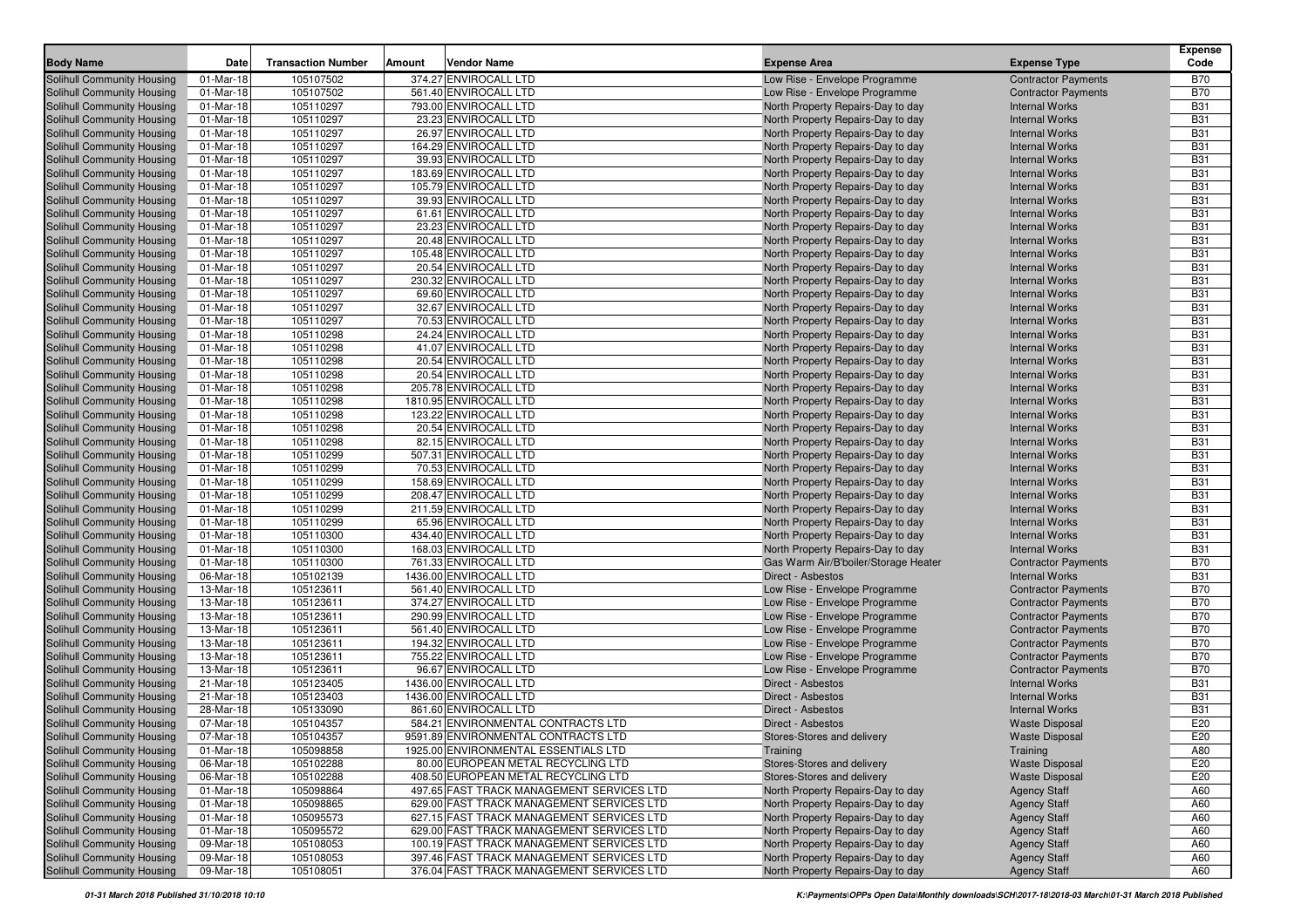| <b>Body Name</b>                                                       | Date                   | <b>Transaction Number</b> | Amount | <b>Vendor Name</b>                                           | <b>Expense Area</b>                                           | <b>Expense Type</b>                                       | <b>Expense</b><br>Code |
|------------------------------------------------------------------------|------------------------|---------------------------|--------|--------------------------------------------------------------|---------------------------------------------------------------|-----------------------------------------------------------|------------------------|
| <b>Solihull Community Housing</b>                                      | 19-Mar-18              | 105118486                 |        | 627.15 FAST TRACK MANAGEMENT SERVICES LTD                    | North Property Repairs-Day to day                             | <b>Agency Staff</b>                                       | A60                    |
| <b>Solihull Community Housing</b>                                      | 19-Mar-18              | 105118487                 |        | 499.12 FAST TRACK MANAGEMENT SERVICES LTD                    | North Property Repairs-Day to day                             | <b>Agency Staff</b>                                       | A60                    |
| <b>Solihull Community Housing</b>                                      | 21-Mar-18              | 105123383                 |        | 627.15 FAST TRACK MANAGEMENT SERVICES LTD                    | North Property Repairs-Day to day                             | <b>Agency Staff</b>                                       | A60                    |
| Solihull Community Housing                                             | 21-Mar-18              | 105123386                 |        | 499.12 FAST TRACK MANAGEMENT SERVICES LTD                    | North Property Repairs-Day to day                             | <b>Agency Staff</b>                                       | A60                    |
| Solihull Community Housing                                             | 28-Mar-18              | 105133352                 |        | 627.15 FAST TRACK MANAGEMENT SERVICES LTD                    | North Property Repairs-Day to day                             | <b>Agency Staff</b>                                       | A60                    |
| Solihull Community Housing                                             | 28-Mar-18              | 105133354                 |        | 629.00 FAST TRACK MANAGEMENT SERVICES LTD                    | North Property Repairs-Day to day                             | <b>Agency Staff</b>                                       | A60                    |
| <b>Solihull Community Housing</b>                                      | 01-Mar-18              | 105107420                 |        | 246.02 FLOOR RESTORATIONS LTD                                | North Property Repairs-Day to day                             | <b>Internal Works</b>                                     | <b>B31</b>             |
| <b>Solihull Community Housing</b>                                      | 16-Mar-18              | 105134362                 |        | 300.00 FLOOR RESTORATIONS LTD                                | Private Sector - Disabled Facilities Grants                   | <b>Contractor Payments</b>                                | <b>B70</b>             |
| <b>Solihull Community Housing</b>                                      | 06-Mar-18              | 105132409                 |        | 42423.96 GENERAL ASPHALTE COMPANY LTD                        | Flat Re-roofing                                               | <b>Contractor Payments</b>                                | <b>B70</b>             |
| Solihull Community Housing                                             | 27-Mar-18              | 105127595                 |        | 294.00 GRANGE REMOVAL CO LTD                                 | Welfare Reform Work                                           | <b>Professional Fees</b>                                  | D <sub>50</sub>        |
| <b>Solihull Community Housing</b>                                      | 09-Mar-18              | 105108242                 |        | 230.00 GRANGE REMOVAL CO LTD                                 | <b>Welfare Reform Work</b>                                    | <b>Professional Fees</b>                                  | D <sub>50</sub>        |
| Solihull Community Housing                                             | 09-Mar-18              | 105108243                 |        | 230.00 GRANGE REMOVAL CO LTD                                 | <b>Welfare Reform Work</b>                                    | <b>Professional Fees</b>                                  | D <sub>50</sub>        |
| Solihull Community Housing                                             | 09-Mar-18              | 105108244                 |        | 230.00 GRANGE REMOVAL CO LTD                                 | <b>Welfare Reform Work</b>                                    | <b>Professional Fees</b>                                  | D <sub>50</sub>        |
| Solihull Community Housing                                             | 09-Mar-18              | 105108247                 |        | 262.00 GRANGE REMOVAL CO LTD                                 | <b>Welfare Reform Work</b>                                    | <b>Professional Fees</b>                                  | D <sub>50</sub>        |
| <b>Solihull Community Housing</b>                                      | 01-Mar-18              | 105123591                 |        | 2687.00 HANDICARE ACCESSIBILITY LTD                          | Private Sector - Disabled Facilities Grants                   | <b>Contractor Payments</b>                                | <b>B70</b>             |
| <b>Solihull Community Housing</b>                                      | 29-Mar-18              | 105134491                 |        | 612.57 HANDICARE ACCESSIBILITY LTD                           | Home Improvement Agency                                       | Adaptations                                               | <b>B83</b>             |
| <b>Solihull Community Housing</b>                                      | 29-Mar-18              | 105134486                 |        | 962.50 HANDICARE ACCESSIBILITY LTD                           | Home Improvement Agency                                       | Adaptations                                               | <b>B83</b>             |
| <b>Solihull Community Housing</b>                                      | 08-Mar-18              | 105123592                 |        | 329.50 HANDICARE ACCESSIBILITY LTD                           | Public Sector - Major Adaptations                             | <b>Contractor Payments</b>                                | <b>B70</b>             |
| <b>Solihull Community Housing</b>                                      | 07-Mar-18              | 105104490                 |        | 24444.68 HARDYMAN GROUP LTD                                  | Public Sector - Major Adaptations                             | <b>Contractor Payments</b>                                | <b>B70</b>             |
| <b>Solihull Community Housing</b>                                      | 14-Mar-18              | 105114565                 |        | 1115.00 HERON PRESS                                          | <b>Endeavour House</b>                                        | Postages                                                  | D <sub>21</sub>        |
| Solihull Community Housing                                             | 22-Mar-18              | 105123649                 |        | -44.81 HI-SPEC FACILITIES SERVICES PLC                       | <b>CCTV</b>                                                   | Cleaning                                                  | <b>B50</b>             |
| Solihull Community Housing                                             | 22-Mar-18              | 105123649                 |        | -56.01 HI-SPEC FACILITIES SERVICES PLC                       | <b>Auckland Hall</b>                                          | Cleaning                                                  | <b>B50</b>             |
| <b>Solihull Community Housing</b>                                      | 22-Mar-18              | 105123649                 |        | -56.01 HI-SPEC FACILITIES SERVICES PLC                       | <b>Crabtree Hall</b>                                          | Cleaning                                                  | <b>B50</b>             |
| <b>Solihull Community Housing</b>                                      | 22-Mar-18              | 105123649                 |        | -56.01 HI-SPEC FACILITIES SERVICES PLC                       | Whar Hall Farm Community Hall                                 | Cleaning                                                  | <b>B50</b>             |
| <b>Solihull Community Housing</b>                                      | 19-Mar-18              | 105118484                 |        | 2901.55 HI-SPEC FACILITIES SERVICES PLC                      | <b>Endeavour House</b>                                        | Cleaning                                                  | <b>B50</b>             |
| <b>Solihull Community Housing</b>                                      | 19-Mar-18              | 105118484                 |        | 1051.67 HI-SPEC FACILITIES SERVICES PLC                      | <b>Endeavour House</b>                                        | <b>Other Premises Costs</b>                               | <b>B90</b>             |
| <b>Solihull Community Housing</b>                                      | 19-Mar-18              | 105118484                 |        | 326.49 HI-SPEC FACILITIES SERVICES PLC                       | <b>CCTV</b>                                                   | Cleaning                                                  | <b>B50</b>             |
| Solihull Community Housing                                             | 19-Mar-18              | 105118484                 |        | 184.38 HI-SPEC FACILITIES SERVICES PLC                       | <b>Auckland Hall</b>                                          | Cleaning                                                  | <b>B50</b>             |
| <b>Solihull Community Housing</b>                                      | 19-Mar-18              | 105118484                 |        | 239.14 HI-SPEC FACILITIES SERVICES PLC                       | <b>Crabtree Hall</b>                                          | Cleaning                                                  | <b>B50</b>             |
| Solihull Community Housing                                             | 19-Mar-18              | 105118484                 |        | 184.38 HI-SPEC FACILITIES SERVICES PLC                       | Whar Hall Farm Community Hall                                 | Cleaning                                                  | <b>B50</b>             |
| <b>Solihull Community Housing</b>                                      | 19-Mar-18              | 105118484                 |        | 709.03 HI-SPEC FACILITIES SERVICES PLC                       | <b>Frontline Offices</b>                                      | Cleaning                                                  | <b>B50</b>             |
| <b>Solihull Community Housing</b>                                      | 19-Mar-18              | 105118484                 |        | 1115.34 HI-SPEC FACILITIES SERVICES PLC                      | Business Support - MST Back Office Support                    | Cleaning                                                  | <b>B50</b>             |
| Solihull Community Housing                                             | 22-Mar-18              | 105123648                 |        | 2476.59 HI-SPEC FACILITIES SERVICES PLC                      | <b>Endeavour House</b>                                        | Cleaning                                                  | <b>B50</b>             |
| <b>Solihull Community Housing</b>                                      | 22-Mar-18              | 105123648                 |        | 1051.67 HI-SPEC FACILITIES SERVICES PLC                      | <b>Endeavour House</b>                                        | <b>Other Premises Costs</b>                               | <b>B90</b>             |
| <b>Solihull Community Housing</b>                                      | 22-Mar-18              | 105123648                 |        | 398.09 HI-SPEC FACILITIES SERVICES PLC                       | <b>CCTV</b>                                                   | Cleaning                                                  | <b>B50</b>             |
| <b>Solihull Community Housing</b>                                      | 22-Mar-18              | 105123648                 |        | 209.59 HI-SPEC FACILITIES SERVICES PLC                       | <b>Auckland Hall</b>                                          | Cleaning                                                  | <b>B50</b>             |
| <b>Solihull Community Housing</b>                                      | 22-Mar-18              | 105123648                 |        | 276.95 HI-SPEC FACILITIES SERVICES PLC                       | <b>Crabtree Hall</b>                                          | Cleaning                                                  | <b>B50</b>             |
| <b>Solihull Community Housing</b>                                      | 22-Mar-18              | 105123648                 |        | 209.58 HI-SPEC FACILITIES SERVICES PLC                       | Whar Hall Farm Community Hall                                 | Cleaning                                                  | <b>B50</b>             |
| <b>Solihull Community Housing</b>                                      | 22-Mar-18              | 105123648                 |        | 830.85 HI-SPEC FACILITIES SERVICES PLC                       | <b>Frontline Offices</b>                                      | Cleaning                                                  | <b>B50</b>             |
| <b>Solihull Community Housing</b>                                      | 22-Mar-18              | 105123648                 |        | 924.92 HI-SPEC FACILITIES SERVICES PLC                       | Business Support - MST Back Office Support                    | Cleaning                                                  | <b>B50</b>             |
| <b>Solihull Community Housing</b>                                      | 05-Mar-18              | 105101890                 |        | 139286.00 HM REVENUE & CUSTOMS                               | <b>VAT</b>                                                    | <b>Creditor: Government</b>                               | S04                    |
| <b>Solihull Community Housing</b><br><b>Solihull Community Housing</b> | 29-Mar-18<br>15-Mar-18 | 105134616<br>105116044    |        | 3043.00 HM REVENUE & CUSTOMS<br>3360.00 HM REVENUE & CUSTOMS | <b>Central Administration</b><br><b>Property Acquisitions</b> | <b>Other Employee Costs</b><br><b>Contractor Payments</b> | A90<br><b>B70</b>      |
| <b>Solihull Community Housing</b>                                      | 21-Mar-18              | 105123169                 |        | 795.00 HOUSEMARK LTD                                         | <b>Central Administration</b>                                 | <b>Professional Fees</b>                                  | D <sub>50</sub>        |
| <b>Solihull Community Housing</b>                                      | 09-Mar-18              | 105108241                 |        | 442.30 HUGHES TRADE                                          | Homelessness                                                  | Furniture                                                 | D <sub>11</sub>        |
| Solihull Community Housing                                             | 01-Mar-18              | 105107443                 |        | 209.00 HUNTLEY REFRIGERATION LTD                             | <b>Frontline Offices</b>                                      | <b>General Building Costs</b>                             | <b>B30</b>             |
| <b>Solihull Community Housing</b>                                      | 01-Mar-18              | 105115439                 |        | 798.00 HUNTLEY REFRIGERATION LTD                             | <b>Endeavour House</b>                                        | <b>General Building Costs</b>                             | <b>B30</b>             |
| <b>Solihull Community Housing</b>                                      | 09-Mar-18              | 105123601                 |        | 1010.00 HUNTLEY REFRIGERATION LTD                            | <b>Frontline Offices</b>                                      | <b>General Building Costs</b>                             | <b>B30</b>             |
| <b>Solihull Community Housing</b>                                      | 22-Mar-18              | 105130517                 |        | 1025.27 HUNTLEY REFRIGERATION LTD                            | <b>CCTV</b>                                                   | <b>Other Premises Costs</b>                               | <b>B90</b>             |
| Solihull Community Housing                                             | 09-Mar-18              | 105107622                 |        | 10091.27 INLAND REVENUE ONLY                                 | Sub Contractors Tax                                           | <b>Creditor: Inland Revenue</b>                           | S <sub>02</sub>        |
| Solihull Community Housing                                             | 14-Mar-18              | 105111402                 |        | 695.00 INSIDE HOUSING                                        | <b>Estate Mgmt Team</b>                                       | <b>Recruitment Advertising</b>                            | A71                    |
| <b>Solihull Community Housing</b>                                      | 07-Mar-18              | 105104395                 |        | 693.25 JAMES ANDREWS RECRUITMENT SOLUTIONS LTD               | Housing Aid & Homelessness                                    | <b>Agency Staff</b>                                       | A60                    |
| Solihull Community Housing                                             | 15-Mar-18              | 105116158                 |        | 4027.60 JAMES ANDREWS RECRUITMENT SOLUTIONS LTD              | <b>Housing Aid &amp; Homelessness</b>                         | <b>Agency Staff</b>                                       | A60                    |
| Solihull Community Housing                                             | 14-Mar-18              | 105111413                 |        | 646.25 JAMES ANDREWS RECRUITMENT SOLUTIONS LTD               | Housing Aid & Homelessness                                    | <b>Agency Staff</b>                                       | A60                    |
| Solihull Community Housing                                             | 14-Mar-18              | 105111415                 |        | 869.50 JAMES ANDREWS RECRUITMENT SOLUTIONS LTD               | Housing Aid & Homelessness                                    | <b>Agency Staff</b>                                       | A60                    |
| Solihull Community Housing                                             | 21-Mar-18              | 105121577                 |        | 646.25 JAMES ANDREWS RECRUITMENT SOLUTIONS LTD               | <b>Housing Aid &amp; Homelessness</b>                         | <b>Agency Staff</b>                                       | A60                    |
| <b>Solihull Community Housing</b>                                      | 21-Mar-18              | 105121578                 |        | 329.00 JAMES ANDREWS RECRUITMENT SOLUTIONS LTD               | Housing Aid & Homelessness                                    | <b>Agency Staff</b>                                       | A60                    |
| Solihull Community Housing                                             | 28-Mar-18              | 105133011                 |        | 652.13 JAMES ANDREWS RECRUITMENT SOLUTIONS LTD               | <b>Housing Aid &amp; Homelessness</b>                         | <b>Agency Staff</b>                                       | A60                    |
| Solihull Community Housing                                             | 14-Mar-18              | 105114722                 |        | 359931.06 JESSUP BROTHERS LTD                                | New Build - Coleshill Heath School Extra Care                 | <b>Contractor Payments</b>                                | <b>B70</b>             |
| Solihull Community Housing                                             | 01-Mar-18              | 105111330                 |        | 97.20 JEWSON LTD                                             | Stores-Stores and delivery                                    | <b>Stocks</b>                                             | R <sub>10</sub>        |
|                                                                        |                        |                           |        |                                                              |                                                               |                                                           |                        |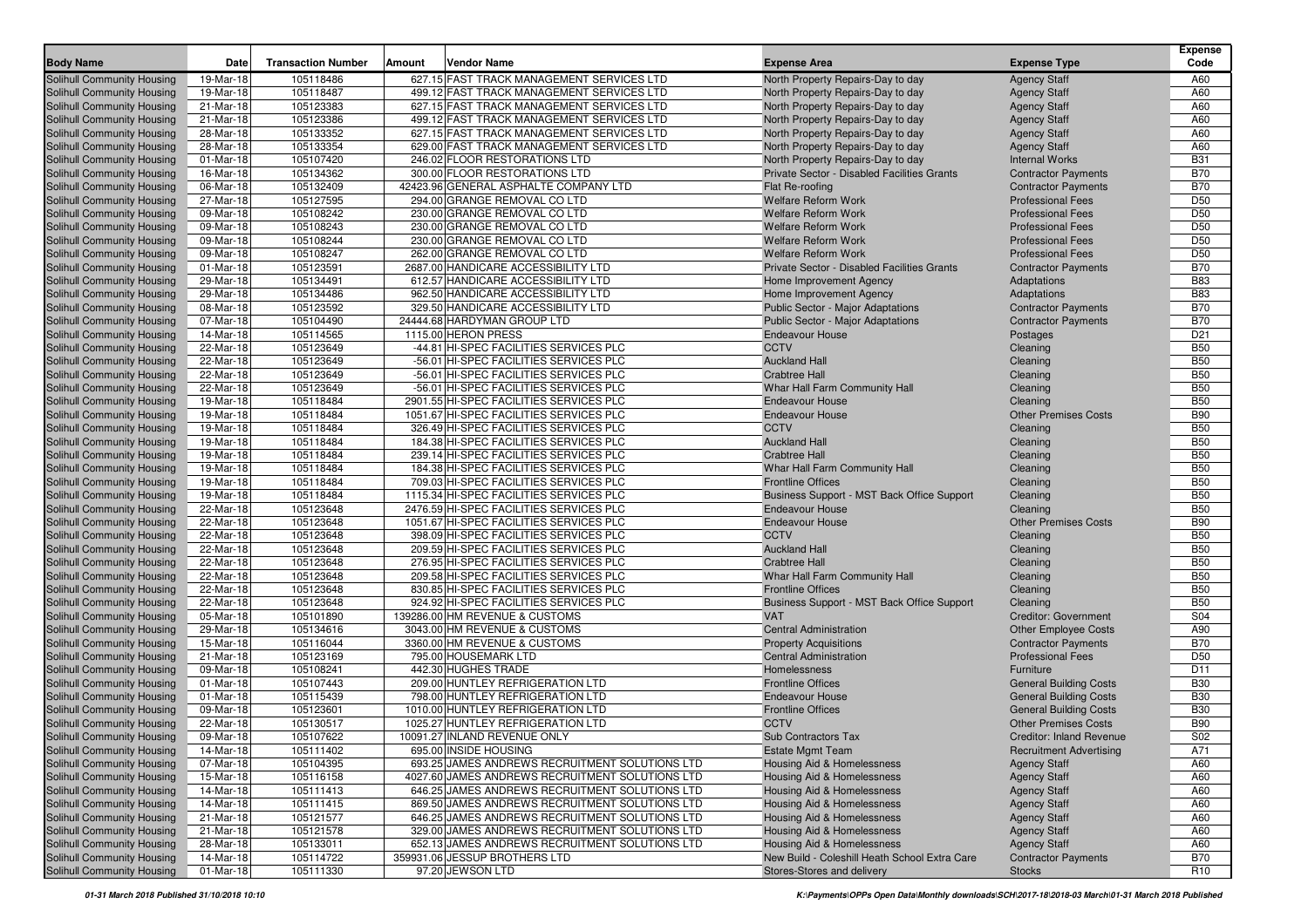| <b>Body Name</b>                  | Date        | <b>Transaction Number</b> | <b>Vendor Name</b><br>Amount | <b>Expense Area</b>        | <b>Expense Type</b> | <b>Expense</b><br>Code |
|-----------------------------------|-------------|---------------------------|------------------------------|----------------------------|---------------------|------------------------|
| Solihull Community Housing        | 01-Mar-18   | 105111330                 | 8.70 JEWSON LTD              | Stores-Stores and delivery | <b>Stocks</b>       | R <sub>10</sub>        |
| <b>Solihull Community Housing</b> | 01-Mar-18   | 105111330                 | 9.60 JEWSON LTD              | Stores-Stores and delivery | <b>Stocks</b>       | R <sub>10</sub>        |
| Solihull Community Housing        | 01-Mar-18   | 105111330                 | 22.40 JEWSON LTD             | Stores-Stores and delivery | <b>Stocks</b>       | R <sub>10</sub>        |
| Solihull Community Housing        | 01-Mar-18   | 105111330                 | 8.50 JEWSON LTD              | Stores-Stores and delivery | <b>Stocks</b>       | R <sub>10</sub>        |
| Solihull Community Housing        | 01-Mar-18   | 105111330                 | 76.56 JEWSON LTD             | Stores-Stores and delivery | <b>Stocks</b>       | R <sub>10</sub>        |
| Solihull Community Housing        | 01-Mar-18   | 105111330                 | 58.40 JEWSON LTD             | Stores-Stores and delivery | <b>Stocks</b>       | R <sub>10</sub>        |
| Solihull Community Housing        | 01-Mar-18   | 105111330                 | 89.58 JEWSON LTD             | Stores-Stores and delivery | <b>Stocks</b>       | R <sub>10</sub>        |
| Solihull Community Housing        | 01-Mar-18   | 105111330                 | 21.80 JEWSON LTD             | Stores-Stores and delivery | <b>Stocks</b>       | R <sub>10</sub>        |
| Solihull Community Housing        | 01-Mar-18   | 105111330                 | 38.10 JEWSON LTD             | Stores-Stores and delivery | <b>Stocks</b>       | R <sub>10</sub>        |
| Solihull Community Housing        | 01-Mar-18   | 105111330                 | 19.00 JEWSON LTD             | Stores-Stores and delivery | <b>Stocks</b>       | R <sub>10</sub>        |
| Solihull Community Housing        | 01-Mar-18   | 105111330                 | 7.50 JEWSON LTD              | Stores-Stores and delivery | <b>Stocks</b>       | R <sub>10</sub>        |
| Solihull Community Housing        | 01-Mar-18   | 105111330                 | 50.60 JEWSON LTD             | Stores-Stores and delivery | <b>Stocks</b>       | R <sub>10</sub>        |
| Solihull Community Housing        | 01-Mar-18   | 105111330                 | 90.00 JEWSON LTD             | Stores-Stores and delivery | <b>Stocks</b>       | R <sub>10</sub>        |
| Solihull Community Housing        | 01-Mar-18   | 105111330                 | 3.10 JEWSON LTD              | Stores-Stores and delivery | <b>Stocks</b>       | R <sub>10</sub>        |
| Solihull Community Housing        | 01-Mar-18   | 105111330                 | 5.60 JEWSON LTD              | Stores-Stores and delivery | <b>Stocks</b>       | R <sub>10</sub>        |
| Solihull Community Housing        | 01-Mar-18   | 105111330                 | 22.40 JEWSON LTD             | Stores-Stores and delivery | <b>Stocks</b>       | R <sub>10</sub>        |
| Solihull Community Housing        | 01-Mar-18   | 105111330                 | 28.65 JEWSON LTD             | Stores-Stores and delivery | <b>Stocks</b>       | R <sub>10</sub>        |
| Solihull Community Housing        | 01-Mar-18   | 105111330                 | 5.00 JEWSON LTD              | Stores-Stores and delivery | <b>Stocks</b>       | R <sub>10</sub>        |
| Solihull Community Housing        | 01-Mar-18   | 105111330                 | 14.05 JEWSON LTD             | Stores-Stores and delivery | <b>Stocks</b>       | R <sub>10</sub>        |
| Solihull Community Housing        | 01-Mar-18   | 105111330                 | 93.70 JEWSON LTD             | Stores-Stores and delivery | <b>Stocks</b>       | R <sub>10</sub>        |
| Solihull Community Housing        | 01-Mar-18   | 105111330                 | 180.40 JEWSON LTD            | Stores-Stores and delivery | <b>Stocks</b>       | R <sub>10</sub>        |
| Solihull Community Housing        | 01-Mar-18   | 105111330                 | 12.45 JEWSON LTD             | Stores-Stores and delivery | <b>Stocks</b>       | R <sub>10</sub>        |
| <b>Solihull Community Housing</b> | 01-Mar-18   | 105111330                 | 62.10 JEWSON LTD             | Stores-Stores and delivery | <b>Stocks</b>       | R <sub>10</sub>        |
| Solihull Community Housing        | 01-Mar-18   | 105111330                 | 86.15 JEWSON LTD             | Stores-Stores and delivery | <b>Stocks</b>       | R <sub>10</sub>        |
| Solihull Community Housing        | 01-Mar-18   | 105111330                 | 10.00 JEWSON LTD             | Stores-Stores and delivery | <b>Stocks</b>       | R <sub>10</sub>        |
| Solihull Community Housing        | 01-Mar-18   | 105111330                 | 27.00 JEWSON LTD             | Stores-Stores and delivery | <b>Stocks</b>       | R <sub>10</sub>        |
| Solihull Community Housing        | 01-Mar-18   | 105111330                 | 8.00 JEWSON LTD              | Stores-Stores and delivery | <b>Stocks</b>       | R <sub>10</sub>        |
| Solihull Community Housing        | 01-Mar-18   | 105111330                 | 141.20 JEWSON LTD            | Stores-Stores and delivery | <b>Stocks</b>       | R <sub>10</sub>        |
| Solihull Community Housing        | 01-Mar-18   | 105111330                 | 84.60 JEWSON LTD             | Stores-Stores and delivery | <b>Stocks</b>       | R <sub>10</sub>        |
| Solihull Community Housing        | 01-Mar-18   | 105111330                 | 48.00 JEWSON LTD             | Stores-Stores and delivery | <b>Stocks</b>       | R <sub>10</sub>        |
| Solihull Community Housing        | 01-Mar-18   | 105111330                 | 126.20 JEWSON LTD            | Stores-Stores and delivery | <b>Stocks</b>       | R <sub>10</sub>        |
| Solihull Community Housing        | 01-Mar-18   | 105111330                 | 62.90 JEWSON LTD             | Stores-Stores and delivery | <b>Stocks</b>       | R <sub>10</sub>        |
| Solihull Community Housing        | 01-Mar-18   | 105111330                 | 34.80 JEWSON LTD             | Stores-Stores and delivery | <b>Stocks</b>       | R <sub>10</sub>        |
| Solihull Community Housing        | 01-Mar-18   | 105111330                 | 33.60 JEWSON LTD             | Stores-Stores and delivery | <b>Stocks</b>       | R <sub>10</sub>        |
| Solihull Community Housing        | 01-Mar-18   | 105098651                 | 385.05 JEWSON LTD            | Stores-Stores and delivery | <b>Stocks</b>       | R <sub>10</sub>        |
| Solihull Community Housing        | 01-Mar-18   | 105098653                 | 533.20 JEWSON LTD            | Stores-Stores and delivery | <b>Stocks</b>       | R <sub>10</sub>        |
| Solihull Community Housing        | 01-Mar-18   | 105098655                 | 310.80 JEWSON LTD            | Stores-Stores and delivery | <b>Stocks</b>       | R <sub>10</sub>        |
| Solihull Community Housing        | 01-Mar-18   | 105098655                 | 112.10 JEWSON LTD            | Stores-Stores and delivery | <b>Stocks</b>       | R <sub>10</sub>        |
| Solihull Community Housing        | 01-Mar-18   | 105098655                 | 214.50 JEWSON LTD            | Stores-Stores and delivery | <b>Stocks</b>       | R <sub>10</sub>        |
| Solihull Community Housing        | 01-Mar-18   | 105111332                 | 19.02 JEWSON LTD             | Stores-Stores and delivery | <b>Stocks</b>       | R <sub>10</sub>        |
| Solihull Community Housing        | 01-Mar-18   | 105111332                 | 150.19 JEWSON LTD            | Stores-Stores and delivery | <b>Stocks</b>       | R <sub>10</sub>        |
| Solihull Community Housing        | 01-Mar-18   | 105111332                 | 152.01 JEWSON LTD            | Stores-Stores and delivery | <b>Stocks</b>       | R <sub>10</sub>        |
| Solihull Community Housing        | 01-Mar-18   | 105111332                 | 8.60 JEWSON LTD              | Stores-Stores and delivery | <b>Stocks</b>       | R <sub>10</sub>        |
| Solihull Community Housing        | 01-Mar-18   | 105111332                 | 237.06 JEWSON LTD            | Stores-Stores and delivery | <b>Stocks</b>       | R <sub>10</sub>        |
| Solihull Community Housing        | 01-Mar-18   | 105111332                 | 50.05 JEWSON LTD             | Stores-Stores and delivery | <b>Stocks</b>       | R <sub>10</sub>        |
| Solihull Community Housing        | 01-Mar-18   | 105111332                 | 9.90 JEWSON LTD              | Stores-Stores and delivery | <b>Stocks</b>       | R <sub>10</sub>        |
| Solihull Community Housing        | 01-Mar-18   | 105111332                 | 56.50 JEWSON LTD             | Stores-Stores and delivery | <b>Stocks</b>       | R <sub>10</sub>        |
| Solihull Community Housing        | 01-Mar-18   | 105111332                 | 311.40 JEWSON LTD            | Stores-Stores and delivery | <b>Stocks</b>       | R <sub>10</sub>        |
| Solihull Community Housing        | 01-Mar-18   | 105111332                 | 38.67 JEWSON LTD             | Stores-Stores and delivery | <b>Stocks</b>       | R <sub>10</sub>        |
| Solihull Community Housing        | 01-Mar-18   | 105111332                 | 38.67 JEWSON LTD             | Stores-Stores and delivery | <b>Stocks</b>       | R <sub>10</sub>        |
| Solihull Community Housing        | 01-Mar-18   | 105111332                 | 71.30 JEWSON LTD             | Stores-Stores and delivery | <b>Stocks</b>       | R <sub>10</sub>        |
| <b>Solihull Community Housing</b> | $01-Mar-18$ | 105111332                 | 13.34 JEWSON LTD             | Stores-Stores and delivery | <b>Stocks</b>       | R <sub>10</sub>        |
| Solihull Community Housing        | 01-Mar-18   | 105111332                 | 141.20 JEWSON LTD            | Stores-Stores and delivery | <b>Stocks</b>       | R <sub>10</sub>        |
| Solihull Community Housing        | 01-Mar-18   | 105111332                 | 100.00 JEWSON LTD            | Stores-Stores and delivery | <b>Stocks</b>       | R <sub>10</sub>        |
| Solihull Community Housing        | 01-Mar-18   | 105111332                 | 86.20 JEWSON LTD             | Stores-Stores and delivery | <b>Stocks</b>       | R <sub>10</sub>        |
| Solihull Community Housing        | 01-Mar-18   | 105098660                 | 15.80 JEWSON LTD             | Stores-Stores and delivery | <b>Stocks</b>       | R <sub>10</sub>        |
| Solihull Community Housing        | 01-Mar-18   | 105098660                 | 2.10 JEWSON LTD              | Stores-Stores and delivery | <b>Stocks</b>       | R <sub>10</sub>        |
| Solihull Community Housing        | 01-Mar-18   | 105098660                 | 23.40 JEWSON LTD             | Stores-Stores and delivery | <b>Stocks</b>       | R <sub>10</sub>        |
| Solihull Community Housing        | 01-Mar-18   | 105098660                 | 68.34 JEWSON LTD             | Stores-Stores and delivery | <b>Stocks</b>       | R <sub>10</sub>        |
| Solihull Community Housing        | 01-Mar-18   | 105098660                 | 422.70 JEWSON LTD            | Stores-Stores and delivery | <b>Stocks</b>       | R <sub>10</sub>        |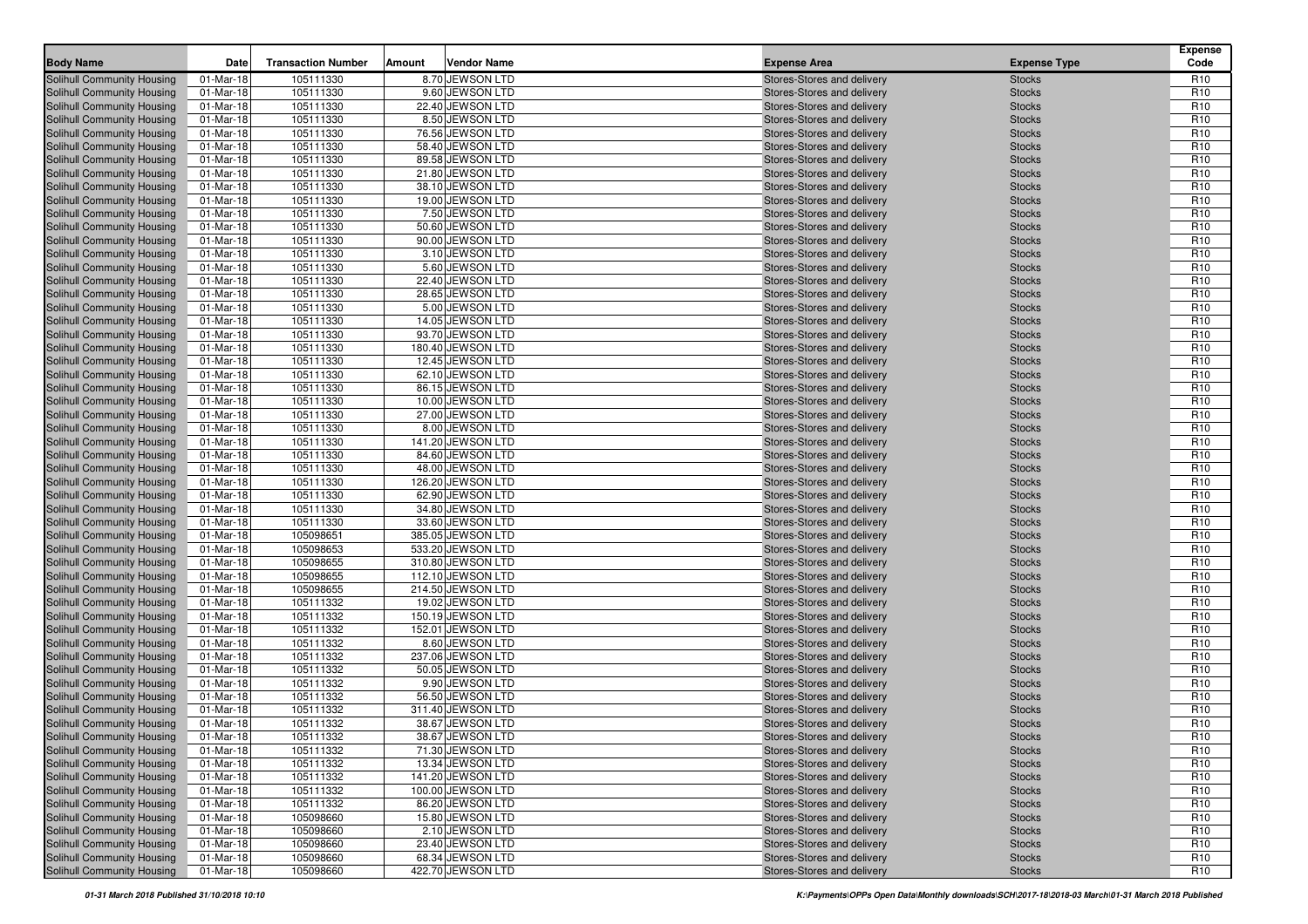| <b>Body Name</b>                  | Date      | <b>Transaction Number</b> | Vendor Name<br>Amount | <b>Expense Area</b>        | <b>Expense Type</b> | <b>Expense</b><br>Code |
|-----------------------------------|-----------|---------------------------|-----------------------|----------------------------|---------------------|------------------------|
| Solihull Community Housing        | 01-Mar-18 | 105098660                 | 84.36 JEWSON LTD      | Stores-Stores and delivery | <b>Stocks</b>       | R <sub>10</sub>        |
| <b>Solihull Community Housing</b> | 01-Mar-18 | 105098660                 | 27.24 JEWSON LTD      | Stores-Stores and delivery | <b>Stocks</b>       | R <sub>10</sub>        |
| Solihull Community Housing        | 01-Mar-18 | 105098660                 | 60.40 JEWSON LTD      | Stores-Stores and delivery | <b>Stocks</b>       | R <sub>10</sub>        |
| Solihull Community Housing        | 01-Mar-18 | 105098660                 | 4.68 JEWSON LTD       | Stores-Stores and delivery | <b>Stocks</b>       | R <sub>10</sub>        |
| Solihull Community Housing        | 01-Mar-18 | 105098660                 | 17.25 JEWSON LTD      | Stores-Stores and delivery | <b>Stocks</b>       | R <sub>10</sub>        |
| Solihull Community Housing        | 01-Mar-18 | 105098660                 | 9.04 JEWSON LTD       | Stores-Stores and delivery | <b>Stocks</b>       | R <sub>10</sub>        |
| Solihull Community Housing        | 01-Mar-18 | 105098660                 | 16.00 JEWSON LTD      | Stores-Stores and delivery | <b>Stocks</b>       | R <sub>10</sub>        |
| Solihull Community Housing        | 01-Mar-18 | 105098660                 | 197.20 JEWSON LTD     | Stores-Stores and delivery | <b>Stocks</b>       | R <sub>10</sub>        |
| Solihull Community Housing        | 01-Mar-18 | 105098660                 | 92.00 JEWSON LTD      | Stores-Stores and delivery | <b>Stocks</b>       | R <sub>10</sub>        |
| Solihull Community Housing        | 01-Mar-18 | 105098660                 | 56.50 JEWSON LTD      | Stores-Stores and delivery | <b>Stocks</b>       | R <sub>10</sub>        |
| Solihull Community Housing        | 01-Mar-18 | 105098660                 | 78.75 JEWSON LTD      | Stores-Stores and delivery | <b>Stocks</b>       | R <sub>10</sub>        |
| Solihull Community Housing        | 01-Mar-18 | 105098660                 | 49.74 JEWSON LTD      | Stores-Stores and delivery | <b>Stocks</b>       | R <sub>10</sub>        |
| Solihull Community Housing        | 01-Mar-18 | 105098660                 | 186.20 JEWSON LTD     | Stores-Stores and delivery | <b>Stocks</b>       | R <sub>10</sub>        |
| Solihull Community Housing        | 01-Mar-18 | 105098660                 | 27.90 JEWSON LTD      | Stores-Stores and delivery | <b>Stocks</b>       | R <sub>10</sub>        |
| Solihull Community Housing        | 01-Mar-18 | 105098660                 | 319.85 JEWSON LTD     | Stores-Stores and delivery | <b>Stocks</b>       | R <sub>10</sub>        |
| Solihull Community Housing        | 01-Mar-18 | 105098660                 | 62.90 JEWSON LTD      | Stores-Stores and delivery | <b>Stocks</b>       | R <sub>10</sub>        |
| Solihull Community Housing        | 01-Mar-18 | 105098660                 | 18.70 JEWSON LTD      | Stores-Stores and delivery | <b>Stocks</b>       | R <sub>10</sub>        |
| Solihull Community Housing        | 01-Mar-18 | 105098660                 | 69.00 JEWSON LTD      | Stores-Stores and delivery | <b>Stocks</b>       | R <sub>10</sub>        |
| Solihull Community Housing        | 01-Mar-18 | 105098663                 | 386.32 JEWSON LTD     | Stores-Stores and delivery | <b>Stocks</b>       | R <sub>10</sub>        |
| Solihull Community Housing        | 01-Mar-18 | 105098669                 | 21.96 JEWSON LTD      | Stores-Stores and delivery | <b>Stocks</b>       | R <sub>10</sub>        |
| Solihull Community Housing        | 01-Mar-18 | 105098669                 | 39.30 JEWSON LTD      | Stores-Stores and delivery | <b>Stocks</b>       | R <sub>10</sub>        |
| Solihull Community Housing        | 01-Mar-18 | 105098669                 | 275.40 JEWSON LTD     | Stores-Stores and delivery | <b>Stocks</b>       | R <sub>10</sub>        |
| <b>Solihull Community Housing</b> | 01-Mar-18 | 105098669                 | 244.50 JEWSON LTD     | Stores-Stores and delivery | <b>Stocks</b>       | R <sub>10</sub>        |
| Solihull Community Housing        | 01-Mar-18 | 105098669                 | 55.60 JEWSON LTD      | Stores-Stores and delivery | <b>Stocks</b>       | R <sub>10</sub>        |
| Solihull Community Housing        | 01-Mar-18 | 105098669                 | 58.24 JEWSON LTD      | Stores-Stores and delivery | <b>Stocks</b>       | R <sub>10</sub>        |
| Solihull Community Housing        | 01-Mar-18 | 105098669                 | 15.80 JEWSON LTD      | Stores-Stores and delivery | <b>Stocks</b>       | R <sub>10</sub>        |
| Solihull Community Housing        | 01-Mar-18 | 105098669                 | 501.00 JEWSON LTD     | Stores-Stores and delivery | <b>Stocks</b>       | R <sub>10</sub>        |
| Solihull Community Housing        | 01-Mar-18 | 105098669                 | 10.00 JEWSON LTD      | Stores-Stores and delivery | <b>Stocks</b>       | R <sub>10</sub>        |
| Solihull Community Housing        | 01-Mar-18 | 105098669                 | 11.20 JEWSON LTD      | Stores-Stores and delivery | <b>Stocks</b>       | R <sub>10</sub>        |
| Solihull Community Housing        | 01-Mar-18 | 105098669                 | 8.00 JEWSON LTD       | Stores-Stores and delivery | <b>Stocks</b>       | R <sub>10</sub>        |
| Solihull Community Housing        | 01-Mar-18 | 105098669                 | 14.00 JEWSON LTD      | Stores-Stores and delivery | <b>Stocks</b>       | R <sub>10</sub>        |
| Solihull Community Housing        | 01-Mar-18 | 105098671                 | 310.80 JEWSON LTD     | Stores-Stores and delivery | <b>Stocks</b>       | R <sub>10</sub>        |
| Solihull Community Housing        | 01-Mar-18 | 105098671                 | 112.10 JEWSON LTD     | Stores-Stores and delivery | <b>Stocks</b>       | R <sub>10</sub>        |
| Solihull Community Housing        | 01-Mar-18 | 105098671                 | 168.20 JEWSON LTD     | Stores-Stores and delivery | <b>Stocks</b>       | R <sub>10</sub>        |
| Solihull Community Housing        | 01-Mar-18 | 105098675                 | 210.67 JEWSON LTD     | Stores-Stores and delivery | <b>Stocks</b>       | R <sub>10</sub>        |
| Solihull Community Housing        | 01-Mar-18 | 105111333                 | 475.41 JEWSON LTD     | Stores-Stores and delivery | <b>Stocks</b>       | R <sub>10</sub>        |
| Solihull Community Housing        | 01-Mar-18 | 105098680                 | 356.25 JEWSON LTD     | Stores-Stores and delivery | <b>Stocks</b>       | R <sub>10</sub>        |
| Solihull Community Housing        | 01-Mar-18 | 105098684                 | 22.40 JEWSON LTD      | Stores-Stores and delivery | <b>Stocks</b>       | R <sub>10</sub>        |
| Solihull Community Housing        | 01-Mar-18 | 105098684                 | 7.60 JEWSON LTD       | Stores-Stores and delivery | <b>Stocks</b>       | R <sub>10</sub>        |
| Solihull Community Housing        | 01-Mar-18 | 105098684                 | 43.00 JEWSON LTD      | Stores-Stores and delivery | <b>Stocks</b>       | R <sub>10</sub>        |
| Solihull Community Housing        | 01-Mar-18 | 105098684                 | 198.40 JEWSON LTD     | Stores-Stores and delivery | <b>Stocks</b>       | R <sub>10</sub>        |
| Solihull Community Housing        | 01-Mar-18 | 105098684                 | 93.90 JEWSON LTD      | Stores-Stores and delivery | <b>Stocks</b>       | R <sub>10</sub>        |
| Solihull Community Housing        | 01-Mar-18 | 105098684                 | 11.10 JEWSON LTD      | Stores-Stores and delivery | <b>Stocks</b>       | R <sub>10</sub>        |
| Solihull Community Housing        | 01-Mar-18 | 105098684                 | 46.00 JEWSON LTD      | Stores-Stores and delivery | <b>Stocks</b>       | R <sub>10</sub>        |
| Solihull Community Housing        | 01-Mar-18 | 105098684                 | 58.52 JEWSON LTD      | Stores-Stores and delivery | <b>Stocks</b>       | R <sub>10</sub>        |
| Solihull Community Housing        | 01-Mar-18 | 105098684                 | 113.80 JEWSON LTD     | Stores-Stores and delivery | <b>Stocks</b>       | R <sub>10</sub>        |
| Solihull Community Housing        | 01-Mar-18 | 105098684                 | 3.80 JEWSON LTD       | Stores-Stores and delivery | <b>Stocks</b>       | R <sub>10</sub>        |
| Solihull Community Housing        | 01-Mar-18 | 105098684                 | 223.20 JEWSON LTD     | Stores-Stores and delivery | <b>Stocks</b>       | R <sub>10</sub>        |
| Solihull Community Housing        | 01-Mar-18 | 105098684                 | 28.20 JEWSON LTD      | Stores-Stores and delivery | <b>Stocks</b>       | R <sub>10</sub>        |
| Solihull Community Housing        | 01-Mar-18 | 105098684                 | 163.60 JEWSON LTD     | Stores-Stores and delivery | <b>Stocks</b>       | R <sub>10</sub>        |
| Solihull Community Housing        | 01-Mar-18 | 105098684                 | 187.40 JEWSON LTD     | Stores-Stores and delivery | <b>Stocks</b>       | R <sub>10</sub>        |
| <b>Solihull Community Housing</b> | 01-Mar-18 | 105098684                 | 38.67 JEWSON LTD      | Stores-Stores and delivery | <b>Stocks</b>       | R <sub>10</sub>        |
| Solihull Community Housing        | 01-Mar-18 | 105098684                 | 107.82 JEWSON LTD     | Stores-Stores and delivery | <b>Stocks</b>       | R <sub>10</sub>        |
| Solihull Community Housing        | 01-Mar-18 | 105098684                 | 100.50 JEWSON LTD     | Stores-Stores and delivery | <b>Stocks</b>       | R <sub>10</sub>        |
| Solihull Community Housing        | 01-Mar-18 | 105098684                 | 9.00 JEWSON LTD       | Stores-Stores and delivery | <b>Stocks</b>       | R <sub>10</sub>        |
| Solihull Community Housing        | 01-Mar-18 | 105098684                 | 62.90 JEWSON LTD      | Stores-Stores and delivery | <b>Stocks</b>       | R <sub>10</sub>        |
| Solihull Community Housing        | 01-Mar-18 | 105111334                 | 27.80 JEWSON LTD      | Stores-Stores and delivery | <b>Stocks</b>       | R <sub>10</sub>        |
| Solihull Community Housing        | 01-Mar-18 | 105111334                 | 201.50 JEWSON LTD     | Stores-Stores and delivery | <b>Stocks</b>       | R <sub>10</sub>        |
| Solihull Community Housing        | 01-Mar-18 | 105111334                 | 215.68 JEWSON LTD     | Stores-Stores and delivery | <b>Stocks</b>       | R <sub>10</sub>        |
| Solihull Community Housing        | 01-Mar-18 | 105111334                 | 7.50 JEWSON LTD       | Stores-Stores and delivery | <b>Stocks</b>       | R <sub>10</sub>        |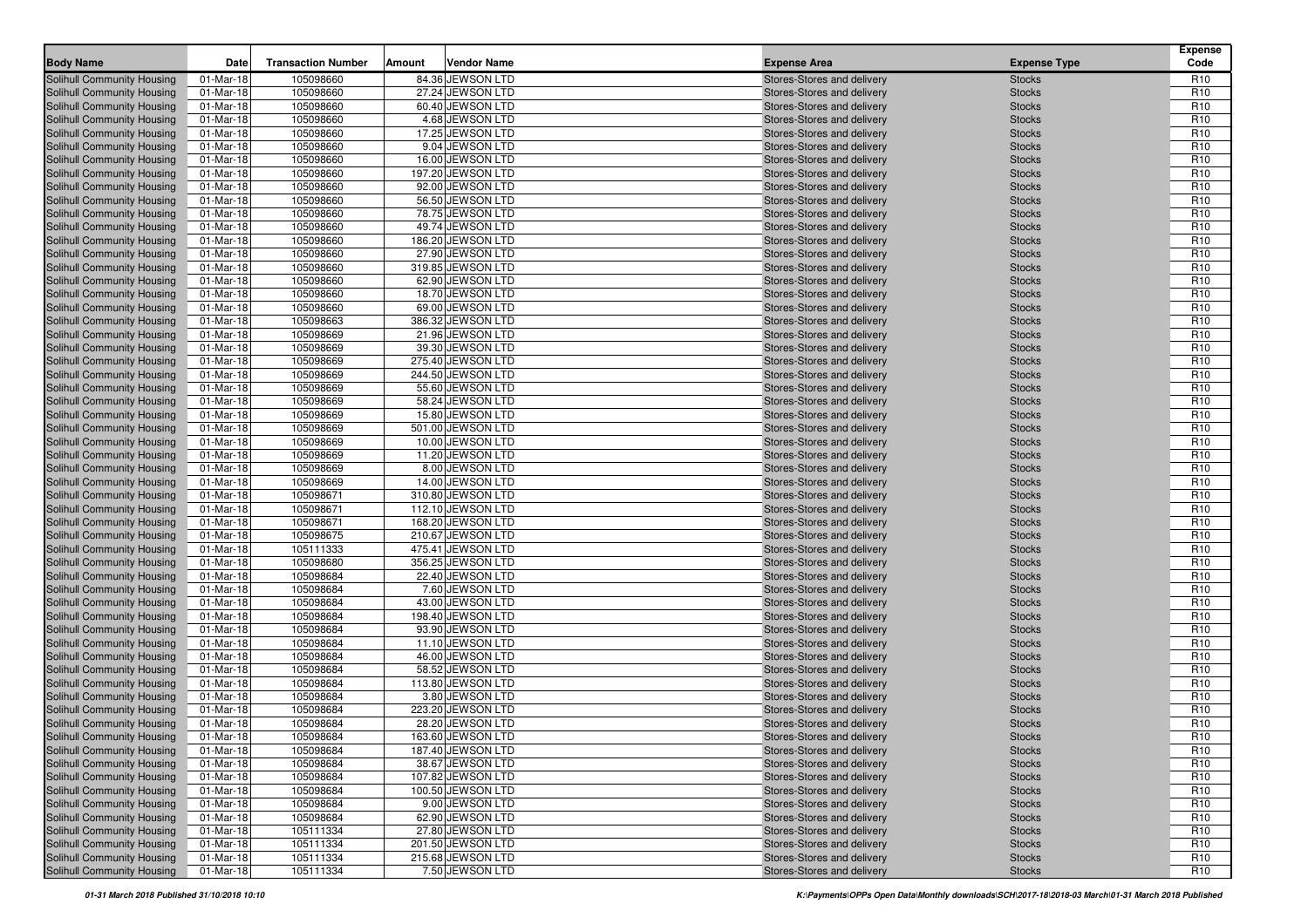| <b>Body Name</b>                  | Date        | <b>Transaction Number</b> | <b>Vendor Name</b><br>Amount | <b>Expense Area</b>        | <b>Expense Type</b> | <b>Expense</b><br>Code |
|-----------------------------------|-------------|---------------------------|------------------------------|----------------------------|---------------------|------------------------|
| Solihull Community Housing        | 01-Mar-18   | 105111334                 | 123.06 JEWSON LTD            | Stores-Stores and delivery | <b>Stocks</b>       | R <sub>10</sub>        |
| <b>Solihull Community Housing</b> | 01-Mar-18   | 105111334                 | 63.90 JEWSON LTD             | Stores-Stores and delivery | <b>Stocks</b>       | R <sub>10</sub>        |
| Solihull Community Housing        | 01-Mar-18   | 105111334                 | 201.06 JEWSON LTD            | Stores-Stores and delivery | <b>Stocks</b>       | R <sub>10</sub>        |
| Solihull Community Housing        | 01-Mar-18   | 105111334                 | 62.40 JEWSON LTD             | Stores-Stores and delivery | <b>Stocks</b>       | R <sub>10</sub>        |
| Solihull Community Housing        | 01-Mar-18   | 105111334                 | 6.50 JEWSON LTD              | Stores-Stores and delivery | <b>Stocks</b>       | R <sub>10</sub>        |
| Solihull Community Housing        | 01-Mar-18   | 105111334                 | 1.60 JEWSON LTD              | Stores-Stores and delivery | <b>Stocks</b>       | R <sub>10</sub>        |
| Solihull Community Housing        | 01-Mar-18   | 105111334                 | 21.55 JEWSON LTD             | Stores-Stores and delivery | <b>Stocks</b>       | R <sub>10</sub>        |
| Solihull Community Housing        | 01-Mar-18   | 105111336                 | 219.31 JEWSON LTD            | Stores-Stores and delivery | <b>Stocks</b>       | R <sub>10</sub>        |
| Solihull Community Housing        | 01-Mar-18   | 105111338                 | 289.38 JEWSON LTD            | Stores-Stores and delivery | <b>Stocks</b>       | R <sub>10</sub>        |
| Solihull Community Housing        | 01-Mar-18   | 105111338                 | 118.16 JEWSON LTD            | Stores-Stores and delivery | <b>Stocks</b>       | R <sub>10</sub>        |
| Solihull Community Housing        | 01-Mar-18   | 105111361                 | 15.40 JEWSON LTD             | Stores-Stores and delivery | <b>Stocks</b>       | R <sub>10</sub>        |
| Solihull Community Housing        | 01-Mar-18   | 105111361                 | 211.90 JEWSON LTD            | Stores-Stores and delivery | <b>Stocks</b>       | R <sub>10</sub>        |
| Solihull Community Housing        | 01-Mar-18   | 105111361                 | 28.80 JEWSON LTD             | Stores-Stores and delivery | <b>Stocks</b>       | R <sub>10</sub>        |
| Solihull Community Housing        | 01-Mar-18   | 105111361                 | 15.60 JEWSON LTD             | Stores-Stores and delivery | <b>Stocks</b>       | R <sub>10</sub>        |
| Solihull Community Housing        | 01-Mar-18   | 105111361                 | 90.00 JEWSON LTD             | Stores-Stores and delivery | <b>Stocks</b>       | R <sub>10</sub>        |
| Solihull Community Housing        | 01-Mar-18   | 105111361                 | 95.16 JEWSON LTD             | Stores-Stores and delivery | <b>Stocks</b>       | R <sub>10</sub>        |
| Solihull Community Housing        | 01-Mar-18   | 105111361                 | 55.60 JEWSON LTD             | Stores-Stores and delivery | <b>Stocks</b>       | R <sub>10</sub>        |
| Solihull Community Housing        | 01-Mar-18   | 105111361                 | 197.80 JEWSON LTD            | Stores-Stores and delivery | <b>Stocks</b>       | R <sub>10</sub>        |
| Solihull Community Housing        | 01-Mar-18   | 105111361                 | 93.90 JEWSON LTD             | Stores-Stores and delivery | <b>Stocks</b>       | R <sub>10</sub>        |
| Solihull Community Housing        | 01-Mar-18   | 105111361                 | 14.70 JEWSON LTD             | Stores-Stores and delivery | <b>Stocks</b>       | R <sub>10</sub>        |
| Solihull Community Housing        | 01-Mar-18   | 105111361                 | 260.36 JEWSON LTD            | Stores-Stores and delivery | <b>Stocks</b>       | R <sub>10</sub>        |
| Solihull Community Housing        | 01-Mar-18   | 105111361                 | 103.35 JEWSON LTD            | Stores-Stores and delivery | <b>Stocks</b>       | R <sub>10</sub>        |
| <b>Solihull Community Housing</b> | 01-Mar-18   | 105111361                 | 52.50 JEWSON LTD             | Stores-Stores and delivery | <b>Stocks</b>       | R <sub>10</sub>        |
| Solihull Community Housing        | 01-Mar-18   | 105111361                 | 160.29 JEWSON LTD            | Stores-Stores and delivery | <b>Stocks</b>       | R <sub>10</sub>        |
| Solihull Community Housing        | 01-Mar-18   | 105111361                 | 56.50 JEWSON LTD             | Stores-Stores and delivery | <b>Stocks</b>       | R <sub>10</sub>        |
| Solihull Community Housing        | 01-Mar-18   | 105111361                 | 41.73 JEWSON LTD             | Stores-Stores and delivery | <b>Stocks</b>       | R <sub>10</sub>        |
| Solihull Community Housing        | 01-Mar-18   | 105111361                 | 172.85 JEWSON LTD            | Stores-Stores and delivery | <b>Stocks</b>       | R <sub>10</sub>        |
| Solihull Community Housing        | 01-Mar-18   | 105111361                 | 41.40 JEWSON LTD             | Stores-Stores and delivery | <b>Stocks</b>       | R <sub>10</sub>        |
| Solihull Community Housing        | 01-Mar-18   | 105111361                 | 37.44 JEWSON LTD             | Stores-Stores and delivery | <b>Stocks</b>       | R <sub>10</sub>        |
| Solihull Community Housing        | 01-Mar-18   | 105111361                 | 46.95 JEWSON LTD             | Stores-Stores and delivery | <b>Stocks</b>       | R <sub>10</sub>        |
| Solihull Community Housing        | 01-Mar-18   | 105111361                 | 58.50 JEWSON LTD             | Stores-Stores and delivery | <b>Stocks</b>       | R <sub>10</sub>        |
| Solihull Community Housing        | 01-Mar-18   | 105111361                 | 32.20 JEWSON LTD             | Stores-Stores and delivery | <b>Stocks</b>       | R <sub>10</sub>        |
| Solihull Community Housing        | 01-Mar-18   | 105111345                 | 18.40 JEWSON LTD             | Stores-Stores and delivery | <b>Stocks</b>       | R <sub>10</sub>        |
| Solihull Community Housing        | 01-Mar-18   | 105111345                 | 15.10 JEWSON LTD             | Stores-Stores and delivery | <b>Stocks</b>       | R <sub>10</sub>        |
| Solihull Community Housing        | 01-Mar-18   | 105111345                 | 14.00 JEWSON LTD             | Stores-Stores and delivery | <b>Stocks</b>       | R <sub>10</sub>        |
| Solihull Community Housing        | 01-Mar-18   | 105111345                 | 32.00 JEWSON LTD             | Stores-Stores and delivery | <b>Stocks</b>       | R <sub>10</sub>        |
| Solihull Community Housing        | 01-Mar-18   | 105111345                 | 7.40 JEWSON LTD              | Stores-Stores and delivery | <b>Stocks</b>       | R <sub>10</sub>        |
| Solihull Community Housing        | 01-Mar-18   | 105111345                 | 23.40 JEWSON LTD             | Stores-Stores and delivery | <b>Stocks</b>       | R <sub>10</sub>        |
| Solihull Community Housing        | 01-Mar-18   | 105111345                 | 15.00 JEWSON LTD             | Stores-Stores and delivery | <b>Stocks</b>       | R <sub>10</sub>        |
| Solihull Community Housing        | 01-Mar-18   | 105111345                 | 5.80 JEWSON LTD              | Stores-Stores and delivery | <b>Stocks</b>       | R <sub>10</sub>        |
| Solihull Community Housing        | 01-Mar-18   | 105111345                 | 56.84 JEWSON LTD             | Stores-Stores and delivery | <b>Stocks</b>       | R <sub>10</sub>        |
| Solihull Community Housing        | 01-Mar-18   | 105111345                 | 88.10 JEWSON LTD             | Stores-Stores and delivery | <b>Stocks</b>       | R <sub>10</sub>        |
| Solihull Community Housing        | 01-Mar-18   | 105111345                 | 6.80 JEWSON LTD              | Stores-Stores and delivery | <b>Stocks</b>       | R <sub>10</sub>        |
| Solihull Community Housing        | 01-Mar-18   | 105111345                 | 12.40 JEWSON LTD             | Stores-Stores and delivery | <b>Stocks</b>       | R <sub>10</sub>        |
| Solihull Community Housing        | 01-Mar-18   | 105111345                 | 33.69 JEWSON LTD             | Stores-Stores and delivery | <b>Stocks</b>       | R <sub>10</sub>        |
| Solihull Community Housing        | 01-Mar-18   | 105111345                 | 26.35 JEWSON LTD             | Stores-Stores and delivery | <b>Stocks</b>       | R <sub>10</sub>        |
| Solihull Community Housing        | 01-Mar-18   | 105111349                 | 15.40 JEWSON LTD             | Stores-Stores and delivery | <b>Stocks</b>       | R <sub>10</sub>        |
| Solihull Community Housing        | 01-Mar-18   | 105111349                 | 90.00 JEWSON LTD             | Stores-Stores and delivery | <b>Stocks</b>       | R <sub>10</sub>        |
| Solihull Community Housing        | 01-Mar-18   | 105111349                 | 16.00 JEWSON LTD             | Stores-Stores and delivery | <b>Stocks</b>       | R <sub>10</sub>        |
| Solihull Community Housing        | $01-Mar-18$ | 105111349                 | 267.71 JEWSON LTD            | Stores-Stores and delivery | <b>Stocks</b>       | R <sub>10</sub>        |
| Solihull Community Housing        | 01-Mar-18   | 105111349                 | 63.36 JEWSON LTD             | Stores-Stores and delivery | <b>Stocks</b>       | R <sub>10</sub>        |
| <b>Solihull Community Housing</b> | $01-Mar-18$ | 105111349                 | 56.84 JEWSON LTD             | Stores-Stores and delivery | <b>Stocks</b>       | R <sub>10</sub>        |
| Solihull Community Housing        | 01-Mar-18   | 105111349                 | 93.95 JEWSON LTD             | Stores-Stores and delivery | <b>Stocks</b>       | R <sub>10</sub>        |
| Solihull Community Housing        | 01-Mar-18   | 105111349                 | 1166.00 JEWSON LTD           | Stores-Stores and delivery | <b>Stocks</b>       | R <sub>10</sub>        |
| Solihull Community Housing        | 01-Mar-18   | 105111349                 | 113.80 JEWSON LTD            | Stores-Stores and delivery | <b>Stocks</b>       | R <sub>10</sub>        |
| Solihull Community Housing        | 01-Mar-18   | 105111349                 | 101.01 JEWSON LTD            | Stores-Stores and delivery | <b>Stocks</b>       | R <sub>10</sub>        |
| Solihull Community Housing        | 01-Mar-18   | 105111349                 | 975.00 JEWSON LTD            | Stores-Stores and delivery | <b>Stocks</b>       | R <sub>10</sub>        |
| Solihull Community Housing        | 01-Mar-18   | 105111349                 | 54.80 JEWSON LTD             | Stores-Stores and delivery | <b>Stocks</b>       | R <sub>10</sub>        |
| Solihull Community Housing        | 01-Mar-18   | 105111349                 | 141.20 JEWSON LTD            | Stores-Stores and delivery | <b>Stocks</b>       | R <sub>10</sub>        |
| Solihull Community Housing        | 01-Mar-18   | 105111349                 | 38.20 JEWSON LTD             | Stores-Stores and delivery | <b>Stocks</b>       | R <sub>10</sub>        |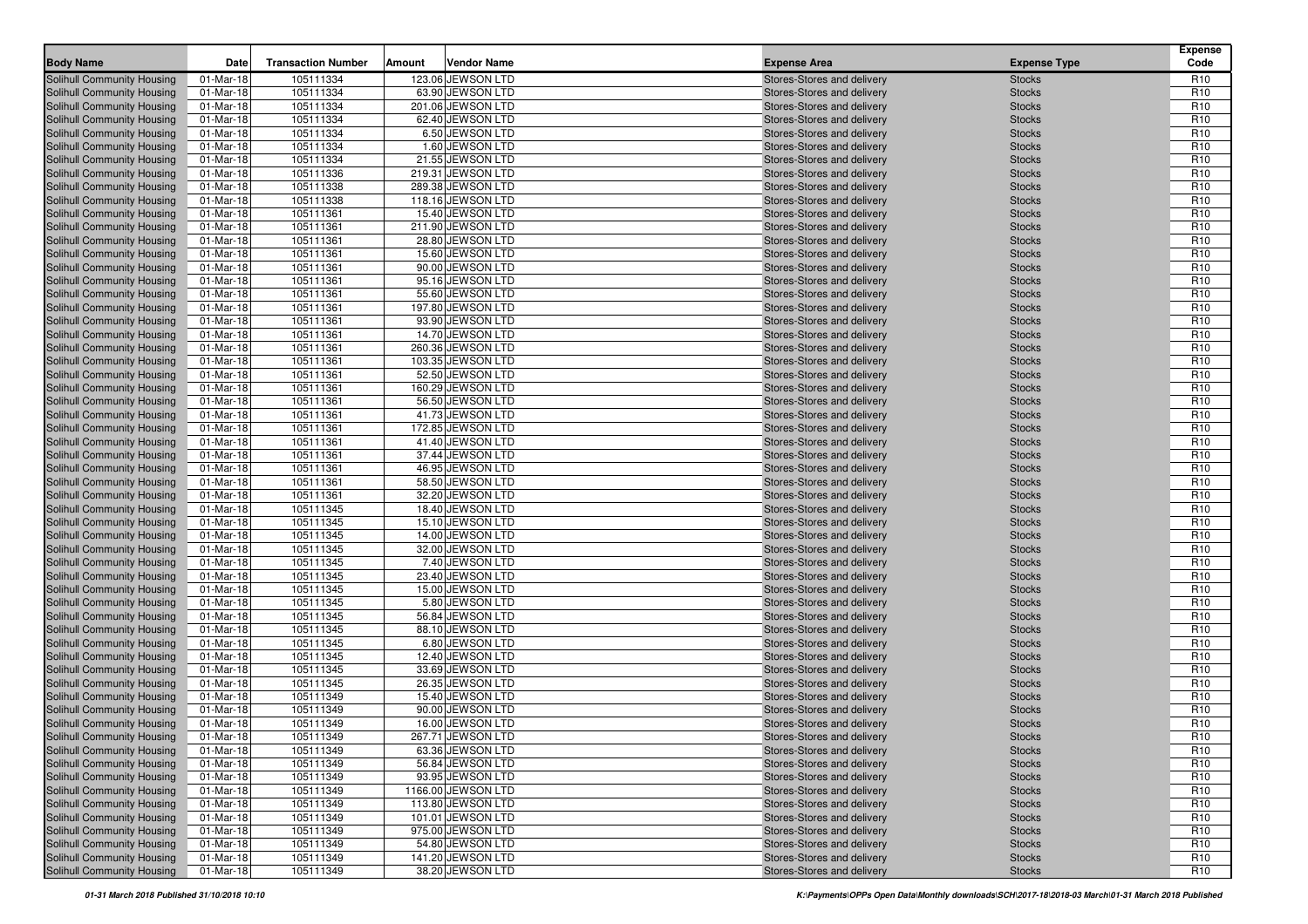| <b>Body Name</b>                  | Date      | <b>Transaction Number</b> | Vendor Name<br>Amount | <b>Expense Area</b>        | <b>Expense Type</b> | <b>Expense</b><br>Code |
|-----------------------------------|-----------|---------------------------|-----------------------|----------------------------|---------------------|------------------------|
| Solihull Community Housing        | 01-Mar-18 | 105111349                 | 84.60 JEWSON LTD      | Stores-Stores and delivery | <b>Stocks</b>       | R <sub>10</sub>        |
| <b>Solihull Community Housing</b> | 01-Mar-18 | 105111349                 | 48.00 JEWSON LTD      | Stores-Stores and delivery | <b>Stocks</b>       | R <sub>10</sub>        |
| Solihull Community Housing        | 01-Mar-18 | 105111349                 | 27.90 JEWSON LTD      | Stores-Stores and delivery | <b>Stocks</b>       | R <sub>10</sub>        |
| Solihull Community Housing        | 01-Mar-18 | 105111349                 | 62.90 JEWSON LTD      | Stores-Stores and delivery | <b>Stocks</b>       | R <sub>10</sub>        |
| Solihull Community Housing        | 01-Mar-18 | 105111349                 | 26.95 JEWSON LTD      | Stores-Stores and delivery | <b>Stocks</b>       | R <sub>10</sub>        |
| Solihull Community Housing        | 01-Mar-18 | 105111351                 | 5.10 JEWSON LTD       | Stores-Stores and delivery | <b>Stocks</b>       | R <sub>10</sub>        |
| Solihull Community Housing        | 01-Mar-18 | 105111351                 | 71.04 JEWSON LTD      | Stores-Stores and delivery | <b>Stocks</b>       | R <sub>10</sub>        |
| Solihull Community Housing        | 01-Mar-18 | 105111351                 | 38.04 JEWSON LTD      | Stores-Stores and delivery | <b>Stocks</b>       | R <sub>10</sub>        |
| Solihull Community Housing        | 01-Mar-18 | 105111351                 | 38.10 JEWSON LTD      | Stores-Stores and delivery | <b>Stocks</b>       | R <sub>10</sub>        |
| Solihull Community Housing        | 01-Mar-18 | 105111351                 | 67.35 JEWSON LTD      | Stores-Stores and delivery | <b>Stocks</b>       | R <sub>10</sub>        |
| Solihull Community Housing        | 01-Mar-18 | 105111351                 | 35.88 JEWSON LTD      | Stores-Stores and delivery | <b>Stocks</b>       | R <sub>10</sub>        |
| Solihull Community Housing        | 01-Mar-18 | 105111351                 | 84.36 JEWSON LTD      | Stores-Stores and delivery | <b>Stocks</b>       | R <sub>10</sub>        |
| Solihull Community Housing        | 01-Mar-18 | 105111351                 | 50.55 JEWSON LTD      | Stores-Stores and delivery | <b>Stocks</b>       | R <sub>10</sub>        |
| Solihull Community Housing        | 01-Mar-18 | 105111351                 | 97.50 JEWSON LTD      | Stores-Stores and delivery | <b>Stocks</b>       | R <sub>10</sub>        |
| Solihull Community Housing        | 01-Mar-18 | 105111351                 | 60.90 JEWSON LTD      | Stores-Stores and delivery | <b>Stocks</b>       | R <sub>10</sub>        |
| Solihull Community Housing        | 01-Mar-18 | 105111351                 | 33.20 JEWSON LTD      | Stores-Stores and delivery | <b>Stocks</b>       | R <sub>10</sub>        |
| Solihull Community Housing        | 01-Mar-18 | 105111351                 | 33.70 JEWSON LTD      | Stores-Stores and delivery | <b>Stocks</b>       | R <sub>10</sub>        |
| Solihull Community Housing        | 01-Mar-18 | 105111351                 | 360.80 JEWSON LTD     | Stores-Stores and delivery | <b>Stocks</b>       | R <sub>10</sub>        |
| Solihull Community Housing        | 01-Mar-18 | 105111351                 | 28.50 JEWSON LTD      | Stores-Stores and delivery | <b>Stocks</b>       | R <sub>10</sub>        |
| Solihull Community Housing        | 01-Mar-18 | 105111351                 | 84.70 JEWSON LTD      | Stores-Stores and delivery | <b>Stocks</b>       | R <sub>10</sub>        |
| Solihull Community Housing        | 01-Mar-18 | 105111351                 | 8.00 JEWSON LTD       | Stores-Stores and delivery | <b>Stocks</b>       | R <sub>10</sub>        |
| Solihull Community Housing        | 01-Mar-18 | 105111351                 | 14.00 JEWSON LTD      | Stores-Stores and delivery | <b>Stocks</b>       | R <sub>10</sub>        |
| <b>Solihull Community Housing</b> | 01-Mar-18 | 105111351                 | 19.00 JEWSON LTD      | Stores-Stores and delivery | <b>Stocks</b>       | R <sub>10</sub>        |
| Solihull Community Housing        | 01-Mar-18 | 105111351                 | 210.00 JEWSON LTD     | Stores-Stores and delivery | <b>Stocks</b>       | R <sub>10</sub>        |
| Solihull Community Housing        | 01-Mar-18 | 105111351                 | 30.00 JEWSON LTD      | Stores-Stores and delivery | <b>Stocks</b>       | R <sub>10</sub>        |
| Solihull Community Housing        | 01-Mar-18 | 105111352                 | 75.60 JEWSON LTD      | Stores-Stores and delivery | <b>Stocks</b>       | R <sub>10</sub>        |
| Solihull Community Housing        | 01-Mar-18 | 105111352                 | 400.00 JEWSON LTD     | Stores-Stores and delivery | <b>Stocks</b>       | R <sub>10</sub>        |
| Solihull Community Housing        | 01-Mar-18 | 105111352                 | 56.60 JEWSON LTD      | Stores-Stores and delivery | <b>Stocks</b>       | R <sub>10</sub>        |
| Solihull Community Housing        | 01-Mar-18 | 105111352                 | 2.59 JEWSON LTD       | Stores-Stores and delivery | <b>Stocks</b>       | R <sub>10</sub>        |
| Solihull Community Housing        | 05-Mar-18 | 105111356                 | 7.70 JEWSON LTD       | Stores-Stores and delivery | <b>Stocks</b>       | R <sub>10</sub>        |
| Solihull Community Housing        | 05-Mar-18 | 105111356                 | 5.38 JEWSON LTD       | Stores-Stores and delivery | <b>Stocks</b>       | R <sub>10</sub>        |
| Solihull Community Housing        | 05-Mar-18 | 105111356                 | 5.45 JEWSON LTD       | Stores-Stores and delivery | <b>Stocks</b>       | R <sub>10</sub>        |
| Solihull Community Housing        | 05-Mar-18 | 105111356                 | 6.00 JEWSON LTD       | Stores-Stores and delivery | <b>Stocks</b>       | R <sub>10</sub>        |
| Solihull Community Housing        | 05-Mar-18 | 105111356                 | 56.84 JEWSON LTD      | Stores-Stores and delivery | <b>Stocks</b>       | R <sub>10</sub>        |
| Solihull Community Housing        | 05-Mar-18 | 105111356                 | 6.95 JEWSON LTD       | Stores-Stores and delivery | <b>Stocks</b>       | R <sub>10</sub>        |
| Solihull Community Housing        | 05-Mar-18 | 105111356                 | 6.00 JEWSON LTD       | Stores-Stores and delivery | <b>Stocks</b>       | R <sub>10</sub>        |
| Solihull Community Housing        | 05-Mar-18 | 105111356                 | 113.80 JEWSON LTD     | Stores-Stores and delivery | <b>Stocks</b>       | R <sub>10</sub>        |
| Solihull Community Housing        | 05-Mar-18 | 105111356                 | 56.00 JEWSON LTD      | Stores-Stores and delivery | <b>Stocks</b>       | R <sub>10</sub>        |
| Solihull Community Housing        | 05-Mar-18 | 105111356                 | 60.00 JEWSON LTD      | Stores-Stores and delivery | <b>Stocks</b>       | R <sub>10</sub>        |
| Solihull Community Housing        | 05-Mar-18 | 105111356                 | 13.00 JEWSON LTD      | Stores-Stores and delivery | <b>Stocks</b>       | R <sub>10</sub>        |
| Solihull Community Housing        | 05-Mar-18 | 105111356                 | 22.10 JEWSON LTD      | Stores-Stores and delivery | <b>Stocks</b>       | R <sub>10</sub>        |
| Solihull Community Housing        | 05-Mar-18 | 105111356                 | 46.95 JEWSON LTD      | Stores-Stores and delivery | <b>Stocks</b>       | R <sub>10</sub>        |
| Solihull Community Housing        | 05-Mar-18 | 105111356                 | 192.40 JEWSON LTD     | Stores-Stores and delivery | <b>Stocks</b>       | R <sub>10</sub>        |
| Solihull Community Housing        | 05-Mar-18 | 105111358                 | 224.00 JEWSON LTD     | Stores-Stores and delivery | <b>Stocks</b>       | R <sub>10</sub>        |
| Solihull Community Housing        | 05-Mar-18 | 105125374                 | 475.00 JEWSON LTD     | Stores-Stores and delivery | <b>Stocks</b>       | R <sub>10</sub>        |
| Solihull Community Housing        | 07-Mar-18 | 105125375                 | 51.40 JEWSON LTD      | Stores-Stores and delivery | <b>Stocks</b>       | R <sub>10</sub>        |
| Solihull Community Housing        | 07-Mar-18 | 105125375                 | 30.60 JEWSON LTD      | Stores-Stores and delivery | <b>Stocks</b>       | R <sub>10</sub>        |
| Solihull Community Housing        | 07-Mar-18 | 105125375                 | 172.60 JEWSON LTD     | Stores-Stores and delivery | <b>Stocks</b>       | R <sub>10</sub>        |
| Solihull Community Housing        | 07-Mar-18 | 105125375                 | 72.48 JEWSON LTD      | Stores-Stores and delivery | <b>Stocks</b>       | R <sub>10</sub>        |
| Solihull Community Housing        | 07-Mar-18 | 105125375                 | 167.20 JEWSON LTD     | Stores-Stores and delivery | <b>Stocks</b>       | R <sub>10</sub>        |
| Solihull Community Housing        | 07-Mar-18 | 105125375                 | 69.00 JEWSON LTD      | Stores-Stores and delivery | <b>Stocks</b>       | R <sub>10</sub>        |
| <b>Solihull Community Housing</b> | 07-Mar-18 | 105125375                 | 49.00 JEWSON LTD      | Stores-Stores and delivery | <b>Stocks</b>       | R <sub>10</sub>        |
| Solihull Community Housing        | 07-Mar-18 | 105125375                 | 46.20 JEWSON LTD      | Stores-Stores and delivery | <b>Stocks</b>       | R <sub>10</sub>        |
| Solihull Community Housing        | 07-Mar-18 | 105125375                 | 15.00 JEWSON LTD      | Stores-Stores and delivery | <b>Stocks</b>       | R <sub>10</sub>        |
| Solihull Community Housing        | 07-Mar-18 | 105125377                 | 1066.70 JEWSON LTD    | Stores-Stores and delivery | <b>Stocks</b>       | R <sub>10</sub>        |
| Solihull Community Housing        | 07-Mar-18 | 105125382                 | 495.00 JEWSON LTD     | Stores-Stores and delivery | <b>Stocks</b>       | R <sub>10</sub>        |
| Solihull Community Housing        | 08-Mar-18 | 105125384                 | 18.40 JEWSON LTD      | Stores-Stores and delivery | <b>Stocks</b>       | R <sub>10</sub>        |
| Solihull Community Housing        | 08-Mar-18 | 105125384                 | 15.80 JEWSON LTD      | Stores-Stores and delivery | <b>Stocks</b>       | R <sub>10</sub>        |
| Solihull Community Housing        | 08-Mar-18 | 105125384                 | 89.58 JEWSON LTD      | Stores-Stores and delivery | <b>Stocks</b>       | R <sub>10</sub>        |
| Solihull Community Housing        | 08-Mar-18 | 105125384                 | 21.80 JEWSON LTD      | Stores-Stores and delivery | <b>Stocks</b>       | R <sub>10</sub>        |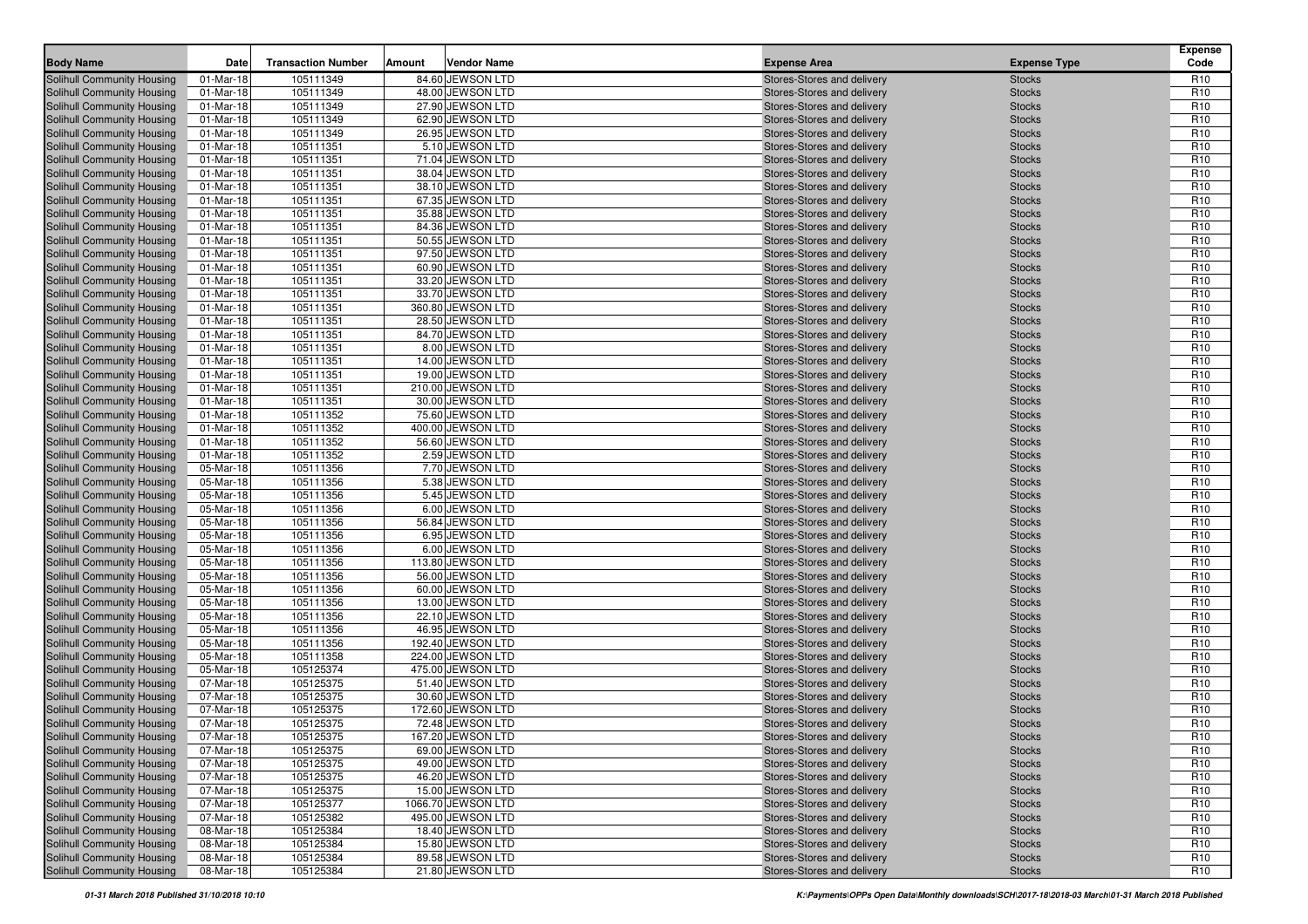| <b>Body Name</b>                                         | Date                   | <b>Transaction Number</b> | Amount | <b>Vendor Name</b>                    | <b>Expense Area</b>                                      | <b>Expense Type</b>            | <b>Expense</b><br>Code             |
|----------------------------------------------------------|------------------------|---------------------------|--------|---------------------------------------|----------------------------------------------------------|--------------------------------|------------------------------------|
| Solihull Community Housing                               | 08-Mar-18              | 105125384                 |        | 79.20 JEWSON LTD                      | Stores-Stores and delivery                               | <b>Stocks</b>                  | R <sub>10</sub>                    |
| Solihull Community Housing                               | 08-Mar-18              | 105125384                 |        | 48.70 JEWSON LTD                      | Stores-Stores and delivery                               | <b>Stocks</b>                  | R <sub>10</sub>                    |
| Solihull Community Housing                               | 08-Mar-18              | 105125384                 |        | 3.60 JEWSON LTD                       | Stores-Stores and delivery                               | <b>Stocks</b>                  | R <sub>10</sub>                    |
| Solihull Community Housing                               | 08-Mar-18              | 105125384                 |        | 198.40 JEWSON LTD                     | Stores-Stores and delivery                               | <b>Stocks</b>                  | R <sub>10</sub>                    |
| Solihull Community Housing                               | 08-Mar-18              | 105125384                 |        | 97.20 JEWSON LTD                      | Stores-Stores and delivery                               | <b>Stocks</b>                  | R <sub>10</sub>                    |
| Solihull Community Housing                               | 08-Mar-18              | 105125384                 |        | 5.30 JEWSON LTD                       | Stores-Stores and delivery                               | <b>Stocks</b>                  | R <sub>10</sub>                    |
| Solihull Community Housing                               | 08-Mar-18              | 105125384                 |        | 24.60 JEWSON LTD                      | Stores-Stores and delivery                               | <b>Stocks</b>                  | R <sub>10</sub>                    |
| Solihull Community Housing                               | 08-Mar-18              | 105125384                 |        | 29.30 JEWSON LTD                      | Stores-Stores and delivery                               | <b>Stocks</b>                  | R <sub>10</sub>                    |
| Solihull Community Housing                               | 08-Mar-18              | 105125384                 |        | 1.20 JEWSON LTD                       | Stores-Stores and delivery                               | <b>Stocks</b>                  | R <sub>10</sub>                    |
| Solihull Community Housing                               | 08-Mar-18              | 105125384                 |        | 1166.00 JEWSON LTD                    | Stores-Stores and delivery                               | <b>Stocks</b>                  | R <sub>10</sub>                    |
| Solihull Community Housing                               | 08-Mar-18              | 105125384                 |        | 9.90 JEWSON LTD                       | Stores-Stores and delivery                               | <b>Stocks</b>                  | R <sub>10</sub>                    |
| Solihull Community Housing                               | 08-Mar-18              | 105125384                 |        | 97.00 JEWSON LTD                      | Stores-Stores and delivery                               | <b>Stocks</b>                  | R <sub>10</sub>                    |
| Solihull Community Housing                               | 08-Mar-18              | 105125384                 |        | 85.44 JEWSON LTD                      | Stores-Stores and delivery                               | <b>Stocks</b>                  | R <sub>10</sub>                    |
| Solihull Community Housing                               | 08-Mar-18              | 105125384                 |        | 16.00 JEWSON LTD                      | Stores-Stores and delivery                               | <b>Stocks</b>                  | R <sub>10</sub>                    |
| Solihull Community Housing                               | 08-Mar-18              | 105125384                 |        | 6.50 JEWSON LTD                       | Stores-Stores and delivery                               | <b>Stocks</b>                  | R <sub>10</sub>                    |
| Solihull Community Housing                               | 08-Mar-18              | 105125384                 |        | 222.80 JEWSON LTD                     | Stores-Stores and delivery                               | <b>Stocks</b>                  | R <sub>10</sub>                    |
| Solihull Community Housing                               | 08-Mar-18              | 105125384                 |        | 187.40 JEWSON LTD                     | Stores-Stores and delivery                               | <b>Stocks</b>                  | R <sub>10</sub>                    |
| Solihull Community Housing                               | 08-Mar-18              | 105125384                 |        | 1.80 JEWSON LTD                       | Stores-Stores and delivery                               | <b>Stocks</b>                  | R <sub>10</sub>                    |
| Solihull Community Housing                               | 08-Mar-18              | 105125384                 |        | 186.20 JEWSON LTD                     | Stores-Stores and delivery                               | <b>Stocks</b>                  | R <sub>10</sub>                    |
| Solihull Community Housing                               | 08-Mar-18              | 105125384                 |        | 18.24 JEWSON LTD                      | Stores-Stores and delivery                               | <b>Stocks</b>                  | R <sub>10</sub>                    |
| Solihull Community Housing                               | 08-Mar-18              | 105125384                 |        | 1.60 JEWSON LTD                       | Stores-Stores and delivery                               | <b>Stocks</b>                  | R <sub>10</sub>                    |
| Solihull Community Housing                               | 08-Mar-18              | 105125384                 |        | 48.00 JEWSON LTD                      | Stores-Stores and delivery                               | <b>Stocks</b>                  | R <sub>10</sub>                    |
| Solihull Community Housing                               | 08-Mar-18              | 105125384                 |        | 243.00 JEWSON LTD                     | Stores-Stores and delivery                               | <b>Stocks</b>                  | R <sub>10</sub>                    |
| Solihull Community Housing                               | 09-Mar-18              | 105125387                 |        | 16.30 JEWSON LTD                      | Stores-Stores and delivery                               | <b>Stocks</b>                  | R <sub>10</sub>                    |
| Solihull Community Housing                               | 09-Mar-18              | 105125387                 |        | 81.50 JEWSON LTD                      | Stores-Stores and delivery                               | <b>Stocks</b>                  | R <sub>10</sub>                    |
| Solihull Community Housing                               | 09-Mar-18              | 105125387                 |        | 77.95 JEWSON LTD                      | Stores-Stores and delivery                               | <b>Stocks</b>                  | R <sub>10</sub>                    |
| Solihull Community Housing                               | 09-Mar-18              | 105125387                 |        | 408.61 JEWSON LTD                     | Stores-Stores and delivery                               | <b>Stocks</b>                  | R <sub>10</sub>                    |
| Solihull Community Housing                               | 09-Mar-18              | 105125387                 |        | 43.00 JEWSON LTD                      | Stores-Stores and delivery                               | <b>Stocks</b>                  | R <sub>10</sub>                    |
| Solihull Community Housing                               | 09-Mar-18              | 105125387                 |        | 123.48 JEWSON LTD                     | Stores-Stores and delivery                               | <b>Stocks</b>                  | R <sub>10</sub>                    |
| Solihull Community Housing                               | 09-Mar-18              | 105125387                 |        | 62.40 JEWSON LTD                      | Stores-Stores and delivery                               | <b>Stocks</b>                  | R <sub>10</sub>                    |
| Solihull Community Housing                               | 09-Mar-18              | 105125387                 |        | 88.45 JEWSON LTD                      | Stores-Stores and delivery                               | <b>Stocks</b>                  | R <sub>10</sub>                    |
| Solihull Community Housing                               | 09-Mar-18              | 105125387                 |        | 390.00 JEWSON LTD                     | Stores-Stores and delivery                               | <b>Stocks</b>                  | R <sub>10</sub>                    |
| Solihull Community Housing                               | 09-Mar-18              | 105125387                 |        | 172.85 JEWSON LTD                     | Stores-Stores and delivery                               | <b>Stocks</b>                  | R <sub>10</sub>                    |
| Solihull Community Housing                               | 09-Mar-18              | 105125387                 |        | 38.67 JEWSON LTD                      | Stores-Stores and delivery                               | <b>Stocks</b>                  | R <sub>10</sub>                    |
| Solihull Community Housing                               | 09-Mar-18              | 105125387                 |        | 11.20 JEWSON LTD                      | Stores-Stores and delivery                               | <b>Stocks</b>                  | R <sub>10</sub>                    |
| Solihull Community Housing                               | 09-Mar-18              | 105125387                 |        | 43.20 JEWSON LTD                      | Stores-Stores and delivery                               | <b>Stocks</b>                  | R <sub>10</sub><br>R <sub>10</sub> |
| Solihull Community Housing                               | 09-Mar-18              | 105125388<br>105125388    |        | 33.70 JEWSON LTD<br>665.00 JEWSON LTD | Stores-Stores and delivery                               | <b>Stocks</b>                  | R <sub>10</sub>                    |
| Solihull Community Housing<br>Solihull Community Housing | 09-Mar-18<br>12-Mar-18 | 105125393                 |        | 462.91 JEWSON LTD                     | Stores-Stores and delivery<br>Stores-Stores and delivery | <b>Stocks</b><br><b>Stocks</b> | R <sub>10</sub>                    |
| Solihull Community Housing                               | 13-Mar-18              | 105125396                 |        | 31.70 JEWSON LTD                      | Stores-Stores and delivery                               | <b>Stocks</b>                  | R <sub>10</sub>                    |
| Solihull Community Housing                               | 13-Mar-18              | 105125396                 |        | 8.50 JEWSON LTD                       | Stores-Stores and delivery                               | <b>Stocks</b>                  | R <sub>10</sub>                    |
| Solihull Community Housing                               | 13-Mar-18              | 105125396                 |        | 13.57 JEWSON LTD                      | Stores-Stores and delivery                               | <b>Stocks</b>                  | R <sub>10</sub>                    |
| Solihull Community Housing                               | 13-Mar-18              | 105125396                 |        | 29.20 JEWSON LTD                      | Stores-Stores and delivery                               | <b>Stocks</b>                  | R <sub>10</sub>                    |
| Solihull Community Housing                               | 13-Mar-18              | 105125396                 |        | 6.50 JEWSON LTD                       | Stores-Stores and delivery                               | <b>Stocks</b>                  | R <sub>10</sub>                    |
| Solihull Community Housing                               | 13-Mar-18              | 105125396                 |        | 82.80 JEWSON LTD                      | Stores-Stores and delivery                               | <b>Stocks</b>                  | R <sub>10</sub>                    |
| Solihull Community Housing                               | 13-Mar-18              | 105125396                 |        | 28.80 JEWSON LTD                      | Stores-Stores and delivery                               | <b>Stocks</b>                  | R <sub>10</sub>                    |
| Solihull Community Housing                               | 13-Mar-18              | 105125396                 |        | 15.00 JEWSON LTD                      | Stores-Stores and delivery                               | <b>Stocks</b>                  | R <sub>10</sub>                    |
| Solihull Community Housing                               | 13-Mar-18              | 105125396                 |        | 6.00 JEWSON LTD                       | Stores-Stores and delivery                               | <b>Stocks</b>                  | R <sub>10</sub>                    |
| Solihull Community Housing                               | 13-Mar-18              | 105125396                 |        | 2.95 JEWSON LTD                       | Stores-Stores and delivery                               | <b>Stocks</b>                  | R <sub>10</sub>                    |
| Solihull Community Housing                               | 13-Mar-18              | 105125396                 |        | 26.80 JEWSON LTD                      | Stores-Stores and delivery                               | <b>Stocks</b>                  | R <sub>10</sub>                    |
| Solihull Community Housing                               | 13-Mar-18              | 105125396                 |        | 6.95 JEWSON LTD                       | Stores-Stores and delivery                               | <b>Stocks</b>                  | R <sub>10</sub>                    |
| Solihull Community Housing                               | 13-Mar-18              | 105125396                 |        | 19.65 JEWSON LTD                      | Stores-Stores and delivery                               | <b>Stocks</b>                  | R <sub>10</sub>                    |
| Solihull Community Housing                               | 13-Mar-18              | 105125396                 |        | 124.95 JEWSON LTD                     | Stores-Stores and delivery                               | <b>Stocks</b>                  | R <sub>10</sub>                    |
| Solihull Community Housing                               | 13-Mar-18              | 105125396                 |        | 35.00 JEWSON LTD                      | Stores-Stores and delivery                               | <b>Stocks</b>                  | R <sub>10</sub>                    |
| Solihull Community Housing                               | 13-Mar-18              | 105125396                 |        | 56.00 JEWSON LTD                      | Stores-Stores and delivery                               | <b>Stocks</b>                  | R <sub>10</sub>                    |
| Solihull Community Housing                               | 13-Mar-18              | 105125396                 |        | 501.00 JEWSON LTD                     | Stores-Stores and delivery                               | <b>Stocks</b>                  | R <sub>10</sub>                    |
| Solihull Community Housing                               | 13-Mar-18              | 105125396                 |        | 187.40 JEWSON LTD                     | Stores-Stores and delivery                               | <b>Stocks</b>                  | R <sub>10</sub>                    |
| Solihull Community Housing                               | 13-Mar-18              | 105125396                 |        | 10.00 JEWSON LTD                      | Stores-Stores and delivery                               | <b>Stocks</b>                  | R <sub>10</sub>                    |
| Solihull Community Housing                               | 13-Mar-18              | 105125396                 |        | 141.20 JEWSON LTD                     | Stores-Stores and delivery                               | <b>Stocks</b>                  | R <sub>10</sub>                    |
| Solihull Community Housing                               | 13-Mar-18              | 105125396                 |        | 14.00 JEWSON LTD                      | Stores-Stores and delivery                               | <b>Stocks</b>                  | R <sub>10</sub>                    |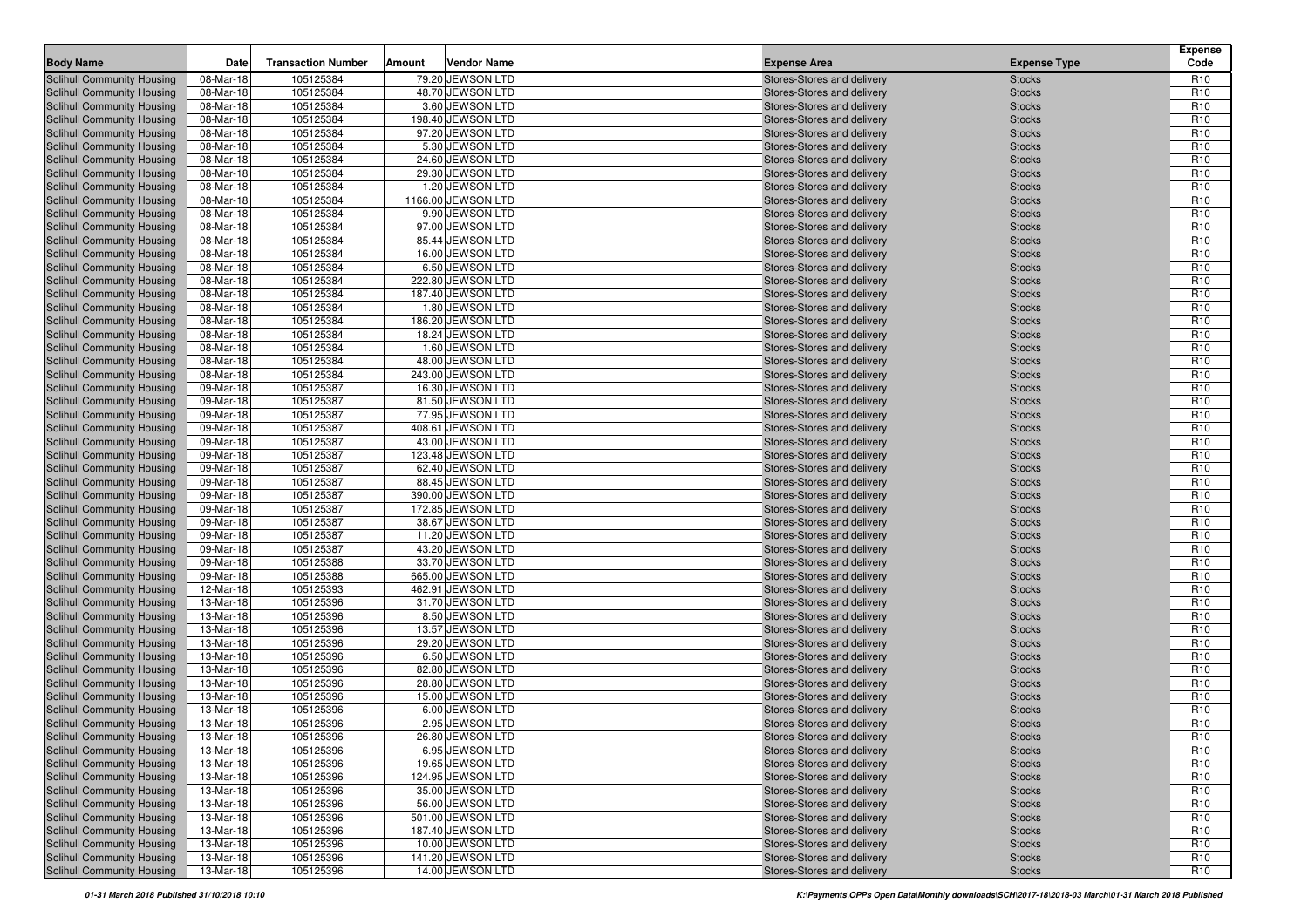| <b>Body Name</b>                                         | Date                   | <b>Transaction Number</b> | Amount | <b>Vendor Name</b>                  | <b>Expense Area</b>                                      | <b>Expense Type</b>            | <b>Expense</b><br>Code             |
|----------------------------------------------------------|------------------------|---------------------------|--------|-------------------------------------|----------------------------------------------------------|--------------------------------|------------------------------------|
| Solihull Community Housing                               | 13-Mar-18              | 105125397                 |        | 471.64 JEWSON LTD                   | Stores-Stores and delivery                               | <b>Stocks</b>                  | R <sub>10</sub>                    |
| Solihull Community Housing                               | 13-Mar-18              | 105125401                 |        | 450.00 JEWSON LTD                   | Stores-Stores and delivery                               | <b>Stocks</b>                  | R <sub>10</sub>                    |
| Solihull Community Housing                               | 14-Mar-18              | 105125404                 |        | 15.10 JEWSON LTD                    | Stores-Stores and delivery                               | <b>Stocks</b>                  | R <sub>10</sub>                    |
| Solihull Community Housing                               | 14-Mar-18              | 105125404                 |        | 46.70 JEWSON LTD                    | Stores-Stores and delivery                               | <b>Stocks</b>                  | R <sub>10</sub>                    |
| Solihull Community Housing                               | 14-Mar-18              | 105125404                 |        | 88.68 JEWSON LTD                    | Stores-Stores and delivery                               | <b>Stocks</b>                  | R <sub>10</sub>                    |
| Solihull Community Housing                               | 14-Mar-18              | 105125404                 |        | 69.12 JEWSON LTD                    | Stores-Stores and delivery                               | <b>Stocks</b>                  | R <sub>10</sub>                    |
| Solihull Community Housing                               | 14-Mar-18              | 105125404                 |        | 38.10 JEWSON LTD                    | Stores-Stores and delivery                               | <b>Stocks</b>                  | R <sub>10</sub>                    |
| Solihull Community Housing                               | 14-Mar-18              | 105125404                 |        | 5.40 JEWSON LTD                     | Stores-Stores and delivery                               | <b>Stocks</b>                  | R <sub>10</sub>                    |
| Solihull Community Housing                               | 14-Mar-18              | 105125404                 |        | 23.40 JEWSON LTD                    | Stores-Stores and delivery                               | <b>Stocks</b>                  | R <sub>10</sub>                    |
| Solihull Community Housing                               | 14-Mar-18              | 105125404                 |        | 163.00 JEWSON LTD                   | Stores-Stores and delivery                               | <b>Stocks</b>                  | R <sub>10</sub>                    |
| Solihull Community Housing                               | 14-Mar-18              | 105125404                 |        | 244.50 JEWSON LTD                   | Stores-Stores and delivery                               | <b>Stocks</b>                  | R <sub>10</sub>                    |
| Solihull Community Housing                               | 14-Mar-18              | 105125404                 |        | 9.50 JEWSON LTD                     | Stores-Stores and delivery                               | <b>Stocks</b>                  | R <sub>10</sub>                    |
| Solihull Community Housing                               | 14-Mar-18              | 105125404                 |        | 62.94 JEWSON LTD                    | Stores-Stores and delivery                               | <b>Stocks</b>                  | R <sub>10</sub>                    |
| Solihull Community Housing                               | 14-Mar-18              | 105125404                 |        | 32.90 JEWSON LTD                    | Stores-Stores and delivery                               | <b>Stocks</b>                  | R <sub>10</sub>                    |
| Solihull Community Housing                               | 14-Mar-18              | 105125404                 |        | 56.50 JEWSON LTD                    | Stores-Stores and delivery                               | <b>Stocks</b>                  | R <sub>10</sub>                    |
| Solihull Community Housing                               | 14-Mar-18              | 105125404                 |        | 28.20 JEWSON LTD                    | Stores-Stores and delivery                               | <b>Stocks</b>                  | R <sub>10</sub>                    |
| Solihull Community Housing                               | 14-Mar-18              | 105125404                 |        | 186.20 JEWSON LTD                   | Stores-Stores and delivery                               | <b>Stocks</b>                  | R <sub>10</sub>                    |
| Solihull Community Housing                               | 14-Mar-18              | 105125404                 |        | 33.25 JEWSON LTD                    | Stores-Stores and delivery                               | <b>Stocks</b>                  | R <sub>10</sub>                    |
| Solihull Community Housing                               | 14-Mar-18              | 105125404                 |        | 44.60 JEWSON LTD                    | Stores-Stores and delivery                               | <b>Stocks</b>                  | R <sub>10</sub>                    |
| Solihull Community Housing                               | 14-Mar-18              | 105125404                 |        | 17.40 JEWSON LTD                    | Stores-Stores and delivery                               | <b>Stocks</b>                  | R <sub>10</sub>                    |
| Solihull Community Housing                               | 14-Mar-18              | 105125404                 |        | 69.00 JEWSON LTD                    | Stores-Stores and delivery                               | <b>Stocks</b>                  | R <sub>10</sub>                    |
| Solihull Community Housing                               | 15-Mar-18              | 105125406                 |        | 540.97 JEWSON LTD                   | Stores-Stores and delivery                               | <b>Stocks</b>                  | R <sub>10</sub>                    |
| Solihull Community Housing                               | 15-Mar-18              | 105125407                 |        | 211.90 JEWSON LTD                   | Stores-Stores and delivery                               | <b>Stocks</b>                  | R <sub>10</sub>                    |
| Solihull Community Housing                               | 15-Mar-18              | 105125408                 |        | 14.10 JEWSON LTD                    | Stores-Stores and delivery                               | <b>Stocks</b>                  | R <sub>10</sub>                    |
| Solihull Community Housing                               | 15-Mar-18              | 105125408                 |        | 975.00 JEWSON LTD                   | Stores-Stores and delivery                               | <b>Stocks</b>                  | R <sub>10</sub>                    |
| Solihull Community Housing                               | 15-Mar-18              | 105125410                 |        | 544.50 JEWSON LTD                   | Stores-Stores and delivery                               | <b>Stocks</b>                  | R <sub>10</sub>                    |
| Solihull Community Housing                               | 16-Mar-18              | 105125414                 |        | 75.60 JEWSON LTD                    | Stores-Stores and delivery                               | <b>Stocks</b>                  | R <sub>10</sub>                    |
| Solihull Community Housing                               | 16-Mar-18              | 105125414                 |        | 3.60 JEWSON LTD                     | Stores-Stores and delivery                               | <b>Stocks</b>                  | R <sub>10</sub>                    |
| Solihull Community Housing                               | 16-Mar-18              | 105125414                 |        | 275.40 JEWSON LTD                   | Stores-Stores and delivery                               | <b>Stocks</b>                  | R <sub>10</sub>                    |
| Solihull Community Housing                               | 16-Mar-18              | 105125414                 |        | 14.75 JEWSON LTD                    | Stores-Stores and delivery                               | <b>Stocks</b>                  | R <sub>10</sub>                    |
| Solihull Community Housing                               | 16-Mar-18              | 105125414                 |        | 5.50 JEWSON LTD                     | Stores-Stores and delivery                               | <b>Stocks</b>                  | R <sub>10</sub>                    |
| Solihull Community Housing                               | 16-Mar-18              | 105125414                 |        | 55.60 JEWSON LTD                    | Stores-Stores and delivery                               | <b>Stocks</b>                  | R <sub>10</sub>                    |
| Solihull Community Housing                               | 16-Mar-18              | 105125414                 |        | 5.00 JEWSON LTD                     | Stores-Stores and delivery                               | <b>Stocks</b>                  | R <sub>10</sub>                    |
| Solihull Community Housing                               | 16-Mar-18              | 105125414                 |        | 123.00 JEWSON LTD                   | Stores-Stores and delivery                               | <b>Stocks</b>                  | R <sub>10</sub>                    |
| Solihull Community Housing                               | 16-Mar-18              | 105125414                 |        | 78.00 JEWSON LTD                    | Stores-Stores and delivery                               | <b>Stocks</b>                  | R <sub>10</sub>                    |
| Solihull Community Housing                               | 16-Mar-18              | 105125414                 |        | 26.40 JEWSON LTD                    | Stores-Stores and delivery                               | <b>Stocks</b>                  | R <sub>10</sub><br>R <sub>10</sub> |
| Solihull Community Housing                               | 16-Mar-18<br>16-Mar-18 | 105125414<br>105125414    |        | 13.17 JEWSON LTD<br>6.00 JEWSON LTD | Stores-Stores and delivery                               | <b>Stocks</b>                  | R <sub>10</sub>                    |
| Solihull Community Housing<br>Solihull Community Housing | 16-Mar-18              | 105125414                 |        | 50.00 JEWSON LTD                    | Stores-Stores and delivery<br>Stores-Stores and delivery | <b>Stocks</b><br><b>Stocks</b> | R <sub>10</sub>                    |
| Solihull Community Housing                               | 16-Mar-18              | 105125414                 |        | 103.60 JEWSON LTD                   | Stores-Stores and delivery                               | <b>Stocks</b>                  | R <sub>10</sub>                    |
| Solihull Community Housing                               | 16-Mar-18              | 105125414                 |        | 126.20 JEWSON LTD                   | Stores-Stores and delivery                               | <b>Stocks</b>                  | R <sub>10</sub>                    |
| Solihull Community Housing                               | 16-Mar-18              | 105125414                 |        | 62.90 JEWSON LTD                    | Stores-Stores and delivery                               | <b>Stocks</b>                  | R <sub>10</sub>                    |
| Solihull Community Housing                               | 19-Mar-18              | 105125416                 |        | 3.40 JEWSON LTD                     | Stores-Stores and delivery                               | <b>Stocks</b>                  | R <sub>10</sub>                    |
| Solihull Community Housing                               | 19-Mar-18              | 105125416                 |        | 7.40 JEWSON LTD                     | Stores-Stores and delivery                               | <b>Stocks</b>                  | R <sub>10</sub>                    |
| Solihull Community Housing                               | 19-Mar-18              | 105125416                 |        | 5.80 JEWSON LTD                     | Stores-Stores and delivery                               | <b>Stocks</b>                  | R <sub>10</sub>                    |
| Solihull Community Housing                               | 19-Mar-18              | 105125416                 |        | 70.50 JEWSON LTD                    | Stores-Stores and delivery                               | <b>Stocks</b>                  | R <sub>10</sub>                    |
| Solihull Community Housing                               | 19-Mar-18              | 105125416                 |        | 74.85 JEWSON LTD                    | Stores-Stores and delivery                               | <b>Stocks</b>                  | R <sub>10</sub>                    |
| Solihull Community Housing                               | 19-Mar-18              | 105125416                 |        | 215.68 JEWSON LTD                   | Stores-Stores and delivery                               | <b>Stocks</b>                  | R <sub>10</sub>                    |
| Solihull Community Housing                               | 19-Mar-18              | 105125416                 |        | 82.10 JEWSON LTD                    | Stores-Stores and delivery                               | <b>Stocks</b>                  | R <sub>10</sub>                    |
| Solihull Community Housing                               | 19-Mar-18              | 105125416                 |        | 26.30 JEWSON LTD                    | Stores-Stores and delivery                               | <b>Stocks</b>                  | R <sub>10</sub>                    |
| Solihull Community Housing                               | 19-Mar-18              | 105125416                 |        | 15.80 JEWSON LTD                    | Stores-Stores and delivery                               | <b>Stocks</b>                  | R <sub>10</sub>                    |
| Solihull Community Housing                               | 19-Mar-18              | 105125416                 |        | 38.74 JEWSON LTD                    | Stores-Stores and delivery                               | <b>Stocks</b>                  | R <sub>10</sub>                    |
| Solihull Community Housing                               | 19-Mar-18              | 105125416                 |        | 16.85 JEWSON LTD                    | Stores-Stores and delivery                               | <b>Stocks</b>                  | R <sub>10</sub>                    |
| Solihull Community Housing                               | 19-Mar-18              | 105125416                 |        | 41.73 JEWSON LTD                    | Stores-Stores and delivery                               | <b>Stocks</b>                  | R <sub>10</sub>                    |
| Solihull Community Housing                               | 19-Mar-18              | 105125416                 |        | 66.50 JEWSON LTD                    | Stores-Stores and delivery                               | <b>Stocks</b>                  | R <sub>10</sub>                    |
| Solihull Community Housing                               | 19-Mar-18              | 105125417                 |        | 423.80 JEWSON LTD                   | Stores-Stores and delivery                               | <b>Stocks</b>                  | R <sub>10</sub>                    |
| Solihull Community Housing                               | 21-Mar-18              | 105133052                 |        | 635.70 JEWSON LTD                   | Stores-Stores and delivery                               | <b>Stocks</b>                  | R <sub>10</sub>                    |
| Solihull Community Housing                               | 21-Mar-18              | 105133052                 |        | 317.08 JEWSON LTD                   | Stores-Stores and delivery                               | <b>Stocks</b>                  | R <sub>10</sub>                    |
| Solihull Community Housing                               | 21-Mar-18              | 105133052                 |        | 108.80 JEWSON LTD                   | Stores-Stores and delivery                               | <b>Stocks</b>                  | R <sub>10</sub>                    |
| Solihull Community Housing                               | 21-Mar-18              | 105133053                 |        | 5.10 JEWSON LTD                     | Stores-Stores and delivery                               | <b>Stocks</b>                  | R <sub>10</sub>                    |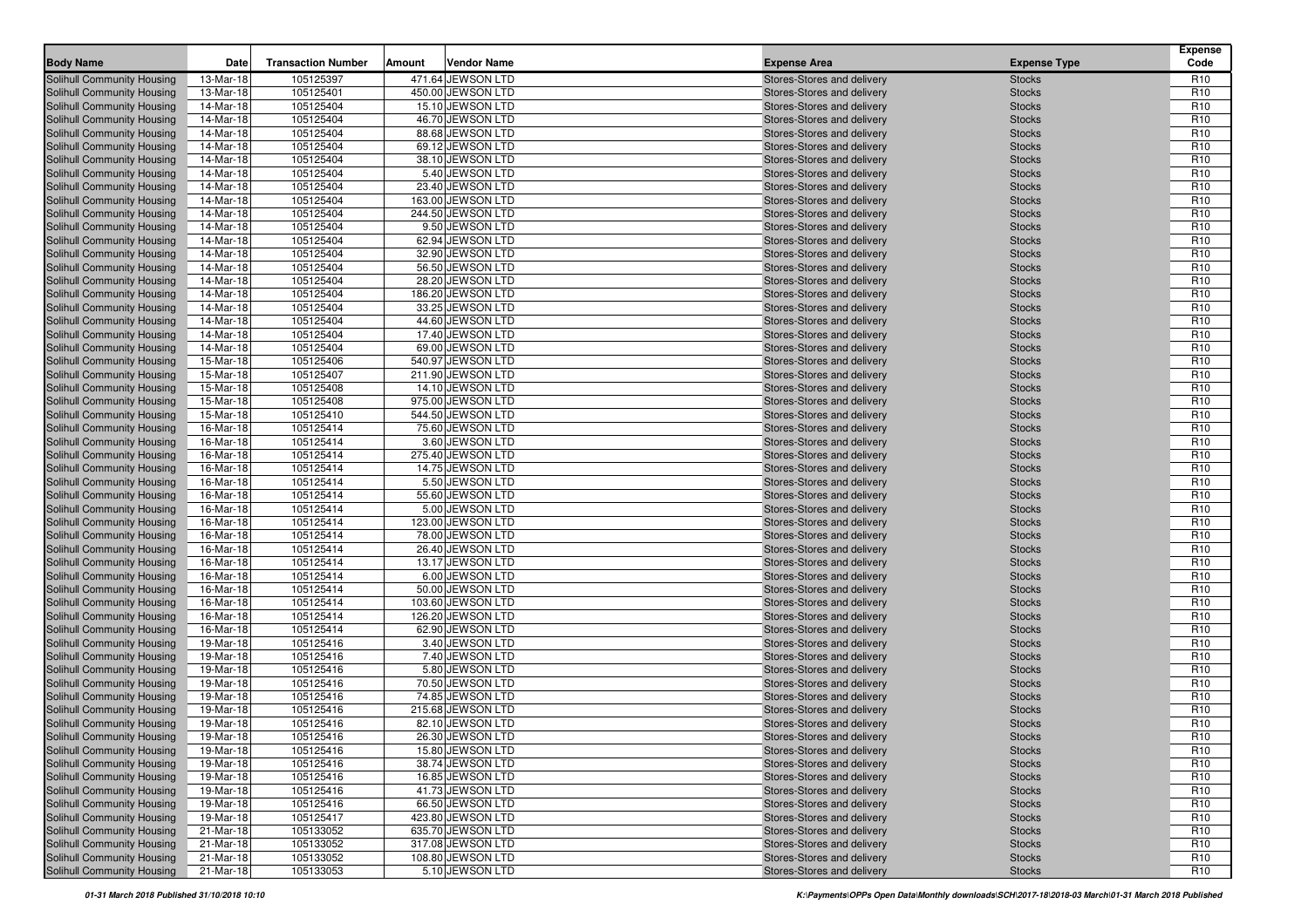| <b>Body Name</b>                                         | Date                   | <b>Transaction Number</b> | Vendor Name<br>Amount                | <b>Expense Area</b>                                      | <b>Expense Type</b> | <b>Expense</b><br>Code             |
|----------------------------------------------------------|------------------------|---------------------------|--------------------------------------|----------------------------------------------------------|---------------------|------------------------------------|
| Solihull Community Housing                               | 21-Mar-18              | 105133053                 | 225.30 JEWSON LTD                    | Stores-Stores and delivery                               | <b>Stocks</b>       | R <sub>10</sub>                    |
| <b>Solihull Community Housing</b>                        | 21-Mar-18              | 105133053                 | 81.50 JEWSON LTD                     | Stores-Stores and delivery                               | <b>Stocks</b>       | R <sub>10</sub>                    |
| Solihull Community Housing                               | 21-Mar-18              | 105133053                 | 35.88 JEWSON LTD                     | Stores-Stores and delivery                               | <b>Stocks</b>       | R <sub>10</sub>                    |
| Solihull Community Housing                               | 21-Mar-18              | 105133053                 | 65.00 JEWSON LTD                     | Stores-Stores and delivery                               | <b>Stocks</b>       | R <sub>10</sub>                    |
| Solihull Community Housing                               | 21-Mar-18              | 105133053                 | 60.40 JEWSON LTD                     | Stores-Stores and delivery                               | <b>Stocks</b>       | R <sub>10</sub>                    |
| Solihull Community Housing                               | 21-Mar-18              | 105133053                 | 111.20 JEWSON LTD                    | Stores-Stores and delivery                               | <b>Stocks</b>       | R <sub>10</sub>                    |
| Solihull Community Housing                               | 21-Mar-18              | 105133053                 | 1166.00 JEWSON LTD                   | Stores-Stores and delivery                               | <b>Stocks</b>       | R <sub>10</sub>                    |
| Solihull Community Housing                               | 21-Mar-18              | 105133053                 | 26.20 JEWSON LTD                     | Stores-Stores and delivery                               | <b>Stocks</b>       | R <sub>10</sub>                    |
| Solihull Community Housing                               | 21-Mar-18              | 105133053                 | 48.08 JEWSON LTD                     | Stores-Stores and delivery                               | <b>Stocks</b>       | R <sub>10</sub>                    |
| Solihull Community Housing                               | 21-Mar-18              | 105133053                 | 13.32 JEWSON LTD                     | Stores-Stores and delivery                               | <b>Stocks</b>       | R <sub>10</sub>                    |
| Solihull Community Housing                               | 21-Mar-18              | 105133053                 | 3.61 JEWSON LTD                      | Stores-Stores and delivery                               | <b>Stocks</b>       | R <sub>10</sub>                    |
| Solihull Community Housing                               | 21-Mar-18              | 105133053                 | 46.20 JEWSON LTD                     | Stores-Stores and delivery                               | <b>Stocks</b>       | R <sub>10</sub>                    |
| Solihull Community Housing                               | 21-Mar-18              | 105133053                 | 19.14 JEWSON LTD                     | Stores-Stores and delivery                               | <b>Stocks</b>       | R <sub>10</sub>                    |
| Solihull Community Housing                               | 21-Mar-18              | 105133053                 | 71.50 JEWSON LTD                     | Stores-Stores and delivery                               | <b>Stocks</b>       | R <sub>10</sub>                    |
| Solihull Community Housing                               | 21-Mar-18              | 105133053                 | 6.75 JEWSON LTD                      | Stores-Stores and delivery                               | <b>Stocks</b>       | R <sub>10</sub>                    |
| Solihull Community Housing                               | 21-Mar-18              | 105133053                 | 26.95 JEWSON LTD                     | Stores-Stores and delivery                               | <b>Stocks</b>       | R <sub>10</sub>                    |
| Solihull Community Housing                               | 21-Mar-18              | 105133053                 | 76.80 JEWSON LTD                     | Stores-Stores and delivery                               | <b>Stocks</b>       | R <sub>10</sub>                    |
| Solihull Community Housing                               | 21-Mar-18              | 105133053                 | 58.50 JEWSON LTD                     | Stores-Stores and delivery                               | <b>Stocks</b>       | R <sub>10</sub>                    |
| Solihull Community Housing                               | 21-Mar-18              | 105133059                 | 310.80 JEWSON LTD                    | Stores-Stores and delivery                               | <b>Stocks</b>       | R <sub>10</sub>                    |
| Solihull Community Housing                               | 21-Mar-18              | 105133059                 | 112.10 JEWSON LTD                    | Stores-Stores and delivery                               | <b>Stocks</b>       | R <sub>10</sub>                    |
| Solihull Community Housing                               | 21-Mar-18              | 105133059                 | 286.00 JEWSON LTD                    | Stores-Stores and delivery                               | <b>Stocks</b>       | R <sub>10</sub>                    |
| Solihull Community Housing                               | 21-Mar-18              | 105133059                 | 168.20 JEWSON LTD                    | Stores-Stores and delivery                               | <b>Stocks</b>       | R <sub>10</sub>                    |
| <b>Solihull Community Housing</b>                        | 22-Mar-18              | 105133060                 | 693.99 JEWSON LTD                    | Stores-Stores and delivery                               | <b>Stocks</b>       | R <sub>10</sub>                    |
| Solihull Community Housing                               | 22-Mar-18              | 105133063                 | 9.00 JEWSON LTD                      | Stores-Stores and delivery                               |                     | R <sub>10</sub>                    |
|                                                          | 22-Mar-18              | 105133063                 | 18.60 JEWSON LTD                     |                                                          | <b>Stocks</b>       | R <sub>10</sub>                    |
| Solihull Community Housing<br>Solihull Community Housing |                        |                           |                                      | Stores-Stores and delivery<br>Stores-Stores and delivery | <b>Stocks</b>       |                                    |
|                                                          | 22-Mar-18              | 105133063<br>105133063    | 15.60 JEWSON LTD<br>55.60 JEWSON LTD |                                                          | <b>Stocks</b>       | R <sub>10</sub><br>R <sub>10</sub> |
| Solihull Community Housing                               | 22-Mar-18              |                           | 192.24 JEWSON LTD                    | Stores-Stores and delivery                               | <b>Stocks</b>       |                                    |
| Solihull Community Housing                               | 22-Mar-18<br>22-Mar-18 | 105133063<br>105133063    | 230.50 JEWSON LTD                    | Stores-Stores and delivery                               | <b>Stocks</b>       | R <sub>10</sub><br>R <sub>10</sub> |
| Solihull Community Housing                               |                        |                           |                                      | Stores-Stores and delivery                               | <b>Stocks</b>       | R <sub>10</sub>                    |
| Solihull Community Housing<br>Solihull Community Housing | 22-Mar-18              | 105133063                 | 187.40 JEWSON LTD                    | Stores-Stores and delivery                               | <b>Stocks</b>       | R <sub>10</sub>                    |
|                                                          | 22-Mar-18              | 105133063                 | 172.85 JEWSON LTD                    | Stores-Stores and delivery                               | <b>Stocks</b>       | R <sub>10</sub>                    |
| Solihull Community Housing                               | 22-Mar-18              | 105133063                 | 15.30 JEWSON LTD                     | Stores-Stores and delivery                               | <b>Stocks</b>       |                                    |
| Solihull Community Housing                               | 22-Mar-18              | 105133063                 | 48.00 JEWSON LTD                     | Stores-Stores and delivery                               | <b>Stocks</b>       | R <sub>10</sub>                    |
| Solihull Community Housing                               | 22-Mar-18              | 105133064                 | 247.15 JEWSON LTD                    | Stores-Stores and delivery                               | <b>Stocks</b>       | R <sub>10</sub>                    |
| Solihull Community Housing                               | 22-Mar-18              | 105133064                 | 93.90 JEWSON LTD                     | Stores-Stores and delivery                               | <b>Stocks</b>       | R <sub>10</sub>                    |
| Solihull Community Housing                               | 22-Mar-18              | 105133064                 | 89.50 JEWSON LTD                     | Stores-Stores and delivery                               | <b>Stocks</b>       | R <sub>10</sub><br>R <sub>10</sub> |
| Solihull Community Housing                               | 22-Mar-18              | 105133064                 | 9.81 JEWSON LTD                      | Stores-Stores and delivery                               | <b>Stocks</b>       |                                    |
| Solihull Community Housing                               | 22-Mar-18              | 105133064                 | 246.50 JEWSON LTD                    | Stores-Stores and delivery                               | <b>Stocks</b>       | R <sub>10</sub>                    |
| Solihull Community Housing                               | 26-Mar-18              | 105133067                 | 547.78 JEWSON LTD                    | Stores-Stores and delivery                               | <b>Stocks</b>       | R <sub>10</sub>                    |
| Solihull Community Housing                               | 26-Mar-18              | 105133068                 | 152.46 JEWSON LTD                    | Stores-Stores and delivery                               | <b>Stocks</b>       | R <sub>10</sub>                    |
| Solihull Community Housing                               | 26-Mar-18              | 105133068                 | 7.60 JEWSON LTD                      | Stores-Stores and delivery                               | <b>Stocks</b>       | R <sub>10</sub>                    |
| Solihull Community Housing                               | 26-Mar-18              | 105133068                 | 38.10 JEWSON LTD                     | Stores-Stores and delivery                               | <b>Stocks</b>       | R <sub>10</sub>                    |
| Solihull Community Housing                               | 26-Mar-18              | 105133068                 | 19.00 JEWSON LTD                     | Stores-Stores and delivery                               | <b>Stocks</b>       | R <sub>10</sub>                    |
| Solihull Community Housing                               | 26-Mar-18              | 105133068                 | 29.47 JEWSON LTD                     | Stores-Stores and delivery                               | <b>Stocks</b>       | R <sub>10</sub>                    |
| Solihull Community Housing                               | 26-Mar-18              | 105133068                 | 228.20 JEWSON LTD                    | Stores-Stores and delivery                               | <b>Stocks</b>       | R <sub>10</sub>                    |
| Solihull Community Housing                               | 26-Mar-18              | 105133068                 | 178.60 JEWSON LTD                    | Stores-Stores and delivery                               | <b>Stocks</b>       | R <sub>10</sub>                    |
| Solihull Community Housing                               | 26-Mar-18              | 105133068                 | 3.60 JEWSON LTD                      | Stores-Stores and delivery                               | <b>Stocks</b>       | R <sub>10</sub>                    |
| Solihull Community Housing                               | 26-Mar-18              | 105133068                 | 11.85 JEWSON LTD                     | Stores-Stores and delivery                               | <b>Stocks</b>       | R <sub>10</sub>                    |
| Solihull Community Housing                               | 26-Mar-18              | 105133068                 | 60.90 JEWSON LTD                     | Stores-Stores and delivery                               | <b>Stocks</b>       | R <sub>10</sub>                    |
| Solihull Community Housing                               | 26-Mar-18              | 105133068                 | 27.10 JEWSON LTD                     | Stores-Stores and delivery                               | <b>Stocks</b>       | R <sub>10</sub>                    |
| Solihull Community Housing                               | 26-Mar-18              | 105133068                 | 6.55 JEWSON LTD                      | Stores-Stores and delivery                               | <b>Stocks</b>       | R <sub>10</sub>                    |
| <b>Solihull Community Housing</b>                        | 26-Mar-18              | 105133068                 | 13.50 JEWSON LTD                     | Stores-Stores and delivery                               | <b>Stocks</b>       | R <sub>10</sub>                    |
| Solihull Community Housing                               | 26-Mar-18              | 105133068                 | 113.80 JEWSON LTD                    | Stores-Stores and delivery                               | <b>Stocks</b>       | R <sub>10</sub>                    |
| Solihull Community Housing                               | 26-Mar-18              | 105133068                 | 62.40 JEWSON LTD                     | Stores-Stores and delivery                               | <b>Stocks</b>       | R <sub>10</sub>                    |
| Solihull Community Housing                               | 26-Mar-18              | 105133068                 | 56.50 JEWSON LTD                     | Stores-Stores and delivery                               | <b>Stocks</b>       | R <sub>10</sub>                    |
| Solihull Community Housing                               | 26-Mar-18              | 105133068                 | 8.00 JEWSON LTD                      | Stores-Stores and delivery                               | <b>Stocks</b>       | R <sub>10</sub>                    |
| Solihull Community Housing                               | 26-Mar-18              | 105133068                 | 1.60 JEWSON LTD                      | Stores-Stores and delivery                               | <b>Stocks</b>       | R <sub>10</sub>                    |
| Solihull Community Housing                               | 26-Mar-18              | 105133068                 | 27.45 JEWSON LTD                     | Stores-Stores and delivery                               | <b>Stocks</b>       | R <sub>10</sub>                    |
| Solihull Community Housing                               | 26-Mar-18              | 105133068                 | 143.10 JEWSON LTD                    | Stores-Stores and delivery                               | <b>Stocks</b>       | R <sub>10</sub>                    |
| Solihull Community Housing                               | 01-Mar-18              | 105098687                 | 593.15 JEWSON LTD                    | Stores-Stores and delivery                               | <b>Stocks</b>       | R <sub>10</sub>                    |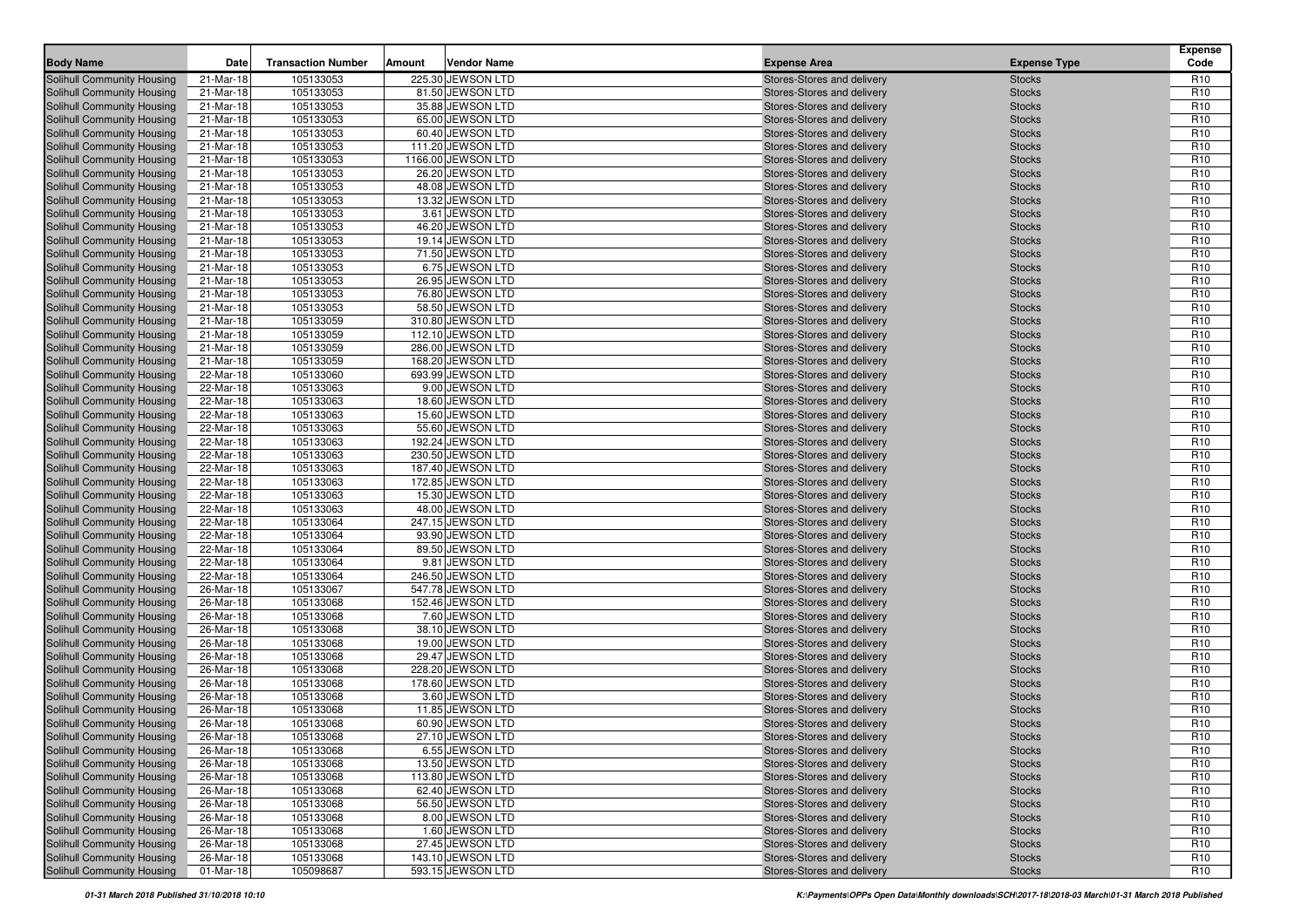| <b>Body Name</b>                                         | Date                   | <b>Transaction Number</b> | <b>Vendor Name</b><br>Amount            | <b>Expense Area</b>                                      | <b>Expense Type</b>                                            | <b>Expense</b><br>Code |
|----------------------------------------------------------|------------------------|---------------------------|-----------------------------------------|----------------------------------------------------------|----------------------------------------------------------------|------------------------|
|                                                          |                        | 105125424                 | 83.16 JEWSON LTD                        |                                                          |                                                                | R <sub>10</sub>        |
| Solihull Community Housing<br>Solihull Community Housing | 10-Mar-18<br>10-Mar-18 | 105125424                 | 320.76 JEWSON LTD                       | Stores-Stores and delivery<br>Stores-Stores and delivery | <b>Stocks</b><br><b>Stocks</b>                                 | R <sub>10</sub>        |
| Solihull Community Housing                               | 10-Mar-18              | 105125424                 | 107.80 JEWSON LTD                       | Stores-Stores and delivery                               | <b>Stocks</b>                                                  | R <sub>10</sub>        |
| Solihull Community Housing                               | 10-Mar-18              | 105125424                 | 160.38 JEWSON LTD                       | Stores-Stores and delivery                               | <b>Stocks</b>                                                  | R <sub>10</sub>        |
| Solihull Community Housing                               | 22-Mar-18              | 105133070                 | 18.40 JEWSON LTD                        | Stores-Stores and delivery                               | <b>Stocks</b>                                                  | R <sub>10</sub>        |
| Solihull Community Housing                               | 22-Mar-18              | 105133070                 | 2.20 JEWSON LTD                         | Stores-Stores and delivery                               | <b>Stocks</b>                                                  | R <sub>10</sub>        |
| Solihull Community Housing                               | 22-Mar-18              | 105133070                 | 2.10 JEWSON LTD                         | Stores-Stores and delivery                               | <b>Stocks</b>                                                  | R <sub>10</sub>        |
| Solihull Community Housing                               | 22-Mar-18              | 105133070                 | 89.58 JEWSON LTD                        | Stores-Stores and delivery                               | <b>Stocks</b>                                                  | R <sub>10</sub>        |
| Solihull Community Housing                               | 22-Mar-18              | 105133070                 | 71.04 JEWSON LTD                        | Stores-Stores and delivery                               | <b>Stocks</b>                                                  | R <sub>10</sub>        |
| Solihull Community Housing                               | 22-Mar-18              | 105133070                 | 16.97 JEWSON LTD                        | Stores-Stores and delivery                               | <b>Stocks</b>                                                  | R <sub>10</sub>        |
| Solihull Community Housing                               | 22-Mar-18              | 105133070                 | 2.50 JEWSON LTD                         | Stores-Stores and delivery                               | <b>Stocks</b>                                                  | R <sub>10</sub>        |
| Solihull Community Housing                               | 22-Mar-18              | 105133070                 | 28.80 JEWSON LTD                        | Stores-Stores and delivery                               | <b>Stocks</b>                                                  | R <sub>10</sub>        |
| Solihull Community Housing                               | 22-Mar-18              | 105133070                 | 23.40 JEWSON LTD                        | Stores-Stores and delivery                               | <b>Stocks</b>                                                  | R <sub>10</sub>        |
| Solihull Community Housing                               | 22-Mar-18              | 105133070                 | 422.70 JEWSON LTD                       | Stores-Stores and delivery                               | <b>Stocks</b>                                                  | R <sub>10</sub>        |
| Solihull Community Housing                               | 22-Mar-18              | 105133070                 | 15.00 JEWSON LTD                        | Stores-Stores and delivery                               | <b>Stocks</b>                                                  | R <sub>10</sub>        |
| Solihull Community Housing                               | 22-Mar-18              | 105133070                 | 84.36 JEWSON LTD                        | Stores-Stores and delivery                               | <b>Stocks</b>                                                  | R <sub>10</sub>        |
| Solihull Community Housing                               | 22-Mar-18              | 105133070                 | 198.40 JEWSON LTD                       | Stores-Stores and delivery                               | <b>Stocks</b>                                                  | R <sub>10</sub>        |
| Solihull Community Housing                               | 22-Mar-18              | 105133070                 | 4.30 JEWSON LTD                         | Stores-Stores and delivery                               | <b>Stocks</b>                                                  | R <sub>10</sub>        |
| Solihull Community Housing                               | 22-Mar-18              | 105133070                 | 258.50 JEWSON LTD                       | Stores-Stores and delivery                               | <b>Stocks</b>                                                  | R <sub>10</sub>        |
| Solihull Community Housing                               | 22-Mar-18              | 105133070                 | 35.00 JEWSON LTD                        | Stores-Stores and delivery                               | <b>Stocks</b>                                                  | R <sub>10</sub>        |
| Solihull Community Housing                               | 22-Mar-18              | 105133070                 | 222.80 JEWSON LTD                       | Stores-Stores and delivery                               | <b>Stocks</b>                                                  | R <sub>10</sub>        |
| Solihull Community Housing                               | 22-Mar-18              | 105133070                 | 103.60 JEWSON LTD                       | Stores-Stores and delivery                               | <b>Stocks</b>                                                  | R <sub>10</sub>        |
| Solihull Community Housing                               | 22-Mar-18              | 105133070                 | 198.20 JEWSON LTD                       | Stores-Stores and delivery                               | <b>Stocks</b>                                                  | R <sub>10</sub>        |
| Solihull Community Housing                               | 22-Mar-18              | 105133070                 | 92.00 JEWSON LTD                        | Stores-Stores and delivery                               | <b>Stocks</b>                                                  | R <sub>10</sub>        |
| Solihull Community Housing                               | 22-Mar-18              | 105133070                 | 186.20 JEWSON LTD                       | Stores-Stores and delivery                               | <b>Stocks</b>                                                  | R <sub>10</sub>        |
| Solihull Community Housing                               | 22-Mar-18              | 105133070                 | 123.55 JEWSON LTD                       | Stores-Stores and delivery                               | <b>Stocks</b>                                                  | R <sub>10</sub>        |
| Solihull Community Housing                               | 22-Mar-18              | 105133070                 | 100.50 JEWSON LTD                       | Stores-Stores and delivery                               | <b>Stocks</b>                                                  | R <sub>10</sub>        |
| Solihull Community Housing                               | 22-Mar-18              | 105133070                 | 46.95 JEWSON LTD                        | Stores-Stores and delivery                               | <b>Stocks</b>                                                  | R <sub>10</sub>        |
| Solihull Community Housing                               | 22-Mar-18              | 105133070                 | 26.35 JEWSON LTD                        | Stores-Stores and delivery                               | <b>Stocks</b>                                                  | R <sub>10</sub>        |
| Solihull Community Housing                               | 22-Mar-18              | 105133070                 | 69.00 JEWSON LTD                        | Stores-Stores and delivery                               | <b>Stocks</b>                                                  | R <sub>10</sub>        |
| Solihull Community Housing                               | 22-Mar-18              | 105133070                 | 243.00 JEWSON LTD                       | Stores-Stores and delivery                               | <b>Stocks</b>                                                  | R <sub>10</sub>        |
| Solihull Community Housing                               | 22-Mar-18              | 105133070                 | 15.00 JEWSON LTD                        | Stores-Stores and delivery                               | <b>Stocks</b>                                                  | R <sub>10</sub>        |
| Solihull Community Housing                               | 21-Mar-18              | 105121567                 | 3927.08 KELBEC CIVILS                   | <b>Tarmac &amp; Resurfacing Works</b>                    | <b>Contractor Payments</b>                                     | <b>B70</b>             |
| Solihull Community Housing                               | 29-Mar-18              | 105135204                 | 4671.87 KELBEC CIVILS                   | <b>Tarmac &amp; Resurfacing Works</b>                    | <b>Contractor Payments</b>                                     | <b>B70</b>             |
| Solihull Community Housing                               | 21-Mar-18              | 105121568                 | 2916.54 KELBEC CIVILS                   | <b>Tarmac &amp; Resurfacing Works</b>                    | <b>Contractor Payments</b>                                     | <b>B70</b>             |
| Solihull Community Housing                               | 29-Mar-18              | 105135210                 | 6347.22 KELBEC CIVILS                   | <b>Tarmac &amp; Resurfacing Works</b>                    | <b>Contractor Payments</b>                                     | <b>B70</b>             |
| Solihull Community Housing                               | 29-Mar-18              | 105135207                 | 2322.81 KELBEC CIVILS                   | <b>Tarmac &amp; Resurfacing Works</b>                    | <b>Contractor Payments</b>                                     | <b>B70</b>             |
| Solihull Community Housing                               | 29-Mar-18              | 105135209                 | 9485.61 KELBEC CIVILS                   | <b>Tarmac &amp; Resurfacing Works</b>                    | <b>Contractor Payments</b>                                     | <b>B70</b>             |
| Solihull Community Housing                               | 14-Mar-18              | 105114593                 | 280.00 KILLGERM CHEMICALS LTD           | Pest Control                                             | <b>Materials</b>                                               | D <sub>13</sub>        |
| Solihull Community Housing                               | 22-Mar-18              | 105123878                 | 800.00 KILLGERM CHEMICALS LTD           | <b>Pest Control</b>                                      | Training                                                       | A80                    |
| Solihull Community Housing                               | 14-Mar-18              | 105111403                 | 299.00 LANDLORD INFORMATION NETWORK LTD | Income Collection Team                                   | <b>Professional Fees</b>                                       | D <sub>50</sub>        |
| Solihull Community Housing                               | 07-Mar-18              | 105104355                 | 706.50 LEGRAND                          | Safe and Sound Operational                               | <b>Equipment Rental/Lease</b>                                  | D18                    |
| Solihull Community Housing                               | 07-Mar-18              | 105104368                 | 490.20 LEGRAND                          | Safe and Sound Operational                               | <b>Equipment Rental/Lease</b>                                  | D <sub>18</sub>        |
| Solihull Community Housing                               | 01-Mar-18              | 105098085                 | 2425.93 LEGRAND                         | Safe and Sound Operational<br>Safe and Sound Operational | <b>Equipment Rental/Lease</b>                                  | D18                    |
| Solihull Community Housing                               | 02-Mar-18<br>22-Mar-18 | 105099041<br>105123848    | 494.55 LEGRAND<br>3186.43 LEGRAND       | Safe and Sound Operational                               | <b>Equipment Rental/Lease</b>                                  | D18<br>D18             |
| Solihull Community Housing<br>Solihull Community Housing | 22-Mar-18              | 105123850                 | 2709.98 LEGRAND                         | Safe and Sound Operational                               | <b>Equipment Rental/Lease</b>                                  | D <sub>18</sub>        |
| Solihull Community Housing                               | 22-Mar-18              | 105123857                 | 2614.05 LEGRAND                         | Safe and Sound Operational                               | <b>Equipment Rental/Lease</b><br><b>Equipment Rental/Lease</b> | D18                    |
| Solihull Community Housing                               | 22-Mar-18              | 105123859                 | 1083.30 LEGRAND                         | Safe and Sound Operational                               | <b>Equipment Rental/Lease</b>                                  | D18                    |
| Solihull Community Housing                               | 29-Mar-18              | 105134646                 | 24917.45 LEX AUTOLEASE LIMITED          | Client - Fleet Management                                | Vehicle Hire                                                   | C30                    |
| Solihull Community Housing                               | 20-Mar-18              | 105119683                 | 8367.00 LIBERATA UK LIMITED             | Income Collection Team                                   | <b>Court Fees</b>                                              | D <sub>54</sub>        |
| <b>Solihull Community Housing</b>                        | 29-Mar-18              | 105134617                 | 6500.00 LIBERATA UK LIMITED             | Income Collection Team                                   | Court Fees                                                     | D <sub>54</sub>        |
| Solihull Community Housing                               | 01-Mar-18              | 105099407                 | 42392.86 LIFT & ENGINEERING SERVICES    | Lift Refurbishment                                       | <b>Contractor Payments</b>                                     | <b>B70</b>             |
| Solihull Community Housing                               | 01-Mar-18              | 105099408                 | 45092.98 LIFT & ENGINEERING SERVICES    | Lift Refurbishment                                       | <b>Contractor Payments</b>                                     | <b>B70</b>             |
| Solihull Community Housing                               | 01-Mar-18              | 105099409                 | 19919.03 LIFT & ENGINEERING SERVICES    | Lift Refurbishment                                       | <b>Contractor Payments</b>                                     | B70                    |
| Solihull Community Housing                               | 01-Mar-18              | 105120993                 | 436.89 LIFT & ENGINEERING SERVICES      | <b>Mechanical &amp; Electrical</b>                       | <b>Utility Related Works</b>                                   | <b>B34</b>             |
| Solihull Community Housing                               | 01-Mar-18              | 105121063                 | 1597.64 LIFT & ENGINEERING SERVICES     | Direct-Standby                                           | <b>Other Building Costs</b>                                    | <b>B39</b>             |
| Solihull Community Housing                               | 01-Mar-18              | 105121064                 | 303.52 LIFT & ENGINEERING SERVICES      | <b>Mechanical &amp; Electrical</b>                       | <b>Utility Related Works</b>                                   | <b>B34</b>             |
| Solihull Community Housing                               | 01-Mar-18              | 105121070                 | 2228.98 LIFT & ENGINEERING SERVICES     | <b>Mechanical &amp; Electrical</b>                       | <b>Utility Related Works</b>                                   | <b>B34</b>             |
| Solihull Community Housing                               | 01-Mar-18              | 105121071                 | 2498.00 LIFT & ENGINEERING SERVICES     | <b>Mechanical &amp; Electrical</b>                       | <b>Utility Related Works</b>                                   | <b>B34</b>             |
|                                                          |                        |                           |                                         |                                                          |                                                                |                        |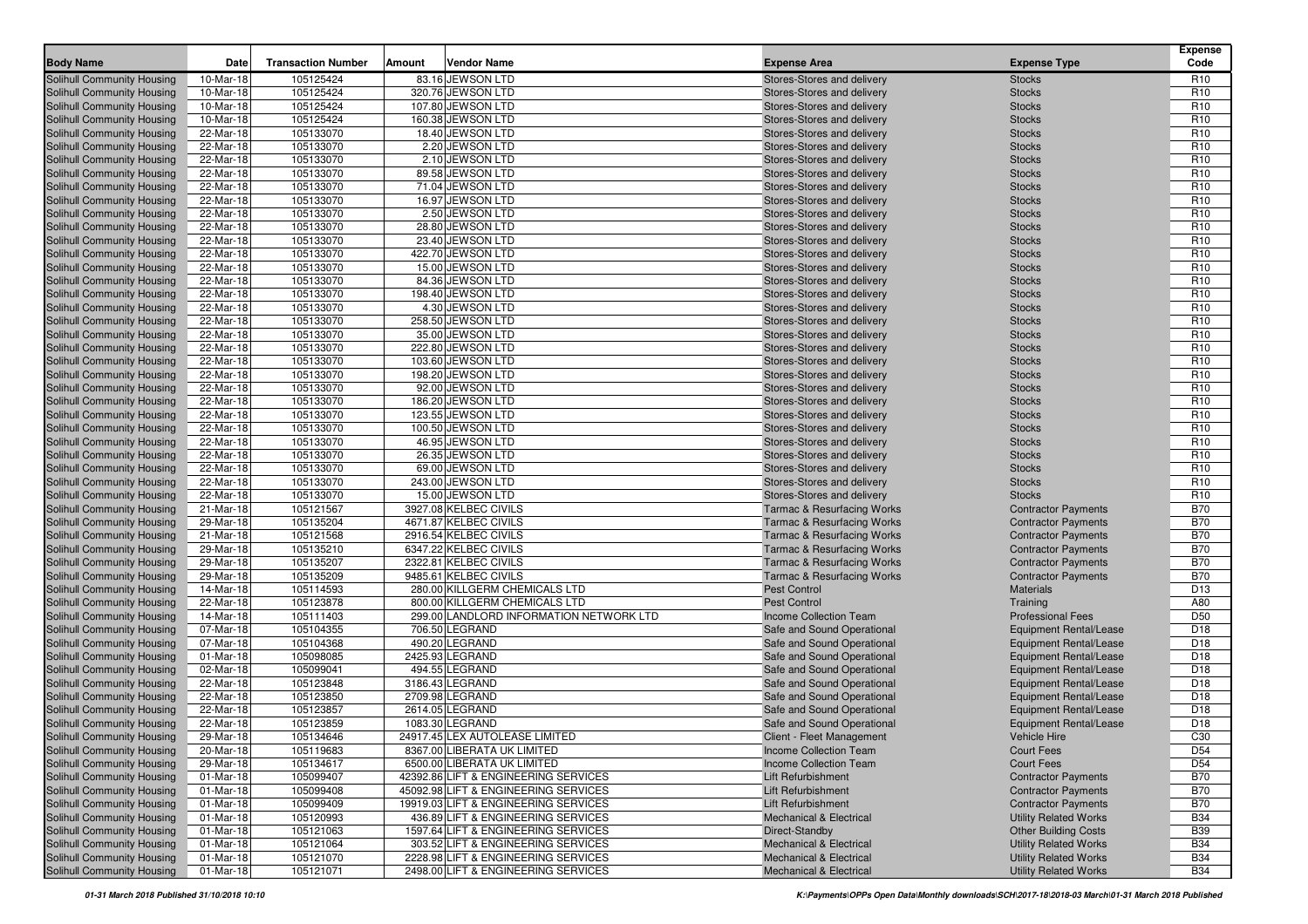| <b>Body Name</b>                                         | Date                   | <b>Transaction Number</b> | Amount | <b>Vendor Name</b>                                                                                     | <b>Expense Area</b>                                                      | <b>Expense Type</b>                                          | <b>Expense</b><br>Code   |
|----------------------------------------------------------|------------------------|---------------------------|--------|--------------------------------------------------------------------------------------------------------|--------------------------------------------------------------------------|--------------------------------------------------------------|--------------------------|
|                                                          | 01-Mar-18              | 105121072                 |        | 3703.08 LIFT & ENGINEERING SERVICES                                                                    | <b>Mechanical &amp; Electrical</b>                                       | <b>Utility Related Works</b>                                 | <b>B34</b>               |
| Solihull Community Housing<br>Solihull Community Housing | 01-Mar-18              | 105121073                 |        | 3126.50 LIFT & ENGINEERING SERVICES                                                                    | <b>Mechanical &amp; Electrical</b>                                       | <b>Utility Related Works</b>                                 | <b>B34</b>               |
| Solihull Community Housing                               | 02-Mar-18              | 105121078                 |        | 214.33 LIFT & ENGINEERING SERVICES                                                                     | <b>Mechanical &amp; Electrical</b>                                       | <b>Utility Related Works</b>                                 | <b>B34</b>               |
| Solihull Community Housing                               | 02-Mar-18              | 105121080                 |        | 1355.49 LIFT & ENGINEERING SERVICES                                                                    | <b>Mechanical &amp; Electrical</b>                                       | <b>Utility Related Works</b>                                 | <b>B34</b>               |
| Solihull Community Housing                               | 02-Mar-18              | 105121081                 |        | 1355.49 LIFT & ENGINEERING SERVICES                                                                    | <b>Mechanical &amp; Electrical</b>                                       | <b>Utility Related Works</b>                                 | <b>B34</b>               |
| Solihull Community Housing                               | 02-Mar-18              | 105121082                 |        | 495.44 LIFT & ENGINEERING SERVICES                                                                     | <b>Mechanical &amp; Electrical</b>                                       | <b>Utility Related Works</b>                                 | <b>B34</b>               |
| Solihull Community Housing                               | 02-Mar-18              | 105121083                 |        | 433.52 LIFT & ENGINEERING SERVICES                                                                     | <b>Mechanical &amp; Electrical</b>                                       | <b>Utility Related Works</b>                                 | <b>B34</b>               |
| Solihull Community Housing                               | 02-Mar-18              | 105121086                 |        | 229.74 LIFT & ENGINEERING SERVICES                                                                     | <b>Mechanical &amp; Electrical</b>                                       | <b>Utility Related Works</b>                                 | <b>B34</b>               |
| Solihull Community Housing                               | 19-Mar-18              | 105121090                 |        | 429.31 LIFT & ENGINEERING SERVICES                                                                     | <b>Mechanical &amp; Electrical</b>                                       | <b>Utility Related Works</b>                                 | <b>B34</b>               |
| Solihull Community Housing                               | 19-Mar-18              | 105121091                 |        | 429.31 LIFT & ENGINEERING SERVICES                                                                     | <b>Mechanical &amp; Electrical</b>                                       | <b>Utility Related Works</b>                                 | <b>B34</b>               |
| Solihull Community Housing                               | 19-Mar-18              | 105121095                 |        | 244.73 LIFT & ENGINEERING SERVICES                                                                     | <b>Mechanical &amp; Electrical</b>                                       | <b>Utility Related Works</b>                                 | <b>B34</b>               |
| Solihull Community Housing                               | 19-Mar-18              | 105121130                 |        | 244.73 LIFT & ENGINEERING SERVICES                                                                     | <b>Mechanical &amp; Electrical</b>                                       | <b>Utility Related Works</b>                                 | <b>B34</b>               |
| Solihull Community Housing                               | 19-Mar-18              | 105121143                 |        | 244.73 LIFT & ENGINEERING SERVICES                                                                     | <b>Mechanical &amp; Electrical</b>                                       | <b>Utility Related Works</b>                                 | <b>B34</b>               |
| Solihull Community Housing                               | 01-Mar-18              | 105121151                 |        | 286.73 LIFT & ENGINEERING SERVICES                                                                     | <b>Mechanical &amp; Electrical</b>                                       | <b>Utility Related Works</b>                                 | <b>B34</b>               |
| Solihull Community Housing                               | 01-Mar-18              | 105121153                 |        | 289.74 LIFT & ENGINEERING SERVICES                                                                     | <b>Mechanical &amp; Electrical</b>                                       | <b>Utility Related Works</b>                                 | <b>B34</b>               |
| Solihull Community Housing                               | 01-Mar-18              | 105121154                 |        | 289.74 LIFT & ENGINEERING SERVICES                                                                     | <b>Mechanical &amp; Electrical</b>                                       | <b>Utility Related Works</b>                                 | <b>B34</b>               |
| Solihull Community Housing                               | 01-Mar-18              | 105121171                 |        | 289.74 LIFT & ENGINEERING SERVICES                                                                     | <b>Mechanical &amp; Electrical</b>                                       | <b>Utility Related Works</b>                                 | <b>B34</b>               |
| Solihull Community Housing                               | 01-Mar-18              | 105121176                 |        | 244.73 LIFT & ENGINEERING SERVICES                                                                     | <b>Mechanical &amp; Electrical</b>                                       | <b>Utility Related Works</b>                                 | <b>B34</b>               |
| Solihull Community Housing                               | 01-Mar-18              | 105121182                 |        | 244.73 LIFT & ENGINEERING SERVICES                                                                     | <b>Mechanical &amp; Electrical</b>                                       | <b>Utility Related Works</b>                                 | <b>B34</b>               |
| Solihull Community Housing                               | 14-Mar-18              | 105114576                 |        | 316.16 LYRECO UK LTD                                                                                   | <b>Endeavour House</b>                                                   | Stationery                                                   | D <sub>25</sub>          |
| Solihull Community Housing                               | 14-Mar-18              | 105114577                 |        | 527.81 LYRECO UK LTD                                                                                   | <b>Endeavour House</b>                                                   | Stationery                                                   | D <sub>25</sub>          |
| Solihull Community Housing                               | 06-Mar-18              | 105102153                 |        | 18624.76 MAN COMMERCIAL PROTECTION LTD                                                                 | <b>CCTV</b>                                                              | Security                                                     | <b>B43</b>               |
| Solihull Community Housing                               | 21-Mar-18              | 105121576                 |        | 364.00 MAN COMMERCIAL PROTECTION LTD                                                                   | Housing Aid & Homelessness                                               | <b>Agency Staff</b>                                          | A60                      |
| Solihull Community Housing                               | 02-Mar-18              | 105132408                 |        | 18666.87 MITIE PROPERTY SERVICES MIDS LTD                                                              | High Rise - Communal Decorating                                          | <b>Contractor Payments</b>                                   | <b>B70</b>               |
| Solihull Community Housing                               | 08-Mar-18              | 105106771                 |        | 700.00 MITIE WASTE & ENVIRONMENTAL SERVICES                                                            | <b>Planned Maintenance</b>                                               | <b>Planned Works</b>                                         | <b>B36</b>               |
| Solihull Community Housing                               | 15-Mar-18              | 105115647                 |        | 496.14 MORGAN HUNT UK LTD                                                                              | <b>Estate Mgmt Team</b>                                                  | <b>Agency Staff</b>                                          | A60                      |
| Solihull Community Housing                               | 15-Mar-18              | 105115651                 |        | 494.34 MORGAN HUNT UK LTD                                                                              | <b>Estate Mgmt Team</b>                                                  | <b>Agency Staff</b>                                          | A60                      |
| Solihull Community Housing                               | 15-Mar-18              | 105115659                 |        | 496.14 MORGAN HUNT UK LTD                                                                              | <b>Estate Mgmt Team</b>                                                  | <b>Agency Staff</b>                                          | A60                      |
| Solihull Community Housing                               | 15-Mar-18              | 105115661                 |        | 539.28 MORGAN HUNT UK LTD                                                                              | <b>Estate Mgmt Team</b>                                                  | <b>Agency Staff</b>                                          | A60                      |
| Solihull Community Housing                               | 15-Mar-18              | 105115663                 |        | 539.28 MORGAN HUNT UK LTD                                                                              | <b>Welfare Reform Work</b>                                               | <b>Agency Staff</b>                                          | A60                      |
| Solihull Community Housing                               | 08-Mar-18              | 105107306                 |        | 293.20 MORGAN HUNT UK LTD                                                                              | <b>Call Centre</b>                                                       | <b>Agency Staff</b>                                          | A60                      |
| Solihull Community Housing                               | 08-Mar-18              | 105107305                 |        | 234.56 MORGAN HUNT UK LTD                                                                              | <b>Call Centre</b>                                                       | <b>Agency Staff</b>                                          | A60                      |
| Solihull Community Housing<br>Solihull Community Housing | 15-Mar-18<br>08-Mar-18 | 105115665<br>105107308    |        | 544.90 MORGAN HUNT UK LTD<br>293.20 MORGAN HUNT UK LTD                                                 | Welfare Reform Work<br><b>Call Centre</b>                                | <b>Agency Staff</b>                                          | A60<br>A60               |
| Solihull Community Housing                               | 08-Mar-18              | 105107309                 |        | 214.92 MORGAN HUNT UK LTD                                                                              | <b>Call Centre</b>                                                       | <b>Agency Staff</b><br><b>Agency Staff</b>                   | A60                      |
| Solihull Community Housing                               | 15-Mar-18              | 105115668                 |        | 546.70 MORGAN HUNT UK LTD                                                                              | <b>Welfare Reform Work</b>                                               | <b>Agency Staff</b>                                          | A60                      |
| Solihull Community Housing                               | 08-Mar-18              | 105107310                 |        | 263.88 MORGAN HUNT UK LTD                                                                              | <b>Call Centre</b>                                                       | <b>Agency Staff</b>                                          | A60                      |
| Solihull Community Housing                               | 15-Mar-18              | 105115670                 |        | 651.63 MORGAN HUNT UK LTD                                                                              | <b>Welfare Reform Work</b>                                               | <b>Agency Staff</b>                                          | A60                      |
| Solihull Community Housing                               | 01-Mar-18              | 105115440                 |        | 1254.76 MOSSVALE MAINTENANCE & SEALING SERVICES LTD                                                    | <b>Mechanical &amp; Electrical</b>                                       | <b>Utility Related Works</b>                                 | <b>B34</b>               |
| Solihull Community Housing                               | 01-Mar-18              | 105115441                 |        | 7455.00 MOSSVALE MAINTENANCE & SEALING SERVICES LTD                                                    | <b>Mechanical &amp; Electrical</b>                                       | <b>Utility Related Works</b>                                 | <b>B34</b>               |
| Solihull Community Housing                               | 01-Mar-18              | 105107448                 |        | 571.25 MOSSVALE MAINTENANCE & SEALING SERVICES LTD                                                     | <b>Mechanical &amp; Electrical</b>                                       | <b>Utility Related Works</b>                                 | <b>B34</b>               |
| Solihull Community Housing                               | 01-Mar-18              | 105107449                 |        | 673.75 MOSSVALE MAINTENANCE & SEALING SERVICES LTD                                                     | <b>Mechanical &amp; Electrical</b>                                       | <b>Utility Related Works</b>                                 | <b>B34</b>               |
| Solihull Community Housing                               | 01-Mar-18              | 105107450                 |        | 673.75 MOSSVALE MAINTENANCE & SEALING SERVICES LTD                                                     | <b>Mechanical &amp; Electrical</b>                                       | <b>Utility Related Works</b>                                 | <b>B34</b>               |
| Solihull Community Housing                               | 05-Mar-18              | 105110284                 |        | 42.67 MOSSVALE MAINTENANCE & SEALING SERVICES LTD                                                      | <b>Mechanical &amp; Electrical</b>                                       | <b>Utility Related Works</b>                                 | <b>B34</b>               |
| Solihull Community Housing                               | 05-Mar-18              | 105110284                 |        | 42.67 MOSSVALE MAINTENANCE & SEALING SERVICES LTD                                                      | <b>Mechanical &amp; Electrical</b>                                       | <b>Utility Related Works</b>                                 | <b>B34</b>               |
| Solihull Community Housing                               | 05-Mar-18              | 105110284                 |        | 42.67 MOSSVALE MAINTENANCE & SEALING SERVICES LTD                                                      | <b>Mechanical &amp; Electrical</b>                                       | <b>Utility Related Works</b>                                 | <b>B34</b>               |
| Solihull Community Housing                               | 05-Mar-18              | 105110284                 |        | 42.67 MOSSVALE MAINTENANCE & SEALING SERVICES LTD                                                      | <b>Mechanical &amp; Electrical</b>                                       | <b>Utility Related Works</b>                                 | <b>B34</b>               |
| Solihull Community Housing                               | 05-Mar-18              | 105110284                 |        | 42.67 MOSSVALE MAINTENANCE & SEALING SERVICES LTD                                                      | <b>Mechanical &amp; Electrical</b>                                       | <b>Utility Related Works</b>                                 | <b>B34</b>               |
| Solihull Community Housing                               | 05-Mar-18              | 105110284                 |        | 42.67 MOSSVALE MAINTENANCE & SEALING SERVICES LTD                                                      | <b>Mechanical &amp; Electrical</b>                                       | <b>Utility Related Works</b>                                 | <b>B34</b>               |
| Solihull Community Housing                               | 05-Mar-18              | 105110284                 |        | 42.67 MOSSVALE MAINTENANCE & SEALING SERVICES LTD                                                      | <b>Mechanical &amp; Electrical</b>                                       | <b>Utility Related Works</b>                                 | <b>B34</b>               |
| Solihull Community Housing                               | 05-Mar-18              | 105110284                 |        | 42.67 MOSSVALE MAINTENANCE & SEALING SERVICES LTD                                                      | <b>Mechanical &amp; Electrical</b>                                       | <b>Utility Related Works</b>                                 | <b>B34</b>               |
| Solihull Community Housing                               | 05-Mar-18              | 105110284                 |        | 42.67 MOSSVALE MAINTENANCE & SEALING SERVICES LTD                                                      | <b>Mechanical &amp; Electrical</b>                                       | <b>Utility Related Works</b>                                 | <b>B34</b>               |
| Solihull Community Housing                               | 05-Mar-18              | 105110284                 |        | 42.67 MOSSVALE MAINTENANCE & SEALING SERVICES LTD                                                      | <b>Mechanical &amp; Electrical</b>                                       | <b>Utility Related Works</b>                                 | <b>B34</b>               |
| Solihull Community Housing                               | 05-Mar-18              | 105110284                 |        | 42.67 MOSSVALE MAINTENANCE & SEALING SERVICES LTD                                                      | <b>Mechanical &amp; Electrical</b>                                       | <b>Utility Related Works</b>                                 | <b>B34</b>               |
| Solihull Community Housing                               | 05-Mar-18              | 105110284                 |        | 42.67 MOSSVALE MAINTENANCE & SEALING SERVICES LTD                                                      | <b>Mechanical &amp; Electrical</b>                                       | <b>Utility Related Works</b>                                 | <b>B34</b>               |
| Solihull Community Housing                               | 05-Mar-18              | 105110284                 |        | 42.67 MOSSVALE MAINTENANCE & SEALING SERVICES LTD                                                      | <b>Mechanical &amp; Electrical</b>                                       | <b>Utility Related Works</b>                                 | <b>B34</b>               |
| Solihull Community Housing                               | 05-Mar-18              | 105110284                 |        | 42.67 MOSSVALE MAINTENANCE & SEALING SERVICES LTD                                                      | <b>Mechanical &amp; Electrical</b>                                       | <b>Utility Related Works</b>                                 | <b>B34</b>               |
| Solihull Community Housing                               | 05-Mar-18              | 105110284                 |        | 42.67 MOSSVALE MAINTENANCE & SEALING SERVICES LTD                                                      | <b>Mechanical &amp; Electrical</b>                                       | <b>Utility Related Works</b>                                 | <b>B34</b>               |
| Solihull Community Housing<br>Solihull Community Housing | 05-Mar-18              | 105110284<br>105110284    |        | 42.67 MOSSVALE MAINTENANCE & SEALING SERVICES LTD<br>42.67 MOSSVALE MAINTENANCE & SEALING SERVICES LTD | <b>Mechanical &amp; Electrical</b><br><b>Mechanical &amp; Electrical</b> | <b>Utility Related Works</b><br><b>Utility Related Works</b> | <b>B34</b><br><b>B34</b> |
|                                                          | 05-Mar-18              |                           |        |                                                                                                        |                                                                          |                                                              |                          |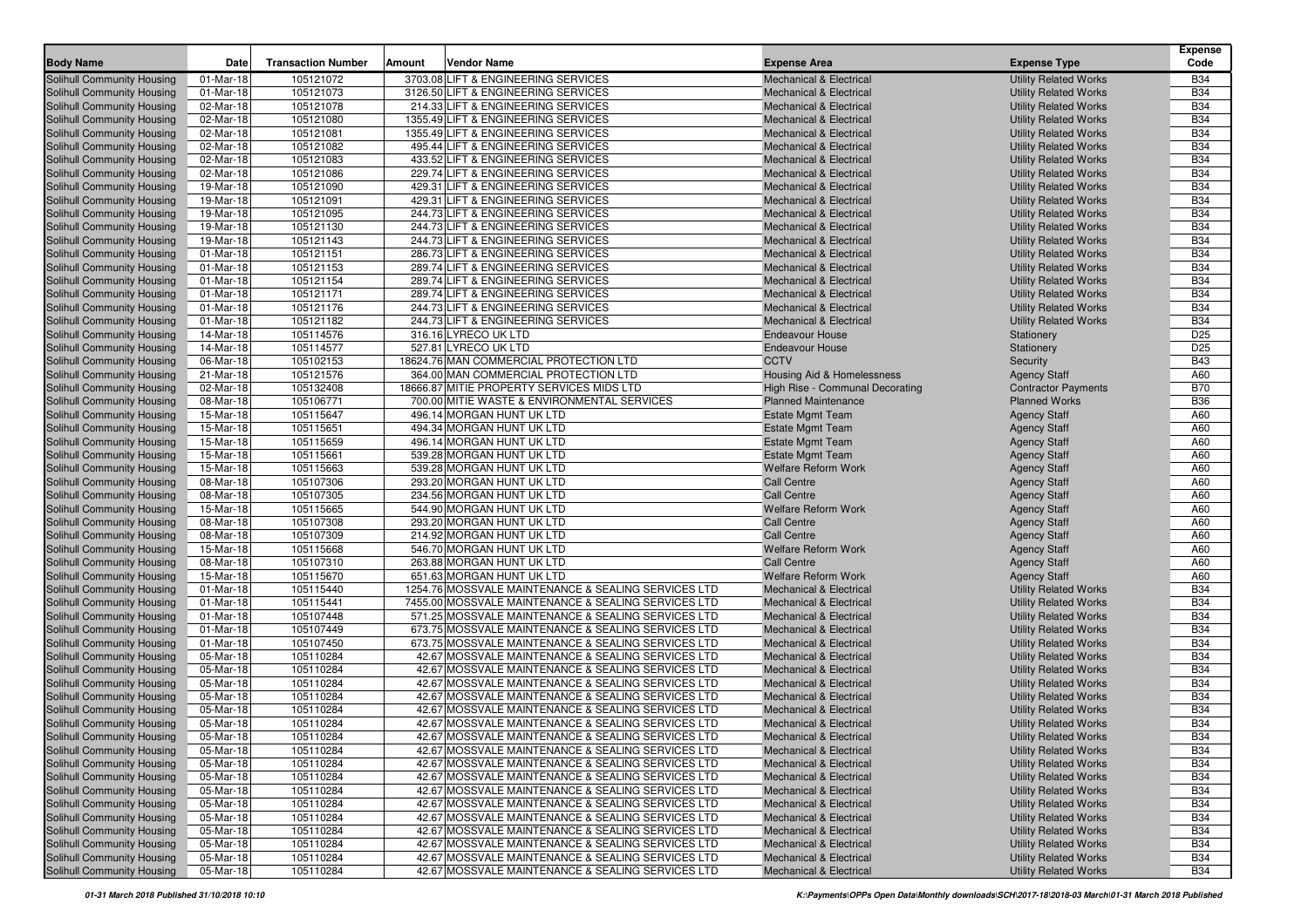| 42.67 MOSSVALE MAINTENANCE & SEALING SERVICES LTD<br>Solihull Community Housing<br>05-Mar-18<br>105110284<br><b>Mechanical &amp; Electrical</b><br><b>Utility Related Works</b><br><b>B34</b><br><b>B34</b><br><b>Solihull Community Housing</b><br>05-Mar-18<br>105110284<br>42.67 MOSSVALE MAINTENANCE & SEALING SERVICES LTD<br><b>Mechanical &amp; Electrical</b><br><b>Utility Related Works</b><br><b>B34</b><br><b>Solihull Community Housing</b><br>05-Mar-18<br>105110284<br>42.67 MOSSVALE MAINTENANCE & SEALING SERVICES LTD<br><b>Mechanical &amp; Electrical</b><br><b>Utility Related Works</b><br><b>B32</b><br>Solihull Community Housing<br>05-Mar-18<br>105115444<br>357.76 MOSSVALE MAINTENANCE & SEALING SERVICES LTD<br><b>Other Works</b><br>North Property Repairs-Day to day<br>01-Mar-18<br>105098648<br>191.40 NATIONAL PLASTICS<br>R <sub>10</sub><br>Solihull Community Housing<br>Stores-Stores and delivery<br><b>Stocks</b><br>154.00 NATIONAL PLASTICS<br>R <sub>10</sub><br><b>Solihull Community Housing</b><br>01-Mar-18<br>105098648<br>Stores-Stores and delivery<br><b>Stocks</b><br>R <sub>10</sub><br>Solihull Community Housing<br>01-Mar-18<br>105098648<br>29.00 NATIONAL PLASTICS<br>Stores-Stores and delivery<br><b>Stocks</b><br>R <sub>10</sub><br>Solihull Community Housing<br>01-Mar-18<br>105098649<br>95.70 NATIONAL PLASTICS<br><b>Stocks</b><br>Stores-Stores and delivery<br>R <sub>10</sub><br><b>Solihull Community Housing</b><br>01-Mar-18<br>105098649<br>231.00 NATIONAL PLASTICS<br>Stores-Stores and delivery<br><b>Stocks</b><br>R <sub>10</sub><br><b>Solihull Community Housing</b><br>01-Mar-18<br>105098649<br>20.36 NATIONAL PLASTICS<br>Stores-Stores and delivery<br><b>Stocks</b><br><b>Solihull Community Housing</b><br>01-Mar-18<br>105098650<br>95.70 NATIONAL PLASTICS<br>Stores-Stores and delivery<br>R <sub>10</sub><br><b>Stocks</b><br>R <sub>10</sub><br>Solihull Community Housing<br>01-Mar-18<br>105098650<br>154.00 NATIONAL PLASTICS<br>Stores-Stores and delivery<br><b>Stocks</b><br>Solihull Community Housing<br>01-Mar-18<br>105098650<br>28.50 NATIONAL PLASTICS<br>R <sub>10</sub><br>Stores-Stores and delivery<br><b>Stocks</b><br>58.00 NATIONAL PLASTICS<br>R <sub>10</sub><br>Solihull Community Housing<br>01-Mar-18<br>105098650<br>Stores-Stores and delivery<br><b>Stocks</b><br>Solihull Community Housing<br>01-Mar-18<br>105098695<br>149.00 NATIONAL SAFETY SUPPLIES<br>Stores-Stores and delivery<br>R <sub>10</sub><br><b>Stocks</b><br>R <sub>10</sub><br>Solihull Community Housing<br>01-Mar-18<br>105098695<br>16.86 NATIONAL SAFETY SUPPLIES<br><b>Stocks</b><br>Stores-Stores and delivery<br>R <sub>10</sub><br>Solihull Community Housing<br>01-Mar-18<br>105098695<br>44.30 NATIONAL SAFETY SUPPLIES<br>Stores-Stores and delivery<br><b>Stocks</b><br>R <sub>10</sub><br><b>Solihull Community Housing</b><br>01-Mar-18<br>105098695<br>20.00 NATIONAL SAFETY SUPPLIES<br>Stores-Stores and delivery<br><b>Stocks</b><br>36.00 NATIONAL SAFETY SUPPLIES<br>R <sub>10</sub><br><b>Solihull Community Housing</b><br>01-Mar-18<br>105098695<br>Stores-Stores and delivery<br><b>Stocks</b><br>R <sub>10</sub><br><b>Solihull Community Housing</b><br>01-Mar-18<br>105098696<br>6.10 NATIONAL SAFETY SUPPLIES<br>Stores-Stores and delivery<br><b>Stocks</b><br>6.88 NATIONAL SAFETY SUPPLIES<br>R <sub>10</sub><br>01-Mar-18<br>105098696<br>Solihull Community Housing<br>Stores-Stores and delivery<br><b>Stocks</b><br>74.40 NATIONAL SAFETY SUPPLIES<br>R <sub>10</sub><br>Solihull Community Housing<br>01-Mar-18<br>105098696<br>Stores-Stores and delivery<br><b>Stocks</b><br>R <sub>10</sub><br>Solihull Community Housing<br>01-Mar-18<br>105098696<br>144.12 NATIONAL SAFETY SUPPLIES<br>Stores-Stores and delivery<br><b>Stocks</b><br>R <sub>10</sub><br>Solihull Community Housing<br>01-Mar-18<br>105098697<br>5.40 NATIONAL SAFETY SUPPLIES<br>Stores-Stores and delivery<br><b>Stocks</b><br>R <sub>10</sub><br>Solihull Community Housing<br>01-Mar-18<br>105098697<br>3.45 NATIONAL SAFETY SUPPLIES<br>Stores-Stores and delivery<br><b>Stocks</b><br>105098697<br>50.00 NATIONAL SAFETY SUPPLIES<br>R <sub>10</sub><br>Solihull Community Housing<br>01-Mar-18<br>Stores-Stores and delivery<br><b>Stocks</b><br><b>Solihull Community Housing</b><br>01-Mar-18<br>105098697<br>149.00 NATIONAL SAFETY SUPPLIES<br>R <sub>10</sub><br>Stores-Stores and delivery<br><b>Stocks</b><br>R <sub>10</sub><br>Solihull Community Housing<br>01-Mar-18<br>105098697<br>15.00 NATIONAL SAFETY SUPPLIES<br>Stores-Stores and delivery<br><b>Stocks</b><br>20.00 NATIONAL SAFETY SUPPLIES<br>105098697<br>R <sub>10</sub><br>Solihull Community Housing<br>01-Mar-18<br>Stores-Stores and delivery<br><b>Stocks</b><br>42.80 NATIONAL SAFETY SUPPLIES<br>R <sub>10</sub><br>01-Mar-18<br>105111364<br>Solihull Community Housing<br>Stores-Stores and delivery<br><b>Stocks</b><br><b>Solihull Community Housing</b><br>01-Mar-18<br>105111364<br>14.76 NATIONAL SAFETY SUPPLIES<br>R <sub>10</sub><br>Stores-Stores and delivery<br><b>Stocks</b><br>R <sub>10</sub><br>Solihull Community Housing<br>01-Mar-18<br>105111364<br>26.50 NATIONAL SAFETY SUPPLIES<br><b>Stocks</b><br>Stores-Stores and delivery<br>R <sub>10</sub><br>Solihull Community Housing<br>01-Mar-18<br>105111364<br>31.50 NATIONAL SAFETY SUPPLIES<br>Stores-Stores and delivery<br><b>Stocks</b><br>R <sub>10</sub><br>Solihull Community Housing<br>01-Mar-18<br>105111364<br>6.10 NATIONAL SAFETY SUPPLIES<br><b>Stocks</b><br>Stores-Stores and delivery<br>Solihull Community Housing<br>01-Mar-18<br>105111364<br>4.62 NATIONAL SAFETY SUPPLIES<br>R <sub>10</sub><br>Stores-Stores and delivery<br><b>Stocks</b><br>R <sub>10</sub><br><b>Solihull Community Housing</b><br>01-Mar-18<br>105111364<br>16.86 NATIONAL SAFETY SUPPLIES<br>Stores-Stores and delivery<br><b>Stocks</b><br>Solihull Community Housing<br>01-Mar-18<br>105111364<br>20.50 NATIONAL SAFETY SUPPLIES<br>R <sub>10</sub><br>Stores-Stores and delivery<br><b>Stocks</b><br>Solihull Community Housing<br>01-Mar-18<br>29.50 NATIONAL SAFETY SUPPLIES<br>R <sub>10</sub><br>105111364<br>Stores-Stores and delivery<br><b>Stocks</b><br>37.50 NATIONAL SAFETY SUPPLIES<br>R <sub>10</sub><br>01-Mar-18<br>105111364<br>Solihull Community Housing<br>Stores-Stores and delivery<br><b>Stocks</b><br><b>Solihull Community Housing</b><br>01-Mar-18<br>105111364<br>28.65 NATIONAL SAFETY SUPPLIES<br>R <sub>10</sub><br>Stores-Stores and delivery<br><b>Stocks</b><br>R <sub>10</sub><br>Solihull Community Housing<br>01-Mar-18<br>105111364<br>37.20 NATIONAL SAFETY SUPPLIES<br><b>Stocks</b><br>Stores-Stores and delivery<br>R <sub>10</sub><br>Solihull Community Housing<br>14-Mar-18<br>105125433<br>14.76 NATIONAL SAFETY SUPPLIES<br>Stores-Stores and delivery<br><b>Stocks</b><br>R <sub>10</sub><br><b>Solihull Community Housing</b><br>105125433<br>3.45 NATIONAL SAFETY SUPPLIES<br>14-Mar-18<br>Stores-Stores and delivery<br><b>Stocks</b><br>223.50 NATIONAL SAFETY SUPPLIES<br>R <sub>10</sub><br><b>Solihull Community Housing</b><br>14-Mar-18<br>105125433<br>Stores-Stores and delivery<br><b>Stocks</b><br><b>Solihull Community Housing</b><br>14-Mar-18<br>105125433<br>20.00 NATIONAL SAFETY SUPPLIES<br>R <sub>10</sub><br>Stores-Stores and delivery<br><b>Stocks</b><br>105125433<br>6.40 NATIONAL SAFETY SUPPLIES<br>R <sub>10</sub><br>14-Mar-18<br>Solihull Community Housing<br>Stores-Stores and delivery<br><b>Stocks</b><br>5.30 NATIONAL SAFETY SUPPLIES<br>Solihull Community Housing<br>14-Mar-18<br>105125433<br>Stores-Stores and delivery<br>R <sub>10</sub><br><b>Stocks</b><br>463.22 NEOPOST FINANCE LTD<br>D <sub>21</sub><br>Solihull Community Housing<br>14-Mar-18<br>105114256<br><b>Endeavour House</b><br>Postages<br>R <sub>10</sub><br>Solihull Community Housing<br>01-Mar-18<br>105111308<br>223.40 NICHOLLS & CLARKE BUILDING PRODUCTS LTD<br>Stores-Stores and delivery<br><b>Stocks</b><br>R10<br>Solihull Community Housing<br>01-Mar-18<br>118.20 NICHOLLS & CLARKE BUILDING PRODUCTS LTD<br>105111308<br>Stores-Stores and delivery<br><b>Stocks</b><br>Solihull Community Housing<br>105111308<br>177.20 NICHOLLS & CLARKE BUILDING PRODUCTS LTD<br>Stores-Stores and delivery<br>R <sub>10</sub><br>01-Mar-18<br><b>Stocks</b><br>Solihull Community Housing<br>105125353<br>331.93 NICHOLLS & CLARKE BUILDING PRODUCTS LTD<br>08-Mar-18<br>Stores-Stores and delivery<br>R <sub>10</sub><br><b>Stocks</b><br>Solihull Community Housing<br>07-Mar-18<br>105104358<br>334.58 NIYAA PEOPLE<br>North Property Repairs-Day to day<br><b>Agency Staff</b><br>A60<br>Solihull Community Housing<br>294.42 NIYAA PEOPLE<br>07-Mar-18<br>105104358<br>North Property Repairs-Day to day<br><b>Agency Staff</b><br>A60<br>105104362<br>Solihull Community Housing<br>07-Mar-18<br>629.00 NIYAA PEOPLE<br>North Property Repairs-Day to day<br><b>Agency Staff</b><br>A60<br>Solihull Community Housing<br>518.00 NIYAA PEOPLE<br>07-Mar-18<br>105104361<br>North Property Repairs-Day to day<br><b>Agency Staff</b><br>A60<br>Solihull Community Housing<br>382.50 NIYAA PEOPLE<br>07-Mar-18<br>105104363<br>North Property Repairs-Day to day<br><b>Agency Staff</b><br>A60<br>Solihull Community Housing<br>07-Mar-18<br>105104360<br>4406.27 NIYAA PEOPLE<br>North Property Repairs-Day to day<br><b>Agency Staff</b><br>A60<br>Solihull Community Housing<br>07-Mar-18<br>105104364<br>586.50 NIYAA PEOPLE<br>North Property Repairs-Day to day<br><b>Agency Staff</b><br>A60<br>Solihull Community Housing<br>420.00 NIYAA PEOPLE<br>105104365<br>North Property Repairs-Day to day<br><b>Agency Staff</b><br>A60<br>07-Mar-18 | <b>Body Name</b> | Date | <b>Transaction Number</b> | Amount | <b>Vendor Name</b> | <b>Expense Area</b> | <b>Expense Type</b> | Expense<br>Code |
|-----------------------------------------------------------------------------------------------------------------------------------------------------------------------------------------------------------------------------------------------------------------------------------------------------------------------------------------------------------------------------------------------------------------------------------------------------------------------------------------------------------------------------------------------------------------------------------------------------------------------------------------------------------------------------------------------------------------------------------------------------------------------------------------------------------------------------------------------------------------------------------------------------------------------------------------------------------------------------------------------------------------------------------------------------------------------------------------------------------------------------------------------------------------------------------------------------------------------------------------------------------------------------------------------------------------------------------------------------------------------------------------------------------------------------------------------------------------------------------------------------------------------------------------------------------------------------------------------------------------------------------------------------------------------------------------------------------------------------------------------------------------------------------------------------------------------------------------------------------------------------------------------------------------------------------------------------------------------------------------------------------------------------------------------------------------------------------------------------------------------------------------------------------------------------------------------------------------------------------------------------------------------------------------------------------------------------------------------------------------------------------------------------------------------------------------------------------------------------------------------------------------------------------------------------------------------------------------------------------------------------------------------------------------------------------------------------------------------------------------------------------------------------------------------------------------------------------------------------------------------------------------------------------------------------------------------------------------------------------------------------------------------------------------------------------------------------------------------------------------------------------------------------------------------------------------------------------------------------------------------------------------------------------------------------------------------------------------------------------------------------------------------------------------------------------------------------------------------------------------------------------------------------------------------------------------------------------------------------------------------------------------------------------------------------------------------------------------------------------------------------------------------------------------------------------------------------------------------------------------------------------------------------------------------------------------------------------------------------------------------------------------------------------------------------------------------------------------------------------------------------------------------------------------------------------------------------------------------------------------------------------------------------------------------------------------------------------------------------------------------------------------------------------------------------------------------------------------------------------------------------------------------------------------------------------------------------------------------------------------------------------------------------------------------------------------------------------------------------------------------------------------------------------------------------------------------------------------------------------------------------------------------------------------------------------------------------------------------------------------------------------------------------------------------------------------------------------------------------------------------------------------------------------------------------------------------------------------------------------------------------------------------------------------------------------------------------------------------------------------------------------------------------------------------------------------------------------------------------------------------------------------------------------------------------------------------------------------------------------------------------------------------------------------------------------------------------------------------------------------------------------------------------------------------------------------------------------------------------------------------------------------------------------------------------------------------------------------------------------------------------------------------------------------------------------------------------------------------------------------------------------------------------------------------------------------------------------------------------------------------------------------------------------------------------------------------------------------------------------------------------------------------------------------------------------------------------------------------------------------------------------------------------------------------------------------------------------------------------------------------------------------------------------------------------------------------------------------------------------------------------------------------------------------------------------------------------------------------------------------------------------------------------------------------------------------------------------------------------------------------------------------------------------------------------------------------------------------------------------------------------------------------------------------------------------------------------------------------------------------------------------------------------------------------------------------------------------------------------------------------------------------------------------------------------------------------------------------------------------------------------------------------------------------------------------------------------------------------------------------------------------------------------------------------------------------------------------------------------------------------------------------------------------------------------------------------------------------------------------------------------------------------------------------------------------------------------------------------------------------------------------------------------------------------------------------------------------------------------------------------------------------------------------------------------------------------------------------------------------------------------------------------------------------------------------------------------------------------------------------------------------------------------------------------------------------------------------------------------------------------------------------------------------------------------------------------------------------------------------------------------------------------------------------------------------------------------------------------------------------------------------------------------------------------------------------------------------------------------------------------------------------------------------------------------------------------------------------------------------------------------------------------------------------------------------------------------------------------------------------------------------------------------------------------------------------------------------------------------------------------------------------------------------------------------------------------------------------------------------------------------------------------------------------------------------------------------------------------------------------------------------------------------------------------------------------------------------------------------------------------------------------------------------------------------------------------------------------------------------------------------------------------------------------------------------------------------------------------------------------------------------------|------------------|------|---------------------------|--------|--------------------|---------------------|---------------------|-----------------|
|                                                                                                                                                                                                                                                                                                                                                                                                                                                                                                                                                                                                                                                                                                                                                                                                                                                                                                                                                                                                                                                                                                                                                                                                                                                                                                                                                                                                                                                                                                                                                                                                                                                                                                                                                                                                                                                                                                                                                                                                                                                                                                                                                                                                                                                                                                                                                                                                                                                                                                                                                                                                                                                                                                                                                                                                                                                                                                                                                                                                                                                                                                                                                                                                                                                                                                                                                                                                                                                                                                                                                                                                                                                                                                                                                                                                                                                                                                                                                                                                                                                                                                                                                                                                                                                                                                                                                                                                                                                                                                                                                                                                                                                                                                                                                                                                                                                                                                                                                                                                                                                                                                                                                                                                                                                                                                                                                                                                                                                                                                                                                                                                                                                                                                                                                                                                                                                                                                                                                                                                                                                                                                                                                                                                                                                                                                                                                                                                                                                                                                                                                                                                                                                                                                                                                                                                                                                                                                                                                                                                                                                                                                                                                                                                                                                                                                                                                                                                                                                                                                                                                                                                                                                                                                                                                                                                                                                                                                                                                                                                                                                                                                                                                                                                                                                                                                                                                                                                                                                                                                                                                                                                                                                                                                                                                                                                                                                                                                                                                                                                                                                                                                                                                                                                                                                                                                                                                                                                                                                                                                                                                                                                                                                                                                                                                                                                                                                                                         |                  |      |                           |        |                    |                     |                     |                 |
|                                                                                                                                                                                                                                                                                                                                                                                                                                                                                                                                                                                                                                                                                                                                                                                                                                                                                                                                                                                                                                                                                                                                                                                                                                                                                                                                                                                                                                                                                                                                                                                                                                                                                                                                                                                                                                                                                                                                                                                                                                                                                                                                                                                                                                                                                                                                                                                                                                                                                                                                                                                                                                                                                                                                                                                                                                                                                                                                                                                                                                                                                                                                                                                                                                                                                                                                                                                                                                                                                                                                                                                                                                                                                                                                                                                                                                                                                                                                                                                                                                                                                                                                                                                                                                                                                                                                                                                                                                                                                                                                                                                                                                                                                                                                                                                                                                                                                                                                                                                                                                                                                                                                                                                                                                                                                                                                                                                                                                                                                                                                                                                                                                                                                                                                                                                                                                                                                                                                                                                                                                                                                                                                                                                                                                                                                                                                                                                                                                                                                                                                                                                                                                                                                                                                                                                                                                                                                                                                                                                                                                                                                                                                                                                                                                                                                                                                                                                                                                                                                                                                                                                                                                                                                                                                                                                                                                                                                                                                                                                                                                                                                                                                                                                                                                                                                                                                                                                                                                                                                                                                                                                                                                                                                                                                                                                                                                                                                                                                                                                                                                                                                                                                                                                                                                                                                                                                                                                                                                                                                                                                                                                                                                                                                                                                                                                                                                                                                         |                  |      |                           |        |                    |                     |                     |                 |
|                                                                                                                                                                                                                                                                                                                                                                                                                                                                                                                                                                                                                                                                                                                                                                                                                                                                                                                                                                                                                                                                                                                                                                                                                                                                                                                                                                                                                                                                                                                                                                                                                                                                                                                                                                                                                                                                                                                                                                                                                                                                                                                                                                                                                                                                                                                                                                                                                                                                                                                                                                                                                                                                                                                                                                                                                                                                                                                                                                                                                                                                                                                                                                                                                                                                                                                                                                                                                                                                                                                                                                                                                                                                                                                                                                                                                                                                                                                                                                                                                                                                                                                                                                                                                                                                                                                                                                                                                                                                                                                                                                                                                                                                                                                                                                                                                                                                                                                                                                                                                                                                                                                                                                                                                                                                                                                                                                                                                                                                                                                                                                                                                                                                                                                                                                                                                                                                                                                                                                                                                                                                                                                                                                                                                                                                                                                                                                                                                                                                                                                                                                                                                                                                                                                                                                                                                                                                                                                                                                                                                                                                                                                                                                                                                                                                                                                                                                                                                                                                                                                                                                                                                                                                                                                                                                                                                                                                                                                                                                                                                                                                                                                                                                                                                                                                                                                                                                                                                                                                                                                                                                                                                                                                                                                                                                                                                                                                                                                                                                                                                                                                                                                                                                                                                                                                                                                                                                                                                                                                                                                                                                                                                                                                                                                                                                                                                                                                                         |                  |      |                           |        |                    |                     |                     |                 |
|                                                                                                                                                                                                                                                                                                                                                                                                                                                                                                                                                                                                                                                                                                                                                                                                                                                                                                                                                                                                                                                                                                                                                                                                                                                                                                                                                                                                                                                                                                                                                                                                                                                                                                                                                                                                                                                                                                                                                                                                                                                                                                                                                                                                                                                                                                                                                                                                                                                                                                                                                                                                                                                                                                                                                                                                                                                                                                                                                                                                                                                                                                                                                                                                                                                                                                                                                                                                                                                                                                                                                                                                                                                                                                                                                                                                                                                                                                                                                                                                                                                                                                                                                                                                                                                                                                                                                                                                                                                                                                                                                                                                                                                                                                                                                                                                                                                                                                                                                                                                                                                                                                                                                                                                                                                                                                                                                                                                                                                                                                                                                                                                                                                                                                                                                                                                                                                                                                                                                                                                                                                                                                                                                                                                                                                                                                                                                                                                                                                                                                                                                                                                                                                                                                                                                                                                                                                                                                                                                                                                                                                                                                                                                                                                                                                                                                                                                                                                                                                                                                                                                                                                                                                                                                                                                                                                                                                                                                                                                                                                                                                                                                                                                                                                                                                                                                                                                                                                                                                                                                                                                                                                                                                                                                                                                                                                                                                                                                                                                                                                                                                                                                                                                                                                                                                                                                                                                                                                                                                                                                                                                                                                                                                                                                                                                                                                                                                                                         |                  |      |                           |        |                    |                     |                     |                 |
|                                                                                                                                                                                                                                                                                                                                                                                                                                                                                                                                                                                                                                                                                                                                                                                                                                                                                                                                                                                                                                                                                                                                                                                                                                                                                                                                                                                                                                                                                                                                                                                                                                                                                                                                                                                                                                                                                                                                                                                                                                                                                                                                                                                                                                                                                                                                                                                                                                                                                                                                                                                                                                                                                                                                                                                                                                                                                                                                                                                                                                                                                                                                                                                                                                                                                                                                                                                                                                                                                                                                                                                                                                                                                                                                                                                                                                                                                                                                                                                                                                                                                                                                                                                                                                                                                                                                                                                                                                                                                                                                                                                                                                                                                                                                                                                                                                                                                                                                                                                                                                                                                                                                                                                                                                                                                                                                                                                                                                                                                                                                                                                                                                                                                                                                                                                                                                                                                                                                                                                                                                                                                                                                                                                                                                                                                                                                                                                                                                                                                                                                                                                                                                                                                                                                                                                                                                                                                                                                                                                                                                                                                                                                                                                                                                                                                                                                                                                                                                                                                                                                                                                                                                                                                                                                                                                                                                                                                                                                                                                                                                                                                                                                                                                                                                                                                                                                                                                                                                                                                                                                                                                                                                                                                                                                                                                                                                                                                                                                                                                                                                                                                                                                                                                                                                                                                                                                                                                                                                                                                                                                                                                                                                                                                                                                                                                                                                                                                         |                  |      |                           |        |                    |                     |                     |                 |
|                                                                                                                                                                                                                                                                                                                                                                                                                                                                                                                                                                                                                                                                                                                                                                                                                                                                                                                                                                                                                                                                                                                                                                                                                                                                                                                                                                                                                                                                                                                                                                                                                                                                                                                                                                                                                                                                                                                                                                                                                                                                                                                                                                                                                                                                                                                                                                                                                                                                                                                                                                                                                                                                                                                                                                                                                                                                                                                                                                                                                                                                                                                                                                                                                                                                                                                                                                                                                                                                                                                                                                                                                                                                                                                                                                                                                                                                                                                                                                                                                                                                                                                                                                                                                                                                                                                                                                                                                                                                                                                                                                                                                                                                                                                                                                                                                                                                                                                                                                                                                                                                                                                                                                                                                                                                                                                                                                                                                                                                                                                                                                                                                                                                                                                                                                                                                                                                                                                                                                                                                                                                                                                                                                                                                                                                                                                                                                                                                                                                                                                                                                                                                                                                                                                                                                                                                                                                                                                                                                                                                                                                                                                                                                                                                                                                                                                                                                                                                                                                                                                                                                                                                                                                                                                                                                                                                                                                                                                                                                                                                                                                                                                                                                                                                                                                                                                                                                                                                                                                                                                                                                                                                                                                                                                                                                                                                                                                                                                                                                                                                                                                                                                                                                                                                                                                                                                                                                                                                                                                                                                                                                                                                                                                                                                                                                                                                                                                                         |                  |      |                           |        |                    |                     |                     |                 |
|                                                                                                                                                                                                                                                                                                                                                                                                                                                                                                                                                                                                                                                                                                                                                                                                                                                                                                                                                                                                                                                                                                                                                                                                                                                                                                                                                                                                                                                                                                                                                                                                                                                                                                                                                                                                                                                                                                                                                                                                                                                                                                                                                                                                                                                                                                                                                                                                                                                                                                                                                                                                                                                                                                                                                                                                                                                                                                                                                                                                                                                                                                                                                                                                                                                                                                                                                                                                                                                                                                                                                                                                                                                                                                                                                                                                                                                                                                                                                                                                                                                                                                                                                                                                                                                                                                                                                                                                                                                                                                                                                                                                                                                                                                                                                                                                                                                                                                                                                                                                                                                                                                                                                                                                                                                                                                                                                                                                                                                                                                                                                                                                                                                                                                                                                                                                                                                                                                                                                                                                                                                                                                                                                                                                                                                                                                                                                                                                                                                                                                                                                                                                                                                                                                                                                                                                                                                                                                                                                                                                                                                                                                                                                                                                                                                                                                                                                                                                                                                                                                                                                                                                                                                                                                                                                                                                                                                                                                                                                                                                                                                                                                                                                                                                                                                                                                                                                                                                                                                                                                                                                                                                                                                                                                                                                                                                                                                                                                                                                                                                                                                                                                                                                                                                                                                                                                                                                                                                                                                                                                                                                                                                                                                                                                                                                                                                                                                                                         |                  |      |                           |        |                    |                     |                     |                 |
|                                                                                                                                                                                                                                                                                                                                                                                                                                                                                                                                                                                                                                                                                                                                                                                                                                                                                                                                                                                                                                                                                                                                                                                                                                                                                                                                                                                                                                                                                                                                                                                                                                                                                                                                                                                                                                                                                                                                                                                                                                                                                                                                                                                                                                                                                                                                                                                                                                                                                                                                                                                                                                                                                                                                                                                                                                                                                                                                                                                                                                                                                                                                                                                                                                                                                                                                                                                                                                                                                                                                                                                                                                                                                                                                                                                                                                                                                                                                                                                                                                                                                                                                                                                                                                                                                                                                                                                                                                                                                                                                                                                                                                                                                                                                                                                                                                                                                                                                                                                                                                                                                                                                                                                                                                                                                                                                                                                                                                                                                                                                                                                                                                                                                                                                                                                                                                                                                                                                                                                                                                                                                                                                                                                                                                                                                                                                                                                                                                                                                                                                                                                                                                                                                                                                                                                                                                                                                                                                                                                                                                                                                                                                                                                                                                                                                                                                                                                                                                                                                                                                                                                                                                                                                                                                                                                                                                                                                                                                                                                                                                                                                                                                                                                                                                                                                                                                                                                                                                                                                                                                                                                                                                                                                                                                                                                                                                                                                                                                                                                                                                                                                                                                                                                                                                                                                                                                                                                                                                                                                                                                                                                                                                                                                                                                                                                                                                                                                         |                  |      |                           |        |                    |                     |                     |                 |
|                                                                                                                                                                                                                                                                                                                                                                                                                                                                                                                                                                                                                                                                                                                                                                                                                                                                                                                                                                                                                                                                                                                                                                                                                                                                                                                                                                                                                                                                                                                                                                                                                                                                                                                                                                                                                                                                                                                                                                                                                                                                                                                                                                                                                                                                                                                                                                                                                                                                                                                                                                                                                                                                                                                                                                                                                                                                                                                                                                                                                                                                                                                                                                                                                                                                                                                                                                                                                                                                                                                                                                                                                                                                                                                                                                                                                                                                                                                                                                                                                                                                                                                                                                                                                                                                                                                                                                                                                                                                                                                                                                                                                                                                                                                                                                                                                                                                                                                                                                                                                                                                                                                                                                                                                                                                                                                                                                                                                                                                                                                                                                                                                                                                                                                                                                                                                                                                                                                                                                                                                                                                                                                                                                                                                                                                                                                                                                                                                                                                                                                                                                                                                                                                                                                                                                                                                                                                                                                                                                                                                                                                                                                                                                                                                                                                                                                                                                                                                                                                                                                                                                                                                                                                                                                                                                                                                                                                                                                                                                                                                                                                                                                                                                                                                                                                                                                                                                                                                                                                                                                                                                                                                                                                                                                                                                                                                                                                                                                                                                                                                                                                                                                                                                                                                                                                                                                                                                                                                                                                                                                                                                                                                                                                                                                                                                                                                                                                                         |                  |      |                           |        |                    |                     |                     |                 |
|                                                                                                                                                                                                                                                                                                                                                                                                                                                                                                                                                                                                                                                                                                                                                                                                                                                                                                                                                                                                                                                                                                                                                                                                                                                                                                                                                                                                                                                                                                                                                                                                                                                                                                                                                                                                                                                                                                                                                                                                                                                                                                                                                                                                                                                                                                                                                                                                                                                                                                                                                                                                                                                                                                                                                                                                                                                                                                                                                                                                                                                                                                                                                                                                                                                                                                                                                                                                                                                                                                                                                                                                                                                                                                                                                                                                                                                                                                                                                                                                                                                                                                                                                                                                                                                                                                                                                                                                                                                                                                                                                                                                                                                                                                                                                                                                                                                                                                                                                                                                                                                                                                                                                                                                                                                                                                                                                                                                                                                                                                                                                                                                                                                                                                                                                                                                                                                                                                                                                                                                                                                                                                                                                                                                                                                                                                                                                                                                                                                                                                                                                                                                                                                                                                                                                                                                                                                                                                                                                                                                                                                                                                                                                                                                                                                                                                                                                                                                                                                                                                                                                                                                                                                                                                                                                                                                                                                                                                                                                                                                                                                                                                                                                                                                                                                                                                                                                                                                                                                                                                                                                                                                                                                                                                                                                                                                                                                                                                                                                                                                                                                                                                                                                                                                                                                                                                                                                                                                                                                                                                                                                                                                                                                                                                                                                                                                                                                                                         |                  |      |                           |        |                    |                     |                     |                 |
|                                                                                                                                                                                                                                                                                                                                                                                                                                                                                                                                                                                                                                                                                                                                                                                                                                                                                                                                                                                                                                                                                                                                                                                                                                                                                                                                                                                                                                                                                                                                                                                                                                                                                                                                                                                                                                                                                                                                                                                                                                                                                                                                                                                                                                                                                                                                                                                                                                                                                                                                                                                                                                                                                                                                                                                                                                                                                                                                                                                                                                                                                                                                                                                                                                                                                                                                                                                                                                                                                                                                                                                                                                                                                                                                                                                                                                                                                                                                                                                                                                                                                                                                                                                                                                                                                                                                                                                                                                                                                                                                                                                                                                                                                                                                                                                                                                                                                                                                                                                                                                                                                                                                                                                                                                                                                                                                                                                                                                                                                                                                                                                                                                                                                                                                                                                                                                                                                                                                                                                                                                                                                                                                                                                                                                                                                                                                                                                                                                                                                                                                                                                                                                                                                                                                                                                                                                                                                                                                                                                                                                                                                                                                                                                                                                                                                                                                                                                                                                                                                                                                                                                                                                                                                                                                                                                                                                                                                                                                                                                                                                                                                                                                                                                                                                                                                                                                                                                                                                                                                                                                                                                                                                                                                                                                                                                                                                                                                                                                                                                                                                                                                                                                                                                                                                                                                                                                                                                                                                                                                                                                                                                                                                                                                                                                                                                                                                                                                         |                  |      |                           |        |                    |                     |                     |                 |
|                                                                                                                                                                                                                                                                                                                                                                                                                                                                                                                                                                                                                                                                                                                                                                                                                                                                                                                                                                                                                                                                                                                                                                                                                                                                                                                                                                                                                                                                                                                                                                                                                                                                                                                                                                                                                                                                                                                                                                                                                                                                                                                                                                                                                                                                                                                                                                                                                                                                                                                                                                                                                                                                                                                                                                                                                                                                                                                                                                                                                                                                                                                                                                                                                                                                                                                                                                                                                                                                                                                                                                                                                                                                                                                                                                                                                                                                                                                                                                                                                                                                                                                                                                                                                                                                                                                                                                                                                                                                                                                                                                                                                                                                                                                                                                                                                                                                                                                                                                                                                                                                                                                                                                                                                                                                                                                                                                                                                                                                                                                                                                                                                                                                                                                                                                                                                                                                                                                                                                                                                                                                                                                                                                                                                                                                                                                                                                                                                                                                                                                                                                                                                                                                                                                                                                                                                                                                                                                                                                                                                                                                                                                                                                                                                                                                                                                                                                                                                                                                                                                                                                                                                                                                                                                                                                                                                                                                                                                                                                                                                                                                                                                                                                                                                                                                                                                                                                                                                                                                                                                                                                                                                                                                                                                                                                                                                                                                                                                                                                                                                                                                                                                                                                                                                                                                                                                                                                                                                                                                                                                                                                                                                                                                                                                                                                                                                                                                                         |                  |      |                           |        |                    |                     |                     |                 |
|                                                                                                                                                                                                                                                                                                                                                                                                                                                                                                                                                                                                                                                                                                                                                                                                                                                                                                                                                                                                                                                                                                                                                                                                                                                                                                                                                                                                                                                                                                                                                                                                                                                                                                                                                                                                                                                                                                                                                                                                                                                                                                                                                                                                                                                                                                                                                                                                                                                                                                                                                                                                                                                                                                                                                                                                                                                                                                                                                                                                                                                                                                                                                                                                                                                                                                                                                                                                                                                                                                                                                                                                                                                                                                                                                                                                                                                                                                                                                                                                                                                                                                                                                                                                                                                                                                                                                                                                                                                                                                                                                                                                                                                                                                                                                                                                                                                                                                                                                                                                                                                                                                                                                                                                                                                                                                                                                                                                                                                                                                                                                                                                                                                                                                                                                                                                                                                                                                                                                                                                                                                                                                                                                                                                                                                                                                                                                                                                                                                                                                                                                                                                                                                                                                                                                                                                                                                                                                                                                                                                                                                                                                                                                                                                                                                                                                                                                                                                                                                                                                                                                                                                                                                                                                                                                                                                                                                                                                                                                                                                                                                                                                                                                                                                                                                                                                                                                                                                                                                                                                                                                                                                                                                                                                                                                                                                                                                                                                                                                                                                                                                                                                                                                                                                                                                                                                                                                                                                                                                                                                                                                                                                                                                                                                                                                                                                                                                                                         |                  |      |                           |        |                    |                     |                     |                 |
|                                                                                                                                                                                                                                                                                                                                                                                                                                                                                                                                                                                                                                                                                                                                                                                                                                                                                                                                                                                                                                                                                                                                                                                                                                                                                                                                                                                                                                                                                                                                                                                                                                                                                                                                                                                                                                                                                                                                                                                                                                                                                                                                                                                                                                                                                                                                                                                                                                                                                                                                                                                                                                                                                                                                                                                                                                                                                                                                                                                                                                                                                                                                                                                                                                                                                                                                                                                                                                                                                                                                                                                                                                                                                                                                                                                                                                                                                                                                                                                                                                                                                                                                                                                                                                                                                                                                                                                                                                                                                                                                                                                                                                                                                                                                                                                                                                                                                                                                                                                                                                                                                                                                                                                                                                                                                                                                                                                                                                                                                                                                                                                                                                                                                                                                                                                                                                                                                                                                                                                                                                                                                                                                                                                                                                                                                                                                                                                                                                                                                                                                                                                                                                                                                                                                                                                                                                                                                                                                                                                                                                                                                                                                                                                                                                                                                                                                                                                                                                                                                                                                                                                                                                                                                                                                                                                                                                                                                                                                                                                                                                                                                                                                                                                                                                                                                                                                                                                                                                                                                                                                                                                                                                                                                                                                                                                                                                                                                                                                                                                                                                                                                                                                                                                                                                                                                                                                                                                                                                                                                                                                                                                                                                                                                                                                                                                                                                                                                         |                  |      |                           |        |                    |                     |                     |                 |
|                                                                                                                                                                                                                                                                                                                                                                                                                                                                                                                                                                                                                                                                                                                                                                                                                                                                                                                                                                                                                                                                                                                                                                                                                                                                                                                                                                                                                                                                                                                                                                                                                                                                                                                                                                                                                                                                                                                                                                                                                                                                                                                                                                                                                                                                                                                                                                                                                                                                                                                                                                                                                                                                                                                                                                                                                                                                                                                                                                                                                                                                                                                                                                                                                                                                                                                                                                                                                                                                                                                                                                                                                                                                                                                                                                                                                                                                                                                                                                                                                                                                                                                                                                                                                                                                                                                                                                                                                                                                                                                                                                                                                                                                                                                                                                                                                                                                                                                                                                                                                                                                                                                                                                                                                                                                                                                                                                                                                                                                                                                                                                                                                                                                                                                                                                                                                                                                                                                                                                                                                                                                                                                                                                                                                                                                                                                                                                                                                                                                                                                                                                                                                                                                                                                                                                                                                                                                                                                                                                                                                                                                                                                                                                                                                                                                                                                                                                                                                                                                                                                                                                                                                                                                                                                                                                                                                                                                                                                                                                                                                                                                                                                                                                                                                                                                                                                                                                                                                                                                                                                                                                                                                                                                                                                                                                                                                                                                                                                                                                                                                                                                                                                                                                                                                                                                                                                                                                                                                                                                                                                                                                                                                                                                                                                                                                                                                                                                                         |                  |      |                           |        |                    |                     |                     |                 |
|                                                                                                                                                                                                                                                                                                                                                                                                                                                                                                                                                                                                                                                                                                                                                                                                                                                                                                                                                                                                                                                                                                                                                                                                                                                                                                                                                                                                                                                                                                                                                                                                                                                                                                                                                                                                                                                                                                                                                                                                                                                                                                                                                                                                                                                                                                                                                                                                                                                                                                                                                                                                                                                                                                                                                                                                                                                                                                                                                                                                                                                                                                                                                                                                                                                                                                                                                                                                                                                                                                                                                                                                                                                                                                                                                                                                                                                                                                                                                                                                                                                                                                                                                                                                                                                                                                                                                                                                                                                                                                                                                                                                                                                                                                                                                                                                                                                                                                                                                                                                                                                                                                                                                                                                                                                                                                                                                                                                                                                                                                                                                                                                                                                                                                                                                                                                                                                                                                                                                                                                                                                                                                                                                                                                                                                                                                                                                                                                                                                                                                                                                                                                                                                                                                                                                                                                                                                                                                                                                                                                                                                                                                                                                                                                                                                                                                                                                                                                                                                                                                                                                                                                                                                                                                                                                                                                                                                                                                                                                                                                                                                                                                                                                                                                                                                                                                                                                                                                                                                                                                                                                                                                                                                                                                                                                                                                                                                                                                                                                                                                                                                                                                                                                                                                                                                                                                                                                                                                                                                                                                                                                                                                                                                                                                                                                                                                                                                                                         |                  |      |                           |        |                    |                     |                     |                 |
|                                                                                                                                                                                                                                                                                                                                                                                                                                                                                                                                                                                                                                                                                                                                                                                                                                                                                                                                                                                                                                                                                                                                                                                                                                                                                                                                                                                                                                                                                                                                                                                                                                                                                                                                                                                                                                                                                                                                                                                                                                                                                                                                                                                                                                                                                                                                                                                                                                                                                                                                                                                                                                                                                                                                                                                                                                                                                                                                                                                                                                                                                                                                                                                                                                                                                                                                                                                                                                                                                                                                                                                                                                                                                                                                                                                                                                                                                                                                                                                                                                                                                                                                                                                                                                                                                                                                                                                                                                                                                                                                                                                                                                                                                                                                                                                                                                                                                                                                                                                                                                                                                                                                                                                                                                                                                                                                                                                                                                                                                                                                                                                                                                                                                                                                                                                                                                                                                                                                                                                                                                                                                                                                                                                                                                                                                                                                                                                                                                                                                                                                                                                                                                                                                                                                                                                                                                                                                                                                                                                                                                                                                                                                                                                                                                                                                                                                                                                                                                                                                                                                                                                                                                                                                                                                                                                                                                                                                                                                                                                                                                                                                                                                                                                                                                                                                                                                                                                                                                                                                                                                                                                                                                                                                                                                                                                                                                                                                                                                                                                                                                                                                                                                                                                                                                                                                                                                                                                                                                                                                                                                                                                                                                                                                                                                                                                                                                                                                         |                  |      |                           |        |                    |                     |                     |                 |
|                                                                                                                                                                                                                                                                                                                                                                                                                                                                                                                                                                                                                                                                                                                                                                                                                                                                                                                                                                                                                                                                                                                                                                                                                                                                                                                                                                                                                                                                                                                                                                                                                                                                                                                                                                                                                                                                                                                                                                                                                                                                                                                                                                                                                                                                                                                                                                                                                                                                                                                                                                                                                                                                                                                                                                                                                                                                                                                                                                                                                                                                                                                                                                                                                                                                                                                                                                                                                                                                                                                                                                                                                                                                                                                                                                                                                                                                                                                                                                                                                                                                                                                                                                                                                                                                                                                                                                                                                                                                                                                                                                                                                                                                                                                                                                                                                                                                                                                                                                                                                                                                                                                                                                                                                                                                                                                                                                                                                                                                                                                                                                                                                                                                                                                                                                                                                                                                                                                                                                                                                                                                                                                                                                                                                                                                                                                                                                                                                                                                                                                                                                                                                                                                                                                                                                                                                                                                                                                                                                                                                                                                                                                                                                                                                                                                                                                                                                                                                                                                                                                                                                                                                                                                                                                                                                                                                                                                                                                                                                                                                                                                                                                                                                                                                                                                                                                                                                                                                                                                                                                                                                                                                                                                                                                                                                                                                                                                                                                                                                                                                                                                                                                                                                                                                                                                                                                                                                                                                                                                                                                                                                                                                                                                                                                                                                                                                                                                                         |                  |      |                           |        |                    |                     |                     |                 |
|                                                                                                                                                                                                                                                                                                                                                                                                                                                                                                                                                                                                                                                                                                                                                                                                                                                                                                                                                                                                                                                                                                                                                                                                                                                                                                                                                                                                                                                                                                                                                                                                                                                                                                                                                                                                                                                                                                                                                                                                                                                                                                                                                                                                                                                                                                                                                                                                                                                                                                                                                                                                                                                                                                                                                                                                                                                                                                                                                                                                                                                                                                                                                                                                                                                                                                                                                                                                                                                                                                                                                                                                                                                                                                                                                                                                                                                                                                                                                                                                                                                                                                                                                                                                                                                                                                                                                                                                                                                                                                                                                                                                                                                                                                                                                                                                                                                                                                                                                                                                                                                                                                                                                                                                                                                                                                                                                                                                                                                                                                                                                                                                                                                                                                                                                                                                                                                                                                                                                                                                                                                                                                                                                                                                                                                                                                                                                                                                                                                                                                                                                                                                                                                                                                                                                                                                                                                                                                                                                                                                                                                                                                                                                                                                                                                                                                                                                                                                                                                                                                                                                                                                                                                                                                                                                                                                                                                                                                                                                                                                                                                                                                                                                                                                                                                                                                                                                                                                                                                                                                                                                                                                                                                                                                                                                                                                                                                                                                                                                                                                                                                                                                                                                                                                                                                                                                                                                                                                                                                                                                                                                                                                                                                                                                                                                                                                                                                                                         |                  |      |                           |        |                    |                     |                     |                 |
|                                                                                                                                                                                                                                                                                                                                                                                                                                                                                                                                                                                                                                                                                                                                                                                                                                                                                                                                                                                                                                                                                                                                                                                                                                                                                                                                                                                                                                                                                                                                                                                                                                                                                                                                                                                                                                                                                                                                                                                                                                                                                                                                                                                                                                                                                                                                                                                                                                                                                                                                                                                                                                                                                                                                                                                                                                                                                                                                                                                                                                                                                                                                                                                                                                                                                                                                                                                                                                                                                                                                                                                                                                                                                                                                                                                                                                                                                                                                                                                                                                                                                                                                                                                                                                                                                                                                                                                                                                                                                                                                                                                                                                                                                                                                                                                                                                                                                                                                                                                                                                                                                                                                                                                                                                                                                                                                                                                                                                                                                                                                                                                                                                                                                                                                                                                                                                                                                                                                                                                                                                                                                                                                                                                                                                                                                                                                                                                                                                                                                                                                                                                                                                                                                                                                                                                                                                                                                                                                                                                                                                                                                                                                                                                                                                                                                                                                                                                                                                                                                                                                                                                                                                                                                                                                                                                                                                                                                                                                                                                                                                                                                                                                                                                                                                                                                                                                                                                                                                                                                                                                                                                                                                                                                                                                                                                                                                                                                                                                                                                                                                                                                                                                                                                                                                                                                                                                                                                                                                                                                                                                                                                                                                                                                                                                                                                                                                                                                         |                  |      |                           |        |                    |                     |                     |                 |
|                                                                                                                                                                                                                                                                                                                                                                                                                                                                                                                                                                                                                                                                                                                                                                                                                                                                                                                                                                                                                                                                                                                                                                                                                                                                                                                                                                                                                                                                                                                                                                                                                                                                                                                                                                                                                                                                                                                                                                                                                                                                                                                                                                                                                                                                                                                                                                                                                                                                                                                                                                                                                                                                                                                                                                                                                                                                                                                                                                                                                                                                                                                                                                                                                                                                                                                                                                                                                                                                                                                                                                                                                                                                                                                                                                                                                                                                                                                                                                                                                                                                                                                                                                                                                                                                                                                                                                                                                                                                                                                                                                                                                                                                                                                                                                                                                                                                                                                                                                                                                                                                                                                                                                                                                                                                                                                                                                                                                                                                                                                                                                                                                                                                                                                                                                                                                                                                                                                                                                                                                                                                                                                                                                                                                                                                                                                                                                                                                                                                                                                                                                                                                                                                                                                                                                                                                                                                                                                                                                                                                                                                                                                                                                                                                                                                                                                                                                                                                                                                                                                                                                                                                                                                                                                                                                                                                                                                                                                                                                                                                                                                                                                                                                                                                                                                                                                                                                                                                                                                                                                                                                                                                                                                                                                                                                                                                                                                                                                                                                                                                                                                                                                                                                                                                                                                                                                                                                                                                                                                                                                                                                                                                                                                                                                                                                                                                                                                                         |                  |      |                           |        |                    |                     |                     |                 |
|                                                                                                                                                                                                                                                                                                                                                                                                                                                                                                                                                                                                                                                                                                                                                                                                                                                                                                                                                                                                                                                                                                                                                                                                                                                                                                                                                                                                                                                                                                                                                                                                                                                                                                                                                                                                                                                                                                                                                                                                                                                                                                                                                                                                                                                                                                                                                                                                                                                                                                                                                                                                                                                                                                                                                                                                                                                                                                                                                                                                                                                                                                                                                                                                                                                                                                                                                                                                                                                                                                                                                                                                                                                                                                                                                                                                                                                                                                                                                                                                                                                                                                                                                                                                                                                                                                                                                                                                                                                                                                                                                                                                                                                                                                                                                                                                                                                                                                                                                                                                                                                                                                                                                                                                                                                                                                                                                                                                                                                                                                                                                                                                                                                                                                                                                                                                                                                                                                                                                                                                                                                                                                                                                                                                                                                                                                                                                                                                                                                                                                                                                                                                                                                                                                                                                                                                                                                                                                                                                                                                                                                                                                                                                                                                                                                                                                                                                                                                                                                                                                                                                                                                                                                                                                                                                                                                                                                                                                                                                                                                                                                                                                                                                                                                                                                                                                                                                                                                                                                                                                                                                                                                                                                                                                                                                                                                                                                                                                                                                                                                                                                                                                                                                                                                                                                                                                                                                                                                                                                                                                                                                                                                                                                                                                                                                                                                                                                                                         |                  |      |                           |        |                    |                     |                     |                 |
|                                                                                                                                                                                                                                                                                                                                                                                                                                                                                                                                                                                                                                                                                                                                                                                                                                                                                                                                                                                                                                                                                                                                                                                                                                                                                                                                                                                                                                                                                                                                                                                                                                                                                                                                                                                                                                                                                                                                                                                                                                                                                                                                                                                                                                                                                                                                                                                                                                                                                                                                                                                                                                                                                                                                                                                                                                                                                                                                                                                                                                                                                                                                                                                                                                                                                                                                                                                                                                                                                                                                                                                                                                                                                                                                                                                                                                                                                                                                                                                                                                                                                                                                                                                                                                                                                                                                                                                                                                                                                                                                                                                                                                                                                                                                                                                                                                                                                                                                                                                                                                                                                                                                                                                                                                                                                                                                                                                                                                                                                                                                                                                                                                                                                                                                                                                                                                                                                                                                                                                                                                                                                                                                                                                                                                                                                                                                                                                                                                                                                                                                                                                                                                                                                                                                                                                                                                                                                                                                                                                                                                                                                                                                                                                                                                                                                                                                                                                                                                                                                                                                                                                                                                                                                                                                                                                                                                                                                                                                                                                                                                                                                                                                                                                                                                                                                                                                                                                                                                                                                                                                                                                                                                                                                                                                                                                                                                                                                                                                                                                                                                                                                                                                                                                                                                                                                                                                                                                                                                                                                                                                                                                                                                                                                                                                                                                                                                                                                         |                  |      |                           |        |                    |                     |                     |                 |
|                                                                                                                                                                                                                                                                                                                                                                                                                                                                                                                                                                                                                                                                                                                                                                                                                                                                                                                                                                                                                                                                                                                                                                                                                                                                                                                                                                                                                                                                                                                                                                                                                                                                                                                                                                                                                                                                                                                                                                                                                                                                                                                                                                                                                                                                                                                                                                                                                                                                                                                                                                                                                                                                                                                                                                                                                                                                                                                                                                                                                                                                                                                                                                                                                                                                                                                                                                                                                                                                                                                                                                                                                                                                                                                                                                                                                                                                                                                                                                                                                                                                                                                                                                                                                                                                                                                                                                                                                                                                                                                                                                                                                                                                                                                                                                                                                                                                                                                                                                                                                                                                                                                                                                                                                                                                                                                                                                                                                                                                                                                                                                                                                                                                                                                                                                                                                                                                                                                                                                                                                                                                                                                                                                                                                                                                                                                                                                                                                                                                                                                                                                                                                                                                                                                                                                                                                                                                                                                                                                                                                                                                                                                                                                                                                                                                                                                                                                                                                                                                                                                                                                                                                                                                                                                                                                                                                                                                                                                                                                                                                                                                                                                                                                                                                                                                                                                                                                                                                                                                                                                                                                                                                                                                                                                                                                                                                                                                                                                                                                                                                                                                                                                                                                                                                                                                                                                                                                                                                                                                                                                                                                                                                                                                                                                                                                                                                                                                                         |                  |      |                           |        |                    |                     |                     |                 |
|                                                                                                                                                                                                                                                                                                                                                                                                                                                                                                                                                                                                                                                                                                                                                                                                                                                                                                                                                                                                                                                                                                                                                                                                                                                                                                                                                                                                                                                                                                                                                                                                                                                                                                                                                                                                                                                                                                                                                                                                                                                                                                                                                                                                                                                                                                                                                                                                                                                                                                                                                                                                                                                                                                                                                                                                                                                                                                                                                                                                                                                                                                                                                                                                                                                                                                                                                                                                                                                                                                                                                                                                                                                                                                                                                                                                                                                                                                                                                                                                                                                                                                                                                                                                                                                                                                                                                                                                                                                                                                                                                                                                                                                                                                                                                                                                                                                                                                                                                                                                                                                                                                                                                                                                                                                                                                                                                                                                                                                                                                                                                                                                                                                                                                                                                                                                                                                                                                                                                                                                                                                                                                                                                                                                                                                                                                                                                                                                                                                                                                                                                                                                                                                                                                                                                                                                                                                                                                                                                                                                                                                                                                                                                                                                                                                                                                                                                                                                                                                                                                                                                                                                                                                                                                                                                                                                                                                                                                                                                                                                                                                                                                                                                                                                                                                                                                                                                                                                                                                                                                                                                                                                                                                                                                                                                                                                                                                                                                                                                                                                                                                                                                                                                                                                                                                                                                                                                                                                                                                                                                                                                                                                                                                                                                                                                                                                                                                                                         |                  |      |                           |        |                    |                     |                     |                 |
|                                                                                                                                                                                                                                                                                                                                                                                                                                                                                                                                                                                                                                                                                                                                                                                                                                                                                                                                                                                                                                                                                                                                                                                                                                                                                                                                                                                                                                                                                                                                                                                                                                                                                                                                                                                                                                                                                                                                                                                                                                                                                                                                                                                                                                                                                                                                                                                                                                                                                                                                                                                                                                                                                                                                                                                                                                                                                                                                                                                                                                                                                                                                                                                                                                                                                                                                                                                                                                                                                                                                                                                                                                                                                                                                                                                                                                                                                                                                                                                                                                                                                                                                                                                                                                                                                                                                                                                                                                                                                                                                                                                                                                                                                                                                                                                                                                                                                                                                                                                                                                                                                                                                                                                                                                                                                                                                                                                                                                                                                                                                                                                                                                                                                                                                                                                                                                                                                                                                                                                                                                                                                                                                                                                                                                                                                                                                                                                                                                                                                                                                                                                                                                                                                                                                                                                                                                                                                                                                                                                                                                                                                                                                                                                                                                                                                                                                                                                                                                                                                                                                                                                                                                                                                                                                                                                                                                                                                                                                                                                                                                                                                                                                                                                                                                                                                                                                                                                                                                                                                                                                                                                                                                                                                                                                                                                                                                                                                                                                                                                                                                                                                                                                                                                                                                                                                                                                                                                                                                                                                                                                                                                                                                                                                                                                                                                                                                                                                         |                  |      |                           |        |                    |                     |                     |                 |
|                                                                                                                                                                                                                                                                                                                                                                                                                                                                                                                                                                                                                                                                                                                                                                                                                                                                                                                                                                                                                                                                                                                                                                                                                                                                                                                                                                                                                                                                                                                                                                                                                                                                                                                                                                                                                                                                                                                                                                                                                                                                                                                                                                                                                                                                                                                                                                                                                                                                                                                                                                                                                                                                                                                                                                                                                                                                                                                                                                                                                                                                                                                                                                                                                                                                                                                                                                                                                                                                                                                                                                                                                                                                                                                                                                                                                                                                                                                                                                                                                                                                                                                                                                                                                                                                                                                                                                                                                                                                                                                                                                                                                                                                                                                                                                                                                                                                                                                                                                                                                                                                                                                                                                                                                                                                                                                                                                                                                                                                                                                                                                                                                                                                                                                                                                                                                                                                                                                                                                                                                                                                                                                                                                                                                                                                                                                                                                                                                                                                                                                                                                                                                                                                                                                                                                                                                                                                                                                                                                                                                                                                                                                                                                                                                                                                                                                                                                                                                                                                                                                                                                                                                                                                                                                                                                                                                                                                                                                                                                                                                                                                                                                                                                                                                                                                                                                                                                                                                                                                                                                                                                                                                                                                                                                                                                                                                                                                                                                                                                                                                                                                                                                                                                                                                                                                                                                                                                                                                                                                                                                                                                                                                                                                                                                                                                                                                                                                                         |                  |      |                           |        |                    |                     |                     |                 |
|                                                                                                                                                                                                                                                                                                                                                                                                                                                                                                                                                                                                                                                                                                                                                                                                                                                                                                                                                                                                                                                                                                                                                                                                                                                                                                                                                                                                                                                                                                                                                                                                                                                                                                                                                                                                                                                                                                                                                                                                                                                                                                                                                                                                                                                                                                                                                                                                                                                                                                                                                                                                                                                                                                                                                                                                                                                                                                                                                                                                                                                                                                                                                                                                                                                                                                                                                                                                                                                                                                                                                                                                                                                                                                                                                                                                                                                                                                                                                                                                                                                                                                                                                                                                                                                                                                                                                                                                                                                                                                                                                                                                                                                                                                                                                                                                                                                                                                                                                                                                                                                                                                                                                                                                                                                                                                                                                                                                                                                                                                                                                                                                                                                                                                                                                                                                                                                                                                                                                                                                                                                                                                                                                                                                                                                                                                                                                                                                                                                                                                                                                                                                                                                                                                                                                                                                                                                                                                                                                                                                                                                                                                                                                                                                                                                                                                                                                                                                                                                                                                                                                                                                                                                                                                                                                                                                                                                                                                                                                                                                                                                                                                                                                                                                                                                                                                                                                                                                                                                                                                                                                                                                                                                                                                                                                                                                                                                                                                                                                                                                                                                                                                                                                                                                                                                                                                                                                                                                                                                                                                                                                                                                                                                                                                                                                                                                                                                                                         |                  |      |                           |        |                    |                     |                     |                 |
|                                                                                                                                                                                                                                                                                                                                                                                                                                                                                                                                                                                                                                                                                                                                                                                                                                                                                                                                                                                                                                                                                                                                                                                                                                                                                                                                                                                                                                                                                                                                                                                                                                                                                                                                                                                                                                                                                                                                                                                                                                                                                                                                                                                                                                                                                                                                                                                                                                                                                                                                                                                                                                                                                                                                                                                                                                                                                                                                                                                                                                                                                                                                                                                                                                                                                                                                                                                                                                                                                                                                                                                                                                                                                                                                                                                                                                                                                                                                                                                                                                                                                                                                                                                                                                                                                                                                                                                                                                                                                                                                                                                                                                                                                                                                                                                                                                                                                                                                                                                                                                                                                                                                                                                                                                                                                                                                                                                                                                                                                                                                                                                                                                                                                                                                                                                                                                                                                                                                                                                                                                                                                                                                                                                                                                                                                                                                                                                                                                                                                                                                                                                                                                                                                                                                                                                                                                                                                                                                                                                                                                                                                                                                                                                                                                                                                                                                                                                                                                                                                                                                                                                                                                                                                                                                                                                                                                                                                                                                                                                                                                                                                                                                                                                                                                                                                                                                                                                                                                                                                                                                                                                                                                                                                                                                                                                                                                                                                                                                                                                                                                                                                                                                                                                                                                                                                                                                                                                                                                                                                                                                                                                                                                                                                                                                                                                                                                                                                         |                  |      |                           |        |                    |                     |                     |                 |
|                                                                                                                                                                                                                                                                                                                                                                                                                                                                                                                                                                                                                                                                                                                                                                                                                                                                                                                                                                                                                                                                                                                                                                                                                                                                                                                                                                                                                                                                                                                                                                                                                                                                                                                                                                                                                                                                                                                                                                                                                                                                                                                                                                                                                                                                                                                                                                                                                                                                                                                                                                                                                                                                                                                                                                                                                                                                                                                                                                                                                                                                                                                                                                                                                                                                                                                                                                                                                                                                                                                                                                                                                                                                                                                                                                                                                                                                                                                                                                                                                                                                                                                                                                                                                                                                                                                                                                                                                                                                                                                                                                                                                                                                                                                                                                                                                                                                                                                                                                                                                                                                                                                                                                                                                                                                                                                                                                                                                                                                                                                                                                                                                                                                                                                                                                                                                                                                                                                                                                                                                                                                                                                                                                                                                                                                                                                                                                                                                                                                                                                                                                                                                                                                                                                                                                                                                                                                                                                                                                                                                                                                                                                                                                                                                                                                                                                                                                                                                                                                                                                                                                                                                                                                                                                                                                                                                                                                                                                                                                                                                                                                                                                                                                                                                                                                                                                                                                                                                                                                                                                                                                                                                                                                                                                                                                                                                                                                                                                                                                                                                                                                                                                                                                                                                                                                                                                                                                                                                                                                                                                                                                                                                                                                                                                                                                                                                                                                                         |                  |      |                           |        |                    |                     |                     |                 |
|                                                                                                                                                                                                                                                                                                                                                                                                                                                                                                                                                                                                                                                                                                                                                                                                                                                                                                                                                                                                                                                                                                                                                                                                                                                                                                                                                                                                                                                                                                                                                                                                                                                                                                                                                                                                                                                                                                                                                                                                                                                                                                                                                                                                                                                                                                                                                                                                                                                                                                                                                                                                                                                                                                                                                                                                                                                                                                                                                                                                                                                                                                                                                                                                                                                                                                                                                                                                                                                                                                                                                                                                                                                                                                                                                                                                                                                                                                                                                                                                                                                                                                                                                                                                                                                                                                                                                                                                                                                                                                                                                                                                                                                                                                                                                                                                                                                                                                                                                                                                                                                                                                                                                                                                                                                                                                                                                                                                                                                                                                                                                                                                                                                                                                                                                                                                                                                                                                                                                                                                                                                                                                                                                                                                                                                                                                                                                                                                                                                                                                                                                                                                                                                                                                                                                                                                                                                                                                                                                                                                                                                                                                                                                                                                                                                                                                                                                                                                                                                                                                                                                                                                                                                                                                                                                                                                                                                                                                                                                                                                                                                                                                                                                                                                                                                                                                                                                                                                                                                                                                                                                                                                                                                                                                                                                                                                                                                                                                                                                                                                                                                                                                                                                                                                                                                                                                                                                                                                                                                                                                                                                                                                                                                                                                                                                                                                                                                                                         |                  |      |                           |        |                    |                     |                     |                 |
|                                                                                                                                                                                                                                                                                                                                                                                                                                                                                                                                                                                                                                                                                                                                                                                                                                                                                                                                                                                                                                                                                                                                                                                                                                                                                                                                                                                                                                                                                                                                                                                                                                                                                                                                                                                                                                                                                                                                                                                                                                                                                                                                                                                                                                                                                                                                                                                                                                                                                                                                                                                                                                                                                                                                                                                                                                                                                                                                                                                                                                                                                                                                                                                                                                                                                                                                                                                                                                                                                                                                                                                                                                                                                                                                                                                                                                                                                                                                                                                                                                                                                                                                                                                                                                                                                                                                                                                                                                                                                                                                                                                                                                                                                                                                                                                                                                                                                                                                                                                                                                                                                                                                                                                                                                                                                                                                                                                                                                                                                                                                                                                                                                                                                                                                                                                                                                                                                                                                                                                                                                                                                                                                                                                                                                                                                                                                                                                                                                                                                                                                                                                                                                                                                                                                                                                                                                                                                                                                                                                                                                                                                                                                                                                                                                                                                                                                                                                                                                                                                                                                                                                                                                                                                                                                                                                                                                                                                                                                                                                                                                                                                                                                                                                                                                                                                                                                                                                                                                                                                                                                                                                                                                                                                                                                                                                                                                                                                                                                                                                                                                                                                                                                                                                                                                                                                                                                                                                                                                                                                                                                                                                                                                                                                                                                                                                                                                                                                         |                  |      |                           |        |                    |                     |                     |                 |
|                                                                                                                                                                                                                                                                                                                                                                                                                                                                                                                                                                                                                                                                                                                                                                                                                                                                                                                                                                                                                                                                                                                                                                                                                                                                                                                                                                                                                                                                                                                                                                                                                                                                                                                                                                                                                                                                                                                                                                                                                                                                                                                                                                                                                                                                                                                                                                                                                                                                                                                                                                                                                                                                                                                                                                                                                                                                                                                                                                                                                                                                                                                                                                                                                                                                                                                                                                                                                                                                                                                                                                                                                                                                                                                                                                                                                                                                                                                                                                                                                                                                                                                                                                                                                                                                                                                                                                                                                                                                                                                                                                                                                                                                                                                                                                                                                                                                                                                                                                                                                                                                                                                                                                                                                                                                                                                                                                                                                                                                                                                                                                                                                                                                                                                                                                                                                                                                                                                                                                                                                                                                                                                                                                                                                                                                                                                                                                                                                                                                                                                                                                                                                                                                                                                                                                                                                                                                                                                                                                                                                                                                                                                                                                                                                                                                                                                                                                                                                                                                                                                                                                                                                                                                                                                                                                                                                                                                                                                                                                                                                                                                                                                                                                                                                                                                                                                                                                                                                                                                                                                                                                                                                                                                                                                                                                                                                                                                                                                                                                                                                                                                                                                                                                                                                                                                                                                                                                                                                                                                                                                                                                                                                                                                                                                                                                                                                                                                                         |                  |      |                           |        |                    |                     |                     |                 |
|                                                                                                                                                                                                                                                                                                                                                                                                                                                                                                                                                                                                                                                                                                                                                                                                                                                                                                                                                                                                                                                                                                                                                                                                                                                                                                                                                                                                                                                                                                                                                                                                                                                                                                                                                                                                                                                                                                                                                                                                                                                                                                                                                                                                                                                                                                                                                                                                                                                                                                                                                                                                                                                                                                                                                                                                                                                                                                                                                                                                                                                                                                                                                                                                                                                                                                                                                                                                                                                                                                                                                                                                                                                                                                                                                                                                                                                                                                                                                                                                                                                                                                                                                                                                                                                                                                                                                                                                                                                                                                                                                                                                                                                                                                                                                                                                                                                                                                                                                                                                                                                                                                                                                                                                                                                                                                                                                                                                                                                                                                                                                                                                                                                                                                                                                                                                                                                                                                                                                                                                                                                                                                                                                                                                                                                                                                                                                                                                                                                                                                                                                                                                                                                                                                                                                                                                                                                                                                                                                                                                                                                                                                                                                                                                                                                                                                                                                                                                                                                                                                                                                                                                                                                                                                                                                                                                                                                                                                                                                                                                                                                                                                                                                                                                                                                                                                                                                                                                                                                                                                                                                                                                                                                                                                                                                                                                                                                                                                                                                                                                                                                                                                                                                                                                                                                                                                                                                                                                                                                                                                                                                                                                                                                                                                                                                                                                                                                                                         |                  |      |                           |        |                    |                     |                     |                 |
|                                                                                                                                                                                                                                                                                                                                                                                                                                                                                                                                                                                                                                                                                                                                                                                                                                                                                                                                                                                                                                                                                                                                                                                                                                                                                                                                                                                                                                                                                                                                                                                                                                                                                                                                                                                                                                                                                                                                                                                                                                                                                                                                                                                                                                                                                                                                                                                                                                                                                                                                                                                                                                                                                                                                                                                                                                                                                                                                                                                                                                                                                                                                                                                                                                                                                                                                                                                                                                                                                                                                                                                                                                                                                                                                                                                                                                                                                                                                                                                                                                                                                                                                                                                                                                                                                                                                                                                                                                                                                                                                                                                                                                                                                                                                                                                                                                                                                                                                                                                                                                                                                                                                                                                                                                                                                                                                                                                                                                                                                                                                                                                                                                                                                                                                                                                                                                                                                                                                                                                                                                                                                                                                                                                                                                                                                                                                                                                                                                                                                                                                                                                                                                                                                                                                                                                                                                                                                                                                                                                                                                                                                                                                                                                                                                                                                                                                                                                                                                                                                                                                                                                                                                                                                                                                                                                                                                                                                                                                                                                                                                                                                                                                                                                                                                                                                                                                                                                                                                                                                                                                                                                                                                                                                                                                                                                                                                                                                                                                                                                                                                                                                                                                                                                                                                                                                                                                                                                                                                                                                                                                                                                                                                                                                                                                                                                                                                                                                         |                  |      |                           |        |                    |                     |                     |                 |
|                                                                                                                                                                                                                                                                                                                                                                                                                                                                                                                                                                                                                                                                                                                                                                                                                                                                                                                                                                                                                                                                                                                                                                                                                                                                                                                                                                                                                                                                                                                                                                                                                                                                                                                                                                                                                                                                                                                                                                                                                                                                                                                                                                                                                                                                                                                                                                                                                                                                                                                                                                                                                                                                                                                                                                                                                                                                                                                                                                                                                                                                                                                                                                                                                                                                                                                                                                                                                                                                                                                                                                                                                                                                                                                                                                                                                                                                                                                                                                                                                                                                                                                                                                                                                                                                                                                                                                                                                                                                                                                                                                                                                                                                                                                                                                                                                                                                                                                                                                                                                                                                                                                                                                                                                                                                                                                                                                                                                                                                                                                                                                                                                                                                                                                                                                                                                                                                                                                                                                                                                                                                                                                                                                                                                                                                                                                                                                                                                                                                                                                                                                                                                                                                                                                                                                                                                                                                                                                                                                                                                                                                                                                                                                                                                                                                                                                                                                                                                                                                                                                                                                                                                                                                                                                                                                                                                                                                                                                                                                                                                                                                                                                                                                                                                                                                                                                                                                                                                                                                                                                                                                                                                                                                                                                                                                                                                                                                                                                                                                                                                                                                                                                                                                                                                                                                                                                                                                                                                                                                                                                                                                                                                                                                                                                                                                                                                                                                                         |                  |      |                           |        |                    |                     |                     |                 |
|                                                                                                                                                                                                                                                                                                                                                                                                                                                                                                                                                                                                                                                                                                                                                                                                                                                                                                                                                                                                                                                                                                                                                                                                                                                                                                                                                                                                                                                                                                                                                                                                                                                                                                                                                                                                                                                                                                                                                                                                                                                                                                                                                                                                                                                                                                                                                                                                                                                                                                                                                                                                                                                                                                                                                                                                                                                                                                                                                                                                                                                                                                                                                                                                                                                                                                                                                                                                                                                                                                                                                                                                                                                                                                                                                                                                                                                                                                                                                                                                                                                                                                                                                                                                                                                                                                                                                                                                                                                                                                                                                                                                                                                                                                                                                                                                                                                                                                                                                                                                                                                                                                                                                                                                                                                                                                                                                                                                                                                                                                                                                                                                                                                                                                                                                                                                                                                                                                                                                                                                                                                                                                                                                                                                                                                                                                                                                                                                                                                                                                                                                                                                                                                                                                                                                                                                                                                                                                                                                                                                                                                                                                                                                                                                                                                                                                                                                                                                                                                                                                                                                                                                                                                                                                                                                                                                                                                                                                                                                                                                                                                                                                                                                                                                                                                                                                                                                                                                                                                                                                                                                                                                                                                                                                                                                                                                                                                                                                                                                                                                                                                                                                                                                                                                                                                                                                                                                                                                                                                                                                                                                                                                                                                                                                                                                                                                                                                                                         |                  |      |                           |        |                    |                     |                     |                 |
|                                                                                                                                                                                                                                                                                                                                                                                                                                                                                                                                                                                                                                                                                                                                                                                                                                                                                                                                                                                                                                                                                                                                                                                                                                                                                                                                                                                                                                                                                                                                                                                                                                                                                                                                                                                                                                                                                                                                                                                                                                                                                                                                                                                                                                                                                                                                                                                                                                                                                                                                                                                                                                                                                                                                                                                                                                                                                                                                                                                                                                                                                                                                                                                                                                                                                                                                                                                                                                                                                                                                                                                                                                                                                                                                                                                                                                                                                                                                                                                                                                                                                                                                                                                                                                                                                                                                                                                                                                                                                                                                                                                                                                                                                                                                                                                                                                                                                                                                                                                                                                                                                                                                                                                                                                                                                                                                                                                                                                                                                                                                                                                                                                                                                                                                                                                                                                                                                                                                                                                                                                                                                                                                                                                                                                                                                                                                                                                                                                                                                                                                                                                                                                                                                                                                                                                                                                                                                                                                                                                                                                                                                                                                                                                                                                                                                                                                                                                                                                                                                                                                                                                                                                                                                                                                                                                                                                                                                                                                                                                                                                                                                                                                                                                                                                                                                                                                                                                                                                                                                                                                                                                                                                                                                                                                                                                                                                                                                                                                                                                                                                                                                                                                                                                                                                                                                                                                                                                                                                                                                                                                                                                                                                                                                                                                                                                                                                                                                         |                  |      |                           |        |                    |                     |                     |                 |
|                                                                                                                                                                                                                                                                                                                                                                                                                                                                                                                                                                                                                                                                                                                                                                                                                                                                                                                                                                                                                                                                                                                                                                                                                                                                                                                                                                                                                                                                                                                                                                                                                                                                                                                                                                                                                                                                                                                                                                                                                                                                                                                                                                                                                                                                                                                                                                                                                                                                                                                                                                                                                                                                                                                                                                                                                                                                                                                                                                                                                                                                                                                                                                                                                                                                                                                                                                                                                                                                                                                                                                                                                                                                                                                                                                                                                                                                                                                                                                                                                                                                                                                                                                                                                                                                                                                                                                                                                                                                                                                                                                                                                                                                                                                                                                                                                                                                                                                                                                                                                                                                                                                                                                                                                                                                                                                                                                                                                                                                                                                                                                                                                                                                                                                                                                                                                                                                                                                                                                                                                                                                                                                                                                                                                                                                                                                                                                                                                                                                                                                                                                                                                                                                                                                                                                                                                                                                                                                                                                                                                                                                                                                                                                                                                                                                                                                                                                                                                                                                                                                                                                                                                                                                                                                                                                                                                                                                                                                                                                                                                                                                                                                                                                                                                                                                                                                                                                                                                                                                                                                                                                                                                                                                                                                                                                                                                                                                                                                                                                                                                                                                                                                                                                                                                                                                                                                                                                                                                                                                                                                                                                                                                                                                                                                                                                                                                                                                                         |                  |      |                           |        |                    |                     |                     |                 |
|                                                                                                                                                                                                                                                                                                                                                                                                                                                                                                                                                                                                                                                                                                                                                                                                                                                                                                                                                                                                                                                                                                                                                                                                                                                                                                                                                                                                                                                                                                                                                                                                                                                                                                                                                                                                                                                                                                                                                                                                                                                                                                                                                                                                                                                                                                                                                                                                                                                                                                                                                                                                                                                                                                                                                                                                                                                                                                                                                                                                                                                                                                                                                                                                                                                                                                                                                                                                                                                                                                                                                                                                                                                                                                                                                                                                                                                                                                                                                                                                                                                                                                                                                                                                                                                                                                                                                                                                                                                                                                                                                                                                                                                                                                                                                                                                                                                                                                                                                                                                                                                                                                                                                                                                                                                                                                                                                                                                                                                                                                                                                                                                                                                                                                                                                                                                                                                                                                                                                                                                                                                                                                                                                                                                                                                                                                                                                                                                                                                                                                                                                                                                                                                                                                                                                                                                                                                                                                                                                                                                                                                                                                                                                                                                                                                                                                                                                                                                                                                                                                                                                                                                                                                                                                                                                                                                                                                                                                                                                                                                                                                                                                                                                                                                                                                                                                                                                                                                                                                                                                                                                                                                                                                                                                                                                                                                                                                                                                                                                                                                                                                                                                                                                                                                                                                                                                                                                                                                                                                                                                                                                                                                                                                                                                                                                                                                                                                                                         |                  |      |                           |        |                    |                     |                     |                 |
|                                                                                                                                                                                                                                                                                                                                                                                                                                                                                                                                                                                                                                                                                                                                                                                                                                                                                                                                                                                                                                                                                                                                                                                                                                                                                                                                                                                                                                                                                                                                                                                                                                                                                                                                                                                                                                                                                                                                                                                                                                                                                                                                                                                                                                                                                                                                                                                                                                                                                                                                                                                                                                                                                                                                                                                                                                                                                                                                                                                                                                                                                                                                                                                                                                                                                                                                                                                                                                                                                                                                                                                                                                                                                                                                                                                                                                                                                                                                                                                                                                                                                                                                                                                                                                                                                                                                                                                                                                                                                                                                                                                                                                                                                                                                                                                                                                                                                                                                                                                                                                                                                                                                                                                                                                                                                                                                                                                                                                                                                                                                                                                                                                                                                                                                                                                                                                                                                                                                                                                                                                                                                                                                                                                                                                                                                                                                                                                                                                                                                                                                                                                                                                                                                                                                                                                                                                                                                                                                                                                                                                                                                                                                                                                                                                                                                                                                                                                                                                                                                                                                                                                                                                                                                                                                                                                                                                                                                                                                                                                                                                                                                                                                                                                                                                                                                                                                                                                                                                                                                                                                                                                                                                                                                                                                                                                                                                                                                                                                                                                                                                                                                                                                                                                                                                                                                                                                                                                                                                                                                                                                                                                                                                                                                                                                                                                                                                                                                         |                  |      |                           |        |                    |                     |                     |                 |
|                                                                                                                                                                                                                                                                                                                                                                                                                                                                                                                                                                                                                                                                                                                                                                                                                                                                                                                                                                                                                                                                                                                                                                                                                                                                                                                                                                                                                                                                                                                                                                                                                                                                                                                                                                                                                                                                                                                                                                                                                                                                                                                                                                                                                                                                                                                                                                                                                                                                                                                                                                                                                                                                                                                                                                                                                                                                                                                                                                                                                                                                                                                                                                                                                                                                                                                                                                                                                                                                                                                                                                                                                                                                                                                                                                                                                                                                                                                                                                                                                                                                                                                                                                                                                                                                                                                                                                                                                                                                                                                                                                                                                                                                                                                                                                                                                                                                                                                                                                                                                                                                                                                                                                                                                                                                                                                                                                                                                                                                                                                                                                                                                                                                                                                                                                                                                                                                                                                                                                                                                                                                                                                                                                                                                                                                                                                                                                                                                                                                                                                                                                                                                                                                                                                                                                                                                                                                                                                                                                                                                                                                                                                                                                                                                                                                                                                                                                                                                                                                                                                                                                                                                                                                                                                                                                                                                                                                                                                                                                                                                                                                                                                                                                                                                                                                                                                                                                                                                                                                                                                                                                                                                                                                                                                                                                                                                                                                                                                                                                                                                                                                                                                                                                                                                                                                                                                                                                                                                                                                                                                                                                                                                                                                                                                                                                                                                                                                                         |                  |      |                           |        |                    |                     |                     |                 |
|                                                                                                                                                                                                                                                                                                                                                                                                                                                                                                                                                                                                                                                                                                                                                                                                                                                                                                                                                                                                                                                                                                                                                                                                                                                                                                                                                                                                                                                                                                                                                                                                                                                                                                                                                                                                                                                                                                                                                                                                                                                                                                                                                                                                                                                                                                                                                                                                                                                                                                                                                                                                                                                                                                                                                                                                                                                                                                                                                                                                                                                                                                                                                                                                                                                                                                                                                                                                                                                                                                                                                                                                                                                                                                                                                                                                                                                                                                                                                                                                                                                                                                                                                                                                                                                                                                                                                                                                                                                                                                                                                                                                                                                                                                                                                                                                                                                                                                                                                                                                                                                                                                                                                                                                                                                                                                                                                                                                                                                                                                                                                                                                                                                                                                                                                                                                                                                                                                                                                                                                                                                                                                                                                                                                                                                                                                                                                                                                                                                                                                                                                                                                                                                                                                                                                                                                                                                                                                                                                                                                                                                                                                                                                                                                                                                                                                                                                                                                                                                                                                                                                                                                                                                                                                                                                                                                                                                                                                                                                                                                                                                                                                                                                                                                                                                                                                                                                                                                                                                                                                                                                                                                                                                                                                                                                                                                                                                                                                                                                                                                                                                                                                                                                                                                                                                                                                                                                                                                                                                                                                                                                                                                                                                                                                                                                                                                                                                                                         |                  |      |                           |        |                    |                     |                     |                 |
|                                                                                                                                                                                                                                                                                                                                                                                                                                                                                                                                                                                                                                                                                                                                                                                                                                                                                                                                                                                                                                                                                                                                                                                                                                                                                                                                                                                                                                                                                                                                                                                                                                                                                                                                                                                                                                                                                                                                                                                                                                                                                                                                                                                                                                                                                                                                                                                                                                                                                                                                                                                                                                                                                                                                                                                                                                                                                                                                                                                                                                                                                                                                                                                                                                                                                                                                                                                                                                                                                                                                                                                                                                                                                                                                                                                                                                                                                                                                                                                                                                                                                                                                                                                                                                                                                                                                                                                                                                                                                                                                                                                                                                                                                                                                                                                                                                                                                                                                                                                                                                                                                                                                                                                                                                                                                                                                                                                                                                                                                                                                                                                                                                                                                                                                                                                                                                                                                                                                                                                                                                                                                                                                                                                                                                                                                                                                                                                                                                                                                                                                                                                                                                                                                                                                                                                                                                                                                                                                                                                                                                                                                                                                                                                                                                                                                                                                                                                                                                                                                                                                                                                                                                                                                                                                                                                                                                                                                                                                                                                                                                                                                                                                                                                                                                                                                                                                                                                                                                                                                                                                                                                                                                                                                                                                                                                                                                                                                                                                                                                                                                                                                                                                                                                                                                                                                                                                                                                                                                                                                                                                                                                                                                                                                                                                                                                                                                                                                         |                  |      |                           |        |                    |                     |                     |                 |
|                                                                                                                                                                                                                                                                                                                                                                                                                                                                                                                                                                                                                                                                                                                                                                                                                                                                                                                                                                                                                                                                                                                                                                                                                                                                                                                                                                                                                                                                                                                                                                                                                                                                                                                                                                                                                                                                                                                                                                                                                                                                                                                                                                                                                                                                                                                                                                                                                                                                                                                                                                                                                                                                                                                                                                                                                                                                                                                                                                                                                                                                                                                                                                                                                                                                                                                                                                                                                                                                                                                                                                                                                                                                                                                                                                                                                                                                                                                                                                                                                                                                                                                                                                                                                                                                                                                                                                                                                                                                                                                                                                                                                                                                                                                                                                                                                                                                                                                                                                                                                                                                                                                                                                                                                                                                                                                                                                                                                                                                                                                                                                                                                                                                                                                                                                                                                                                                                                                                                                                                                                                                                                                                                                                                                                                                                                                                                                                                                                                                                                                                                                                                                                                                                                                                                                                                                                                                                                                                                                                                                                                                                                                                                                                                                                                                                                                                                                                                                                                                                                                                                                                                                                                                                                                                                                                                                                                                                                                                                                                                                                                                                                                                                                                                                                                                                                                                                                                                                                                                                                                                                                                                                                                                                                                                                                                                                                                                                                                                                                                                                                                                                                                                                                                                                                                                                                                                                                                                                                                                                                                                                                                                                                                                                                                                                                                                                                                                                         |                  |      |                           |        |                    |                     |                     |                 |
|                                                                                                                                                                                                                                                                                                                                                                                                                                                                                                                                                                                                                                                                                                                                                                                                                                                                                                                                                                                                                                                                                                                                                                                                                                                                                                                                                                                                                                                                                                                                                                                                                                                                                                                                                                                                                                                                                                                                                                                                                                                                                                                                                                                                                                                                                                                                                                                                                                                                                                                                                                                                                                                                                                                                                                                                                                                                                                                                                                                                                                                                                                                                                                                                                                                                                                                                                                                                                                                                                                                                                                                                                                                                                                                                                                                                                                                                                                                                                                                                                                                                                                                                                                                                                                                                                                                                                                                                                                                                                                                                                                                                                                                                                                                                                                                                                                                                                                                                                                                                                                                                                                                                                                                                                                                                                                                                                                                                                                                                                                                                                                                                                                                                                                                                                                                                                                                                                                                                                                                                                                                                                                                                                                                                                                                                                                                                                                                                                                                                                                                                                                                                                                                                                                                                                                                                                                                                                                                                                                                                                                                                                                                                                                                                                                                                                                                                                                                                                                                                                                                                                                                                                                                                                                                                                                                                                                                                                                                                                                                                                                                                                                                                                                                                                                                                                                                                                                                                                                                                                                                                                                                                                                                                                                                                                                                                                                                                                                                                                                                                                                                                                                                                                                                                                                                                                                                                                                                                                                                                                                                                                                                                                                                                                                                                                                                                                                                                                         |                  |      |                           |        |                    |                     |                     |                 |
|                                                                                                                                                                                                                                                                                                                                                                                                                                                                                                                                                                                                                                                                                                                                                                                                                                                                                                                                                                                                                                                                                                                                                                                                                                                                                                                                                                                                                                                                                                                                                                                                                                                                                                                                                                                                                                                                                                                                                                                                                                                                                                                                                                                                                                                                                                                                                                                                                                                                                                                                                                                                                                                                                                                                                                                                                                                                                                                                                                                                                                                                                                                                                                                                                                                                                                                                                                                                                                                                                                                                                                                                                                                                                                                                                                                                                                                                                                                                                                                                                                                                                                                                                                                                                                                                                                                                                                                                                                                                                                                                                                                                                                                                                                                                                                                                                                                                                                                                                                                                                                                                                                                                                                                                                                                                                                                                                                                                                                                                                                                                                                                                                                                                                                                                                                                                                                                                                                                                                                                                                                                                                                                                                                                                                                                                                                                                                                                                                                                                                                                                                                                                                                                                                                                                                                                                                                                                                                                                                                                                                                                                                                                                                                                                                                                                                                                                                                                                                                                                                                                                                                                                                                                                                                                                                                                                                                                                                                                                                                                                                                                                                                                                                                                                                                                                                                                                                                                                                                                                                                                                                                                                                                                                                                                                                                                                                                                                                                                                                                                                                                                                                                                                                                                                                                                                                                                                                                                                                                                                                                                                                                                                                                                                                                                                                                                                                                                                                         |                  |      |                           |        |                    |                     |                     |                 |
|                                                                                                                                                                                                                                                                                                                                                                                                                                                                                                                                                                                                                                                                                                                                                                                                                                                                                                                                                                                                                                                                                                                                                                                                                                                                                                                                                                                                                                                                                                                                                                                                                                                                                                                                                                                                                                                                                                                                                                                                                                                                                                                                                                                                                                                                                                                                                                                                                                                                                                                                                                                                                                                                                                                                                                                                                                                                                                                                                                                                                                                                                                                                                                                                                                                                                                                                                                                                                                                                                                                                                                                                                                                                                                                                                                                                                                                                                                                                                                                                                                                                                                                                                                                                                                                                                                                                                                                                                                                                                                                                                                                                                                                                                                                                                                                                                                                                                                                                                                                                                                                                                                                                                                                                                                                                                                                                                                                                                                                                                                                                                                                                                                                                                                                                                                                                                                                                                                                                                                                                                                                                                                                                                                                                                                                                                                                                                                                                                                                                                                                                                                                                                                                                                                                                                                                                                                                                                                                                                                                                                                                                                                                                                                                                                                                                                                                                                                                                                                                                                                                                                                                                                                                                                                                                                                                                                                                                                                                                                                                                                                                                                                                                                                                                                                                                                                                                                                                                                                                                                                                                                                                                                                                                                                                                                                                                                                                                                                                                                                                                                                                                                                                                                                                                                                                                                                                                                                                                                                                                                                                                                                                                                                                                                                                                                                                                                                                                                         |                  |      |                           |        |                    |                     |                     |                 |
|                                                                                                                                                                                                                                                                                                                                                                                                                                                                                                                                                                                                                                                                                                                                                                                                                                                                                                                                                                                                                                                                                                                                                                                                                                                                                                                                                                                                                                                                                                                                                                                                                                                                                                                                                                                                                                                                                                                                                                                                                                                                                                                                                                                                                                                                                                                                                                                                                                                                                                                                                                                                                                                                                                                                                                                                                                                                                                                                                                                                                                                                                                                                                                                                                                                                                                                                                                                                                                                                                                                                                                                                                                                                                                                                                                                                                                                                                                                                                                                                                                                                                                                                                                                                                                                                                                                                                                                                                                                                                                                                                                                                                                                                                                                                                                                                                                                                                                                                                                                                                                                                                                                                                                                                                                                                                                                                                                                                                                                                                                                                                                                                                                                                                                                                                                                                                                                                                                                                                                                                                                                                                                                                                                                                                                                                                                                                                                                                                                                                                                                                                                                                                                                                                                                                                                                                                                                                                                                                                                                                                                                                                                                                                                                                                                                                                                                                                                                                                                                                                                                                                                                                                                                                                                                                                                                                                                                                                                                                                                                                                                                                                                                                                                                                                                                                                                                                                                                                                                                                                                                                                                                                                                                                                                                                                                                                                                                                                                                                                                                                                                                                                                                                                                                                                                                                                                                                                                                                                                                                                                                                                                                                                                                                                                                                                                                                                                                                                         |                  |      |                           |        |                    |                     |                     |                 |
|                                                                                                                                                                                                                                                                                                                                                                                                                                                                                                                                                                                                                                                                                                                                                                                                                                                                                                                                                                                                                                                                                                                                                                                                                                                                                                                                                                                                                                                                                                                                                                                                                                                                                                                                                                                                                                                                                                                                                                                                                                                                                                                                                                                                                                                                                                                                                                                                                                                                                                                                                                                                                                                                                                                                                                                                                                                                                                                                                                                                                                                                                                                                                                                                                                                                                                                                                                                                                                                                                                                                                                                                                                                                                                                                                                                                                                                                                                                                                                                                                                                                                                                                                                                                                                                                                                                                                                                                                                                                                                                                                                                                                                                                                                                                                                                                                                                                                                                                                                                                                                                                                                                                                                                                                                                                                                                                                                                                                                                                                                                                                                                                                                                                                                                                                                                                                                                                                                                                                                                                                                                                                                                                                                                                                                                                                                                                                                                                                                                                                                                                                                                                                                                                                                                                                                                                                                                                                                                                                                                                                                                                                                                                                                                                                                                                                                                                                                                                                                                                                                                                                                                                                                                                                                                                                                                                                                                                                                                                                                                                                                                                                                                                                                                                                                                                                                                                                                                                                                                                                                                                                                                                                                                                                                                                                                                                                                                                                                                                                                                                                                                                                                                                                                                                                                                                                                                                                                                                                                                                                                                                                                                                                                                                                                                                                                                                                                                                                         |                  |      |                           |        |                    |                     |                     |                 |
|                                                                                                                                                                                                                                                                                                                                                                                                                                                                                                                                                                                                                                                                                                                                                                                                                                                                                                                                                                                                                                                                                                                                                                                                                                                                                                                                                                                                                                                                                                                                                                                                                                                                                                                                                                                                                                                                                                                                                                                                                                                                                                                                                                                                                                                                                                                                                                                                                                                                                                                                                                                                                                                                                                                                                                                                                                                                                                                                                                                                                                                                                                                                                                                                                                                                                                                                                                                                                                                                                                                                                                                                                                                                                                                                                                                                                                                                                                                                                                                                                                                                                                                                                                                                                                                                                                                                                                                                                                                                                                                                                                                                                                                                                                                                                                                                                                                                                                                                                                                                                                                                                                                                                                                                                                                                                                                                                                                                                                                                                                                                                                                                                                                                                                                                                                                                                                                                                                                                                                                                                                                                                                                                                                                                                                                                                                                                                                                                                                                                                                                                                                                                                                                                                                                                                                                                                                                                                                                                                                                                                                                                                                                                                                                                                                                                                                                                                                                                                                                                                                                                                                                                                                                                                                                                                                                                                                                                                                                                                                                                                                                                                                                                                                                                                                                                                                                                                                                                                                                                                                                                                                                                                                                                                                                                                                                                                                                                                                                                                                                                                                                                                                                                                                                                                                                                                                                                                                                                                                                                                                                                                                                                                                                                                                                                                                                                                                                                                         |                  |      |                           |        |                    |                     |                     |                 |
|                                                                                                                                                                                                                                                                                                                                                                                                                                                                                                                                                                                                                                                                                                                                                                                                                                                                                                                                                                                                                                                                                                                                                                                                                                                                                                                                                                                                                                                                                                                                                                                                                                                                                                                                                                                                                                                                                                                                                                                                                                                                                                                                                                                                                                                                                                                                                                                                                                                                                                                                                                                                                                                                                                                                                                                                                                                                                                                                                                                                                                                                                                                                                                                                                                                                                                                                                                                                                                                                                                                                                                                                                                                                                                                                                                                                                                                                                                                                                                                                                                                                                                                                                                                                                                                                                                                                                                                                                                                                                                                                                                                                                                                                                                                                                                                                                                                                                                                                                                                                                                                                                                                                                                                                                                                                                                                                                                                                                                                                                                                                                                                                                                                                                                                                                                                                                                                                                                                                                                                                                                                                                                                                                                                                                                                                                                                                                                                                                                                                                                                                                                                                                                                                                                                                                                                                                                                                                                                                                                                                                                                                                                                                                                                                                                                                                                                                                                                                                                                                                                                                                                                                                                                                                                                                                                                                                                                                                                                                                                                                                                                                                                                                                                                                                                                                                                                                                                                                                                                                                                                                                                                                                                                                                                                                                                                                                                                                                                                                                                                                                                                                                                                                                                                                                                                                                                                                                                                                                                                                                                                                                                                                                                                                                                                                                                                                                                                                                         |                  |      |                           |        |                    |                     |                     |                 |
|                                                                                                                                                                                                                                                                                                                                                                                                                                                                                                                                                                                                                                                                                                                                                                                                                                                                                                                                                                                                                                                                                                                                                                                                                                                                                                                                                                                                                                                                                                                                                                                                                                                                                                                                                                                                                                                                                                                                                                                                                                                                                                                                                                                                                                                                                                                                                                                                                                                                                                                                                                                                                                                                                                                                                                                                                                                                                                                                                                                                                                                                                                                                                                                                                                                                                                                                                                                                                                                                                                                                                                                                                                                                                                                                                                                                                                                                                                                                                                                                                                                                                                                                                                                                                                                                                                                                                                                                                                                                                                                                                                                                                                                                                                                                                                                                                                                                                                                                                                                                                                                                                                                                                                                                                                                                                                                                                                                                                                                                                                                                                                                                                                                                                                                                                                                                                                                                                                                                                                                                                                                                                                                                                                                                                                                                                                                                                                                                                                                                                                                                                                                                                                                                                                                                                                                                                                                                                                                                                                                                                                                                                                                                                                                                                                                                                                                                                                                                                                                                                                                                                                                                                                                                                                                                                                                                                                                                                                                                                                                                                                                                                                                                                                                                                                                                                                                                                                                                                                                                                                                                                                                                                                                                                                                                                                                                                                                                                                                                                                                                                                                                                                                                                                                                                                                                                                                                                                                                                                                                                                                                                                                                                                                                                                                                                                                                                                                                                         |                  |      |                           |        |                    |                     |                     |                 |
|                                                                                                                                                                                                                                                                                                                                                                                                                                                                                                                                                                                                                                                                                                                                                                                                                                                                                                                                                                                                                                                                                                                                                                                                                                                                                                                                                                                                                                                                                                                                                                                                                                                                                                                                                                                                                                                                                                                                                                                                                                                                                                                                                                                                                                                                                                                                                                                                                                                                                                                                                                                                                                                                                                                                                                                                                                                                                                                                                                                                                                                                                                                                                                                                                                                                                                                                                                                                                                                                                                                                                                                                                                                                                                                                                                                                                                                                                                                                                                                                                                                                                                                                                                                                                                                                                                                                                                                                                                                                                                                                                                                                                                                                                                                                                                                                                                                                                                                                                                                                                                                                                                                                                                                                                                                                                                                                                                                                                                                                                                                                                                                                                                                                                                                                                                                                                                                                                                                                                                                                                                                                                                                                                                                                                                                                                                                                                                                                                                                                                                                                                                                                                                                                                                                                                                                                                                                                                                                                                                                                                                                                                                                                                                                                                                                                                                                                                                                                                                                                                                                                                                                                                                                                                                                                                                                                                                                                                                                                                                                                                                                                                                                                                                                                                                                                                                                                                                                                                                                                                                                                                                                                                                                                                                                                                                                                                                                                                                                                                                                                                                                                                                                                                                                                                                                                                                                                                                                                                                                                                                                                                                                                                                                                                                                                                                                                                                                                                         |                  |      |                           |        |                    |                     |                     |                 |
|                                                                                                                                                                                                                                                                                                                                                                                                                                                                                                                                                                                                                                                                                                                                                                                                                                                                                                                                                                                                                                                                                                                                                                                                                                                                                                                                                                                                                                                                                                                                                                                                                                                                                                                                                                                                                                                                                                                                                                                                                                                                                                                                                                                                                                                                                                                                                                                                                                                                                                                                                                                                                                                                                                                                                                                                                                                                                                                                                                                                                                                                                                                                                                                                                                                                                                                                                                                                                                                                                                                                                                                                                                                                                                                                                                                                                                                                                                                                                                                                                                                                                                                                                                                                                                                                                                                                                                                                                                                                                                                                                                                                                                                                                                                                                                                                                                                                                                                                                                                                                                                                                                                                                                                                                                                                                                                                                                                                                                                                                                                                                                                                                                                                                                                                                                                                                                                                                                                                                                                                                                                                                                                                                                                                                                                                                                                                                                                                                                                                                                                                                                                                                                                                                                                                                                                                                                                                                                                                                                                                                                                                                                                                                                                                                                                                                                                                                                                                                                                                                                                                                                                                                                                                                                                                                                                                                                                                                                                                                                                                                                                                                                                                                                                                                                                                                                                                                                                                                                                                                                                                                                                                                                                                                                                                                                                                                                                                                                                                                                                                                                                                                                                                                                                                                                                                                                                                                                                                                                                                                                                                                                                                                                                                                                                                                                                                                                                                                         |                  |      |                           |        |                    |                     |                     |                 |
|                                                                                                                                                                                                                                                                                                                                                                                                                                                                                                                                                                                                                                                                                                                                                                                                                                                                                                                                                                                                                                                                                                                                                                                                                                                                                                                                                                                                                                                                                                                                                                                                                                                                                                                                                                                                                                                                                                                                                                                                                                                                                                                                                                                                                                                                                                                                                                                                                                                                                                                                                                                                                                                                                                                                                                                                                                                                                                                                                                                                                                                                                                                                                                                                                                                                                                                                                                                                                                                                                                                                                                                                                                                                                                                                                                                                                                                                                                                                                                                                                                                                                                                                                                                                                                                                                                                                                                                                                                                                                                                                                                                                                                                                                                                                                                                                                                                                                                                                                                                                                                                                                                                                                                                                                                                                                                                                                                                                                                                                                                                                                                                                                                                                                                                                                                                                                                                                                                                                                                                                                                                                                                                                                                                                                                                                                                                                                                                                                                                                                                                                                                                                                                                                                                                                                                                                                                                                                                                                                                                                                                                                                                                                                                                                                                                                                                                                                                                                                                                                                                                                                                                                                                                                                                                                                                                                                                                                                                                                                                                                                                                                                                                                                                                                                                                                                                                                                                                                                                                                                                                                                                                                                                                                                                                                                                                                                                                                                                                                                                                                                                                                                                                                                                                                                                                                                                                                                                                                                                                                                                                                                                                                                                                                                                                                                                                                                                                                                         |                  |      |                           |        |                    |                     |                     |                 |
|                                                                                                                                                                                                                                                                                                                                                                                                                                                                                                                                                                                                                                                                                                                                                                                                                                                                                                                                                                                                                                                                                                                                                                                                                                                                                                                                                                                                                                                                                                                                                                                                                                                                                                                                                                                                                                                                                                                                                                                                                                                                                                                                                                                                                                                                                                                                                                                                                                                                                                                                                                                                                                                                                                                                                                                                                                                                                                                                                                                                                                                                                                                                                                                                                                                                                                                                                                                                                                                                                                                                                                                                                                                                                                                                                                                                                                                                                                                                                                                                                                                                                                                                                                                                                                                                                                                                                                                                                                                                                                                                                                                                                                                                                                                                                                                                                                                                                                                                                                                                                                                                                                                                                                                                                                                                                                                                                                                                                                                                                                                                                                                                                                                                                                                                                                                                                                                                                                                                                                                                                                                                                                                                                                                                                                                                                                                                                                                                                                                                                                                                                                                                                                                                                                                                                                                                                                                                                                                                                                                                                                                                                                                                                                                                                                                                                                                                                                                                                                                                                                                                                                                                                                                                                                                                                                                                                                                                                                                                                                                                                                                                                                                                                                                                                                                                                                                                                                                                                                                                                                                                                                                                                                                                                                                                                                                                                                                                                                                                                                                                                                                                                                                                                                                                                                                                                                                                                                                                                                                                                                                                                                                                                                                                                                                                                                                                                                                                                         |                  |      |                           |        |                    |                     |                     |                 |
|                                                                                                                                                                                                                                                                                                                                                                                                                                                                                                                                                                                                                                                                                                                                                                                                                                                                                                                                                                                                                                                                                                                                                                                                                                                                                                                                                                                                                                                                                                                                                                                                                                                                                                                                                                                                                                                                                                                                                                                                                                                                                                                                                                                                                                                                                                                                                                                                                                                                                                                                                                                                                                                                                                                                                                                                                                                                                                                                                                                                                                                                                                                                                                                                                                                                                                                                                                                                                                                                                                                                                                                                                                                                                                                                                                                                                                                                                                                                                                                                                                                                                                                                                                                                                                                                                                                                                                                                                                                                                                                                                                                                                                                                                                                                                                                                                                                                                                                                                                                                                                                                                                                                                                                                                                                                                                                                                                                                                                                                                                                                                                                                                                                                                                                                                                                                                                                                                                                                                                                                                                                                                                                                                                                                                                                                                                                                                                                                                                                                                                                                                                                                                                                                                                                                                                                                                                                                                                                                                                                                                                                                                                                                                                                                                                                                                                                                                                                                                                                                                                                                                                                                                                                                                                                                                                                                                                                                                                                                                                                                                                                                                                                                                                                                                                                                                                                                                                                                                                                                                                                                                                                                                                                                                                                                                                                                                                                                                                                                                                                                                                                                                                                                                                                                                                                                                                                                                                                                                                                                                                                                                                                                                                                                                                                                                                                                                                                                                         |                  |      |                           |        |                    |                     |                     |                 |
|                                                                                                                                                                                                                                                                                                                                                                                                                                                                                                                                                                                                                                                                                                                                                                                                                                                                                                                                                                                                                                                                                                                                                                                                                                                                                                                                                                                                                                                                                                                                                                                                                                                                                                                                                                                                                                                                                                                                                                                                                                                                                                                                                                                                                                                                                                                                                                                                                                                                                                                                                                                                                                                                                                                                                                                                                                                                                                                                                                                                                                                                                                                                                                                                                                                                                                                                                                                                                                                                                                                                                                                                                                                                                                                                                                                                                                                                                                                                                                                                                                                                                                                                                                                                                                                                                                                                                                                                                                                                                                                                                                                                                                                                                                                                                                                                                                                                                                                                                                                                                                                                                                                                                                                                                                                                                                                                                                                                                                                                                                                                                                                                                                                                                                                                                                                                                                                                                                                                                                                                                                                                                                                                                                                                                                                                                                                                                                                                                                                                                                                                                                                                                                                                                                                                                                                                                                                                                                                                                                                                                                                                                                                                                                                                                                                                                                                                                                                                                                                                                                                                                                                                                                                                                                                                                                                                                                                                                                                                                                                                                                                                                                                                                                                                                                                                                                                                                                                                                                                                                                                                                                                                                                                                                                                                                                                                                                                                                                                                                                                                                                                                                                                                                                                                                                                                                                                                                                                                                                                                                                                                                                                                                                                                                                                                                                                                                                                                                         |                  |      |                           |        |                    |                     |                     |                 |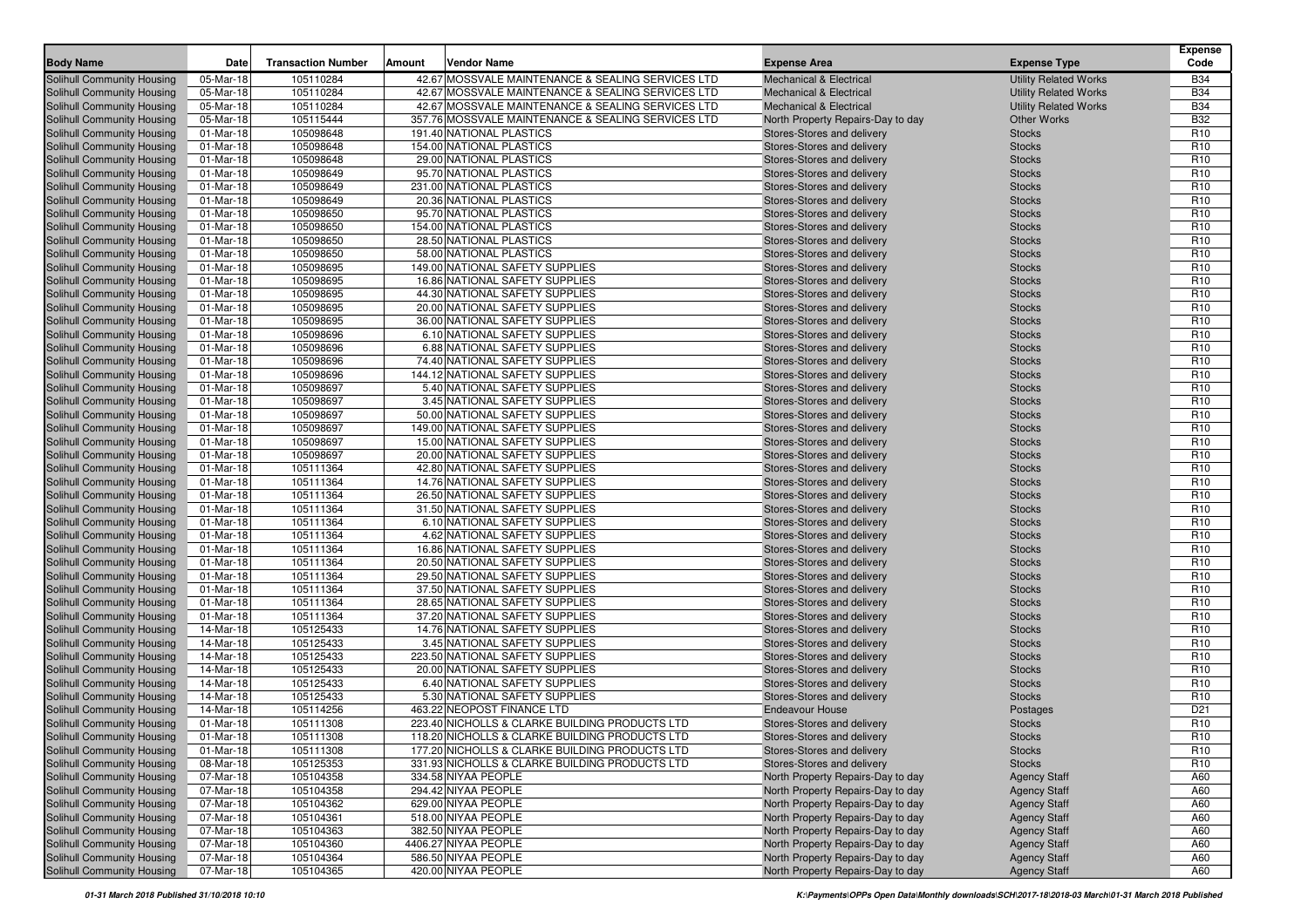| <b>Body Name</b>                                                | Date                   | <b>Transaction Number</b> | Amount | <b>Vendor Name</b>                                                   | <b>Expense Area</b>                                        | <b>Expense Type</b>                                      | <b>Expense</b><br>Code   |
|-----------------------------------------------------------------|------------------------|---------------------------|--------|----------------------------------------------------------------------|------------------------------------------------------------|----------------------------------------------------------|--------------------------|
| <b>Solihull Community Housing</b>                               | 07-Mar-18              | 105104366                 |        | 629.00 NIYAA PEOPLE                                                  | North Property Repairs-Day to day                          | <b>Agency Staff</b>                                      | A60                      |
| <b>Solihull Community Housing</b>                               | 07-Mar-18              | 105104370                 |        | 629.00 NIYAA PEOPLE                                                  | North Property Repairs-Day to day                          | <b>Agency Staff</b>                                      | A60                      |
| Solihull Community Housing                                      | 07-Mar-18              | 105104369                 |        | 518.00 NIYAA PEOPLE                                                  | North Property Repairs-Day to day                          | <b>Agency Staff</b>                                      | A60                      |
| Solihull Community Housing                                      | 07-Mar-18              | 105104371                 |        | 637.50 NIYAA PEOPLE                                                  | North Property Repairs-Day to day                          | <b>Agency Staff</b>                                      | A60                      |
| Solihull Community Housing                                      | 01-Mar-18              | 105098869                 |        | 795.50 NIYAA PEOPLE                                                  | <b>Estate Mgmt Team</b>                                    | <b>Agency Staff</b>                                      | A60                      |
| Solihull Community Housing                                      | 06-Mar-18              | 105102103                 |        | 629.00 NIYAA PEOPLE                                                  | North Property Repairs-Day to day                          | <b>Agency Staff</b>                                      | A60                      |
| <b>Solihull Community Housing</b>                               | 06-Mar-18              | 105102102                 |        | 592.00 NIYAA PEOPLE                                                  | North Property Repairs-Day to day                          | <b>Agency Staff</b>                                      | A60                      |
| Solihull Community Housing                                      | 06-Mar-18              | 105102119                 |        | 487.50 NIYAA PEOPLE                                                  | Damp Removal & Painting                                    | <b>Agency Staff</b>                                      | A60                      |
| <b>Solihull Community Housing</b>                               | 06-Mar-18              | 105102100                 |        | 637.50 NIYAA PEOPLE                                                  | North Property Repairs-Day to day                          | <b>Agency Staff</b>                                      | A60                      |
| Solihull Community Housing                                      | 06-Mar-18              | 105102122                 |        | 481.00 NIYAA PEOPLE                                                  | <b>Pest Control</b>                                        | <b>Agency Staff</b>                                      | A60                      |
| Solihull Community Housing                                      | 07-Mar-18              | 105104393                 |        | 851.00 NIYAA PEOPLE                                                  | <b>Mechanical &amp; Electrical</b>                         | <b>Agency Staff</b>                                      | A60                      |
| Solihull Community Housing                                      | 09-Mar-18              | 105108050                 |        | 795.50 NIYAA PEOPLE                                                  | <b>Estate Mgmt Team</b>                                    | <b>Agency Staff</b>                                      | A60                      |
| Solihull Community Housing                                      | 06-Mar-18              | 105102118                 |        | 420.00 NIYAA PEOPLE                                                  | North Property Repairs-Day to day                          | <b>Agency Staff</b>                                      | A60                      |
| Solihull Community Housing                                      | 14-Mar-18              | 105114594                 |        | 481.00 NIYAA PEOPLE                                                  | <b>Pest Control</b>                                        | <b>Agency Staff</b>                                      | A60                      |
| Solihull Community Housing                                      | 15-Mar-18              | 105115674                 |        | 629.00 NIYAA PEOPLE                                                  | North Property Repairs-Day to day                          | <b>Agency Staff</b>                                      | A60                      |
| <b>Solihull Community Housing</b>                               | 15-Mar-18              | 105115675                 |        | 518.00 NIYAA PEOPLE                                                  | North Property Repairs-Day to day                          | <b>Agency Staff</b>                                      | A60                      |
| Solihull Community Housing                                      | 15-Mar-18              | 105115676                 |        | 592.00 NIYAA PEOPLE                                                  | North Property Repairs-Day to day                          | <b>Agency Staff</b>                                      | A60                      |
| <b>Solihull Community Housing</b>                               | 15-Mar-18              | 105115677                 |        | 851.00 NIYAA PEOPLE                                                  | <b>Mechanical &amp; Electrical</b>                         | <b>Agency Staff</b>                                      | A60                      |
| Solihull Community Housing                                      | 21-Mar-18              | 105121571                 |        | 3000.00 NIYAA PEOPLE                                                 | <b>Estate Mgmt Team</b>                                    | <b>Agency Staff</b>                                      | A60                      |
| Solihull Community Housing                                      | 15-Mar-18              | 105116186                 |        | 481.00 NIYAA PEOPLE                                                  | Damp Removal & Painting                                    | <b>Agency Staff</b>                                      | A60                      |
| Solihull Community Housing                                      | 21-Mar-18              | 105121569                 |        | 1118.00 NIYAA PEOPLE                                                 | <b>Estate Mgmt Team</b>                                    | <b>Agency Staff</b>                                      | A60                      |
| Solihull Community Housing                                      | 19-Mar-18              | 105118488                 |        | 637.50 NIYAA PEOPLE                                                  | North Property Repairs-Day to day                          | <b>Agency Staff</b>                                      | A60                      |
| Solihull Community Housing                                      | 21-Mar-18              | 105123388                 |        | 629.00 NIYAA PEOPLE                                                  | North Property Repairs-Day to day                          | <b>Agency Staff</b>                                      | A60                      |
| Solihull Community Housing                                      | 21-Mar-18              | 105123389                 |        | 518.00 NIYAA PEOPLE                                                  | North Property Repairs-Day to day                          | <b>Agency Staff</b>                                      | A60                      |
| <b>Solihull Community Housing</b>                               | 21-Mar-18              | 105123399                 |        | 481.00 NIYAA PEOPLE                                                  | Damp Removal & Painting                                    | <b>Agency Staff</b>                                      | A60                      |
| Solihull Community Housing                                      | 21-Mar-18              | 105123391                 |        | 629.00 NIYAA PEOPLE                                                  | North Property Repairs-Day to day                          | <b>Agency Staff</b>                                      | A60                      |
| <b>Solihull Community Housing</b>                               | 29-Mar-18              | 105134502                 |        | 481.00 NIYAA PEOPLE                                                  | <b>Pest Control</b>                                        | <b>Agency Staff</b>                                      | A60                      |
| Solihull Community Housing                                      | 21-Mar-18              | 105123394                 |        | 851.00 NIYAA PEOPLE                                                  | <b>Mechanical &amp; Electrical</b>                         | <b>Agency Staff</b>                                      | A60                      |
| Solihull Community Housing                                      | 22-Mar-18              | 105123563                 |        | 472.00 NIYAA PEOPLE                                                  | North Property Repairs-Day to day                          | <b>Agency Staff</b>                                      | A60                      |
| Solihull Community Housing                                      | 27-Mar-18              | 105132079                 |        | 592.00 NIYAA PEOPLE                                                  | North Property Repairs-Day to day                          | <b>Agency Staff</b>                                      | A60                      |
| <b>Solihull Community Housing</b>                               | 27-Mar-18              | 105132082                 |        | 851.00 NIYAA PEOPLE                                                  | <b>Mechanical &amp; Electrical</b>                         | <b>Agency Staff</b>                                      | A60                      |
| <b>Solihull Community Housing</b>                               | 01-Mar-18              | 105098125                 |        | 1079.96 NOVUS PROPERTY SOLUTIONS                                     | <b>Cyclical Maintenance</b>                                | <b>Contractor Payments</b>                               | <b>B70</b>               |
| Solihull Community Housing                                      | 01-Mar-18              | 105098125                 |        | 9899.45 NOVUS PROPERTY SOLUTIONS                                     | <b>Cyclical Maintenance</b>                                | <b>Contractor Payments</b>                               | <b>B70</b>               |
| <b>Solihull Community Housing</b>                               | 01-Mar-18              | 105098125                 |        | 829.92 NOVUS PROPERTY SOLUTIONS                                      | <b>Cyclical Maintenance</b>                                | <b>Contractor Payments</b>                               | <b>B70</b>               |
| <b>Solihull Community Housing</b>                               | 01-Mar-18              | 105098125                 |        | 466.84 NOVUS PROPERTY SOLUTIONS                                      | <b>Cyclical Maintenance</b>                                | <b>Contractor Payments</b>                               | <b>B70</b>               |
| <b>Solihull Community Housing</b>                               | 01-Mar-18              | 105098125                 |        | 1325.18 NOVUS PROPERTY SOLUTIONS                                     | <b>Cyclical Maintenance</b>                                | <b>Contractor Payments</b>                               | <b>B70</b>               |
| Solihull Community Housing                                      | 01-Mar-18              | 105098125                 |        | 2168.11 NOVUS PROPERTY SOLUTIONS                                     | <b>Cyclical Maintenance</b>                                | <b>Contractor Payments</b>                               | <b>B70</b>               |
| Solihull Community Housing                                      | 01-Mar-18              | 105098125                 |        | 3135.19 NOVUS PROPERTY SOLUTIONS                                     | <b>Cyclical Maintenance</b>                                | <b>Contractor Payments</b>                               | <b>B70</b>               |
| Solihull Community Housing                                      | 01-Mar-18              | 105098125                 |        | 1997.58 NOVUS PROPERTY SOLUTIONS                                     | <b>Cyclical Maintenance</b>                                | <b>Contractor Payments</b>                               | <b>B70</b>               |
| Solihull Community Housing                                      | 01-Mar-18              | 105098125                 |        | 4478.10 NOVUS PROPERTY SOLUTIONS                                     | <b>Cyclical Maintenance</b>                                | <b>Contractor Payments</b>                               | <b>B70</b>               |
| <b>Solihull Community Housing</b>                               | 01-Mar-18              | 105098125                 |        | 3799.73 NOVUS PROPERTY SOLUTIONS                                     | <b>Cyclical Maintenance</b>                                | <b>Contractor Payments</b>                               | <b>B70</b>               |
| Solihull Community Housing                                      | 01-Mar-18              | 105098125                 |        | 1423.55 NOVUS PROPERTY SOLUTIONS                                     | <b>Cyclical Maintenance</b>                                | <b>Contractor Payments</b>                               | <b>B70</b>               |
| Solihull Community Housing                                      | 01-Mar-18              | 105098125                 |        | 6334.30 NOVUS PROPERTY SOLUTIONS                                     | <b>Cyclical Maintenance</b>                                | <b>Contractor Payments</b>                               | <b>B70</b>               |
| <b>Solihull Community Housing</b>                               | 01-Mar-18              | 105098125                 |        | 1265.28 NOVUS PROPERTY SOLUTIONS                                     | <b>Cyclical Maintenance</b>                                | <b>Contractor Payments</b>                               | <b>B70</b>               |
| <b>Solihull Community Housing</b>                               | 01-Mar-18              | 105098125                 |        | 1431.10 NOVUS PROPERTY SOLUTIONS                                     | <b>Cyclical Maintenance</b>                                | <b>Contractor Payments</b>                               | <b>B70</b>               |
| Solihull Community Housing                                      | 22-Mar-18              | 105134658                 |        | 2057.45 NOVUS PROPERTY SOLUTIONS                                     | <b>Cyclical Maintenance</b>                                | <b>Contractor Payments</b>                               | <b>B70</b>               |
| Solihull Community Housing                                      | 22-Mar-18              | 105134658                 |        | 3281.35 NOVUS PROPERTY SOLUTIONS                                     | <b>Cyclical Maintenance</b>                                | <b>Contractor Payments</b>                               | <b>B70</b>               |
| Solihull Community Housing                                      | 22-Mar-18              | 105134658                 |        | 4293.60 NOVUS PROPERTY SOLUTIONS                                     | <b>Cyclical Maintenance</b>                                | <b>Contractor Payments</b>                               | <b>B70</b>               |
| Solihull Community Housing                                      | 22-Mar-18              | 105134658                 |        | 4106.08 NOVUS PROPERTY SOLUTIONS                                     | <b>Cyclical Maintenance</b>                                | <b>Contractor Payments</b>                               | <b>B70</b>               |
| Solihull Community Housing                                      | 22-Mar-18              | 105134658                 |        | 386.29 NOVUS PROPERTY SOLUTIONS                                      | <b>Cyclical Maintenance</b>                                | <b>Contractor Payments</b>                               | <b>B70</b>               |
| <b>Solihull Community Housing</b>                               | 22-Mar-18              | 105134658                 |        | 201.99 NOVUS PROPERTY SOLUTIONS                                      | <b>Cyclical Maintenance</b>                                | <b>Contractor Payments</b>                               | <b>B70</b>               |
| Solihull Community Housing                                      | 22-Mar-18              | 105134658                 |        | 1706.11 NOVUS PROPERTY SOLUTIONS                                     | <b>Cyclical Maintenance</b>                                | <b>Contractor Payments</b>                               | <b>B70</b>               |
| <b>Solihull Community Housing</b>                               | 22-Mar-18              | 105134658                 |        | 7726.55 NOVUS PROPERTY SOLUTIONS                                     | <b>Cyclical Maintenance</b>                                | <b>Contractor Payments</b>                               | <b>B70</b>               |
| Solihull Community Housing                                      | 22-Mar-18              | 105134658                 |        | 3404.99 NOVUS PROPERTY SOLUTIONS                                     | <b>Cyclical Maintenance</b>                                | <b>Contractor Payments</b>                               | <b>B70</b>               |
| <b>Solihull Community Housing</b>                               | 22-Mar-18              | 105134658                 |        | 6302.67 NOVUS PROPERTY SOLUTIONS                                     | <b>Cyclical Maintenance</b>                                | <b>Contractor Payments</b>                               | <b>B70</b>               |
| <b>Solihull Community Housing</b>                               | 22-Mar-18              | 105134658                 |        | 9044.96 NOVUS PROPERTY SOLUTIONS                                     | <b>Cyclical Maintenance</b>                                | <b>Contractor Payments</b>                               | <b>B70</b>               |
| <b>Solihull Community Housing</b>                               | 22-Mar-18              | 105134658<br>105134658    |        | 657.02 NOVUS PROPERTY SOLUTIONS                                      | <b>Cyclical Maintenance</b><br><b>Cyclical Maintenance</b> | <b>Contractor Payments</b>                               | <b>B70</b>               |
| <b>Solihull Community Housing</b><br>Solihull Community Housing | 22-Mar-18<br>22-Mar-18 | 105134658                 |        | 1741.39 NOVUS PROPERTY SOLUTIONS<br>2565.36 NOVUS PROPERTY SOLUTIONS | <b>Cyclical Maintenance</b>                                | <b>Contractor Payments</b>                               | <b>B70</b><br><b>B70</b> |
| <b>Solihull Community Housing</b>                               | 22-Mar-18              | 105134658                 |        | 175.00 NOVUS PROPERTY SOLUTIONS                                      | <b>Cyclical Maintenance</b>                                | <b>Contractor Payments</b><br><b>Contractor Payments</b> | <b>B70</b>               |
|                                                                 |                        |                           |        |                                                                      |                                                            |                                                          |                          |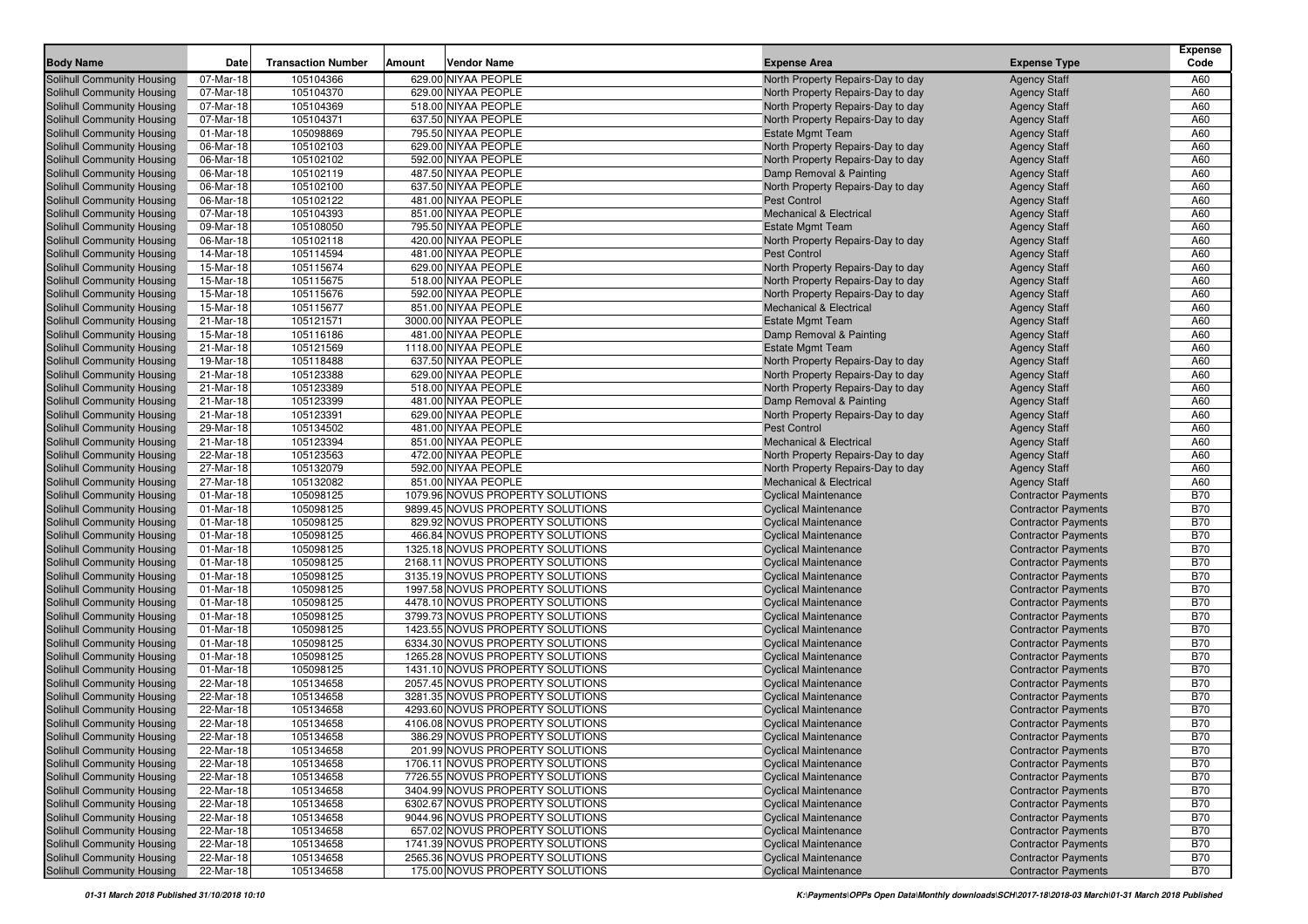| <b>Body Name</b>                                                | Date                   | <b>Transaction Number</b> | <b>Amount</b> | <b>Vendor Name</b>                                                                 | <b>Expense Area</b>                                               | <b>Expense Type</b>                                      | <b>Expense</b><br>Code   |
|-----------------------------------------------------------------|------------------------|---------------------------|---------------|------------------------------------------------------------------------------------|-------------------------------------------------------------------|----------------------------------------------------------|--------------------------|
| <b>Solihull Community Housing</b>                               | 22-Mar-18              | 105134658                 |               | 3424.68 NOVUS PROPERTY SOLUTIONS                                                   | <b>Cyclical Maintenance</b>                                       | <b>Contractor Payments</b>                               | <b>B70</b>               |
| <b>Solihull Community Housing</b>                               | 22-Mar-18              | 105132407                 |               | 1342.18 NOVUS PROPERTY SOLUTIONS                                                   | <b>Cyclical Maintenance</b>                                       | <b>Contractor Payments</b>                               | <b>B70</b>               |
| <b>Solihull Community Housing</b>                               | 22-Mar-18              | 105132407                 |               | 4059.84 NOVUS PROPERTY SOLUTIONS                                                   | <b>Cyclical Maintenance</b>                                       | <b>Contractor Payments</b>                               | <b>B70</b>               |
| Solihull Community Housing                                      | 22-Mar-18              | 105132407                 |               | 4396.20 NOVUS PROPERTY SOLUTIONS                                                   | <b>Cyclical Maintenance</b>                                       | <b>Contractor Payments</b>                               | <b>B70</b>               |
| Solihull Community Housing                                      | 22-Mar-18              | 105132407                 |               | 1526.82 NOVUS PROPERTY SOLUTIONS                                                   | <b>Cyclical Maintenance</b>                                       | <b>Contractor Payments</b>                               | <b>B70</b>               |
| Solihull Community Housing                                      | 22-Mar-18              | 105132407                 |               | 3505.15 NOVUS PROPERTY SOLUTIONS                                                   | <b>Cyclical Maintenance</b>                                       | <b>Contractor Payments</b>                               | <b>B70</b>               |
| <b>Solihull Community Housing</b>                               | 22-Mar-18              | 105132407                 |               | 3412.37 NOVUS PROPERTY SOLUTIONS                                                   | <b>Cyclical Maintenance</b>                                       | <b>Contractor Payments</b>                               | <b>B70</b>               |
| Solihull Community Housing                                      | 22-Mar-18              | 105132407                 |               | 5183.54 NOVUS PROPERTY SOLUTIONS                                                   | <b>Cyclical Maintenance</b>                                       | <b>Contractor Payments</b>                               | <b>B70</b>               |
| <b>Solihull Community Housing</b>                               | 22-Mar-18              | 105132407                 |               | 2637.71 NOVUS PROPERTY SOLUTIONS                                                   | <b>Cyclical Maintenance</b>                                       | <b>Contractor Payments</b>                               | <b>B70</b>               |
| Solihull Community Housing                                      | 22-Mar-18              | 105132407                 |               | 6130.38 NOVUS PROPERTY SOLUTIONS                                                   | <b>Cyclical Maintenance</b>                                       | <b>Contractor Payments</b>                               | <b>B70</b>               |
| <b>Solihull Community Housing</b>                               | 22-Mar-18              | 105132407                 |               | 1260.00 NOVUS PROPERTY SOLUTIONS                                                   | <b>Cyclical Maintenance</b>                                       | <b>Contractor Payments</b>                               | <b>B70</b>               |
| Solihull Community Housing                                      | 26-Mar-18              | 105126191                 |               | 228.96 NPOWER                                                                      | <b>Private Sector Leasing</b>                                     | Gas                                                      | <b>B10</b>               |
| Solihull Community Housing                                      | 26-Mar-18              | 105126191                 |               | 188.28 NPOWER                                                                      | <b>Private Sector Leasing</b>                                     | Electricity                                              | <b>B11</b>               |
| Solihull Community Housing                                      | 14-Mar-18              | 105114586                 |               | 219.00 OLIVE BRANCH KITCHEN                                                        | <b>Endeavour House</b>                                            | <b>Catering Provisions</b>                               | D75                      |
| <b>Solihull Community Housing</b>                               | 07-Mar-18              | 105104372                 |               | 4500.00 OMFAX SYSTEMS LTD                                                          | <b>IT Strategy</b>                                                | <b>ICT</b> General                                       | D30                      |
| <b>Solihull Community Housing</b>                               | 15-Mar-18              | 105116194                 |               | 900.00 OMFAX SYSTEMS LTD                                                           | <b>IT Strategy</b>                                                | ICT Services & Consultancy                               | D38                      |
| <b>Solihull Community Housing</b>                               | 14-Mar-18              | 105111404                 |               | 16920.46 OPENVIEW SECURITY SOLUTIONS LTD                                           | <b>Planned Maintenance</b>                                        | <b>Planned Works</b>                                     | <b>B36</b>               |
| <b>Solihull Community Housing</b>                               | 14-Mar-18              | 105111404                 |               | -8460.24 OPENVIEW SECURITY SOLUTIONS LTD                                           | <b>Planned Maintenance</b>                                        | <b>Planned Works</b>                                     | <b>B36</b>               |
| <b>Solihull Community Housing</b>                               | 01-Mar-18              | 105119893                 |               | 332.34 OPENVIEW SECURITY SOLUTIONS LTD                                             | <b>Mechanical &amp; Electrical</b>                                | <b>Utility Related Works</b>                             | <b>B34</b>               |
| <b>Solihull Community Housing</b>                               | 01-Mar-18<br>22-Mar-18 | 105119896<br>105123911    |               | 332.34 OPENVIEW SECURITY SOLUTIONS LTD<br>22410.00 OPENVIEW SECURITY SOLUTIONS LTD | <b>Mechanical &amp; Electrical</b><br><b>Electrical Sub Mains</b> | <b>Utility Related Works</b>                             | <b>B34</b><br><b>B70</b> |
| Solihull Community Housing<br>Solihull Community Housing        | 01-Mar-18              | 105107483                 |               | 575.00 OPUS STRUCTURAL SURVEYS                                                     | <b>MST</b> -Structural Works                                      | <b>Contractor Payments</b><br><b>Contractor Payments</b> | <b>B70</b>               |
| <b>Solihull Community Housing</b>                               | 01-Mar-18              | 105107485                 |               | 575.00 OPUS STRUCTURAL SURVEYS                                                     | <b>MST</b> -Structural Works                                      | <b>Contractor Payments</b>                               | <b>B70</b>               |
| Solihull Community Housing                                      | 14-Mar-18              | 105119898                 |               | 220.00 OPUS STRUCTURAL SURVEYS                                                     | <b>MST</b> -Structural Works                                      | <b>Contractor Payments</b>                               | <b>B70</b>               |
| Solihull Community Housing                                      | 14-Mar-18              | 105119899                 |               | 325.00 OPUS STRUCTURAL SURVEYS                                                     | <b>MST</b> -Structural Works                                      | <b>Contractor Payments</b>                               | <b>B70</b>               |
| Solihull Community Housing                                      | 23-Mar-18              | 105124405                 |               | 743.60 ORBIS PROTECT LIMITED                                                       | Ipswich House                                                     | Cleaning                                                 | <b>B50</b>               |
| <b>Solihull Community Housing</b>                               | 12-Mar-18              | 105108912                 |               | 743.60 ORBIS PROTECT LIMITED                                                       | Ipswich House                                                     | Cleaning                                                 | <b>B50</b>               |
| Solihull Community Housing                                      | 01-Mar-18              | 105107451                 |               | 267.66 ORBIS PROTECT LIMITED                                                       | <b>North Property Repairs-Voids</b>                               | Voids                                                    | <b>B38</b>               |
| Solihull Community Housing                                      | 01-Mar-18              | 105107461                 |               | 288.86 ORBIS PROTECT LIMITED                                                       | North Property Repairs-Voids                                      | Voids                                                    | <b>B38</b>               |
| Solihull Community Housing                                      | 01-Mar-18              | 105107462                 |               | 273.82 ORBIS PROTECT LIMITED                                                       | <b>North Property Repairs-Voids</b>                               | Voids                                                    | <b>B38</b>               |
| <b>Solihull Community Housing</b>                               | 01-Mar-18              | 105107463                 |               | 213.66 ORBIS PROTECT LIMITED                                                       | North Property Repairs-Voids                                      | Voids                                                    | <b>B38</b>               |
| <b>Solihull Community Housing</b>                               | 01-Mar-18              | 105110131                 |               | 431.52 ORBIS PROTECT LIMITED                                                       | <b>North Property Repairs-Voids</b>                               | Voids                                                    | <b>B38</b>               |
| Solihull Community Housing                                      | 01-Mar-18              | 105126227                 |               | 408.70 ORBIS PROTECT LIMITED                                                       | North Property Repairs-Voids                                      | Voids                                                    | <b>B38</b>               |
| <b>Solihull Community Housing</b>                               | 01-Mar-18              | 105126229                 |               | 364.06 ORBIS PROTECT LIMITED                                                       | North Property Repairs-Voids                                      | Voids                                                    | <b>B38</b>               |
| <b>Solihull Community Housing</b>                               | 01-Mar-18              | 105098214                 |               | 243.74 ORBIS PROTECT LIMITED                                                       | <b>North Property Repairs-Voids</b>                               | Voids                                                    | <b>B38</b>               |
| <b>Solihull Community Housing</b>                               | 01-Mar-18              | 105098215                 |               | 243.74 ORBIS PROTECT LIMITED                                                       | North Property Repairs-Voids                                      | Voids                                                    | <b>B38</b>               |
| Solihull Community Housing                                      | 12-Mar-18              | 105108914                 |               | 777.40 ORBIS PROTECT LIMITED<br>249.88 ORBIS PROTECT LIMITED                       | Ipswich House                                                     | Cleaning                                                 | <b>B50</b><br><b>B38</b> |
| Solihull Community Housing<br>Solihull Community Housing        | 01-Mar-18<br>01-Mar-18 | 105110133<br>105106451    |               | 256.32 ORBIS PROTECT LIMITED                                                       | North Property Repairs-Voids<br>North Property Repairs-Voids      | Voids<br>Voids                                           | <b>B38</b>               |
| <b>Solihull Community Housing</b>                               | 01-Mar-18              | 105106459                 |               | 394.14 ORBIS PROTECT LIMITED                                                       | North Property Repairs-Voids                                      | Voids                                                    | <b>B38</b>               |
| <b>Solihull Community Housing</b>                               | 01-Mar-18              | 105106462                 |               | 285.49 ORBIS PROTECT LIMITED                                                       | <b>North Property Repairs-Voids</b>                               | Voids                                                    | <b>B38</b>               |
| <b>Solihull Community Housing</b>                               | 01-Mar-18              | 105106468                 |               | 243.74 ORBIS PROTECT LIMITED                                                       | <b>North Property Repairs-Voids</b>                               | Voids                                                    | <b>B38</b>               |
| Solihull Community Housing                                      | 01-Mar-18              | 105106470                 |               | 246.32 ORBIS PROTECT LIMITED                                                       | <b>North Property Repairs-Voids</b>                               | Voids                                                    | <b>B38</b>               |
| <b>Solihull Community Housing</b>                               | 01-Mar-18              | 105106482                 |               | 356.75 ORBIS PROTECT LIMITED                                                       | <b>North Property Repairs-Voids</b>                               | Voids                                                    | <b>B38</b>               |
| <b>Solihull Community Housing</b>                               | 01-Mar-18              | 105106490                 |               | 228.70 ORBIS PROTECT LIMITED                                                       | North Property Repairs-Voids                                      | Voids                                                    | <b>B38</b>               |
| Solihull Community Housing                                      | 01-Mar-18              | 105106491                 |               | 312.70 ORBIS PROTECT LIMITED                                                       | North Property Repairs-Voids                                      | Voids                                                    | <b>B38</b>               |
| Solihull Community Housing                                      | 01-Mar-18              | 105098984                 |               | 259.32 ORBIS PROTECT LIMITED                                                       | North Property Repairs-Voids                                      | Voids                                                    | <b>B38</b>               |
| Solihull Community Housing                                      | 01-Mar-18              | 105098999                 |               | 251.23 ORBIS PROTECT LIMITED                                                       | North Property Repairs-Voids                                      | Voids                                                    | <b>B38</b>               |
| Solihull Community Housing                                      | 01-Mar-18              | 105106517                 |               | 321.52 ORBIS PROTECT LIMITED                                                       | North Property Repairs-Voids                                      | Voids                                                    | <b>B38</b>               |
| Solihull Community Housing                                      | 01-Mar-18              | 105106518                 |               | 213.66 ORBIS PROTECT LIMITED                                                       | North Property Repairs-Voids                                      | Voids                                                    | <b>B</b> 38              |
| <b>Solihull Community Housing</b>                               | 01-Mar-18              | 105106530                 |               | 288.86 ORBIS PROTECT LIMITED                                                       | North Property Repairs-Voids                                      | Voids                                                    | <b>B38</b>               |
| Solihull Community Housing<br><b>Solihull Community Housing</b> | 01-Mar-18<br>01-Mar-18 | 105106533<br>105106535    |               | 213.66 ORBIS PROTECT LIMITED<br>230.83 ORBIS PROTECT LIMITED                       | North Property Repairs-Voids<br>North Property Repairs-Voids      | Voids<br>Voids                                           | <b>B38</b><br><b>B38</b> |
| Solihull Community Housing                                      | 01-Mar-18              | 105106536                 |               | 288.86 ORBIS PROTECT LIMITED                                                       | North Property Repairs-Voids                                      | Voids                                                    | <b>B38</b>               |
| Solihull Community Housing                                      | 12-Mar-18              | 105108909                 |               | 777.40 ORBIS PROTECT LIMITED                                                       | Ipswich House                                                     | Cleaning                                                 | <b>B50</b>               |
| <b>Solihull Community Housing</b>                               | 13-Mar-18              | 105114228                 |               | 280.04 ORBIS PROTECT LIMITED                                                       | North Property Repairs-Voids                                      | Voids                                                    | <b>B38</b>               |
| Solihull Community Housing                                      | 13-Mar-18              | 105114239                 |               | 282.98 ORBIS PROTECT LIMITED                                                       | North Property Repairs-Voids                                      | Voids                                                    | <b>B38</b>               |
| <b>Solihull Community Housing</b>                               | 20-Mar-18              | 105126247                 |               | 300.11 ORBIS PROTECT LIMITED                                                       | North Property Repairs-Voids                                      | Voids                                                    | <b>B38</b>               |
| Solihull Community Housing                                      | 22-Mar-18              | 105126267                 |               | 243.74 ORBIS PROTECT LIMITED                                                       | North Property Repairs-Voids                                      | Voids                                                    | <b>B38</b>               |
| Solihull Community Housing                                      | 02-Mar-18              | 105098969                 |               | 3218.15 ORBIS PROTECT LIMITED                                                      | Call Centre                                                       | Other Fees & Charges                                     | D59                      |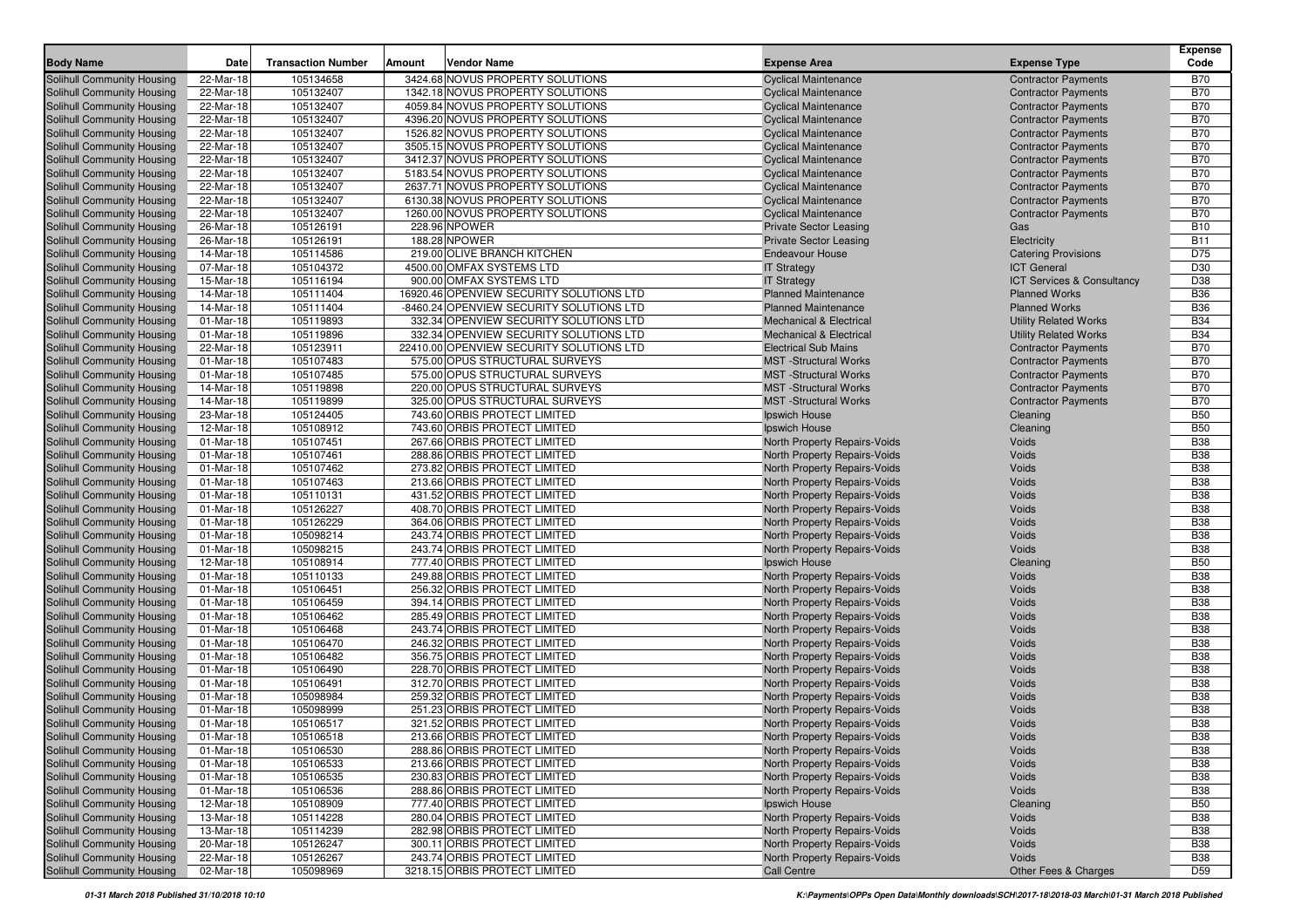| <b>Body Name</b>                                         | Date                   | <b>Transaction Number</b> | Amount<br><b>Vendor Name</b>                                             | <b>Expense Area</b>                                          | <b>Expense Type</b>                      | <b>Expense</b><br>Code   |
|----------------------------------------------------------|------------------------|---------------------------|--------------------------------------------------------------------------|--------------------------------------------------------------|------------------------------------------|--------------------------|
| <b>Solihull Community Housing</b>                        | 05-Mar-18              | 105102013                 | 350.00 PLAIN ENGLISH CAMPAIGN LTD                                        | Customer, Communication & Information Team                   | <b>Professional Fees</b>                 | D50                      |
| <b>Solihull Community Housing</b>                        | 19-Mar-18              | 105118490                 | 1783.00 R S MILLER ROOFING (WOLVERHAMPTON) LTD                           | <b>Cyclical Maintenance</b>                                  | <b>Contractor Payments</b>               | <b>B70</b>               |
| <b>Solihull Community Housing</b>                        | 23-Mar-18              | 105124411                 | 250.00 RAPIDE COMMUNICATION LIMITED                                      | North Property Repairs-Day to day                            | <b>Mobile Telephones</b>                 | D41                      |
| Solihull Community Housing                               | 07-Mar-18              | 105104353                 | 650.00 REDACTED PERSONAL INFORMATION                                     | <b>Balance Sheet</b>                                         | <b>Provision For Homelessness</b>        | U20                      |
| Solihull Community Housing                               | 26-Mar-18              | 105125874                 | 1100.00 REDACTED PERSONAL INFORMATION                                    | Movement Incentive Scheme                                    | <b>Other Building Costs</b>              | <b>B39</b>               |
| <b>Solihull Community Housing</b>                        | 09-Mar-18              | 105107759                 | 10000.00 REDACTED PERSONAL INFORMATION                                   | Private Sector - Disabled Facilities Grants                  | <b>Contractor Payments</b>               | <b>B70</b>               |
| <b>Solihull Community Housing</b>                        | 28-Mar-18              | 105133001                 | 10000.00 REDACTED PERSONAL INFORMATION                                   | Private Sector - Disabled Facilities Grants                  | <b>Contractor Payments</b>               | <b>B70</b>               |
| <b>Solihull Community Housing</b>                        | 01-Mar-18              | 105098775                 | 10000.00 REDACTED PERSONAL INFORMATION                                   | Private Sector - Disabled Facilities Grants                  | <b>Contractor Payments</b>               | <b>B70</b>               |
| <b>Solihull Community Housing</b>                        | 12-Mar-18              | 105108828                 | 6000.00 REDACTED PERSONAL INFORMATION                                    | Private Sector - Disabled Facilities Grants                  | <b>Contractor Payments</b>               | <b>B70</b>               |
| <b>Solihull Community Housing</b>                        | 08-Mar-18              | 105106756                 | 289.00 REDACTED PERSONAL INFORMATION                                     | <b>Board Administration</b>                                  | <b>Officer Expenses</b>                  | D60                      |
| <b>Solihull Community Housing</b>                        | 15-Mar-18              | 105115653                 | 226.15 REED                                                              | <b>Call Centre</b>                                           | <b>Agency Staff</b>                      | A60                      |
| Solihull Community Housing                               | 15-Mar-18              | 105115660                 | 393.93 REED                                                              | <b>Call Centre</b>                                           | <b>Agency Staff</b>                      | A60                      |
| Solihull Community Housing                               | 15-Mar-18              | 105115662                 | 393.93 REED                                                              | Call Centre                                                  | <b>Agency Staff</b>                      | A60                      |
| Solihull Community Housing                               | 15-Mar-18              | 105115664                 | 262.62 REED                                                              | <b>Call Centre</b>                                           | <b>Agency Staff</b>                      | A60                      |
| <b>Solihull Community Housing</b>                        | 15-Mar-18              | 105115667                 | 284.51 REED                                                              | <b>Call Centre</b>                                           | <b>Agency Staff</b>                      | A60                      |
| <b>Solihull Community Housing</b>                        | 29-Mar-18              | 105134508                 | 700.00 RESOLVE ANTISOCIAL BEHAVIOUR                                      | Training                                                     | Training                                 | A80                      |
| <b>Solihull Community Housing</b>                        | 06-Mar-18              | 105102093                 | 350.00 RESOURCE PRINT SOLUTIONS                                          | Customer, Communication & Information Team                   | Printing                                 | D80                      |
| <b>Solihull Community Housing</b>                        | 26-Mar-18              | 105126045                 | 6067.00 RESOURCE PRINT SOLUTIONS                                         | Customer, Communication & Information Team                   | Printing                                 | D80                      |
| <b>Solihull Community Housing</b>                        | 26-Mar-18              | 105126048                 | 250.00 RESOURCE PRINT SOLUTIONS                                          | Customer, Communication & Information Team                   | Printing                                 | D80                      |
| <b>Solihull Community Housing</b>                        | 15-Mar-18              | 105116178                 | 2050.00 RG+P                                                             | New Build - Coleshill Heath School Extra Care                | <b>Contractor Payments</b>               | <b>B70</b>               |
| Solihull Community Housing                               | 19-Mar-18              | 105119106                 | 1365.85 ROYAL MAIL                                                       | <b>Endeavour House</b>                                       | Postages                                 | D <sub>21</sub>          |
| Solihull Community Housing                               | 19-Mar-18              | 105119108                 | 7413.10 ROYAL MAIL                                                       | <b>Endeavour House</b>                                       | Postages                                 | D <sub>21</sub>          |
| <b>Solihull Community Housing</b>                        | 19-Mar-18              | 105119108                 | -3706.56 ROYAL MAIL                                                      | <b>Endeavour House</b>                                       | Postages                                 | D <sub>21</sub>          |
| <b>Solihull Community Housing</b>                        | 19-Mar-18              | 105119621                 | 1916.71 ROYAL MAIL                                                       | <b>Endeavour House</b>                                       | Postages                                 | D <sub>21</sub>          |
| <b>Solihull Community Housing</b>                        | 09-Mar-18              | 105108047                 | 1400.00 RSM UK TAX & ACCOUNTING LTD                                      | <b>SMBC Support Services</b>                                 | <b>Audit Fees</b>                        | D <sub>51</sub>          |
| Solihull Community Housing                               | 22-Mar-18              | 105123645                 | 3500.00 RSM UK TAX & ACCOUNTING LTD                                      | <b>Central Administration</b>                                | <b>Audit Fees</b>                        | D <sub>51</sub>          |
| <b>Solihull Community Housing</b>                        | 02-Mar-18              | 105098970                 | 689.94 SELLICK PARTNERSHIP LTD                                           | Money Advice Team                                            | <b>Agency Staff</b>                      | A60                      |
| Solihull Community Housing                               | 06-Mar-18              | 105102099                 | 670.50 SELLICK PARTNERSHIP LTD                                           | Money Advice Team                                            | <b>Agency Staff</b>                      | A60                      |
| Solihull Community Housing                               | 12-Mar-18              | 105108835                 | 562.50 SELLICK PARTNERSHIP LTD                                           | Money Advice Team                                            | <b>Agency Staff</b>                      | A60                      |
| Solihull Community Housing                               | 19-Mar-18              | 105119631                 | 552.06 SELLICK PARTNERSHIP LTD                                           | Money Advice Team                                            | <b>Agency Staff</b>                      | A60                      |
| <b>Solihull Community Housing</b>                        | 26-Mar-18              | 105126207                 | 693.00 SELLICK PARTNERSHIP LTD                                           | Money Advice Team                                            | <b>Agency Staff</b>                      | A60                      |
| <b>Solihull Community Housing</b>                        | 19-Mar-18              | 105118482                 | 299.68 SEVERN TRENT WATER LTD                                            | <b>Private Sector Leasing</b>                                | Water                                    | <b>B12</b>               |
| <b>Solihull Community Housing</b>                        | 15-Mar-18              | 105116167                 | 375.13 SEVERN TRENT WATER LTD                                            | <b>Private Sector Leasing</b>                                | Water                                    | <b>B12</b>               |
| <b>Solihull Community Housing</b>                        | 27-Mar-18              | 105132069                 | 338.42 SEVERN TRENT WATER LTD                                            | <b>Private Sector Leasing</b>                                | Water                                    | <b>B12</b>               |
| <b>Solihull Community Housing</b>                        | 15-Mar-18              | 105116171                 | 364.93 SEVERN TRENT WATER LTD                                            | <b>Private Sector Leasing</b>                                | Water                                    | <b>B12</b>               |
| <b>Solihull Community Housing</b>                        | 09-Mar-18              | 105108237                 | 371.05 SEVERN TRENT WATER LTD                                            | <b>Private Sector Leasing</b>                                | Water                                    | <b>B12</b>               |
| Solihull Community Housing                               | 09-Mar-18              | 105108235                 | 284.83 SEVERN TRENT WATER LTD                                            | <b>Private Sector Leasing</b>                                | Water                                    | <b>B12</b>               |
| Solihull Community Housing                               | 23-Mar-18              | 105124403                 | 352.95 SEVERN TRENT WATER LTD                                            | <b>Private Sector Leasing</b>                                | Water                                    | <b>B12</b>               |
| Solihull Community Housing                               | 09-Mar-18              | 105108238                 | 383.27 SEVERN TRENT WATER LTD                                            | <b>Private Sector Leasing</b>                                | Water                                    | <b>B12</b>               |
| <b>Solihull Community Housing</b>                        | 22-Mar-18              | 105123876                 | 2500.00 SHAW TRUST                                                       | <b>Commercial Activity</b>                                   | <b>Publicity</b>                         | D93                      |
| <b>Solihull Community Housing</b>                        | 02-Mar-18              | 105098965                 | 22624.94 SOLIHULL MBC                                                    | <b>Mechanical &amp; Electrical</b>                           | <b>Other Contracted Services</b>         | E90                      |
| <b>Solihull Community Housing</b>                        | 02-Mar-18              | 105098965                 | 2593.39 SOLIHULL MBC                                                     | <b>Electrical Testing</b>                                    | <b>Other Contracted Services</b>         | E90                      |
| Solihull Community Housing                               | 02-Mar-18              | 105098965                 | 1490.70 SOLIHULL MBC                                                     | Direct-Standby                                               | <b>Other Contracted Services</b>         | E90                      |
| <b>Solihull Community Housing</b>                        | 02-Mar-18              | 105098965                 | 6659.55 SOLIHULL MBC                                                     | North Property Repairs-Voids                                 | <b>Other Contracted Services</b>         | E90                      |
| <b>Solihull Community Housing</b>                        | 02-Mar-18              | 105098965                 | 10704.02 SOLIHULL MBC                                                    | Gas Warm Air/B'boiler/Storage Heater                         | <b>Other Contracted Services</b>         | E90                      |
| Solihull Community Housing                               | 02-Mar-18              | 105098965                 | 5909.40 SOLIHULL MBC                                                     | <b>Electrical Improvement Works</b>                          | <b>Other Contracted Services</b>         | E90                      |
| Solihull Community Housing                               | 02-Mar-18              | 105098965                 | 18.00 SOLIHULL MBC                                                       | <b>Electrical Improvement Works</b>                          | <b>Other Contracted Services</b>         | E90                      |
| Solihull Community Housing                               | 19-Mar-18              | 105119572                 | 1923.77 SOLIHULL MBC (COUNCIL TAX)                                       | North Property Repairs-Voids                                 | <b>Council Tax</b>                       | <b>B21</b>               |
| <b>Solihull Community Housing</b>                        | 19-Mar-18              | 105119573                 | 1442.82 SOLIHULL MBC (COUNCIL TAX)                                       | North Property Repairs-Voids                                 | <b>Council Tax</b>                       | <b>B21</b>               |
| Solihull Community Housing                               | 19-Mar-18              | 105119574                 | 1360.99 SOLIHULL MBC (COUNCIL TAX)                                       | North Property Repairs-Voids                                 | <b>Council Tax</b>                       | <b>B21</b>               |
| Solihull Community Housing                               | 19-Mar-18              | 105119575                 | 1122.19 SOLIHULL MBC (COUNCIL TAX)                                       | North Property Repairs-Voids                                 | Council Tax                              | <b>B21</b>               |
| Solihull Community Housing                               | 19-Mar-18              | 105119576                 | 1282.51 SOLIHULL MBC (COUNCIL TAX)                                       | North Property Repairs-Voids                                 | <b>Council Tax</b>                       | <b>B21</b>               |
| Solihull Community Housing<br>Solihull Community Housing | 19-Mar-18              | 105119439                 | 1010.80 SOLIHULL MBC (COUNCIL TAX)<br>1282.51 SOLIHULL MBC (COUNCIL TAX) | North Property Repairs-Voids                                 | <b>Council Tax</b>                       | <b>B21</b>               |
|                                                          | 19-Mar-18              | 105119577<br>105119448    | 794.05 SOLIHULL MBC (COUNCIL TAX)                                        | North Property Repairs-Voids<br>North Property Repairs-Voids | <b>Council Tax</b>                       | <b>B21</b>               |
| Solihull Community Housing                               | 19-Mar-18              |                           |                                                                          |                                                              | <b>Council Tax</b>                       | <b>B21</b>               |
| Solihull Community Housing                               | 19-Mar-18              | 105119579                 | 863.97 SOLIHULL MBC (COUNCIL TAX)                                        | North Property Repairs-Voids                                 | <b>Council Tax</b>                       | <b>B21</b>               |
| Solihull Community Housing                               | 19-Mar-18<br>19-Mar-18 | 105119456<br>105119460    | 525.05 SOLIHULL MBC (COUNCIL TAX)                                        | North Property Repairs-Voids<br>North Property Repairs-Voids | <b>Council Tax</b>                       | <b>B21</b>               |
| Solihull Community Housing<br>Solihull Community Housing | 19-Mar-18              | 105119466                 | 382.76 SOLIHULL MBC (COUNCIL TAX)<br>365.86 SOLIHULL MBC (COUNCIL TAX)   |                                                              | <b>Council Tax</b><br><b>Council Tax</b> | <b>B21</b><br><b>B21</b> |
| Solihull Community Housing                               | 19-Mar-18              | 105119470                 | 332.05 SOLIHULL MBC (COUNCIL TAX)                                        | North Property Repairs-Voids<br>North Property Repairs-Voids | <b>Council Tax</b>                       | <b>B21</b>               |
|                                                          |                        |                           |                                                                          |                                                              |                                          |                          |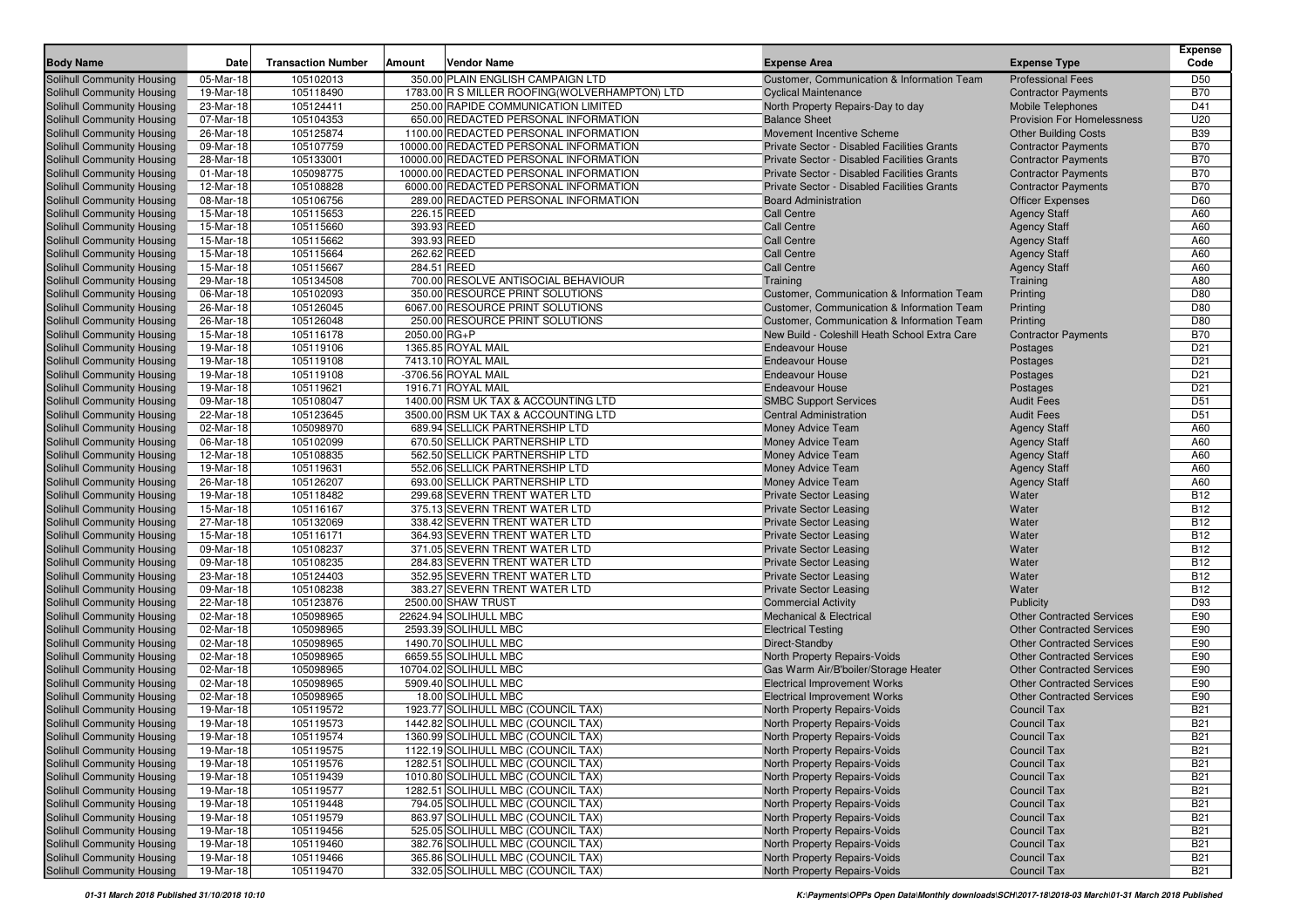| <b>Body Name</b>                                         | Date                    | <b>Transaction Number</b> | <b>Amount</b> | <b>Vendor Name</b>                                          | <b>Expense Area</b>                                                      | <b>Expense Type</b>          | <b>Expense</b><br>Code   |
|----------------------------------------------------------|-------------------------|---------------------------|---------------|-------------------------------------------------------------|--------------------------------------------------------------------------|------------------------------|--------------------------|
| Solihull Community Housing                               | 19-Mar-18               | 105119476                 |               | 267.93 SOLIHULL MBC (COUNCIL TAX)                           | North Property Repairs-Voids                                             | <b>Council Tax</b>           | <b>B21</b>               |
| Solihull Community Housing                               | 19-Mar-18               | 105119471                 |               | 292.54 SOLIHULL MBC (COUNCIL TAX)                           | North Property Repairs-Voids                                             | <b>Council Tax</b>           | <b>B21</b>               |
| Solihull Community Housing                               | 19-Mar-18               | 105119480                 |               | 258.26 SOLIHULL MBC (COUNCIL TAX)                           | North Property Repairs-Voids                                             | <b>Council Tax</b>           | <b>B21</b>               |
| Solihull Community Housing                               | 19-Mar-18               | 105119580                 |               | 1007.96 SOLIHULL MBC (COUNCIL TAX)                          | North Property Repairs-Voids                                             | <b>Council Tax</b>           | <b>B21</b>               |
| Solihull Community Housing                               | 19-Mar-18               | 105119509                 |               | 264.70 SOLIHULL MBC (COUNCIL TAX)                           | North Property Repairs-Voids                                             | <b>Council Tax</b>           | <b>B21</b>               |
| Solihull Community Housing                               | 09-Mar-18               | 105108045                 |               | 329911.12 SOLIHULL METROPOLITAN BOROUGH COUNCIL             | <b>Balance Sheet</b>                                                     | Creditor: Solihull MBC       | S09                      |
| Solihull Community Housing                               | 12-Mar-18               | 105108833                 |               | 7956.00 SOLIHULL METROPOLITAN BOROUGH COUNCIL               | <b>Capital Programmes</b>                                                | <b>Head Office: Charges</b>  | H <sub>10</sub>          |
| Solihull Community Housing                               | 19-Mar-18               | 105119636                 |               | -714.00 TELETRAC NAVMAN (UK) LTD                            | Client - Fleet Management                                                | <b>Vehicle Hire</b>          | C30                      |
| Solihull Community Housing                               | 19-Mar-18               | 105119633                 |               | 4047.00 TELETRAC NAVMAN (UK) LTD                            | Client - Fleet Management                                                | <b>Vehicle Hire</b>          | C30                      |
| Solihull Community Housing                               | 19-Mar-18               | 105119633                 |               | 1022.40 TELETRAC NAVMAN (UK) LTD                            | Client - Fleet Management                                                | <b>Vehicle Hire</b>          | C30                      |
| Solihull Community Housing                               | 19-Mar-18               | 105119635                 |               | 228.00 TELETRAC NAVMAN (UK) LTD                             | Client - Fleet Management                                                | <b>Vehicle Hire</b>          | C30                      |
| Solihull Community Housing                               | 28-Mar-18               | 105133033                 |               | 11038.48 TOTAL GAS & POWER LTD                              | <b>Endeavour House</b>                                                   | Electricity                  | <b>B11</b>               |
| Solihull Community Housing                               | 28-Mar-18               | 105133033                 |               | 54.82 TOTAL GAS & POWER LTD                                 | 137-139 Warwick Rd (Social Rent)                                         | Electricity                  | <b>B11</b>               |
| Solihull Community Housing                               | 28-Mar-18               | 105133033                 |               | 410.03 TOTAL GAS & POWER LTD                                | <b>Biomass System</b>                                                    | Electricity                  | <b>B11</b>               |
| Solihull Community Housing                               | 28-Mar-18               | 105133033                 |               | 611.47 TOTAL GAS & POWER LTD                                | Ipswich House                                                            | Electricity                  | <b>B11</b>               |
| Solihull Community Housing                               | 28-Mar-18               | 105133033                 |               | 54211.49 TOTAL GAS & POWER LTD                              | Low Rise (inc. Safe & Sound)                                             | Electricity                  | <b>B11</b>               |
| Solihull Community Housing                               | 28-Mar-18               | 105133033                 |               | -1704.13 TOTAL GAS & POWER LTD                              | Low Rise (inc. Safe & Sound)                                             | Electricity                  | <b>B11</b>               |
| Solihull Community Housing                               | 28-Mar-18               | 105133033                 |               | 580.78 TOTAL GAS & POWER LTD                                | Lakeside                                                                 | Electricity                  | <b>B11</b>               |
| Solihull Community Housing                               | 28-Mar-18               | 105133033                 |               | 123.07 TOTAL GAS & POWER LTD                                | <b>Auckland Hall</b>                                                     | Electricity                  | <b>B11</b>               |
| Solihull Community Housing                               | 28-Mar-18               | 105133033                 |               | 49.60 TOTAL GAS & POWER LTD                                 | <b>Crabtree Hall</b>                                                     | Electricity                  | <b>B11</b>               |
| Solihull Community Housing                               | 28-Mar-18               | 105133033                 |               | 49.78 TOTAL GAS & POWER LTD                                 | Whar Hall Farm Community Hall                                            | Electricity                  | <b>B11</b>               |
| Solihull Community Housing                               | 28-Mar-18               | 105133033                 |               | 1038.97 TOTAL GAS & POWER LTD                               | Homelessness                                                             | Electricity                  | <b>B11</b>               |
| Solihull Community Housing                               | 28-Mar-18               | 105133033                 |               | 752.30 TOTAL GAS & POWER LTD                                | <b>Frontline Offices</b>                                                 | Electricity                  | <b>B11</b>               |
| Solihull Community Housing                               | 28-Mar-18               | 105133033                 |               | 135.00 TOTAL GAS & POWER LTD                                | <b>Cesspool Emptying</b>                                                 | Electricity                  | <b>B11</b>               |
| Solihull Community Housing                               | 28-Mar-18               | 105133033                 |               | 1315.74 TOTAL GAS & POWER LTD                               | Business Support - MST Back Office Support                               | Electricity                  | <b>B11</b>               |
| Solihull Community Housing                               | 28-Mar-18               | 105133033                 |               | -23067.94 TOTAL GAS & POWER LTD                             | Low Rise (inc. Safe & Sound)                                             | Electricity                  | <b>B11</b>               |
| Solihull Community Housing                               | 28-Mar-18               | 105133049                 |               | 289.35 TOTAL GAS & POWER LTD                                | <b>Endeavour House</b>                                                   | Gas                          | <b>B10</b>               |
| Solihull Community Housing                               | 28-Mar-18               | 105133049                 |               | 2360.57 TOTAL GAS & POWER LTD                               | Safe and Sound General                                                   | Gas                          | <b>B10</b>               |
| Solihull Community Housing                               | 28-Mar-18               | 105133049                 |               | 152.55 TOTAL GAS & POWER LTD                                | Safe and Sound General                                                   | Gas                          | <b>B10</b>               |
| Solihull Community Housing                               | 28-Mar-18               | 105133049                 |               | 32.81 TOTAL GAS & POWER LTD<br>51.79 TOTAL GAS & POWER LTD  | <b>Crabtree Hall</b>                                                     | Gas                          | <b>B10</b><br><b>B10</b> |
| Solihull Community Housing                               | 28-Mar-18<br>28-Mar-18  | 105133049<br>105133049    |               | 12.81 TOTAL GAS & POWER LTD                                 | Whar Hall Farm Community Hall<br><b>Greenfield Centre</b>                | Gas<br>Gas                   | <b>B10</b>               |
| Solihull Community Housing                               |                         | 105133049                 |               |                                                             | <b>Frontline Offices</b>                                                 |                              | <b>B10</b>               |
| Solihull Community Housing<br>Solihull Community Housing | 28-Mar-18<br>28-Mar-18  | 105133049                 |               | 15.58 TOTAL GAS & POWER LTD<br>559.23 TOTAL GAS & POWER LTD |                                                                          | Gas<br>Gas                   | <b>B10</b>               |
| Solihull Community Housing                               | 20-Mar-18               | 105119684                 |               | 1580.94 TRAVELODGE                                          | Business Support - MST Back Office Support<br>Housing Aid & Homelessness | <b>B&amp;B</b> Accommodation | <b>B23</b>               |
| Solihull Community Housing                               | 27-Mar-18               | 105127598                 |               | 2984.50 TROWERS & HAMLINS                                   | <b>Central Administration</b>                                            | <b>Professional Fees</b>     | D <sub>50</sub>          |
| Solihull Community Housing                               | 26-Mar-18               | 105125883                 |               | 5500.00 TRUSTID                                             | <b>IT Strategy</b>                                                       | <b>ICT General</b>           | D30                      |
| Solihull Community Housing                               | 02-Mar-18               | 105107500                 |               | 9044.31 TYRER BUILDING CONTRACTORS                          | <b>MST</b> -Structural Works                                             | <b>Contractor Payments</b>   | <b>B70</b>               |
| Solihull Community Housing                               | 07-Mar-18               | 105110295                 |               | 603.00 TYRER BUILDING CONTRACTORS                           | <b>MST</b> -Structural Works                                             | <b>Contractor Payments</b>   | <b>B70</b>               |
| Solihull Community Housing                               | 07-Mar-18               | 105110296                 |               | 7969.67 TYRER BUILDING CONTRACTORS                          | <b>MST</b> -Structural Works                                             | <b>Contractor Payments</b>   | <b>B70</b>               |
| Solihull Community Housing                               | 01-Mar-18               | 105098971                 |               | 2658.41 UNITED LIVING                                       | Public Sector - Major Adaptations                                        | <b>Contractor Payments</b>   | <b>B70</b>               |
| Solihull Community Housing                               | 01-Mar-18               | 105098971                 |               | 2719.28 UNITED LIVING                                       | Public Sector - Major Adaptations                                        | <b>Contractor Payments</b>   | <b>B70</b>               |
| Solihull Community Housing                               | 01-Mar-18               | 105098971                 |               | 3187.94 UNITED LIVING                                       | <b>Public Sector - Major Adaptations</b>                                 | <b>Contractor Payments</b>   | <b>B70</b>               |
| Solihull Community Housing                               | 01-Mar-18               | 105098971                 |               | 2361.47 UNITED LIVING                                       | <b>Public Sector - Major Adaptations</b>                                 | <b>Contractor Payments</b>   | <b>B70</b>               |
| Solihull Community Housing                               | 01-Mar-18               | 105098971                 |               | 2658.31 UNITED LIVING                                       | Public Sector - Major Adaptations                                        | <b>Contractor Payments</b>   | <b>B70</b>               |
| Solihull Community Housing                               | 01-Mar-18               | 105098971                 |               | 3044.55 UNITED LIVING                                       | Public Sector - Major Adaptations                                        | <b>Contractor Payments</b>   | <b>B70</b>               |
| Solihull Community Housing                               | 01-Mar-18               | 105098971                 |               | 3303.38 UNITED LIVING                                       | Private Sector - Disabled Facilities Grants                              | <b>Contractor Payments</b>   | <b>B70</b>               |
| Solihull Community Housing                               | 01-Mar-18               | 105098971                 |               | 2885.14 UNITED LIVING                                       | Kitchens                                                                 | <b>Contractor Payments</b>   | <b>B70</b>               |
| Solihull Community Housing                               | 01-Mar-18               | 105098971                 |               | 2885.14 UNITED LIVING                                       | Kitchens                                                                 | <b>Contractor Payments</b>   | <b>B70</b>               |
| <b>Solihull Community Housing</b>                        | $01-Mar-18$             | 105098971                 |               | 2885.14 UNITED LIVING                                       | Kitchens                                                                 | <b>Contractor Payments</b>   | <b>B70</b>               |
| Solihull Community Housing                               | 01-Mar-18               | 105098971                 |               | 2904.49 UNITED LIVING                                       | Kitchens                                                                 | <b>Contractor Payments</b>   | <b>B70</b>               |
| Solihull Community Housing                               | 01-Mar-18               | 105098971                 |               | 2179.71 UNITED LIVING                                       | Kitchens                                                                 | <b>Contractor Payments</b>   | <b>B70</b>               |
| Solihull Community Housing                               | $\overline{01}$ -Mar-18 | 105098971                 |               | 3089.50 UNITED LIVING                                       | Kitchens                                                                 | <b>Contractor Payments</b>   | <b>B70</b>               |
| Solihull Community Housing                               | 01-Mar-18               | 105098971                 |               | 2885.14 UNITED LIVING                                       | Kitchens                                                                 | <b>Contractor Payments</b>   | <b>B70</b>               |
| Solihull Community Housing                               | 01-Mar-18               | 105098971                 |               | 2251.08 UNITED LIVING                                       | Kitchens                                                                 | <b>Contractor Payments</b>   | <b>B70</b>               |
| Solihull Community Housing                               | 01-Mar-18               | 105098972                 |               | 3361.83 UNITED LIVING                                       | Public Sector - Major Adaptations                                        | <b>Contractor Payments</b>   | <b>B70</b>               |
| Solihull Community Housing                               | 01-Mar-18               | 105098972                 |               | 2688.67 UNITED LIVING                                       | Public Sector - Major Adaptations                                        | <b>Contractor Payments</b>   | <b>B70</b>               |
| Solihull Community Housing                               | 01-Mar-18               | 105098972                 |               | 2736.90 UNITED LIVING                                       | Public Sector - Major Adaptations                                        | <b>Contractor Payments</b>   | <b>B70</b>               |
| Solihull Community Housing                               | 01-Mar-18               | 105098972                 |               | 3404.29 UNITED LIVING                                       | Public Sector - Major Adaptations                                        | <b>Contractor Payments</b>   | <b>B70</b>               |
| Solihull Community Housing                               | 01-Mar-18               | 105098972                 |               | 3251.52 UNITED LIVING                                       | Public Sector - Major Adaptations                                        | <b>Contractor Payments</b>   | <b>B70</b>               |